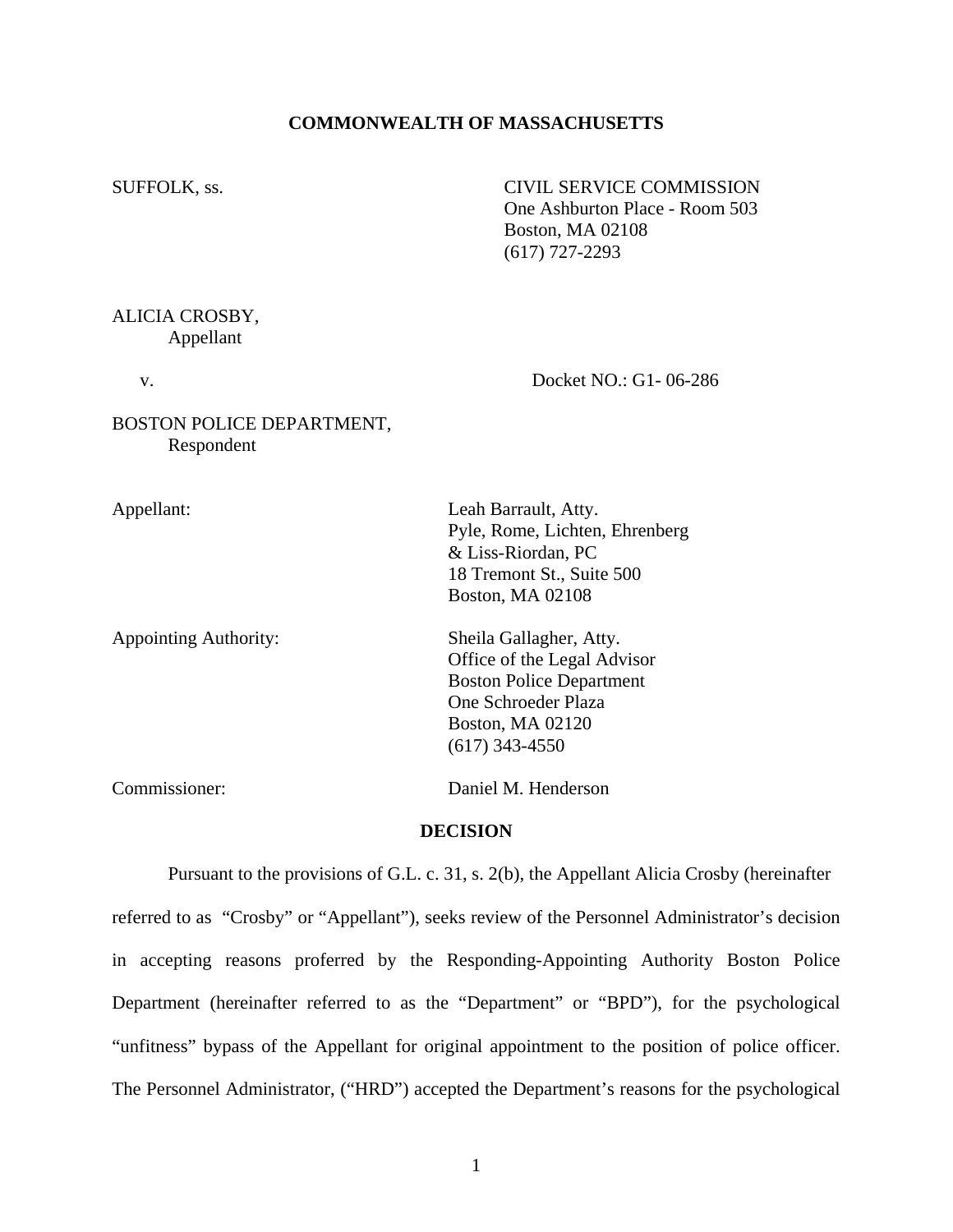"unfitness" bypass pursuant to G.L. c. 31§ 27 and the Appellant was bypassed on January 19, 2007 by other candidates who were lower on certification #260618. (Ex. 11.) The reasons proferred for the psychological bypass and accepted by the personnel administrator were based essentially on the opinion of Dr. Julia Reade: "Although she presents with significant strengths, including a lively intelligence and an engaging personality, Ms. Crosby also demonstrates a history of concerning impulsivity and poor judgment in a variety of job related and interpersonal situations. In her interview with me, she had difficulty containing herself and appeared mildly hypomanic. With respect to her ability to function as a police officer, Ms. Crosby, in my opinion, would have significant difficulties because of her vulnerability to impulsive decision-making and questionable judgment. For these reasons, Ms. Crosby is currently found not acceptable." (Ex. 10, 11.)

The Appellant filed a timely appeal at the Commission. A full hearing was held on August 26, 2008 and November 4, 2008 at the offices of the Civil Service Commission before Commissioner Daniel M. Henderson. Leah Marie Barrault, Atty. represented the Appellant. Sheila Gallagher, Atty. represented BPD.<sup>[1](#page-1-0)</sup> A total of six (6) audio tapes were made of the hearings

#### **I. FINDINGS OF FACT:**

 $\overline{a}$ 

 The Commission's case file did not contain HRD's document packet. The parties stipulated to Exhibits 1-19. The BPD offered Exhibits 21 & 22, which was strongly objected to by the Appellant; they were admitted *de bene,* subject to later written argument in proposed

<span id="page-1-0"></span><sup>&</sup>lt;sup>1</sup> Martha Lipchitz O'Connor, Atty. represented the Human Resources Division. On June 24, 2008 Attorney O'Connor submitted a letter to this Commission stating: "Please be advised that the Appellant in the abovecaptioned matter is no longer challenging the Boston Police Department's Psychological Plan as approved by HRD. As such, the facts and issues do not appear to require further participation by HRD. HRD will not attend the full hearing in the above-referenced matter unless specifically asked to do so. If the Commission feels that HRD's participation is necessary, please notify me as soon as possible of our expected role relative to the issues presented in order that I may adequately prepare." (Ex. 12.)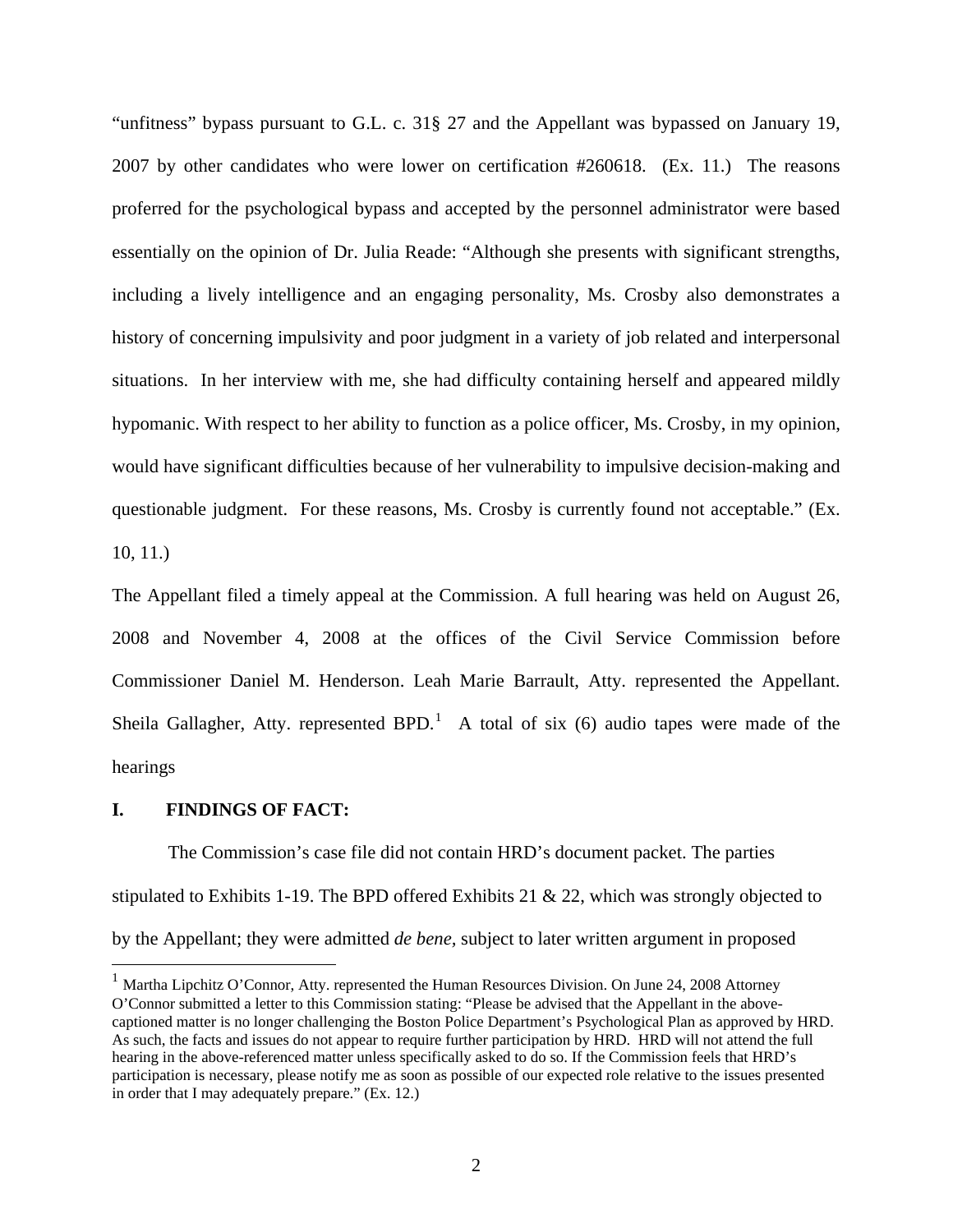decisions*.* Exhibit 31 was admitted for identification and impounded: segregated and kept confidential. Based on the documents entered into evidence (Ex. 1-31), a stipulation of facts(Ex. 20), the Testimony of the Appellant, Suffolk County Sheriff's Department Lieutenant Thomas Gorman, and the Testimonies of Dr. Mark Schaeffer, Dr. James Beck, and Dr. Julia Reade, **I** 

### **make the following findings of fact:**

# **A. Background Facts Related to the Appellant**:

- 1. The Appellant is a woman who was born and raised in South Boston, Massachusetts. (Ex. 1, Recruit Application.) She has always wanted to be a police officer. She enjoys helping people and wants to be a police officer in the city she grew up in. (Appellant.)In 2006, at the time of her bypass, the Appellant was twenty-nine (29) years old. The Appellant graduated from Boston Latin Academy High School in 1996. She then went on to receive a Bachelor of Arts Degree in Criminology from Suffolk University in February, 2001. (Ex. 1; Appellant.)
- 2. The Appellant does not and has **never** suffered from or been treated for a mental or psychological disorder. (Appellant.)
- 3. The Appellant's employment history shows that she has been employed as a corrections officer/deputy sheriff with the Suffolk County Sheriff's Department since approximately October of 2002. Correction officers are responsible for the care, custody and control of incarcerated individuals awaiting criminal trial. Appellant has worked in 32 housing units and other specialty assignments. She served as the Department's Liaison Officer with the Bureau of Immigration and Custody Enforcement. She is currently assigned to the women's housing unit or "Tower." Appellant each day accepts her post, conducts a security check and roll call, feeds the inmates, and then spends the remainder of her day resolving issues and conflicts that arise among female inmates. (Ex. 1; Appellant and Lieutenant Thomas Gorman.)
- 4. The Appellant's record with the Sheriff's Department is unblemished. She has **never** been disciplined. Appellant receives performance evaluations every six months. She received scores on her evaluation ranging from 3 to 5, 5 being the highest. Appellant has **never** received a poor rating related to judgment or decision-making. (Appellant and Lt. Gorman.)
- 5. The prison is a sporadic, unpredictable and often fast paced environment. The Appellant encounters stressful situations daily. Appellant presented testimony at hearing regarding a stressful incident she encountered in the women's housing unit and how she handled that encounter exercising good judgment and decision-making. (Appellant.)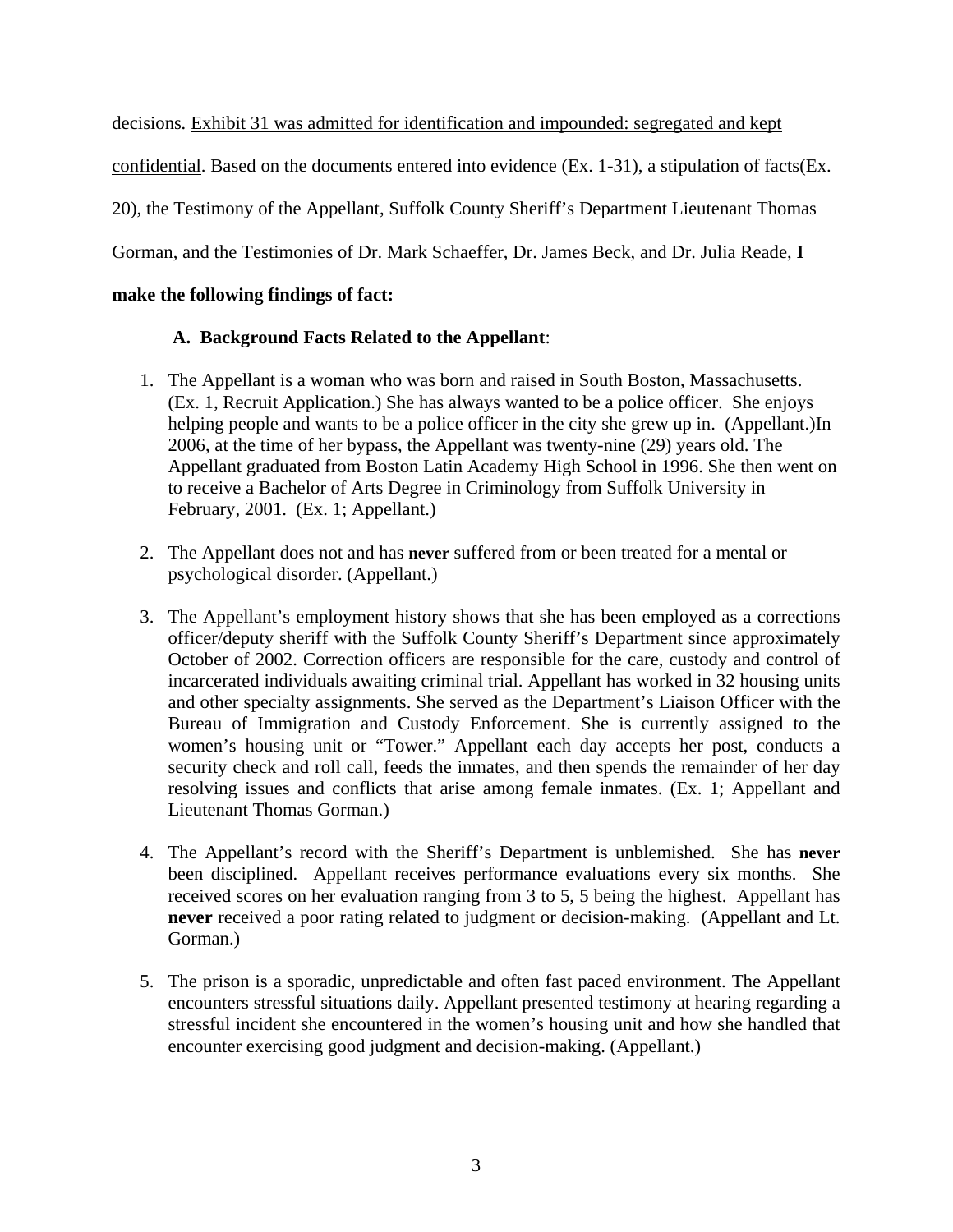- 6. Deputy Gerard Horgan of the Suffolk County Sheriff's Department is second in command to the Suffolk County Sheriff. In response to the question "how does the employee resolve conflict" he states: "**Officer Crosby has excellent verbal skills and is able to de-escalate situations.** She is honest and direct." In response to the question "how does employee manage stressful situations" he states: "Officer Crosby is able to run a housing unit by herself without any problems. She is firm, fair and consistent with inmates." Deputy Horgan further states: "Officer Crosby is a loyal and hard working self starter who takes pride in her work. She is well respected by her supervisors, peers and inmates. **She is well spoken and always adheres to Department policies**. During my nearly two decades in corrections, I have had the pleasure of working with many dedicated professionals who work in a very challenging environment. Alicia Crosby is one of the very best officers that I have supervised and has been asset to the Suffolk County Sheriff's Department." (Ex. 1.) (Emphasis added.)
- 7. In 2006, the Suffolk County Sheriff's Department Gang Unit commended the Appellant for her actions in obtaining intelligence from prisoners which became pivotal in the Unit's identification of gang members in the community. (Ex. 1; Appellant.) Appellant also received a commendation for her work in 2002. (Ex. 29.)
- 8. Lieutenant Melvin Reed of the Suffolk County Sheriff's Department Gang Unit states: "As a deputy sheriff-correction officer for the Suffolk County Sheriff's Department, Officer Crosby worked for the general population units within the facility; her hard work and professionalism elevated her to a highly touted position with the Immigrations Custom Enforcement Division located inside our facility. The Departmental qualifications listed for this position were responsible, professional, highly energetic and motivated. Officer Crosby was chosen for this position and in my opinion exceeded the standards that were being required." Lt Reed states: "[**t]here has been many situations that officer Crosby has relied on her quick thinking and good judgment to deescalate potentially violent incidents inside the correctional facility**." Lt Reed further states: "Officer Crosby in her duties as a Corrections Officer **routinely is encountered with high stress incidents in which her training and experience has assisted in the de-escalation of these potentially violent incidents**." (Ex. 1.) (Emphasis added.)
- 9. Captain John F. Scaduto of the Suffolk County Sheriff's Department states: "Officer Crosby has **very good interpersonal skills in her interactions with a multitude of officers and federal agents from various agencies**...In her interaction with difficult/combative detainees she has on several occasions **deescalated confrontations with detainees, both male and female, by using her verbal skills** and explaining that their behavior is unacceptable and on how to cooperate with the Suffolk and/or federal agents. This has occurred in my presence on many occasions." (Ex. 1.) (Emphasis added.)
- 10. Lieutenant Thomas Gorman of the Suffolk County Sheriff's Department has been with the Department for 16 years. He supervised Appellant at the Bureau of Immigration and Custody Enforcement for approximately 2 years. He saw her on a daily basis. In his current capacity as building and staff supervisor he oversees Appellant at her assignment to the women's housing unit. He sees her on a daily basis. Lt Gorman has **never**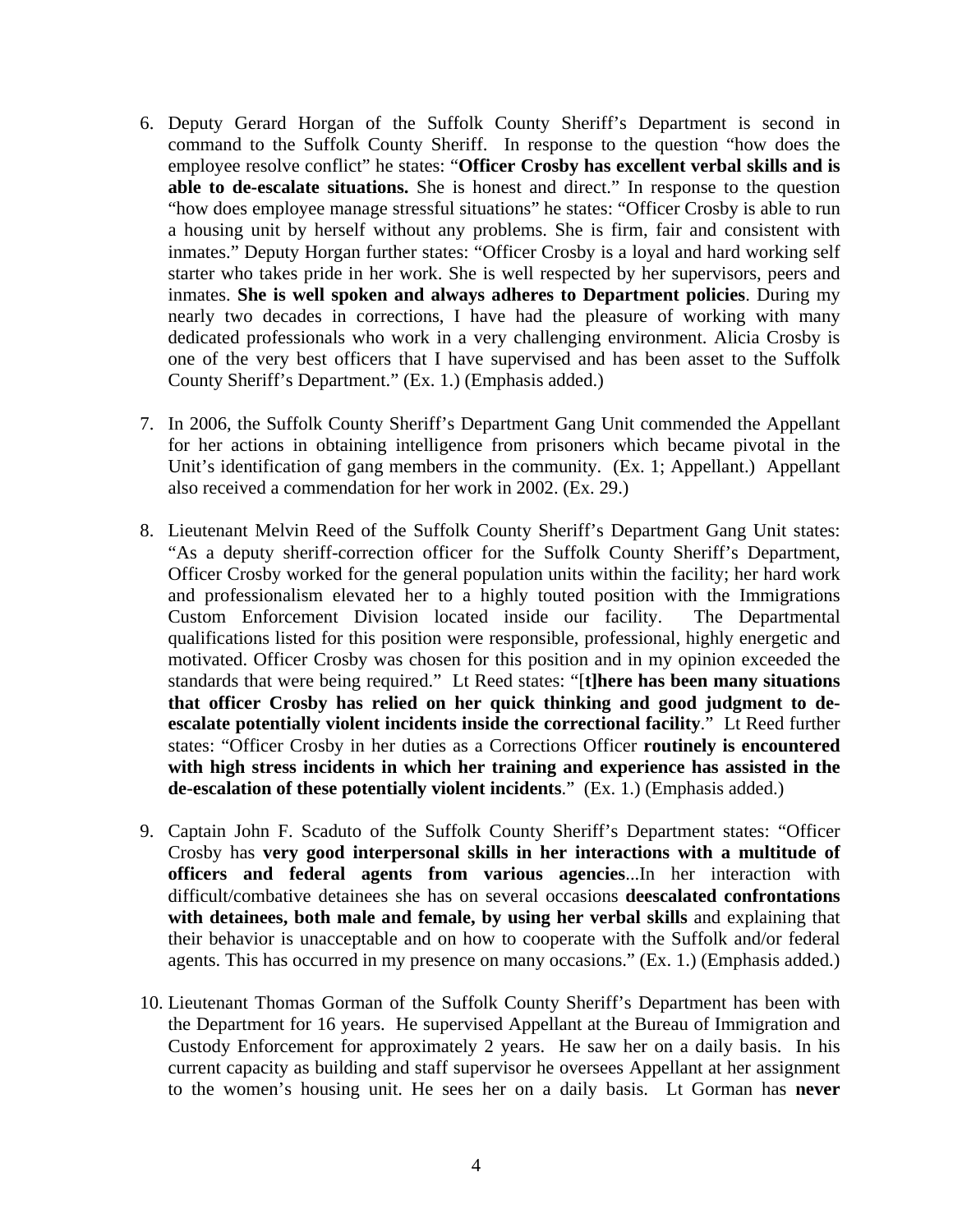disciplined Appellant and is not aware of any other officer in the Department disciplining Appellant. He has **not** observed and is otherwise not aware of Appellant demonstrating any issues with judgment or decision-making: just the opposite," Appellant is a "squared away officer." (Lt. Gorman.)

11. In response to the question "how does the employee resolve conflict" Lt Gorman states: "**She has great communication skills** an example of this would be detainees housed in the same cell and not getting along. She finds out the problem, informs the detainees that she'll look into it, reports it to her immediate supervisor, and recommends to move one to a different cell." In response to the question "how does the employee manage stressful situations" he states: "I have supervised her when there have been fights in her unit. She stays calm, reports incident (via radio), waits for assistance and then when appropriate help is on the scene, separates, restrains and handcuffs the combatants." (Ex. 1.) (Emphasis added.)

### **B. Facts Related to the Boston Police Department's Psychological Screening Plan:**

- 12. On or around July 22, 2004, the Department submitted to HRD a request for the authority to utilize a psychological screening plan. In July of 2004, Sally McNeely, the Director of the Organizational Development Group of HRD, gave verbal approval to Edward Callahan for the Boston Police Department ("BPD") to proceed with the psychological screening of current police officer candidates pursuant to its psychological screening plan. (Ex. 20, Stipulated Facts; Ex. 13.)
- 13. Roberta Mullan, the Department's Director of Occupational Health Services, is responsible for administration of BPD's psychological screening plan. (Ex. 20.)
- 14. BPD permits clinicians conducting the first and second level clinical interviews pursuant to the Department's psychological screening to rely upon the following in making their psychological suitability determinations: a) Results from MMPI-2, PAI, personnel data questionnaire, background investigation, recruit application, and medical records may be used when the first and second level interviews are conducted by psychiatrists. No specific instructions are given to psychiatrists conducting the first and second level clinical interviews pursuant to the BPD's psychological screening plan with respect to what information and/or documents s/he may rely upon in making their psychological determination. The doctors are expected to abide by the psychological screening plan in conjunction with their training and experience. The doctors are expected to utilize the standards set forth by the Commonwealth of Massachusetts statutes and regulations to determine the psychological ability to perform the duties or manage the stresses of an armed police officer. (M.G.L. c. 31, §61A). (Ex. 20.)

# **C. Facts Related to Appellant's 2005 Conditional Offer of Employment (not the subject of this hypass appeal) subject of this bypass appeal)**

15. Sometime in 2005, Appellant's name appeared on Certification No. 251238 for the position of permanent full-time BPD police officer. Appellant did not pass her pre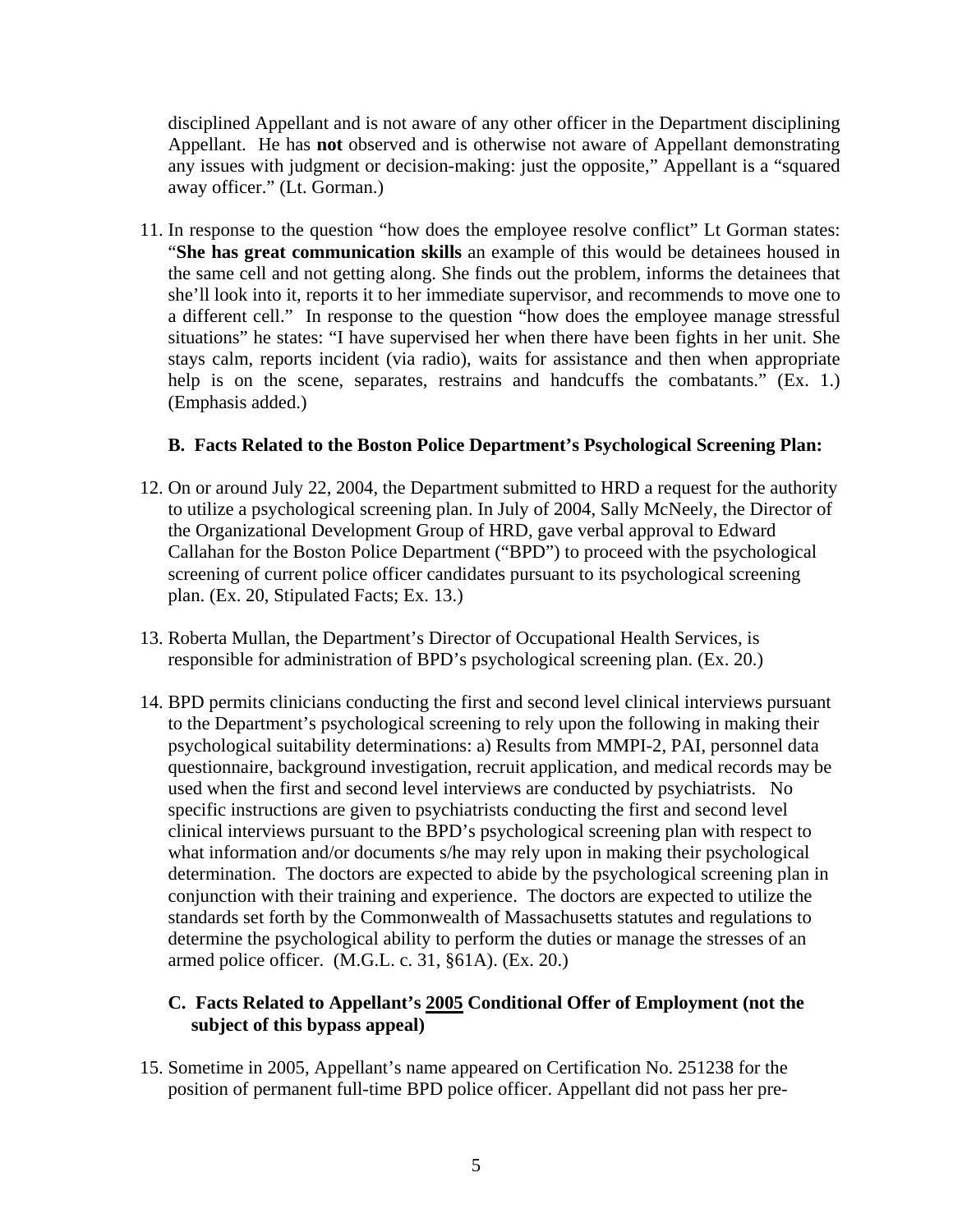employment background investigation. (Ex. 20.) If Appellant were hired she would have attended a spring 2006 police academy. (Appellant.) It was the finding of the BPD that "Ms. Crosby's use of sick time while an employee of the Suffolk County Sheriff's Department [during the years 2003, 2004 and 2005] was excessive." (Ex. 2.) The Appellant was bypassed. BPD informed the Appellant orally of the bypass in January of 2006. (Appellant.) The Appellant received a letter from BPD regarding such bypass on or about May 25, 2006. However, as a practical matter, the Appellant already realized that she had been by bypassed by the BPD("I didn't get the job") since she had been informed by friends that they were starting in the BPD Police Academy on the very same day that she started in the State Police Academy. (Appellant, Exs. 2 and 20.)

# **D. Facts Related to Appellant's 2006 Conditional Offer of Employment**<br>(subject of this bypass appeal)  **(subject of this bypass appeal)**

- 16. Sometime during the summer of 2006, Appellant's name appeared on Certification 260618 for the position of permanent full-time police officer in the Boston Police Department. (Ex. 20; Appellant)
- 17. Appellant met with BPD Recruit Investigations Unit and provided them with her Student Officer Application, letters of personal reference, supervisor/human resources data forms, and confidential neighborhood assessment forms. The Student Officer Application was signed by the Appellant and her signature notarized on December 27, 2005. She also swore and verified the contents by signing the application before the BPD Investigator on December 28, 2005. (Exs. 1 and 20.)
- 18. Appellant passed her pre-employment background investigation. (Exs. 2 and 20.)
- 19. BPD Sergeant Detective Edward Cox writes in Appellant's background investigation report: "On May 25, 2006, Ms. Crosby was bypassed for employment due to her excessive misuse of sick time. I have had the opportunity to speak with Ms. Crosby on this matter and she assures me that her attendance will never be a problem in the future. I am in possession of a letter (and have attached it to this form) dated July 10, 2006 from one Allison McPherson. Ms. Macpherson is the Senior Administrative Assistant of the Personnel Division of the Suffolk County Sheriff's Department. Ms. Macpherson states that Ms. Crosby has not used any sick time as of this date." (Jx. Ex. 2.)
- 20. On July 27 2006, BPD offered Appellant a conditional offer of employment subject only to her passing a medical examination and the psychological screening component of the medical examination. (Exs. 3 and 20.)
- 21. On August 12, 2006, the Appellant completed the Minnesota Mulitphasic Personality Inventory-2 (MMPI-2) and the Personality Assessment Inventory ("PAI"). (Exs. 5, 6 and 20.)
- 22. On August 28, 2006, Appellant attended a first level psychological interview with Dr. Marcia Scott, the BPD's consulting psychiatrist. (Ex. 20.)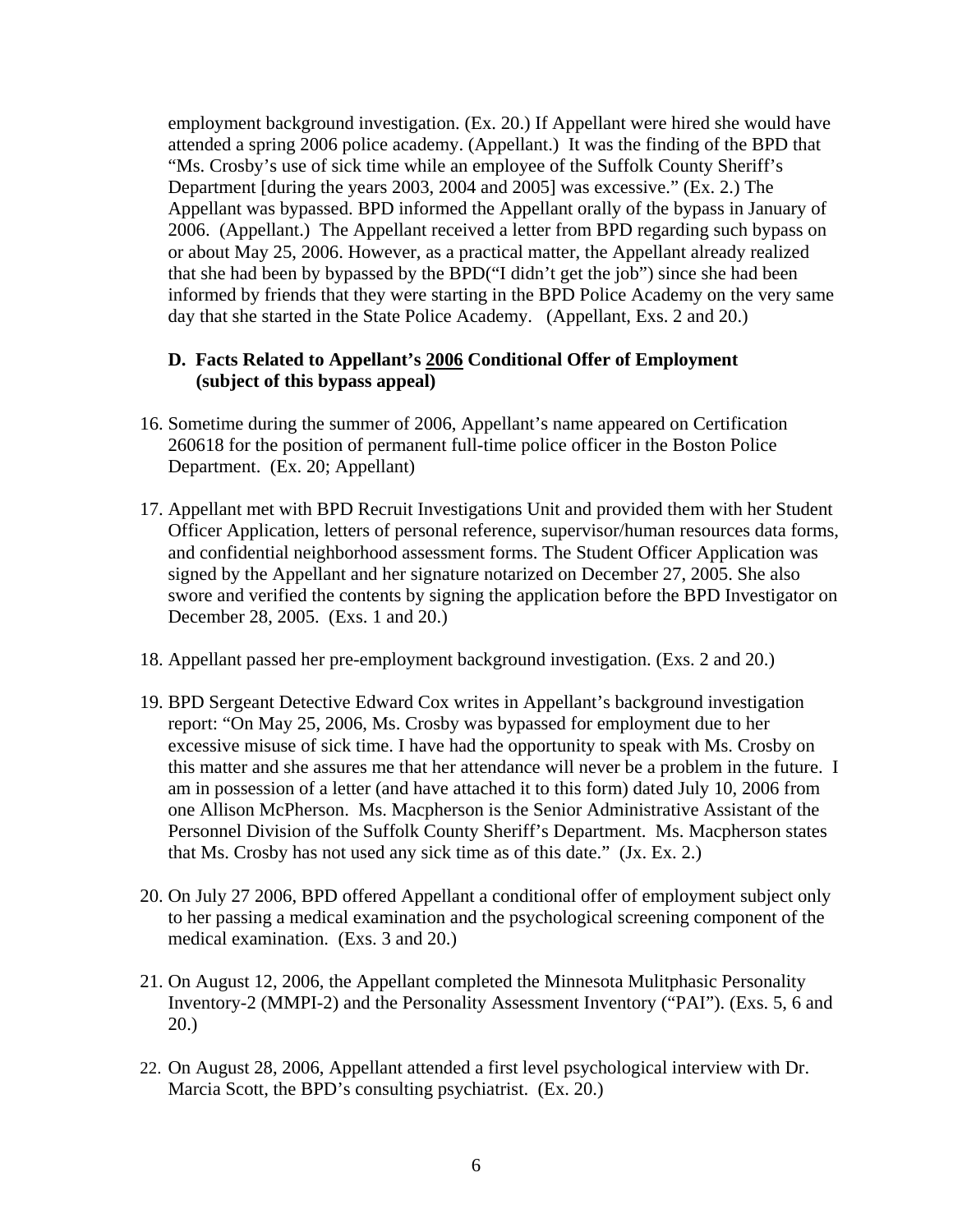- 23. Dr. Julia Reade is a licensed psychiatrist in private practice with over twenty years' experience and Board Certified in General Psychiatry and Forensic Psychiatry. Dr. Reade has served as the BPD second-level psychological screener for approximately 10 years. She has also consulted for other police departments in Massachusetts. During most of the time she has served as the BPD's second level screener, Dr. Scott has been the BPD's first level screener. Dr. Reade only sees candidates who have failed to pass Dr. Scott's first level screening. Dr. Reade testified that although she and Dr. Scott may agree on there being a psychological issue that disqualifies a particular candidate, they also sometimes disagree on what that particular psychological issue may be. ( Dr. Reade, Ex. 7)
- 24. Dr. Scott has referred the following number of recruits, by recruit class, to Dr. Reade for a second level screening. Of those recruits, Dr. Reade found by recruit class that: 100%, 88%, 72% and 88% were unfit to be a Boston police officers. For the past three years, the statistics show:

|             | Referred for Second Interview | Recruits Disqualified |
|-------------|-------------------------------|-----------------------|
| Fall 2005   | 16                            | 16                    |
| Spring 2006 | 38                            | 33                    |
| Fall 2006   | 44                            | 32                    |
| Summer 2007 | 50                            | 14                    |

(Stipulation, Ex. 20)

- 25. Neither Dr. Scott nor Dr. Reade audio or video record their psychiatric candidate review interviews. (Exhibits, testimony, administrative notice)
- 26. On September 5, 2006, BPD sent Appellant to see Dr. Julia Reade for a Second Level Opinion psychiatric review interview. (Ex. 20.)
- 27. Dr. Reade identified her report (Ex. 8) as a fair and accurate representation of the interview. She testified and reported that her observations of the Appellant at the September 5, 2006 interview, which took place at her Chestnut Hill office, were: "she was early for her appointment, neatly dressed, a very attractive young woman, personable, she came across as a very likeable, bright, engaging young woman." The report also concisely outlines the Appellant's background: "She has no criminal charges and a driving record with no infractions. She has a Bachelors degree from Suffolk University, and a good credit record." And Sherriff's Dept. employment references describing her as "assertive, cooperative and reliable". "Although she presents with significant strengths, including a lively intelligence and an engaging personality…"(Dr. Reade, Ex. 8)
- 28. However, Dr. Reade begins her report by noting that the Appellant had been previously found not acceptable on psychological testing and interview by Dr. Scott. Dr. Reade also refers to the Appellant's previous bypass in May 2006 for "excessive misuse of sick time" and also again uses the negative phrase "misuse of sick time" at the Sheriff's Department. Dr. Reade refers to the Appellant leaving the State Police Academy for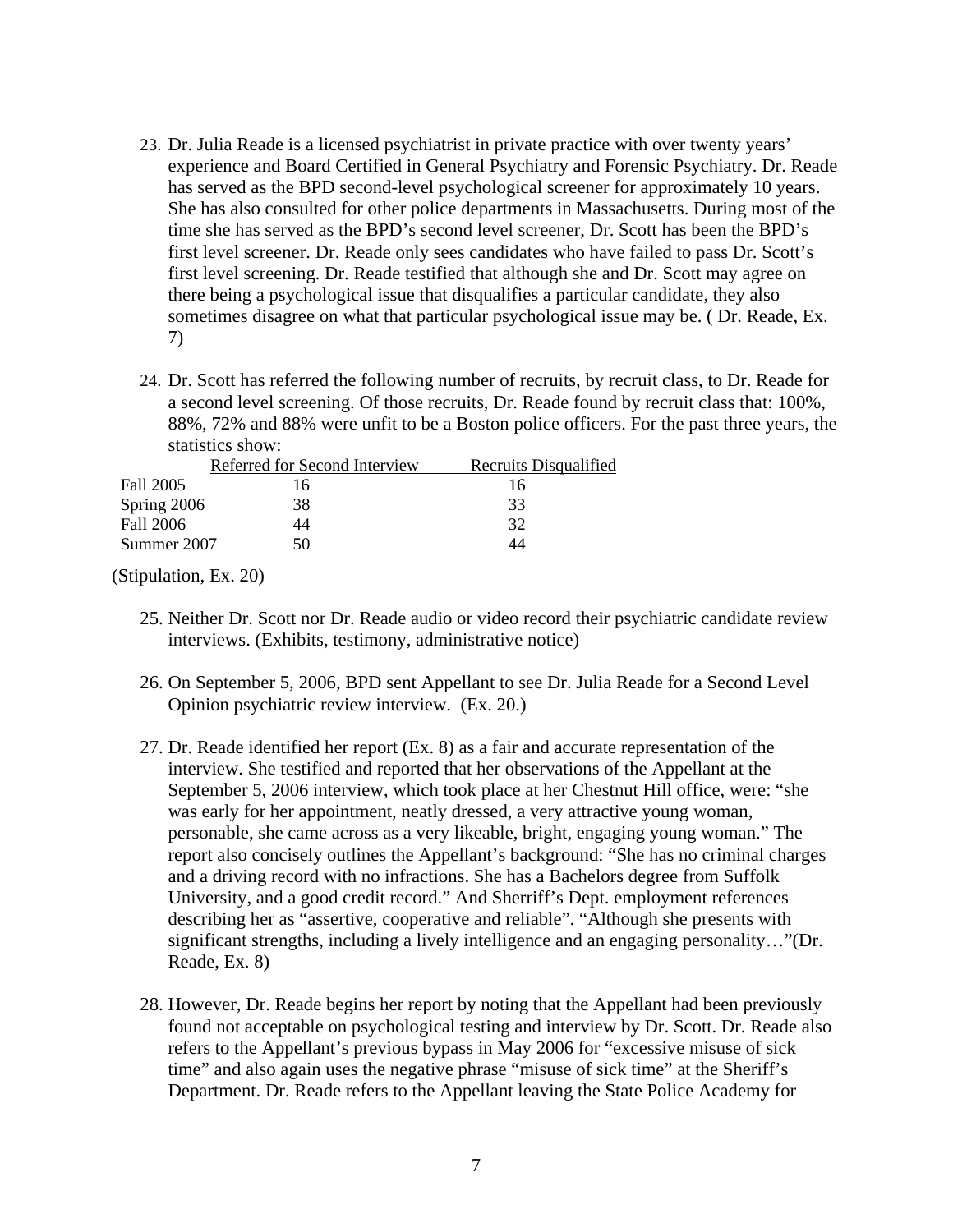"possible medical reasons.", "…gave an oddly vague account of her college career" and somehow providing an inadequate explanation for her "car trouble" which caused her to be late for Dr. Scott's appointment. Dr. Reade chose to overlook the objective and substantive background history of the Appellant's significant accomplishments and focus instead on details of those few minor and tangential incidents; which Dr. Reade determined to be reliable indicators of enduring negative traits. I find Dr. Reade's inordinate focus and repeated reference to negatives in Dr. Scott's report, to be suspect. Dr. Reade opined that "She appears to have little psychological insight and is reluctant to engage in self-disclosure or self-evaluation."; yet, Dr. Reade had just informed the Appellant that there was no confidentiality in this evaluation process. Dr. Reade even reports that the Appellant told her she could not remember the specific requested detail regarding the foreign course availability of her five year earlier college career. The Appellant provided a sufficient explanation, supported by medical records regarding her leaving the State Police academy. The "car trouble" and being late for Dr. Scott's appointment explanation, seems to have taken on monumental, albeit unclear significance. This may have been partly due to Dr. Reade's style of inquiry, of asking a series of specific questions and pushing the Appellant on the matter. Dr. Reade expresses her observations or conclusions regarding the Appellant with the use of indefinite or inconclusive terms or phrases, including: "appears", "may be", "indicated", "endorsed 1 critical item", "Dr. Scott raised concerns", "reflect", "…inconsistent with her age and achievements.", "intimated", "confusing account", "…gave an oddly vague account of her college career", "...appeared mildly hypomanic.", "...her vulnerability to impulsive decision-making and questionable judgment." Dr. Reade's determinations here are bye and large subjective appraisals or characterizations, based primarily on the one hour interview. Dr. Reade indicates in her report and testimony, a predisposition to follow the lead of Dr. Scott on the specific areas of inquiry and determinations of fitness. I also find the emphasis on minor incidents, were embellished into subjectively determined negatives by the use of excessive language or description; taken in conjunction with the other enumerated alleged negative observations by the interviewers, to be an indication of bias or some other improper consideration by the BPD. (Exhibits and testimony, demeanor, reasonable inferences, Ex.8, Dr. Reade, Appellant).

29. Dr. Reade testified on direct examination that she then began the interview, by explaining the role of the interview, the lack of confidentiality and other parameters. Then, she testified: "I usually ask people who are anxious to tell me something about either why they want to be a police officer or why they think they were sent for a second opinion? And that seemed to be foremost in her mind." Dr. Reade was then asked Q.- And did Ms. Crosby seem anxious to you? To which she answered, A. "Ms. Crosby seemed so flustered and so sort of amped-up and revved-up. She was talking a mile-a-minute, her speech was very pressured. It was hard to interrupt. It was hard to contain her. This lasted through the whole interview. She was extremely animated and up-beat and you know sort of pleasant but there was this, as I described in my report … this head-long rush of words. She frequently interrupted me before I could even form a question or she would start to answer a question before I could finish stating it. It was really quite notable, how pressured she was, how animated she was and how sort of high energy and hard to contain, she was." Dr. Reade testified in an emphatic manner in tone, cadence, and facial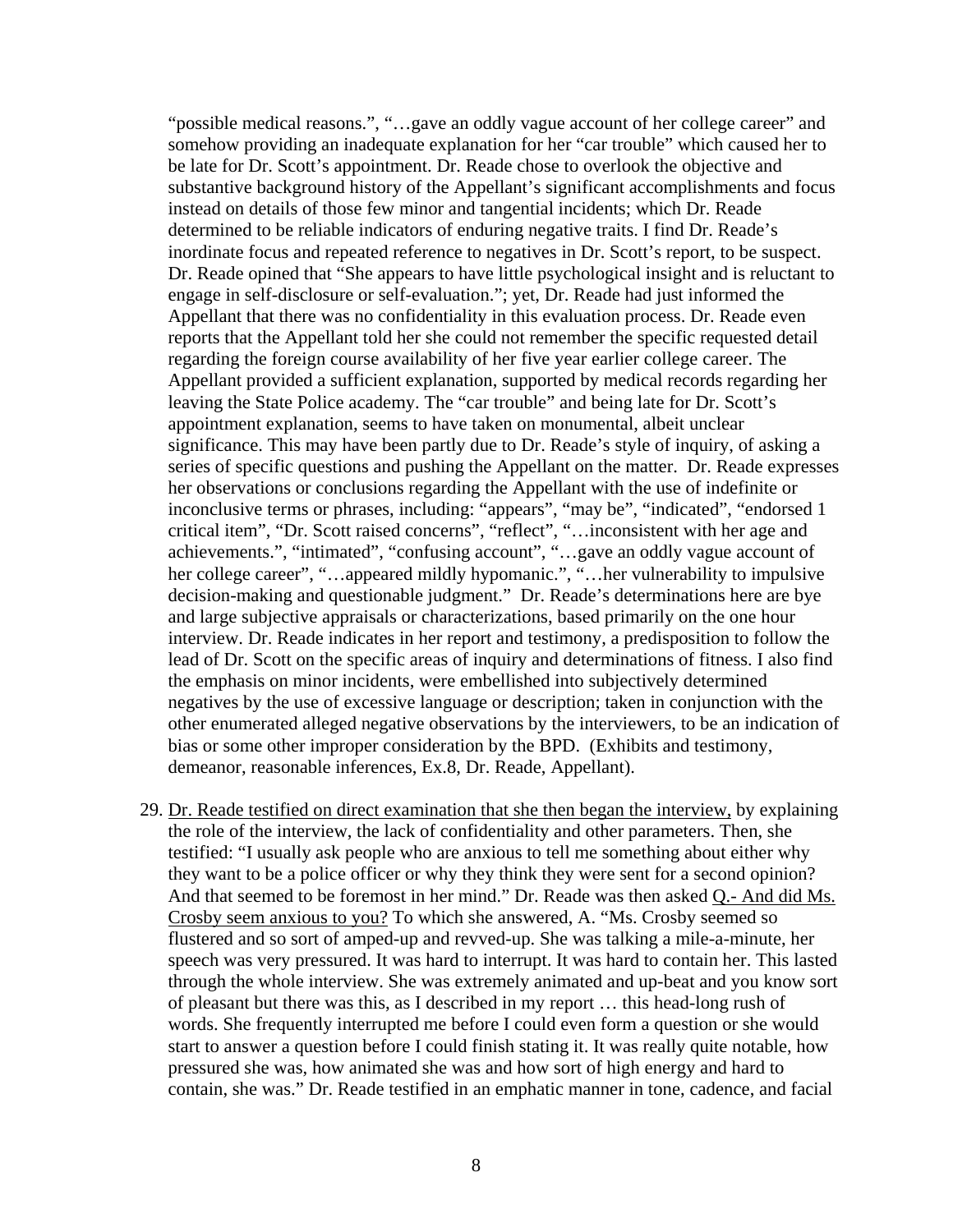expression, in accentuation of her descriptive language. (Dr. Reade, testimony and demeanor)

- 30. Dr. Reade was then asked  $Q.$  And why was that a concern for you? She answered A. "It was a concern for several reasons, one is that one of the major mental illnesses is bipolar disorder, which is characterized by periods of mania or hypomania, which is characterized clinically by pressured speech, high levels of animation, difficulty containing a person. An individual can also be quite engaging and quite likeable and quite personable. So, one of the things I was concerned about, was her presentation was so rushed and so ramped-up that I could not tell whether this was secondary to anxiety, whether this was related to a hypo manic episode or whether this was something that was part of her style, which was kind of a head-long, impulsive, rushing into things kind of style." Q. – And what did you do in order to come up with an assessment whether or not you thought Ms. Crosby had either bipolar or was anxious. How did you approach this? A. – Actually, I was never able to address the questions of whether she was bipolar in my interview, because so much of my interview time was spent consumed by trying to get a clear picture of some factual issues related to: her departure from the State Police Academy, the status of her knee, her use of her sick time in the Sherriff's office, some questions about her schooling, her difficulties in arriving at the interview with Dr. Scott on time, with her explanations for why she had not been there, her experience going through the police process. I was not able actually to get to these questions about whether she was bipolar, because it took so many extra questions and so much additional time to try to tease-out just an ordinary factual narrative about these other issues. Q. –… IS it your purpose in these interviews to come-up … to diagnose someone with a medical disorder? A. – At times it's significant to address the question of diagnosis, for example when candidates come through the process who have already been in treatment *and* are on medication. It's important to assess … or they have had a history of treatment to assess whether they currently meet criteria for that diagnosis. Whether their treatment is adequate. What their current functioning is. In those situations, it is absolutely critical to establish a psychiatric diagnosis and to have an opinion about the efficacy of functioning of the individual." Q. – So, in regards to the functioning of Ms. Crosby, did you have any information prior to this interview regarding any pre-existing psychological diagnosis? A. – "No" Dr. Reade admits here, that she had insufficient time left to make a determination of an existing psychological condition, due to the time she had spent on tangential issues. (Dr. Reade)
- 31. Dr. Reade was asked while testifying in a prior hearing, on another appeal, whether she had previously made what she considered to be a reasonable accommodation for a candidate. *See* O'Loughlin v Boston Police Department, G1-06-286, appeal allowed, dated May 28, 2009. Dr. Reade testified at the *O' Loughlin* hearing on February 25, 2008. She testified then, that there were two prior candidates who were in a similar situation to Mr. O'Loughlin in which she recommended that they not be bypassed. Those two candidates in the 2004-2006 time-frame, did have psychiatric conditions for which they were treated by a psychiatrist with psychotropic medications. She recommended to the BPD then that those two candidates not be bypassed and should continue in treatment with the suggestion that they notify the BPD upon any change in diagnosis or type or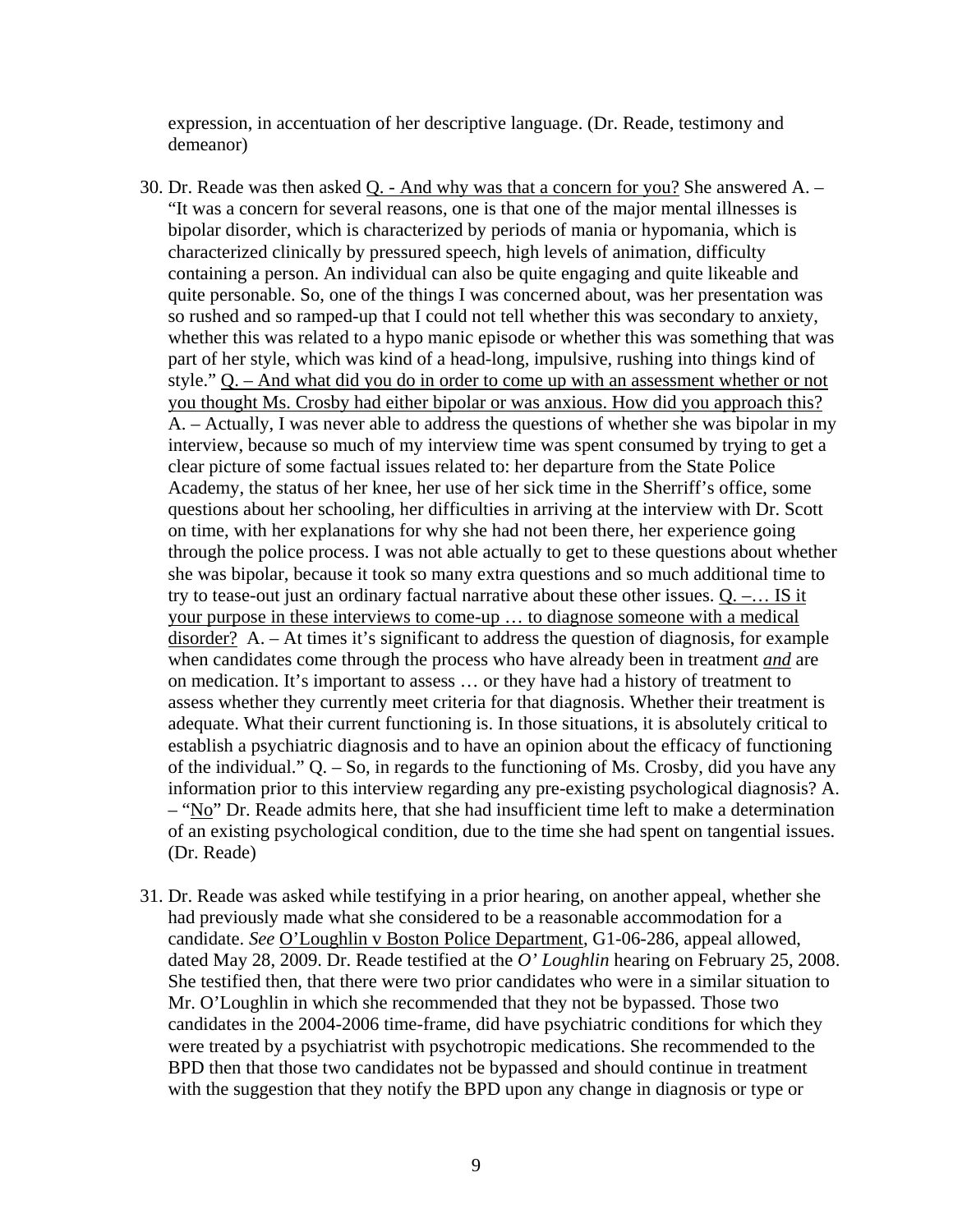amount of medications taken. Dr. Reade viewed her recommendation in those two cases to be an "accommodation". (Administrative notice: Testimony of Dr. Reade in O'Loughlin v Boston Police Department, G1-06-286)

- 32. Dr. Reade previously testified in the *Boutin* appeal to the following regarding her purpose in psychological screening. She phrased her mission not in terms of identifying disqualifying conditions but instead: "to make sure candidates who are being sent to the Academy have the requisite psychological skills and resilience and the traits that would make them most likely to be successful and constructive police officers." She also described her mission and purpose in similar language in the *Coutts* appeal. (See. Jessica Boutin v Boston Police Department, No. G1-06-139 & G1-07-317, page 25, allowed January 29, 2009, and Kelley Coutts v Boston Police Department, No. G1-07-277, allowed May 7, 2009. (administrative notice)
- 33. Dr. Reade, testified in this present appeal, and described her role, purpose and procedures in conducting her pre-employment psychological screenings for the BPD. Her aim is to do an evaluation that is tied to the characteristics and duties of the job being applied for. It is a "very job specific" evaluation. She was asked if she employed any guidelines for her screenings. She testified that she uses the "POST" guidelines promulgated by the State of California POST Commission or the "Peace Officer Standards & Training Commission". This Commission traces its lineage back to the 1950's for the establishment of hiring qualification standards, including psychological fitness, among other hiring requirements. The BPD offered Exhibit 21 into evidence, "California Commission on Peace Officer Standards and Training-Patrol Officer Psychological Screening Dimensions". Dr. Reade identified Exhibit 21 as a fair and accurate representation of what she uses, and testified that she "uses these dimensions as part of her guidelines in the screening process." The Appellant objected to the admission, on a variety of grounds and Exhibit 21 was admitted *de bene*, subject to latter written argument in the parties' post-hearing proposed decisions. After consideration, Exhibit 21 is admitted only for the limited purpose of being a document that Dr. Reade claimed to have employed as part of her guidelines for her screenings. However, it is not sufficiently authenticated for completeness, accuracy and application etc. In any event, it is a document related to the State of California POST Commission intended for statutory application only in the state of California, with possible inconsistency or conflict, in application, with parts of the relevant Massachusetts laws, regulations, rules and standards (Dr. Reade, Ex. 21)
- 34. The "POST" guidelines were promulgated by the State of California POST Commission or the "Peace Officer Standards & Training Commission". The Commission on Peace Officer Standards and Training (POST) was established by the California Legislature in 1959 to set minimum selection and training standards for California law enforcement. The minimum peace officer selection standards are set forth in California statutes: [Government Code Sections 1029 and 1031](ftp://leginfo.public.ca.gov/pub/code/gov/01001-02000/1020-1042). Every California peace officer must be: Calif. Penal Code Section 13510 (a) gives POST the authority to establish minimum selection standards for peace officers employed by agencies that participate in the POST program. These peace officers must, at a minimum, meet the selection standards outlined in the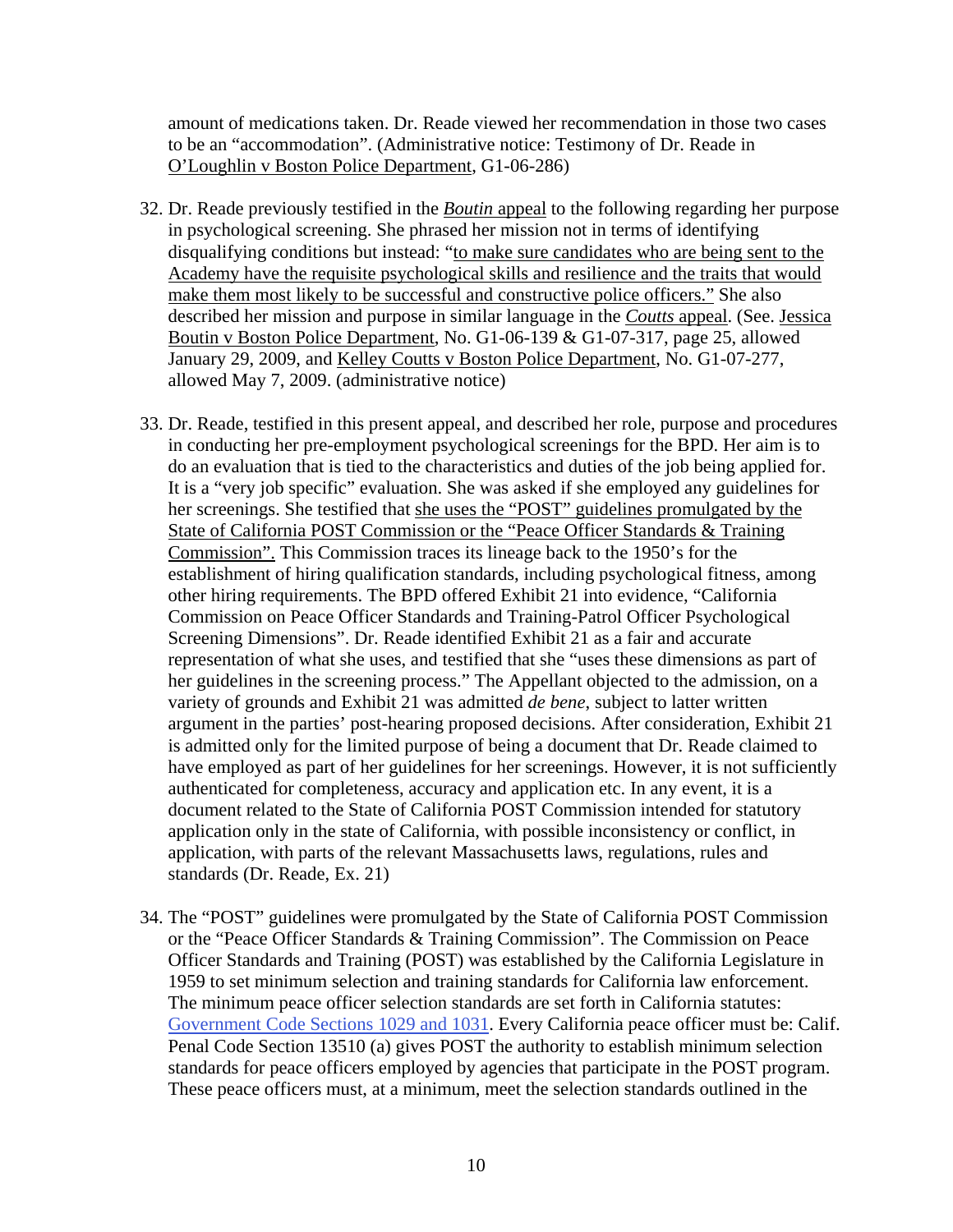Government Code, and pass the POST selection requirements contained in [Commission](http://www.post.ca.gov/Publications/PAM/PAM-ch5_selectionRequirements.pdf)  [Regulations 9050-9055](http://www.post.ca.gov/Publications/PAM/PAM-ch5_selectionRequirements.pdf) (pdf) prior to hire. These regulations include: Reading and Writing Ability Assessment (Regulation 9051), Oral Interview (Regulation 9052), Background Investigation (Regulation 9053), Medical Evaluation (Regulation 9054), and Psychological Evaluation (Regulation 9055). ( Administrative notice, available at: ([http://www.post.ca.gov/Hiring/Peace\\_Officers/Selection\\_Standards.asp\)](http://www.post.ca.gov/Hiring/Peace_Officers/Selection_Standards.asp)

- 35. It is noted that the relevant Calif. Statutes (POST) [Commission Regulations 9050-9055](http://www.post.ca.gov/Publications/PAM/PAM-ch5_selectionRequirements.pdf)  do comply with the Americans with Disabilities Act (ADA) and the California Fair Employment and Housing Act (FEHA). It is also noted that the California regulations may allow for a psychological evaluation that can go beyond the detection of psychological disorders. (§ 9055(a)); Also with required sources of information for the psychological evaluation. (§ 9055(d)); Psychological Evaluation Reports in which the screeners rate candidates on a scale of A-F. (§ 9055(e)) and allowing the rejected candidate to submit a second opinion or independent evaluation before a final determination is made. (§ 9055 (f)) ( Administrative notice, available at: ([http://www.post.ca.gov/Hiring/Peace\\_Officers/Selection\\_Standards.asp\)](http://www.post.ca.gov/Hiring/Peace_Officers/Selection_Standards.asp)
- 36. The BPD offered Exhibit 21 into evidence, "California Commission on Peace Officer Standards and Training-Patrol Officer Psychological Screening Dimensions". Dr. Reade identified Exhibit 21 as a fair and accurate representation of what she uses, and testified that she "uses these dimensions as part of her guidelines in the screening process." However, it is difficult for a layperson to envision that any Psychiatrist is capable of effectively addressing, measuring and evaluating all of the intricate and interrelated behaviors or traits outlined here in ten pages, in a single 1-hour clinical interview. (Dr. Reade, Ex. 21, reasonable inference)
- 37. Dr. Reade's understanding of the nature and responsibilities of a police officer is through reading literature. She has spent **no** time with working police officers either on the beat or at the police station. (Dr. Reade; Ex. 7.)
- 38. In Dr. Reade's report dated October 28, 2006, as grounds for the Appellant's psychological disqualification, she states: "Although she presents with significant strengths, including a lively intelligence and an engaging personality, Ms. Crosby also demonstrates a history of concerning impulsivity and poor judgment in a variety of job related and interpersonal situations. In her interview with me, she had difficulty containing herself and **appeared mildly hypomanic**. With respect to her ability to function as a police officer, Ms. Crosby, in my opinion, would have significant difficulties because of her **vulnerability to impulsive decision-making and questionable judgment.** For these reasons, Ms. Crosby is currently found not acceptable." (Ex. 8.)
- 39. In a letter dated November 22, 2006 from BPD Human Resources Director, Robin W. Hunt, the Appellant was informed, among other things, "that the results of her psychological screening indicate that she cannot adequately perform the essential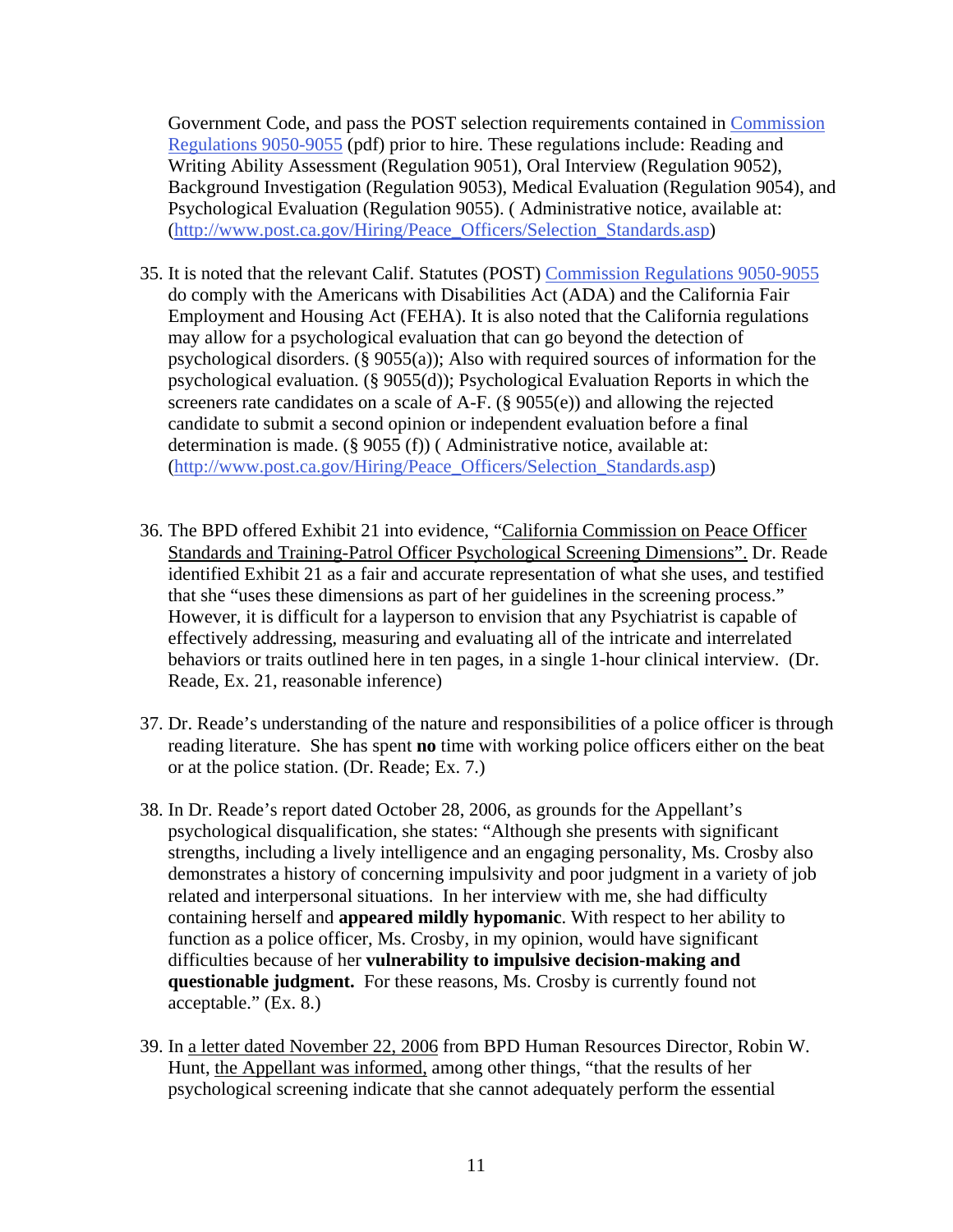functions of the public safety position for which [she] applied and **a reasonable accommodation is not possible."** The letter further provided "therefore you will not be appointed as a Boston Police Officer." Where Appellant was being bypassed she was also notified of her appeal rights to the Civil Service Commission. (Emphasis added) $(Exs. 9 and 20.)$ 

- 40. In a letter dated November 22, 2006, the Department notified HRD that the Appellant failed to meet the psychological criteria for appointment as a police officer and that it was bypassing her for the position of police officer. Specifically, the Department stated that it was relying upon Dr. Reade's second opinion report, concurred to by Dr. Marcia Scott, which psychologically disqualified the Appellant. (Ex. 10.)
- 41. On January 19, 2007, HRD accepted the Department's reasons for bypassing the Appellant. (Exs. 11 and 20.) The Appellant filed this timely bypass appeal. (Ex. 20.)
- 42. The Boston Police Department did not produce any evidence regarding its exploration of or offer of or attempt to provide any "reasonable accommodations" to the Appellant, due to her alleged "disability" or mental limitation, so that she could perform the duties of a Boston Police Officer. This could be considered an act of employment discrimination or the denial of an employment opportunity to a job applicant who is an otherwise qualified individual with an alleged disability. This appears to possibly be a violation of the so called "Americans with Disabilities Act of 1990". (Administrative notice Americans with Disabilities Act of 1990, § 2 et seq., 42 U.S.C.A. § 12101 et seq., Exhibit 9, 10, 11, exhibits and testimony).
- 43. Under the ADA, a disability is: (A) a physical or mental impairment that substantially limits one or more of the major life activities . . . (B) a record of such an impairment; or (C) **being regarded as having such an impairment**.,(Emphasis added) 42 U.S.C. §§ 12102(2)(A) and Krocka v. City of Chicago, 203 F.3d 507 (7th Cir., 2000) (Administrative notice)
- 44. A conditional offer of employment is a legal term of art developed under the Massachusetts anti-discrimination laws, M.G.L. c. 151B, as well as the federal Americans with Disabilities Act (ADA). Specifically, under these statutes, an employer may not require that an applicant undergo a medical examination prior to making that individual a conditional offer of employment. Most relevantly, G.L. c. 151B provides: "An employer may not make pre-employment inquiry of an applicant as to whether the applicant is a handicapped individual or as to the nature or severity of the handicap, except that **an employer may condition an offer of employment on the results of a medical examination conducted solely for the purpose of determining whether the employee, with reasonable accommodation, is capable of performing the essential functions of the job...**" G.L. c. 151B §4(16) (emphasis added, administrative notice)
- 45. HRD has developed in conformance with its policies and published a *"Model Plan For Psychological Screening of Entry-Level Public Safety Positions"* HRD's stated goal of this Plan is: "The goal of this psychological screening program is to detect any serious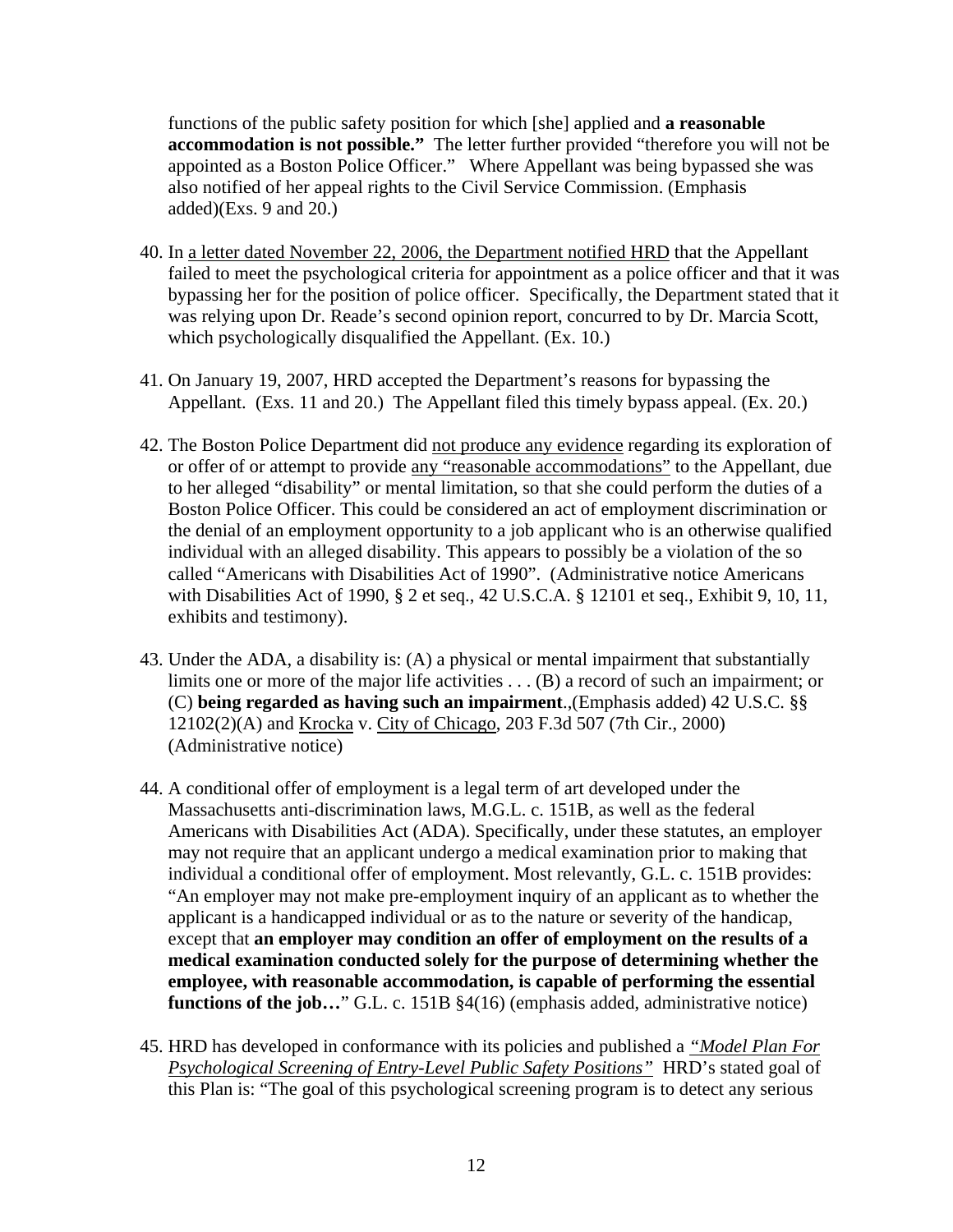psychological disorders or characteristics that would render a candidate unable to perform with reasonable accommodation the essential functions of the public safety position for which the candidate is being considered." It is also noteworthy that HRD's Model Plan, at Section II Stage One, (A.) calls for the group administration of the MMPI test and several other named tests, of which the PAI test is not one. The HRD Model Plan requires that the Psychological Screener, at Section II Stage Two -Clinical Interview, ( BPD's  $1<sup>st</sup>$  level screener) "...will examine the results of the psychological tests, review background information provided by the hiring department (concerning criminal convictions, relevant medical information, if any, and information from interviews with employers, teachers and associates) and conduct a clinical interview of the candidate." The HRD Model Plan also lists one to three additional tests at Stage Two that the Psychological Screener may administer to further evaluate the candidate. The PAI test is not one of the three named discretionary tests. HRD's Model Plan, at Section II Stage Three, (BPD's  $2<sup>nd</sup>$  level screener), requires that a board-eligible or board-certified psychiatrist perform certain duties and evaluate the candidate. The screening psychiatrist, at Stage Three is required to file a written, signed report. "*The report must describe why the candidate is unqualified for appointment as a public safety employee. Evidence substantiating this opinion must be supplied, and the report must explain specifically why the disorder prevents the candidate from successfully performing with reasonable accommodation the essential functions of the public safety position for which s/he was considered.*" Section III Responsibilities of the Appointing Authority at (6.) also requires the appointing authority to notify HRD with a written statement that the candidate has *"… been found unqualified… and that no reasonable accommodation is possible."*(administrative notice: HRD "Model Plan For Psychological Screening of Entry-Level Public Safety Positions")

- 46. The Personnel Administrator Rule (PAR) that applies to the appointing authority's statement of reasons for bypass : "Upon determining that any candidate on a certification is to be bypassed, as defined in Personnel Administration Rule, PAR.02, an appointing authority shall, immediately upon making such determination, send to the Personnel Administrator, in writing, a full and complete statement of the reason or reasons for bypassing a person or persons more highly ranked, or of the reason or reasons for selecting another person or persons, lower in score or preference category. Such statement shall indicate all reasons for selection or bypass on which the appointing authority intends to rely or might, in the future, rely, to justify the bypass or selection of a candidate or candidates. No reasons that are known or reasonably discoverable by the appointing authority, and which have not been disclosed to the Personnel Administrator, shall later be admissible as reasons for selection or bypass in any proceeding before the Personnel Administrator or the Civil Service Commission. The certification process will not proceed, and no appointments or promotions will be approved, unless and until the Personnel Administrator approves reasons for selection or bypass. PAR.08(3) (Administrative notice)
- 47. The Commonwealth's personnel administrator (HRD) has established Regulations for Initial Medical and Physical Fitness Standards for Municipal Public Safety Personnel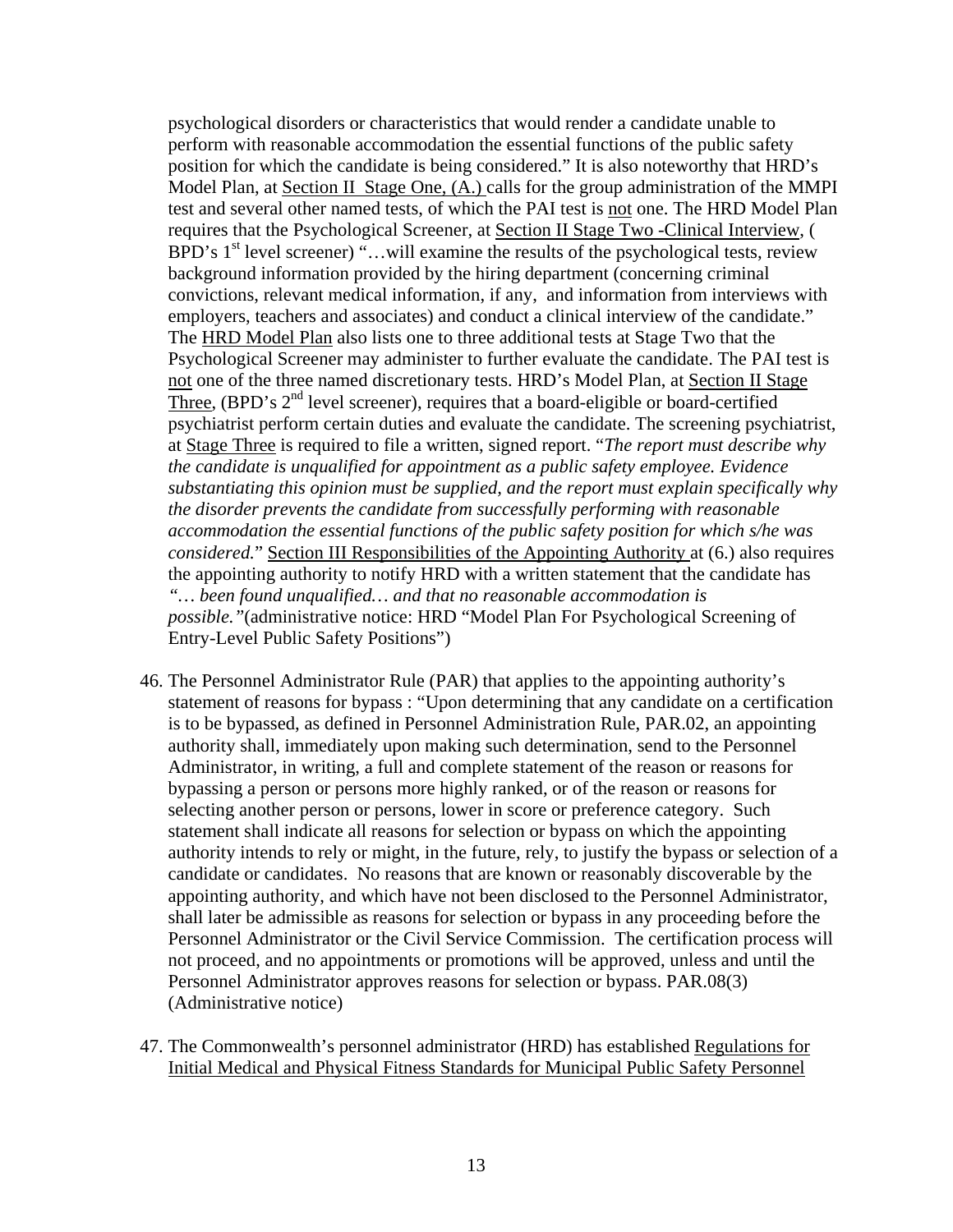HRD regulations, for police officers, establish two disqualifying categories of psychiatric medical conditions:

- "Category A Medical Condition" is a "condition that would preclude an individual from performing the essential functions of a municipal police officer or present a significant risk to the safety and health of that individual or others." Category A "psychiatric" medical conditions include "disorders of behavior, anxiety disorders, disorders of thought, disorders of mood, disorders of personality".
- "Category B Medical Condition" is a "condition that, based on its severity or degree, may or may not preclude an individual from performing the essential functions of a municipal police officer or present a significant risk to the safety and health of that individual or others." Category B "psychiatric" medical conditions include "a history of any psychiatric condition, behavior disorder, or substance abuse problem not covered in Category A. Such history shall be evaluated based on that individual's history, current status, prognosis, and ability to respond to the stressors of the job" and "any other psychiatric condition that results in an individual not being able to perform as a police officer." (administrative notice:(HRD) Regulations for Initial Medical and Physical Fitness Standards for Municipal Public Safety Personnel).(Ex. 14,15)
- 48. The personnel administrator's (HRD) Regulations for Initial Medical and Physical Fitness Standards for Municipal Public Safety Personnel, effective until September 7, 2007, mandated a per se disqualification of any candidate with a Category A medical condition. However, those standards only called for a disqualification for a Category B medical condition "that is of sufficient severity to prevent the candidate from performing the essential functions of a police officer without posing a significant risk to the safety and health of him/herself or others." (administrative notice, Ex. 14,15)
- 49. Dr. Reade did not testify that she found that the Appellant suffered from either a "Category A Medical Condition" or a "Category B Medical Condition". Dr. Reade also did not state such findings or conclusions in her unfavorable psychiatric second opinion report of October 28, 2006. (Ex 8 and testimony of Dr. Reade)
- 50. The specific reasons proffered by the BPD for the bypass of the Appellant must be approved or accepted by the Human Resources Division (HRD) pursuant to G.L. c. 31 § 27, being more completely outlined and described in the relevant HRD policies, guidelines and PAR. The proffered reason for bypass was that the Appellant was deemed psychologically unfit for appointment as a Boston police officer. ( Administrative notice, exhibits, stipulations and testimony)
- 51. On January 3, 2008, Dr. James Beck interviewed and performed an independent psychological consultation of the Appellant. (Ex. 16.)
- 52. Dr. Beck is an expert in the field of police psychological fitness for duty cases. Dr. Beck is a graduate of Harvard and Yale. He has taught at the Harvard Medical School for over thirty (30) years. In his nearly thirty (30) years of experience as a forensic psychiatrist, Dr. Beck has conducted numerous police fitness for duty interviews, which are virtually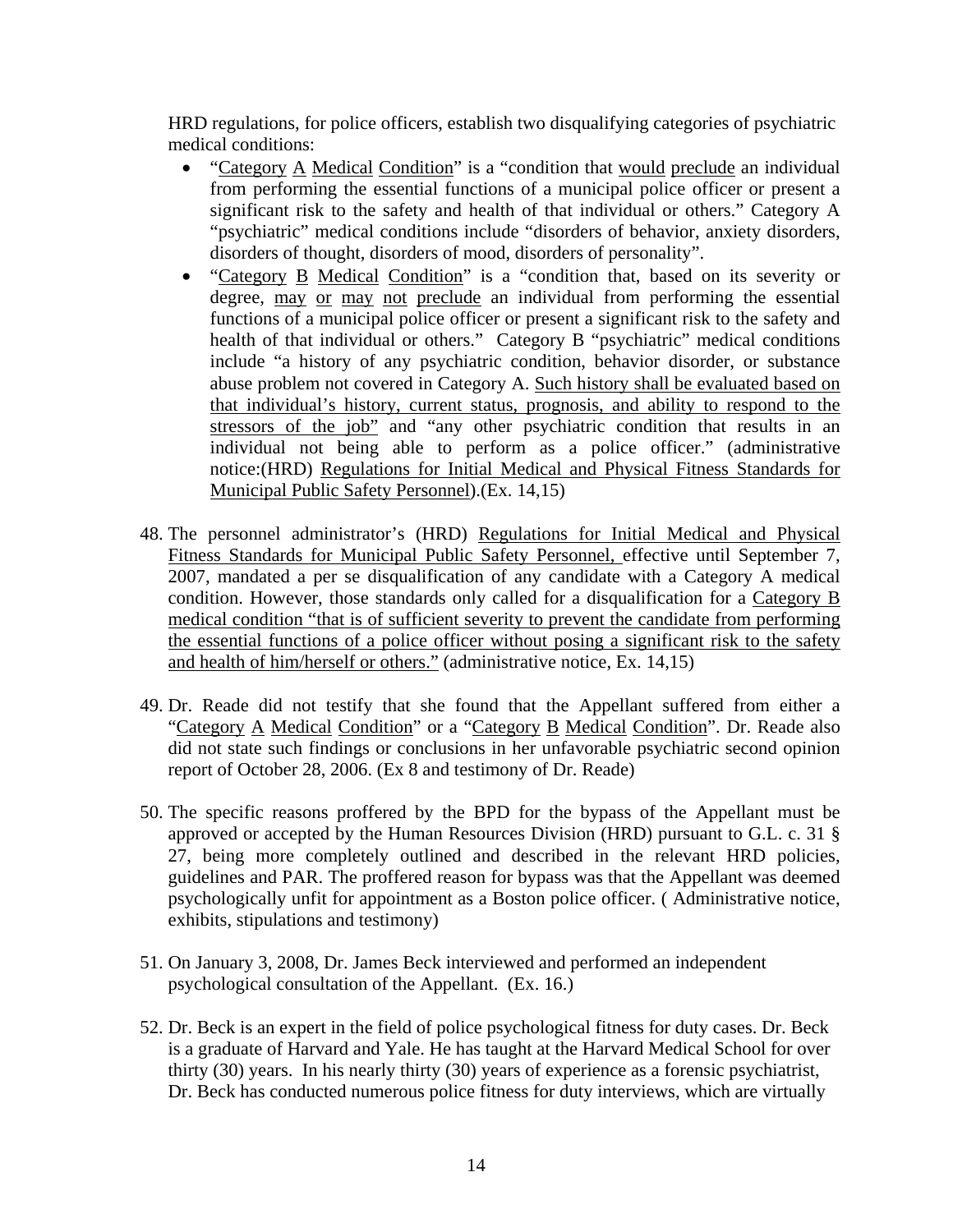identical to psychological pre-screenings. Dr. Beck has also had extensive experience working directly with police officers, particularly those in emotional distress, and therefore has vast knowledge regarding the emotional rigors and job duties required of police work. Notably, in addition to all of his expertise, Dr. Beck served as a consultant to the Human Resources Division (then the Personnel Administration) of the Commonwealth and participated in at least earlier versions of HRD's regulations with respect to psychological disqualifications. (Ex. 17; Beck)

- 53. Dr. Beck reviewed the Appellant's Recruit Application materials, the results of his MMPI-2 and the PAI, as well as the reports of Dr. Scott and Dr. Reade disqualifying the Appellant. In his report, Dr. Beck opines: "I find no evidence that the candidate has any mental disorder or behavioral characteristics that would significantly interfere with her performing the essential functions of a Boston Police Officer. There is no evidence of any symptomatic mental disorder, and no evidence of any pattern of conduct that would suggest a possible character or personality problem. To the contrary, not only is there an abundance of absence of evidence of mental disorder or character problem, there is abundant evidence of psychological health. In my opinion she is more than adequately qualified to be a Boston Police Officer and I believe that if given the opportunity she would prove to be a strong and valued member of the Boston Police Department."  $2$ (Ex. 16, p. 2.)
- 54. Appellant was **not** "difficult to contain" during her interview with Dr. Beck. Appellant did **not** appear "hypomanic."[3](#page-14-1) (Dr. Beck.) Dr. Beck's report further states: "**She presented in a cheerful, pleasant, energetic woman who answered questions readily. She was very down to earth in her discussion of her work and personal life. Her affect is full range and appropriate. Her thought is quite clear.**" (Ex. 16, p. 8.) (Emphasis added.)
- 55. On December 31, 2007, Dr. Mark Schaeffer interviewed and performed an independent psychological consultation of the Appellant. $4$  (Ex. 18.)
- 56. Dr. Schaeffer is a licensed clinical and forensic psychologist. He has been performing psychological pre-screenings for police departments, including those in Watertown, Framingham, Lynn and Randolph, since 1980. **He has performed at least 500 to 700**

 $\overline{a}$ 

<span id="page-14-1"></span><span id="page-14-0"></span> $2$  Over the past 16 months Dr. Beck has evaluated 10 candidates for BPD who have appealed a rejection on psychological grounds. (Ex. 16, p. 8.) Dr. Beck agreed with Dr. Reade regarding 3 of these candidates. (Dr. Beck.)<br><sup>3</sup> Individuals suffering from hypomania exhibit grandiose or exaggerated ideas of their own abilities and world. Individuals sometimes speak loud and fast. In an interview setting it is difficult to distinguish from mania and interview anxiety. Dr. Beck would look for evidence from that individual's background to substantiate whether his or her interview behavior was mania or anxiety. (Dr. Beck.) Dr. Reade admitted at hearing that there was **nothing** in Appellant's background to substantiate that Appellant was hypomanic. (Dr. Reade.) 4

<span id="page-14-2"></span><sup>&</sup>lt;sup>4</sup> The fact that Dr. Beck and Dr. Schaeffer's clinical interviews of the Appellant occurred nearly one (1) year after Dr. Reade's interview of the Appellant in no way weakens their conclusion or their findings with respect to the validity of Dr. Reade's conclusion. The clinical interview is intended as a mechanism to gather further data regarding a police candidate. Dr. Beck and Dr. Schaeffer reviewed the **same** MMPI-2 results, PAI results, and application materials including employment references which were before Dr. Reade during her psychological evaluation of the Appellant. The Appellant's life history and data had remained unchanged making the time lapses between the clinical interviews irrelevant.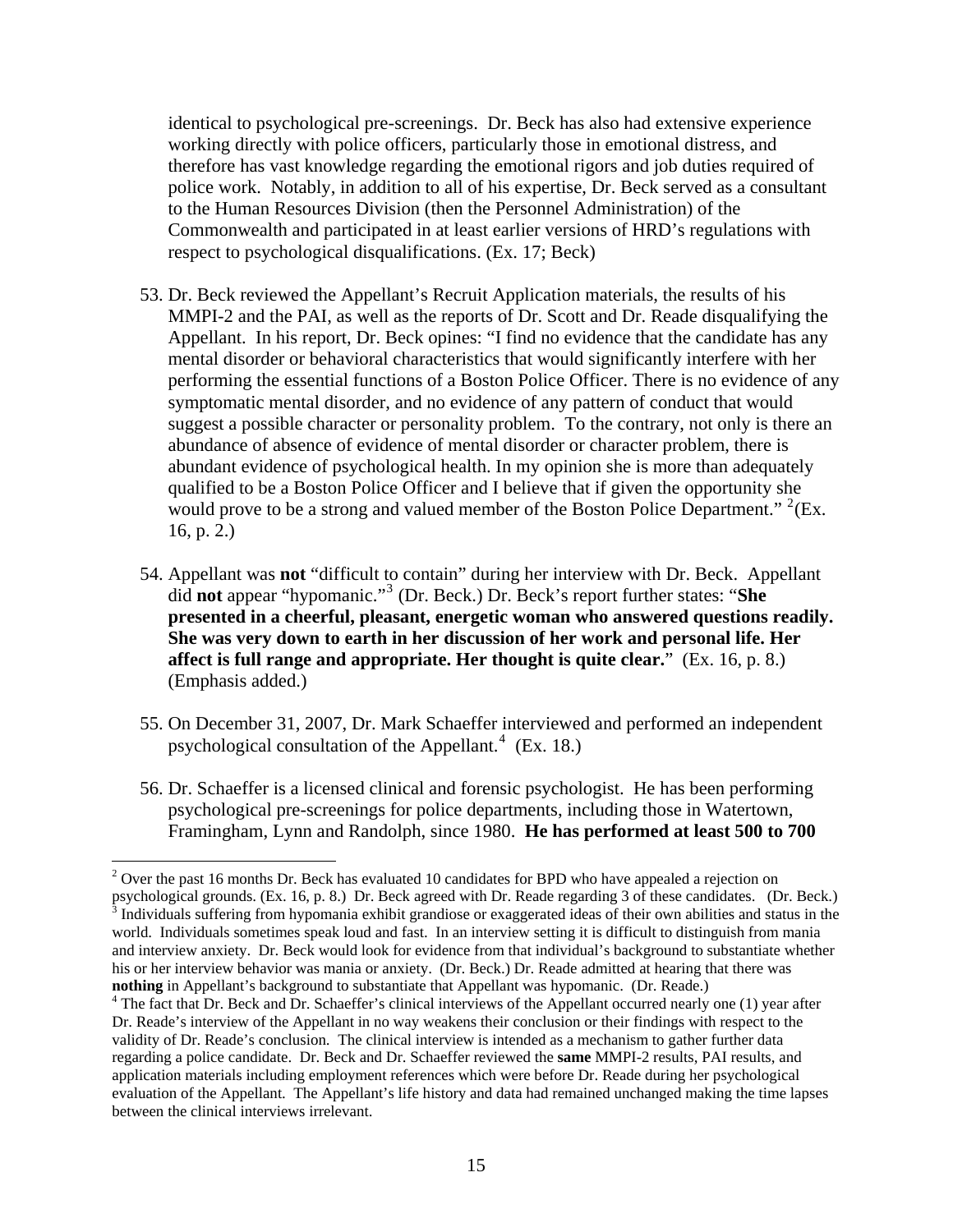**screenings** mostly as a 1<sup>st</sup> level screener. There is an advantage to having a Psychologist perform the screening due to their specialized training in interpreting testing results. (Ex. 19; Schaeffer.) Dr. Reade has conducted **only 250** psychological pre-screenings. (Dr. Reade.)

- 57. Based on Dr. Schaeffer's experience and statistical data, less than 5% (3-5%) of candidates are found unsuitable at the  $1<sup>st</sup>$  level screening and about one-half of that number,  $(1.5-2.5\%)$  are deemed to be unsuitable at the  $2<sup>nd</sup>$  level screening. (Dr. Schaeffer)
- 58. Dr. Schaeffer reviewed the Appellant's Recruit Application materials, her results on the MMPI-2 and the PAI, as well as the reports of Dr. Scott and Dr. Reade disqualifying the Appellant. In his report dated April 1, 2008, Dr. Schaeffer opines: "In sum, Alicia Crosby is a 30-year old candidate for the Boston Police Department who, on both interview and test data, showed no signs of significant psychological or substance abuse problems which would interfere with her ability to carry out the duties of a police officer for the City of Boston. She has now been a corrections officer for over five years, working in a variety of stressful and difficult situations, and her performance to this point has been regarded as exemplary, with no issues raised about either her behavior or judgment on the job. She should be found Acceptable on the psychological pre-screening as a candidate for the Boston Police Department." (Ex. 18, p.7.)
- 59. Appellant was **not** "difficult to contain" during her interview with Dr. Schaeffer. Dr. Schaeffer's report states: "**In our interview, Ms. Crosby presented as bright and enthusiastic. She was coherent and contained, answering all questions put to her**." Dr. Schaeffer further states: "There was nothing in her [employment] references or in her description of her past to suggest hypo-manic behavior or any pattern of behavior which might suggest that she has been going 'so fast' that she has a problem communicating or functioning. Indeed there was nothing to suggest significant psychological issues."(Ex. 18.)
- 60. Subsequent to Appellant's first bypass in 2006, the Appellant had been given an additional conditional offer of employment or a reconsideration of her application (second application) from the Boston Police Department and was bypassed again based upon the psychological disqualification of Dr. Julia Reade. (Appellant.)

### **E. Facts Related to Appellant's MMPI-2 and PAI Results**

61. For purposes of psychological screenings, a candidate's MMPI-2 and PAI test results flag possible employment issues and can serve as a basis upon which the clinician conducting the clinical interview can explore with the candidate and gather data regarding whether those issues have had on that individual's ability to function in life. This exploration is done through a clinical interview as well as a thorough review of a particular candidate's background history. While having value, neither the results of MMPI-2 nor the PAI can serve as the sole basis for disqualifying a police candidate. (Dr. Schaeffer and Dr. Reade.)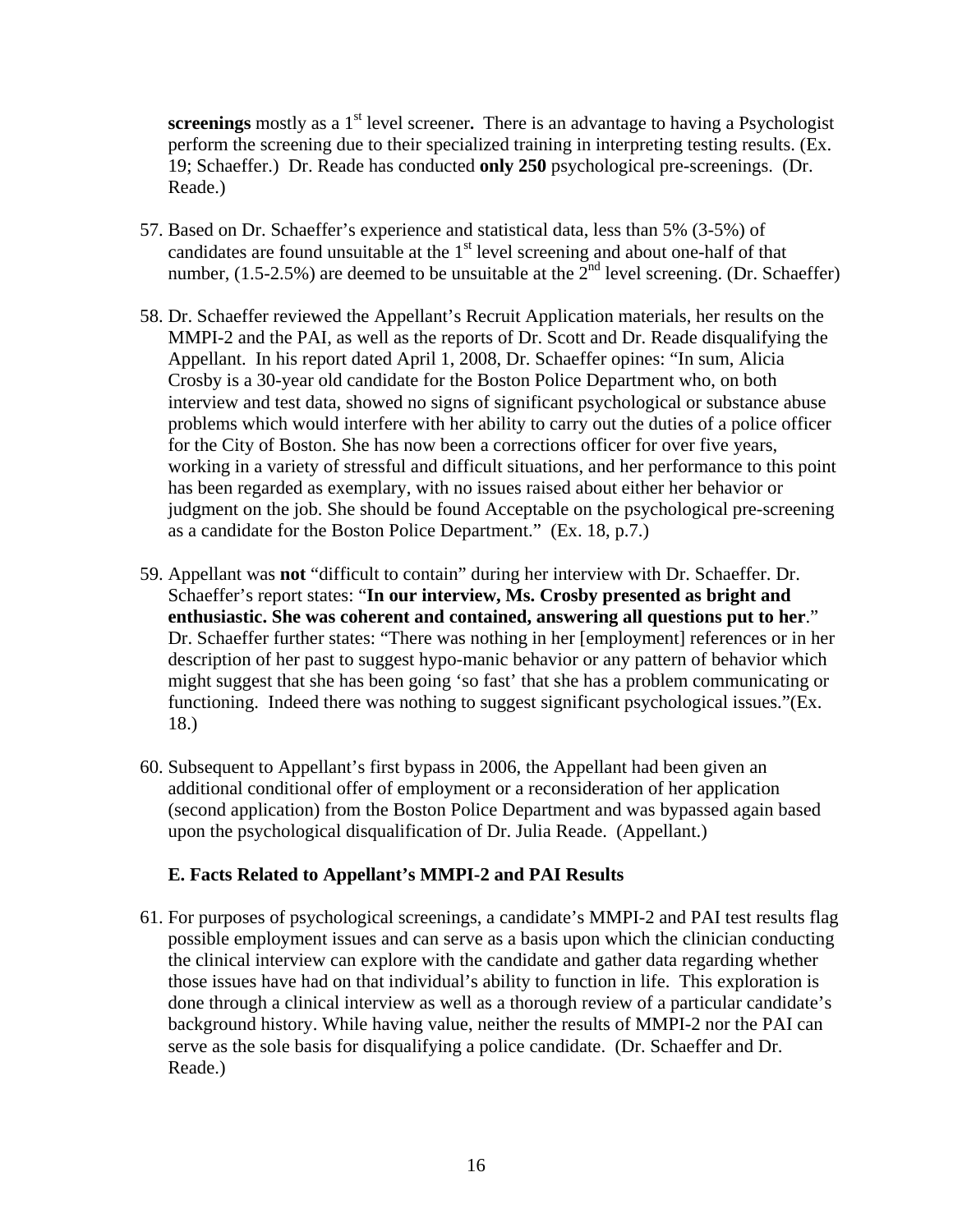- 62. Appellant's MMPI-2 and PAI results were not a contributing factor to Dr. Reade's decision to bypass the Appellant. (Dr. Reade.)
- 63. Appellant's MMPI-2 and PAI results were "unremarkable." (Dr. Reade, Dr. Schaeffer, and Dr. Beck.)
- 64. Dr. Reade's report states: "Ms. Crosby responded defensively on the MMPI, and "attempted to minimize her problems and to deny her faults, even minor ones that are exhibited by most people. She appears to have little psychological insight and is reluctant to engage in self-disclosure or self-evaluation." Content themes indicated that she "may be unusually sensitive to criticism. (Ex. 8.)
- 65. The MMPI-2 is comprised of 500 true-false questions or "items." MMPI-2 results "can serve as a useful guide for employment decisions in which personality adjustment is considered important for success on the job…the MMPI-2 should NOT be used as the sole means of determining the applicant's suitability for employment." (Ex. 5, MMPI-2 Report, p. 12.)
- 66. Taking the test in a defensive manner is typical of candidates taking the MMPI-2 for employment. Candidates want to "make a good impression" and put their "best foot forward." (Ex. 5, MMPI-2 Report, pg. 5; Dr. Mark Schaeffer.) The MMPI report noted: "This normal range personality pattern does not suggest any likely employment problems based on psychological maladjustment. This individual would probably have little trouble adapting to a wide range of work environments." (Ex. 5, MMPI-2 Report, p. 6.)
- 67. MMPI-2 computer generated interpretive reports contain so-called content themes. Content themes "may serve as a source of hypothesis for further investigations." (Ex. 5, MMPI-2 Report, p. 7.) Appellant's content themes show that "she may be unusually sensitive to criticism." *Id.* There is **no** evidence in Appellant's background history to support that she may be unusually sensitive to criticism.
- 68. Dr. Reade's report states: "The PAI results indicated moderate risk of job-related, integrity, anger management and substance abuse problems. Ms. Crosby endorsed 1 critical item related to verbal aggression." (Ex. 8.)
- 69. The PAI is comprised of 340 true-false questions or "items." PAI results "should be viewed as only one component of a comprehensive screening procedure that should also include at least one other psychological test based on normal personality functioning. A comprehensive personal history questionnaire and a structured interview focused on jobrelevant behavior are recommended. The hiring authority's final screening decision should be based upon corroborating information gathered from multiple data sources." (Ex. 6, PAI Report, p. 1.)
- 70. There is **no** data to support that Appellant has had issues with integrity, anger management, substance abuse or verbal aggression. "In terms of her psychological risk rating factor (the probability that current applicant would be rated as "poorly suited" by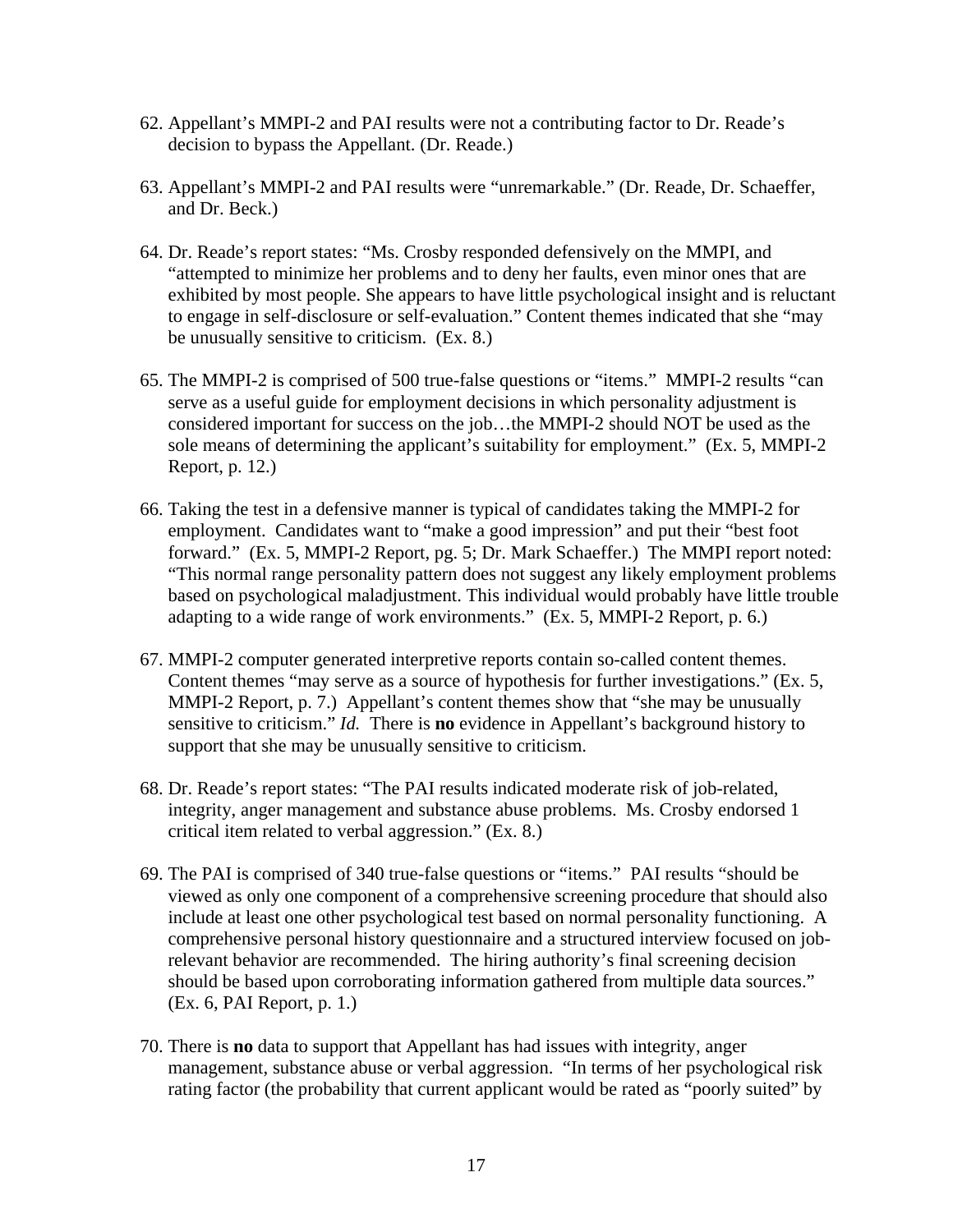psychologists familiar with criminal justice), Ms. Crosby was in the "Low Risk" range at 10% risk." (Ex. 18, p. 4; Schaeffer.)

71. The same three experts who testified in this appeal also previously testified in another appeal, on the same subject matter. Roberts v Boston Police Department, No. G1-07-282, decision dated September 25, 2008. In the *Roberts* appeal the following fact was found: "The design, administration, scoring and interpretation of psychological tests such as the MMPI-2 and the PAI fall within the professional discipline of psychology, as opposed to medicine and psychiatry. While psychiatrists make use of such tests in their practices, all the expert witnesses who testified in this case agree that a *qualified psychologist* is the recommended professional with the necessary expertise to which a psychiatrist generally defers when it comes to the subject of psychological testing. The evidence also established that no conclusions about psychological fitness should be based solely on the scores of a psychological test." The foregoing is finding of fact 30, page 11 of the decision allowing the Appeal: (administrative notice: Roberts v Boston Police Department, No. G1-07-282, dated September 25, 2008. (*Testimony of Reade, Schaffer, Beck; Exhibits 6, 7 & 8*). It was also found in the *Roberts* appeal that: "The only expert psychologist qualified to interpret The Appellant' MMPI-2 and PAI test results who testified was Dr. Mark S. Schaefer, a licensed clinical and forensic psychologist with approximately 30 years experience. (Id.)

# **F. Facts Related to Psychological Evidence**:

 $\overline{a}$ 

- 72. Dr. Beck, Dr. Schaeffer and Dr. Reade agreed that the Appellant does **not** suffer from a psychiatric condition as defined by the Diagnostic and Statistical Manual of Mental Disorders of the American Psychiatric Association ("DSM-IV").<sup>[5](#page-17-0)</sup> (Beck, Schaeffer, Reade.)
- 73. Appellant does **not** suffer from any of the psychiatric conditions as described by the HRD Regulations.<sup>[6](#page-17-1)</sup> (Ex. 15, pp. 37-38; (Dr. Beck and Dr. Schaeffer.)
- 74. A psychological pre-screener's job is not to decide whether to hire a candidate for the position of police officer. Rather, a pre-screener's job is to discern from the material presented whether that candidate **suffers currently** from a psychological condition which would interfere with her ability to carry out the duties of a police officer. (Dr. Schaeffer.)
- 75. In psychological screenings, employment history is a critical factor used in assessing whether a candidate posses a psychological condition which has interfered with the

<span id="page-17-0"></span><sup>&</sup>lt;sup>5</sup> The DSM-IV is a diagnostic manual that lists symptoms for all psychiatric disorders. It is used as shorthand for clinicians nation-wide to ensure that they are all on the same page with respect to diagnosing disorders. (Dr. Schaeffer.)

<span id="page-17-1"></span><sup>&</sup>lt;sup>6</sup> Those disorders listed as Category A medical conditions are based upon the DSM-IV and a candidate can only be disqualified for employment under Category A if they have a diagnosed mental disorder as found within the DSM-IV. Category B medical conditions, including sub categories (a) and (b), do not require as grounds for disqualification diagnosis under the DSM-IV, however, it must be shown that the candidate has a "psychiatric condition" either historically, subcategory (a), or presently, subcategory (b). A "psychiatric condition" is an aspect of behavior which has endured over time and has shown up for an individual in a range of forums. (Dr. Beck.)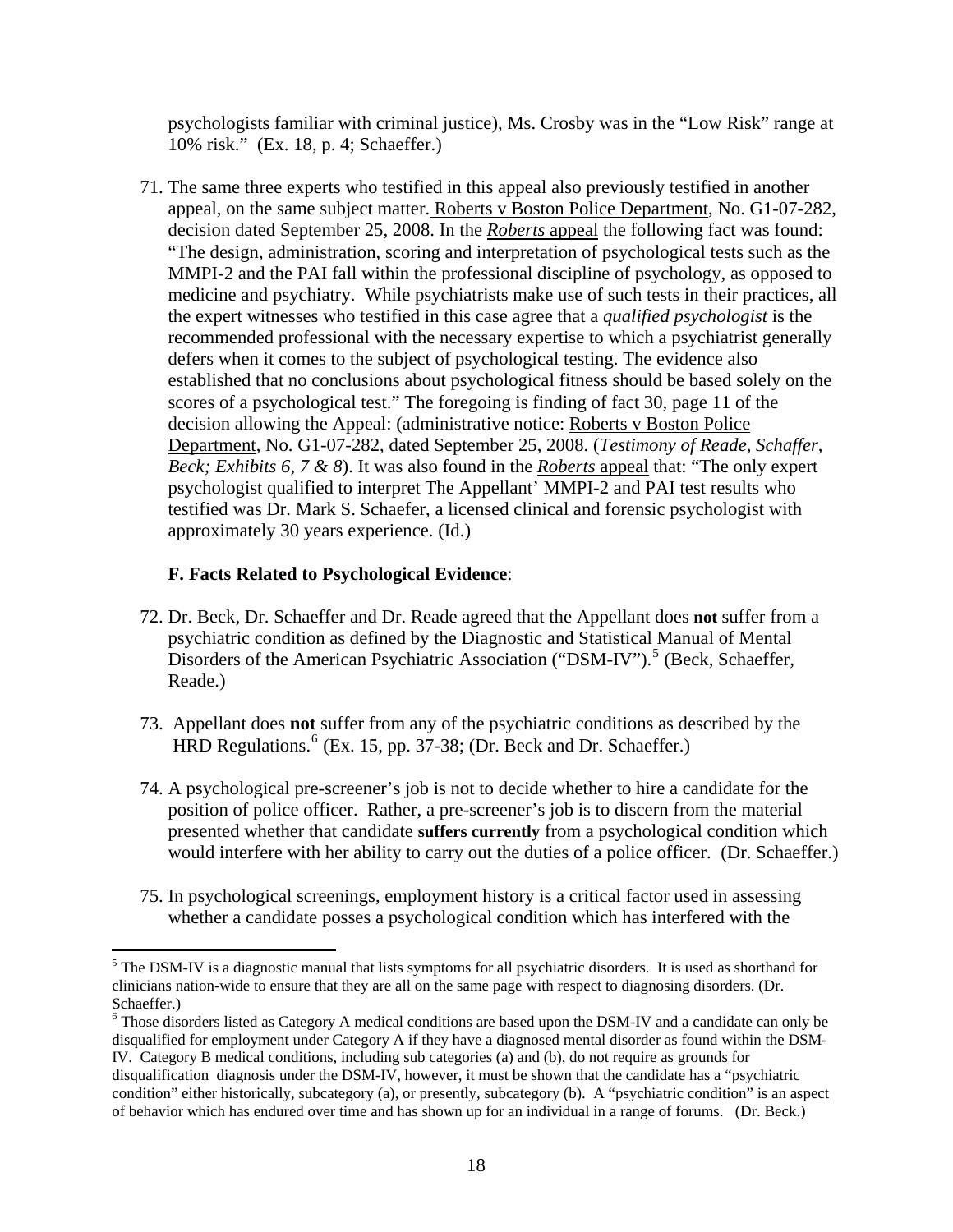applicant's ability to function well in a work setting and therefore may impair that candidates ability to function in the position for which she has applied. If the past work is similar to the position in question the screener can use the candidate's past performance as an indicator of future performance. (Dr. Beck and Dr. Schaeffer.)

- 76. The Appellant's employment history in this case suggests that she does **not** posses any psychological conditions which have or would in the future interfere with her ability to function well as a police officer particularly where her previous employment has been similar to police work in nature. There is **no** evidence that she exhibited questionable judgment" or "impulsive decision-making" in any of her past jobs. (Dr. Beck and Dr. Schaeffer.)
- 77. Dr. Schaeffer's report states: "She has worked for the past five-plus years as a correctional officer in the Suffolk County Sheriff's Department, handling a variety of situations ranging from calming agitated or explosive inmates, to liasoning with other agencies. References supplied with her application, from a captain, a lieutenant, and the superintendent, were all glowingly positive, focusing on her intelligence, ability to handle diverse range of activities, and her very good interpersonal skills. There was no reference to her having problems in communicating, nor any suggestion that she has problems with impulsivity or poor judgment." (Ex. 18, p. 6.)
- 78. Dr. Reade's findings that the Appellant **does** suffers from a "vulnerability to impulsive decision making and questionable judgment" which would interfere with her ability to perform the essential functions of a police officer is **not** supported by any data in Appellant's history. (Dr. Beck and Dr. Schaeffer.)
- 79. Dr. Reade's bypass of the Appellant was grounded in Appellant's purported "failure to present a cognitive narrative" regarding several topics during the clinical interview. (Dr. Reade.) Such topics included: Appellant's use of sick leave at the Sheriff's Department; Appellant's decision to leave the State Police Academy in April of 2006; Appellant's undergraduate degree from Suffolk University; and Appellant's explanation for her arriving late to her interview with Dr. Marcia Scott. (Ex. 8; Dr. Reade.)
- 80. The psychological testing methods employed by Dr. Reade were flawed because she overly relied upon the Appellant's interview performance, and gave little to no weight to the Appellant's adult life functioning including relevant work history. (Dr. Beck and Dr. Schaeffer; Ex. 16, p. 8.)
- 81. It is natural for a candidate to be anxious or nervous during the interview portion of their psychological screening. This is particularly true for recruits who have had little to no contact with a mental health professional. (Dr. Reade and Dr. Schaeffer.)
- 82. Dr. Reade claimed that she tries to make her interviews as unstressful as possible by making it closer to a job interview than a detailed psychological interview. Dr. Reade is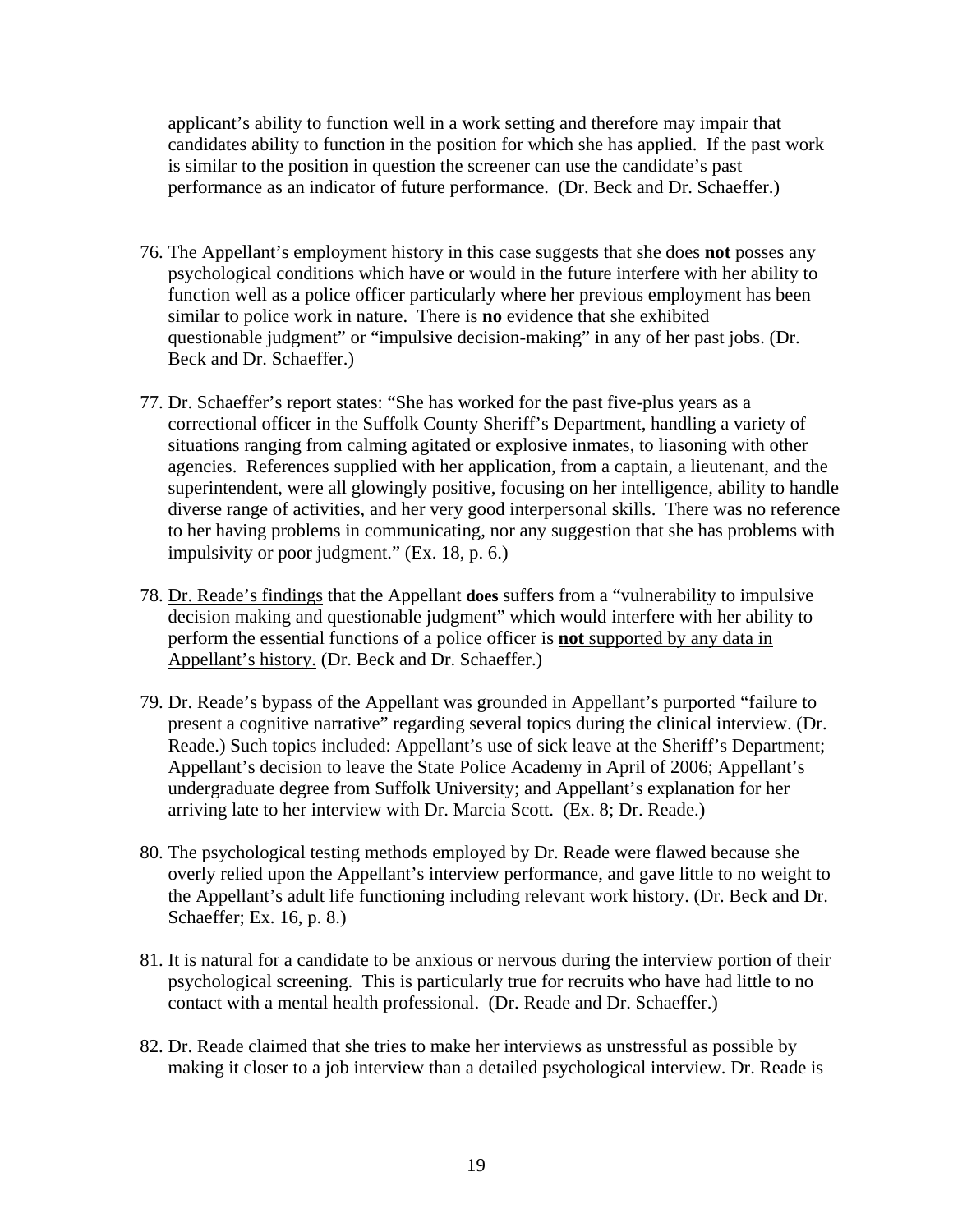also aware of her personal impact on the interviewee and tries to objectively weed out that subjective component or interpersonal aspect of the interview. (Dr. Reade)

- 83. Dr. Reade believed that the Appellant was not cooperative enough in the testing, to provide for an open evaluation. She also believed that there were suggestions in the test results related to sensitivity to criticism. She felt the Appellant was very defensive in her approach to the tests, which likely suppressed some results. (Dr. Reade)
- 84. Dr. Reade's interview impression of the Appellant was that she was: "early for the appointment, attractive, neatly dressed, personable, and likeable and an engaging young woman." (Dr. Reade)
- 85. However, Dr. Reade also found her to be: "so flustered and amped up", "so ramped up", "extremely animated", "pleasant but in a headlong rush", "a mile a minute", "high energy and hard to control" and that it lasted through the interview. She was unable to determine whether it was an indication of "bipolar" or being "anxious" due to so much time spent trying to tease out a factual narrative regarding the knee, sick time, schooling and the State Police Academy." (Dr. Reade)
- 86. Dr. Beck states in his report: "...[t]he fact that a candidate makes a poor impression on an interviewer is secondary information that must be evaluated in the context of overall life functioning. The interview is a two person situation, and it is always possible that the interviewee is responding to something in the situation, e.g., knowing that rejection is likely, or to something about that the interviewer that we can not evaluate..." (Ex. 16, p.8.)
- 87. In conducting his own psychological pre-screenings, Dr. Schaeffer gives **some** weight to a candidate's performance in an interview; however, he is cautious not to draw too much from something small or insignificant. Dr. Schaeffer has contacted employers or investigators when he was unsure about something he saw in an interview to "see what was going on there" and to confirm what he saw. (Dr. Schaeffer.)
- 88. The proof of whether a candidate has a psychological condition which would interfere with their ability to perform the functions of a police officer lie in how that candidate has functioned in the world. Appellant at the time of her bypass was nearly 30 years old and if she had a psychological condition it would have manifested itself somewhere in her personal or work life. Dr. Reade puts too much emphasis on the clinical interview of the BPD screening process and such emphasis is fatal to her conclusion because there is no data to support her concerns regarding judgment and impulsivity purportedly observed during the clinical interview process. If Dr. Reade was unable to get a clear picture of Appellant's employment and background history during their clinical interview it was incumbent upon Dr. Reade to seek out additional data through contacting BPD, other sources and Appellant's references. (Dr. Schaeffer.)
- 89. Dr. Reade interviewed the Appellant on September 5, 2006. At that interview, Dr. Reade was aware of the fact that the Appellant had been admitted to the State Police Academy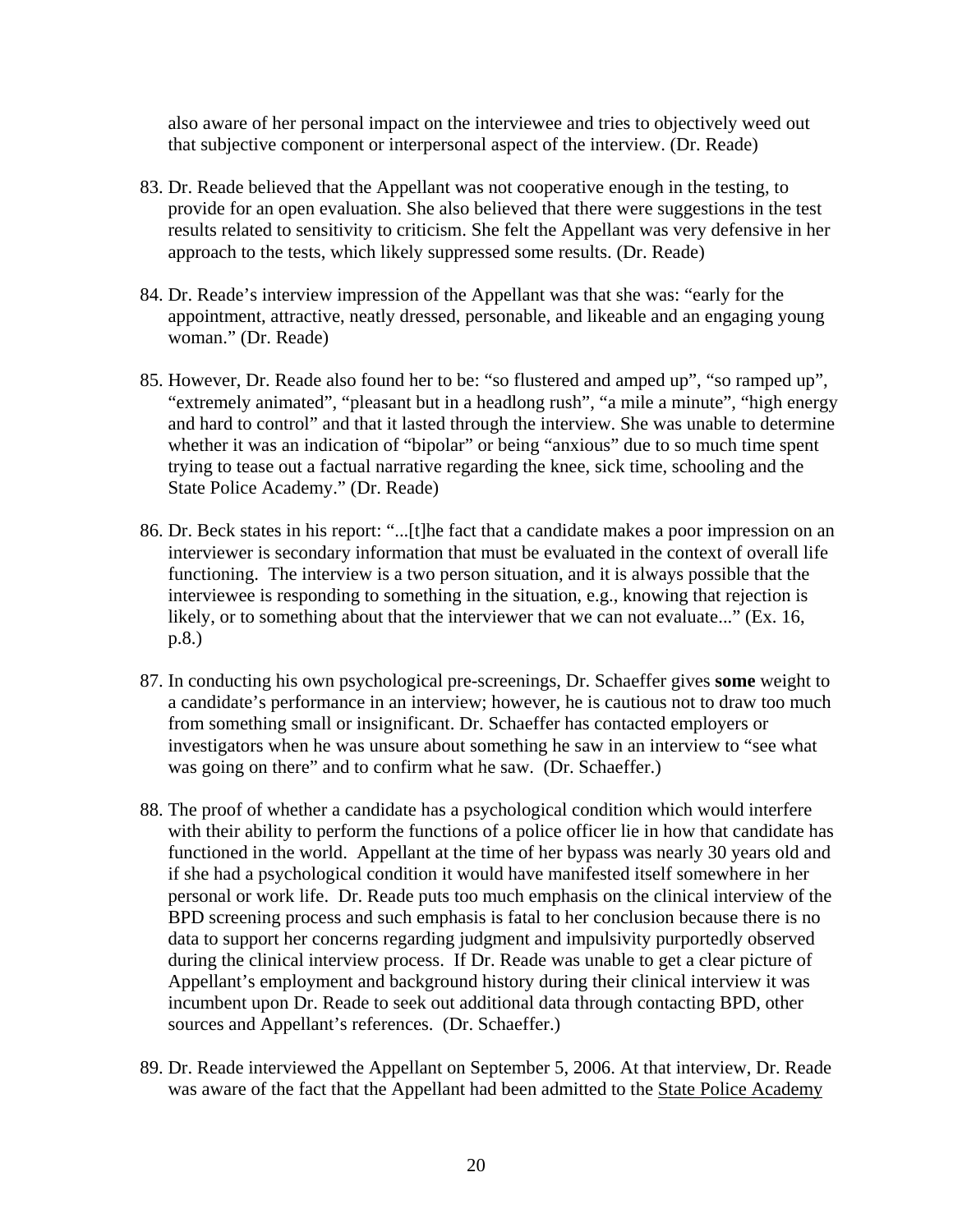but had left the Academy shortly thereafter, due to a knee problem, in April, 2006. (Ex. 8, Dr. Reade). The Appellant had previously completed the required State Police processing, after receiving a conditional offer of employment from the State Police on or about August 29, 2005 (Ex. 24, Appellant). The Appellant passed the "PAT" physical abilities test, a 1.5 mile run conducted on September 10, 2005, the medical evaluation on September 28, 2005, the oral interview and obstacle course conducted on October 4, 2005 and the psychological screening conducted on October 7, 2005. (Ex. 24, Appellant). The State Police psychological screening is similar to that of the BPD, which includes a review of records, a series of written tests and an interview. (Ex. 24, Appellant) The Appellant passed all of the State Police requirements, which also included a background investigation. (Ex. 24, Appellant). She entered the State Police Academy in the class which began on Monday, April 3, 2006. (Ex. 25, Appellant)

90. Dr. Reade did not attempt to contact anyone at the State Police, either directly or indirectly, to review their records and other information regarding the Appellant, including her psychological screening, medical and academy departure records, despite the BPD having the appropriate waiver of rights and releases of information signed by the Appellant. Dr. Reade did not otherwise review such records. (Exhibits and testimony, Dr. Reade)

### **Appellant's Use of Sick Leave at the Sheriff's Department**

- 91. Dr. Reade's report states: "Ms. Crosby gave a confusing account of her misuse of sick time, stating that she could use her sick time for weddings and funerals, and adding defensively, 'plus being around the jail, you get sick easily.' She then acknowledged that she frequently was not sick when she took time off, noting that she had wanted to be close to her grandmother during her terminal illness, and later, that she had wanted to drive with her grandfather to Florida. She could not remember how many days she had taken." (Ex. 8.)
- 92. Dr. Reade saw in Appellant's file a letter authored by the Appellant stating, in part: "Please be aware that I have not been in violation of Suffolk County Sheriff's Department's Managing Attendance Policy (MAP). The contributing factors to my use of 'undocumented sick time' can be attributed to my Department's seniority based system for both shifts and days off. This system did allow for discretionary use of 'undocumented sick time' that would allow junior officers such as myself to meet family obligations that the seniority based system did not allow for." (Ex. 23, Appellant.)
- 93. Dr. Reade has **no** personal knowledge regarding the Suffolk County Sheriff Department and their sick leave policies. Dr. Reade has **never** worked at a prison. Dr. Reade did **not**  contact the Suffolk County Sheriff Department's to discuss their sick leave policies or the Appellant's purported "confusing account of her misuse of sick time." (Dr. Reade.)
- 94. Appellant used 44 sick days between the years 2003 to 2005 and often "banged" in on weekends because she worked weekends. Appellant used sick time for illness and injury.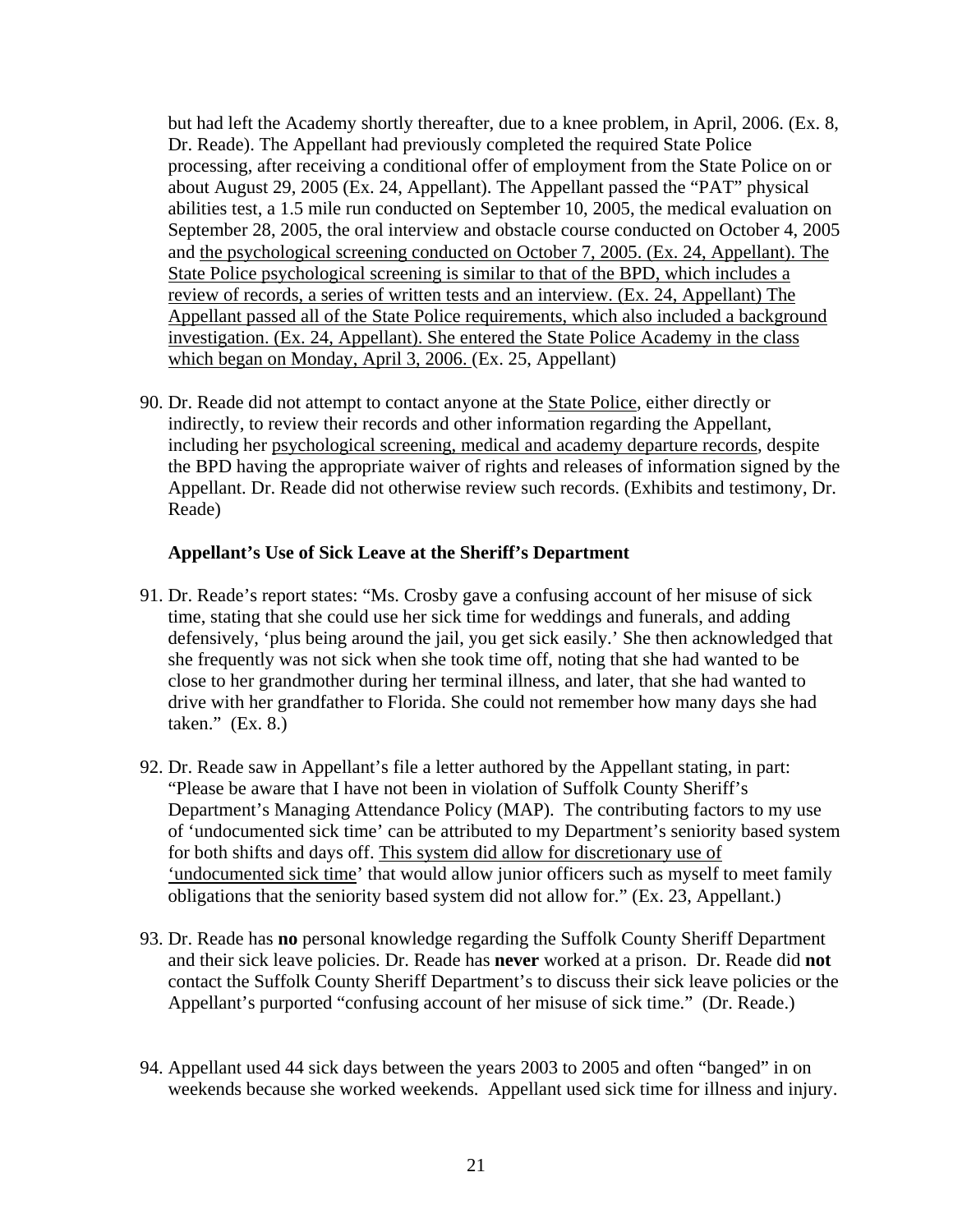Appellant, however, also used sick time to care for her dying grandparents and once in  $2004$  to attend a wedding.<sup>[7](#page-21-0)</sup> Appellant used sick time for family obligations when she was not unable to use vacation or personal time due to seniority and bidding process for shifts and time off. In 2003, 2004 and 2005 Appellant worked a fixed work schedule which included all weekends. Appellant reported this sick leave use on her BPD application. (Testimony of Appellant.)

- 95. The Suffolk County Sheriff's Department gives corrections officer 12 sick days each year. They can be carried over into the next year and there is no cap on sick leave accumulation. Employees must present sick notes to justify absences. However, each employee is entitled to take 2 unexcused absences each quarter (3 months) for a total of 8 unexcused absences per year. 90% of corrections officers take their 2 unexcused absences per quarter. 12, 13 and 14 sick days per year is the norm and not excessive under Suffolk County Sheriff's Department's standards and use on weekends is not an issue. There is an informal practice condoned by command staff of corrections officers using their 2 unexcused absences to take care of family obligations that they would other wise not be able to attend to because of their work schedule which always involves weekends and a shift/day off bidding process which disfavors junior corrections officers. (Lt. Gorman and Appellant.)
- 96. The Department has **never** disciplined a corrections officer for using sick time to attend to a family obligation. The Department has **never** disciplined the Appellant because she used sick time for family obligations. (Appellant & Lt. Gorman.)
- 97. After BPD initially bypassed Appellant because of her sick leave usage at the Sheriff's Department the Appellant immediately stopped using sick time for family obligations and at the time of her second application to BPD (the subject of this appeal) and 2006 interview with Dr. Reade the Appellant had used **no** sick time. (Appellant; Ex. 2.)
- 98. Dr. Reade admitted that she did not receive any information from the Sheriff's Department regarding any problem with the Appellant's use of sick leave. The only information she received regarding a problem with sick leave use at the Sheriff's Department was from Dr. Scott's report. (Dr. Reade)
- 99. Neither Dr. Beck nor Dr. Schaeffer had problems during their clinical interviews with Appellant understanding her explanation of her sick leave usage while with the Sheriff's Department or her explanation of the Department's practices with respect to sick leave usage. (Dr. Beck and Dr. Schaeffer; Ex. 18, pp. 2, and 6; Ex. 16, p. 6.)
- 100. Dr. Schaeffer's report states: "In this interview, Ms. Crosby stated that the use of sick time was due to both her being ill, as well as some use of sick time to attend other functions. Ms. Crosby clearly understood that while she was not formally disciplined for "excessive" use of sick time, her use of multiple sick days in a three year period had

 $\overline{a}$ 

<span id="page-21-0"></span> $<sup>7</sup>$  Appellant agrees with Lt. Gorman that using sick time to attend a wedding was crossing the line. Thus,</sup> Appellant's use of sick time to attend a wedding ended with her one instance back in 2004. (Appellant & Lt. Gorman.) Using sick time to attend a wedding is not poor judgment but rather "youth." (Lt. Gorman.)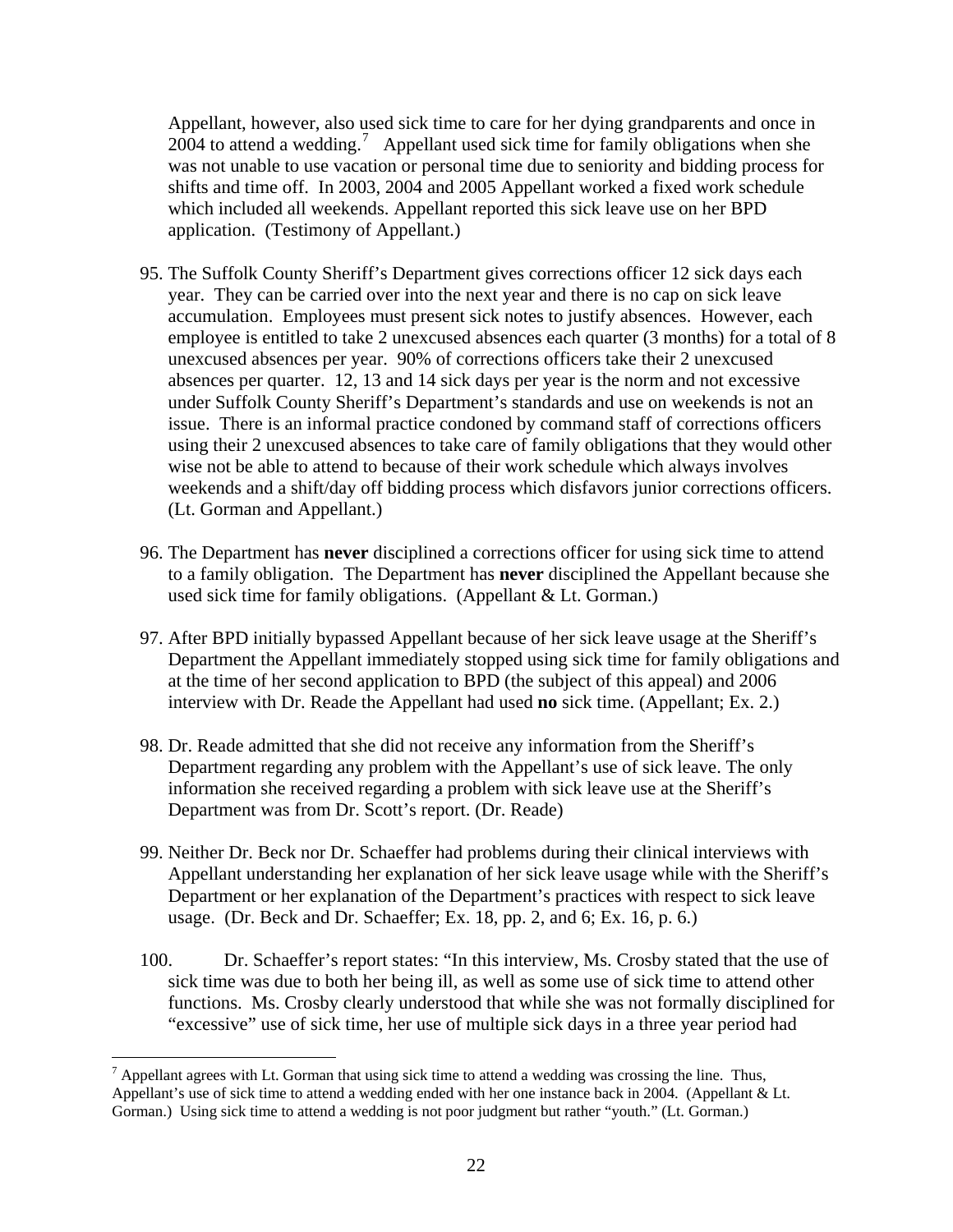consequences for her application to the police department, and this process as well. She was empathetic in both this interview and in a letter which she submitted in 2006, that this would not be a problem in the future. As far as can be determined, this had not been an on-going issue, nor was it cited by her current employer."  $8$  (Ex. 18, p. 6.)

101. There is nothing wrong with Appellant's character where she was using sick leave in accordance with the Sheriff's Department's practice. (Dr. Beck.)

### **Appellant's Decision to the Leave the State Police Academy in April of 2006**

- 102. **Dr. Reade's report states**: "When asked about her decision to leave the State Police Academy in April 2006, Ms. Crosby reported that she "got nervous" about a "possible knee injury" related to pain she felt while running, but could not provide a clear account of her actions. In response to painstaking and very specific inquiry, it appeared that Ms. Crosby impulsively left the first academy without consulting a physician about her knee. She then **intimated** that she left the first academy because she hoped that she would be accepted by Boston, and the screening process for Boston overlapped with the timeframe that required her to be in the State Police Academy." (Emphasis added) (Ex. 8.)
- 103. Dr. Reade eventually admitted on cross-examination that Appellant **never** told her that she left the State Police Academy without first consulting with a physician. (Dr. Reade.)
- 104. The Appellant did **not** leave the State Police Academy impulsively and without first consulting a physician. On August 29, 2005, the Massachusetts State Police Academy gave Appellant a conditional offer of employment. (Ex. 24.) She received this conditional offer around the same time that she submitted her first application to BPD. (Appellant.) On March 10, 2006, Appellant was appointed to the State Police Academy. (Ex. 25.) The Appellant entered the Police Academy on April 3, 2006. (Appellant.) She entered the Police Academy with a pre-existing right knee injury, bursitis, which she had treated with physical therapy and cortisone shots. *Id*. Appellant's right knee injury is well documented by her surgeon Dr. Lars Richardson's notes. (Ex. 28.) The Appellant left the State Police Academy within two weeks because her right knee was swollen and she could not run. (Appellant.) She was seen by State Police medical staff and they

<span id="page-22-0"></span> $\overline{a}$  $8$  Dr. Beck's report states: "She acknowledged that she had used sick time while working at the Sheriff's Department when in fact she had not been sick. She took time to be a bridesmaid when she was not able to get vacation. When her maternal grandmother was sick she went to the hospital and stayed with her until she died. Her paternal grandfather was diagnosed with cancer and he moved in with her and she cared for him for a period of time. There were periods when he did not sleep and she was up all night and got exhausted. She used some sick time for that. The remainder of her sick time she said related to being sick especially when she hurt her knee. She noted that she had never been reprimanded or disciplined for her use of sick time. Comment. Informal discussion with the Sheriff's Department confirms that it is widely understood within the Department that a reasonable use of sick time when vacation time is not available is an appropriate way to deal with the need for time off. The department was very happy with Ms. Crosby's work, and personnel administration was not in the least concerned about her use of sick time. Of note, the sick time related primarily either to her time caring for ill elderly relatives or for when she herself was either sick or injured." (Ex. 16.)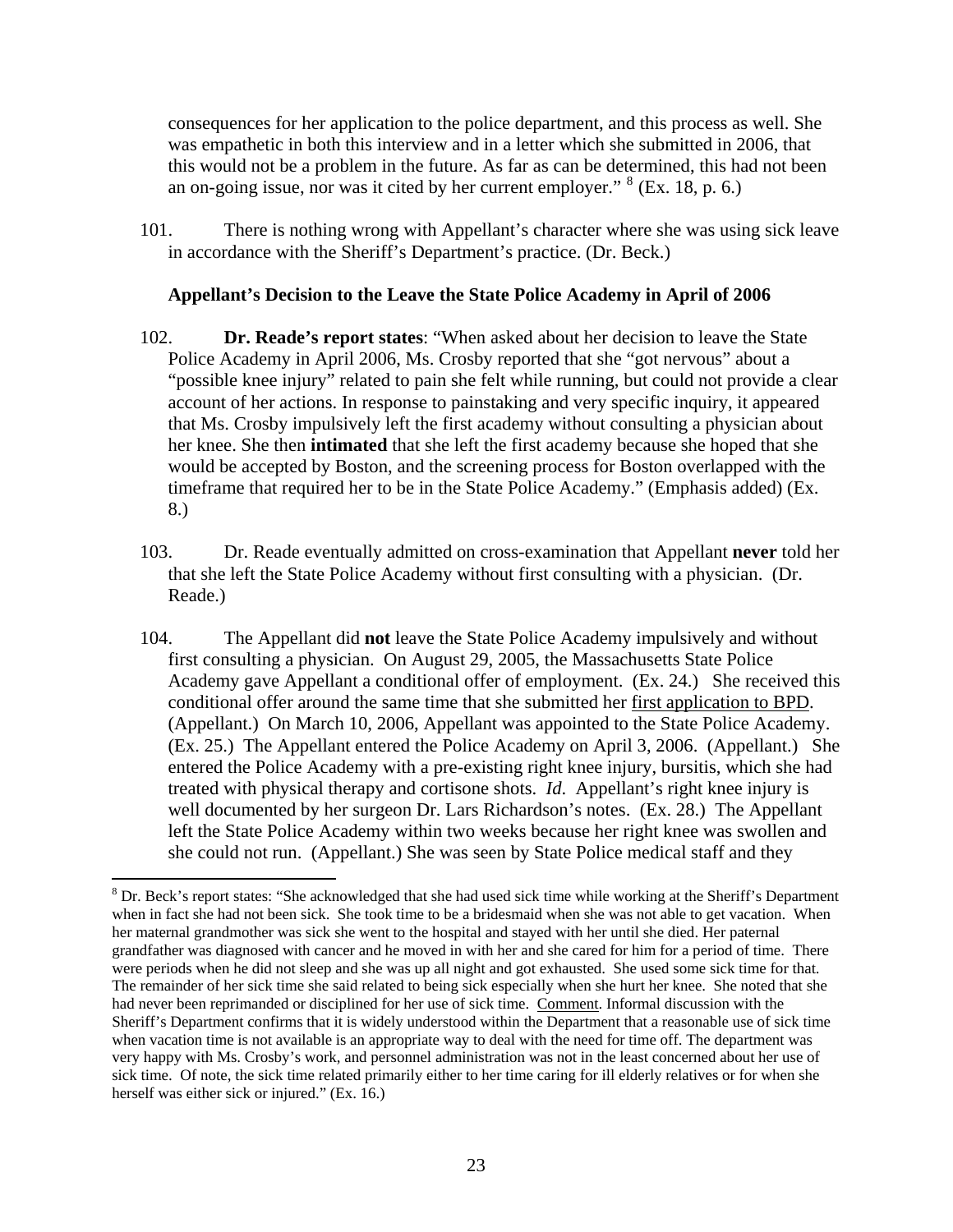advised her to leave the Academy and take a medical deferment. *Id.* Appellant consulted with Dr. Richardson on the telephone and he advised her to leave the Academy and take a medical deferment. *Id.* Appellant had to see a State Police physician prior to receiving a medical deferment which she ultimately was granted. (Appellant.) The Appellant secured for this proceeding a letter dated April 9, 2008 from the State Police confirming her medical deferment and that in the event of another academy class she would be given full consideration for employment. (Ex. 26.)

- 105. On June 9, 2006, the Appellant saw Dr. Richardson. He recommended she undergo surgery on her knee. (Jx. Ex. 28.) Dr. Richardson also recommended a more conservative alternative, physical therapy. (Testimony of Appellant.) Appellant decided to undergo physical therapy and hold off on surgery.  $\frac{9}{9}$  $\frac{9}{9}$  $\frac{9}{9}$  *Id.* Appellant had recently made her second application (or reconsideration) to BPD (the subject of this appeal) and she was hopeful that her knee would get better and that if she were hired by BPD she could withstand the rigors of the Boston Police Academy in the fall. *Id.*
- 106. In connection with her reapplication or second application to BPD (the subject of this appeal) Appellant disclosed her knee injury, her departure from the State Police Academy and provided BPD with **all** of Dr. Richardson's medical notes. (Appellant; Exs. 27 and 28.)
- 107. In connection with her second application to BPD (the subject of this appeal); the Student Officer Application was signed by the Appellant and her signature notarized on December 27, 2005. She also swore and verified the contents by signing the application before the BPD Investigator on December 28, 2005. (Exs. 1 and 20.)
- 108. The Appellant submitted her signed and acknowledged her BPD Personal Data Questionnaire on August 12, 2006. (Ex. 4)
- 109. Dr. Reade **never** requested to see Appellant's medical records prior to formulating and publishing her reported opinion of the Appellant's psychological unfitness for the position of police officer, on October 28, 2006. However, sometime in August-September, 2008, between the two dates on which Dr. Reade did testify at this hearing; she did contact BPD's Occupational Health, regarding the Appellants records. Dr. Reade testified in chief on August 26, 2008 and in rebuttal on November 4, 2008. (Dr. Reade.)
- 110. In her BPD Personal Data Questionnaire, dated August 12, 2006, Appellant refers to her departure from the State Police Academy as due to a "possible knee injury" (Ex. 4.) Appellant's use of the word "possible" relates to her state of mind of the time she left the State Police Academy in April of 2006. The Appellant knew that her knee was swollen and that she could not run, however, the Appellant was not certain at that time whether her injury was new or was a continuation of her pre-existing knee injury, bursitis. (Appellant.)

 $\overline{a}$ 

<span id="page-23-0"></span> $9 \text{ In February of } 2007$ , when all else failed, Appellant eventually received surgery on her right knee. (Appellant.)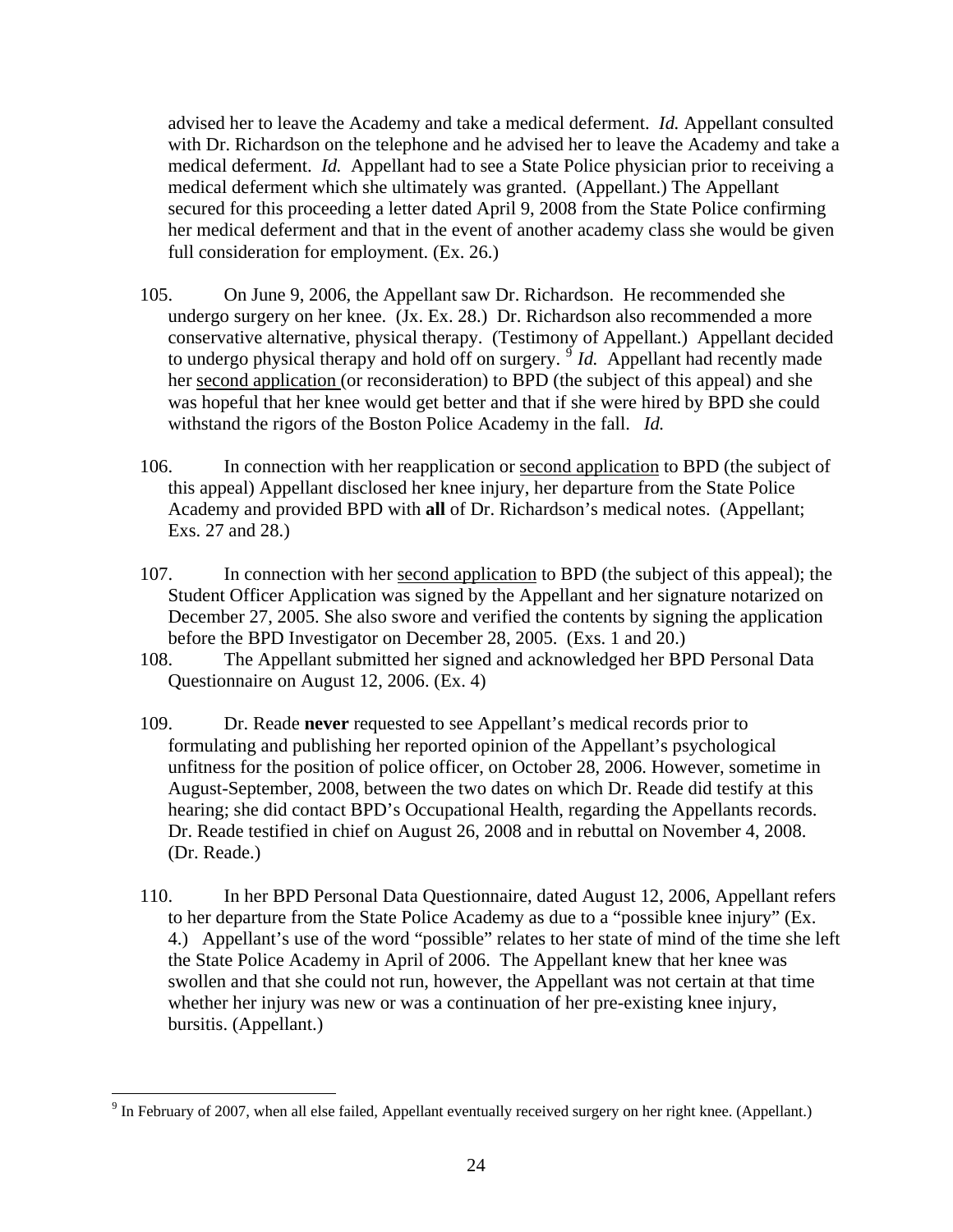- 111. The Appellant **never "intimated** [to Dr. Reade] that she left the State Police Academy because she hoped that she would be accepted by Boston, and the screening process for Boston overlapped with the timeframe that required her to be in the State Police Academy." Appellant was aware when she entered the SP Academy that she had been bypassed by the BPD, since her friends had told her that they were starting the BPD Academy on the same date she started at the SP Academy. When Appellant entered the State Police Academy in April of 2006, the BPD had simultaneously begun their spring police academy that same day. Appellant had applied for this class (her first application) but had been bypassed based upon her background check. (Appellant) Additionally, in April of 2006 BPD had not yet started processing a new recruit class. Appellant did not reapply but actually was being reconsidered as her second application to BPD (the subject of this appeal) until late summer of 2006. She actually learned that the BPD was reconsidering her application at the beginning of August, 2006. (Ex. 3, Appellant.) However, it appears that due to the short interval between the two successive BPD classes, that the Appellant's second application or reconsideration was expedited. She had applied for the first class, been bypassed and was being reconsidered for the second class, by the BPD. The Appellant's BPD Student Officer Application is voluminous, detailed and an onerous burden to complete accurately and timely together with all the required supporting documentation. The BPD appears to have relied on Appellant's single application for her processing for both classes. (reasonable inferences, Ex.1, 20)
- 112. Dr. Reade is a very bright and accomplished professional as evidenced by her very impressive resume and testimony. ( Ex. 7, admin. notice) Her testimonial proficiency and adeptness at handling cross-examination displays and affirms her intellectual and linguistic skill. She is equally facile with common or colloquial expressions as she is with medical and psychological terms. It was sometimes burdensome for the cross-examiner to get a simple, direct answer to a specific question which could have been answered- yes or no. Dr. Reade would usually reply in calm circumlocution and/or repetitious verbosity to the cross-examiners increasing frustration. However, Dr. Reade usually remained unflappable during the protracted crossexamination, as if the cross-examiner would eventually tire and move on. The crossexaminer repeatedly tried to flesh out the specific basis and source for *Dr. Reade's opinion* that the Appellant: "... demonstrates a history of concerning impulsivity and poor judgment in a variety of job-related and interpersonal situations. In her interview with me [Dr. Reade], she had difficulty containing herself and appeared mildly hypomanic."(Ex. 8), the basis for the bypass. Dr. Reade resisted, evaded, or avoided the cross-examiner's clear and purposeful intent by a variety of methods, including: Using subtle or indefinite terms to create uncertain inferences, descriptions or issues, Giving an overly broad, lengthy, repetitive, shaded or uncertain answer to a question requiring simplicity and specificity e.g. –yes or no, Generalizing when particularity was called for and vice versa, Blaming the Candidate for any mistake or uncertainty by her providing unclear, confusing and/or contradictory information, Willful ignorance or failing to seek additional records and information to fill the informational void, or resolve the claimed confusion, so that her opinion or testimony could then remain as undocumented as factually or chronologically unsound or contradictory, and Exaggeration or hyperboleusually with a negative connotation or inference regarding the Appellant, etc. The cross-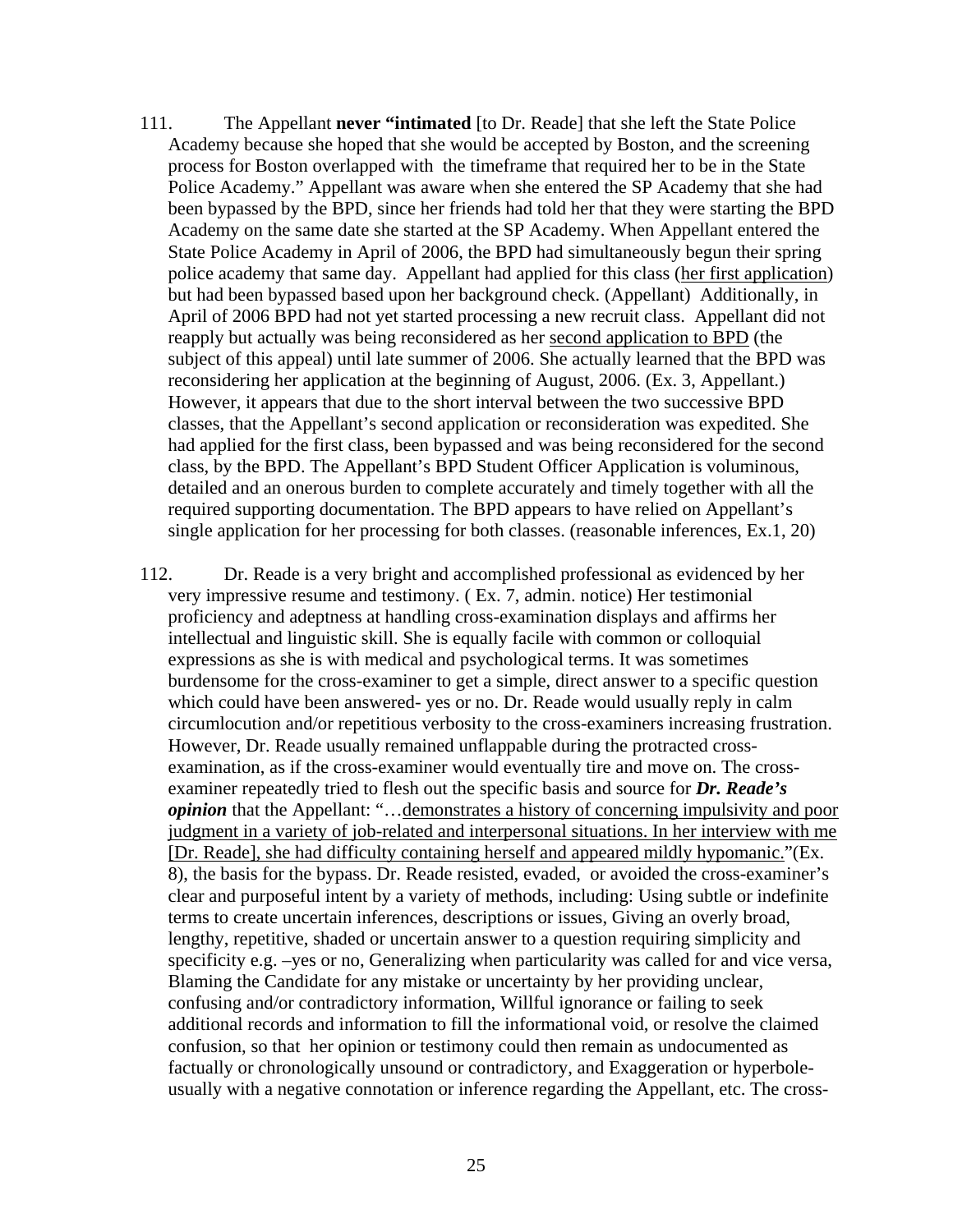examiner diligently attempted to discern what Dr. Reade's issues or concerns were based on the specific language and content of Dr. Reade's report and direct testimony. (Ex. 8) For instance, Dr. Reade was repeatedly asked how the Appellant's response to the slow leak/flat tire situation and being late for Dr. Scott's appointment was an example of poor decision making. Dr. Reade repeatedly avoided any definitive answer by a variety of methods including some of those listed above. She testified that it was not just her decision making but also her reporting. "The facts appear to shift", were "discrepant", "sort of an evolving story." Dr. Reade refused to opine on the Appellant's actual decision or any alternative situational choice as being good, bad or indifferent; she testified "…**I'm not an expert on how people solve their slow leaks and their interview obligations and it's a stressful circumstance…"** Dr. Reade also relied on the claimed difficulty of the interview to shift blame for any non or miscommunication to the Appellant; by testifying that **"among other things, was that it took many, many, many, many specific, painstaking questions to tease out the narratives that I ultimately put in my report. And it was impossible for me to get a clear, spontaneously generated narrative from [her] about what the difficulty had been and how she had thought through the problem. So, on one hand it was like pulling teeth and the second one that it kept shifting."** Dr. Reade's evasive posture was further exhibited on the issue of Dr. Reade's claiming in her report (Ex.8) that the Appellant *"intimated*" that she left the State Police Academy, due to a knee problem, without first consulting with a physician with the expectation of enrolling in the preferred BPD academy. Dr. Reade claimed that this was another example of her impulsivity or poor judgment. Q.- Did she tell you that specifically? A.- **"Ms. Crosby was exquisitely vague and confusing"**… *interruption* Q.- focus on my question? A.- "As best as I could tell from my multiple questions, Ms Crosby did not consult with a physician specifically about her knee before she left the academy on April 11, 2006." A.-"Specifically at the time, yes" Q. *Repeated*. Did she tell you that, specifically? A.- "No, she told me,… she didn't consult with a physician. (interr) … a very confusing story about having consulted with a physician, having undergone some kind of diagnostic tests. She gave me confusing information about the nature of the injury and then she gave very confusing information and contradictory information about whether she has consulted a physician within the academy, whether she had her own physician, whether she had gone to a hospital. **It was impossible for me to get a clear understanding of her decision making** regarding her departure eight days into the academy for problems related to her knee, other than-her knee hurt." Dr. Reade repeatedly relied defensively, on the Appellant's inability to relay a clear and coherent explanation of a given issue or event during the interview. However, in a series of questions, she was asked why she had not followed up the interview, with a telephone call to BPD's Occupational Health, to the State Police, or to the Appellant to clear up the confusion, she answered, I don't remember if I called occupational health, I didn't call the State Police and finally regarding the Appellant: A.- **"I'm not a Detective, I'm a Psychiatrist....**" This part of her answer was blurted out spontaneously in a defiant and sarcastic manner, (tone, inflection and facial expression). Dr. Reade then immediately reverted to her normal, calm and controlled demeanor to complete her answer, which was a long repetition of the Appellant's inability to provide a clear coherent narrative. Dr. Reade responded to another question regarding decision making: A.- **"I think you are parsing out one part of what is a much larger … area of**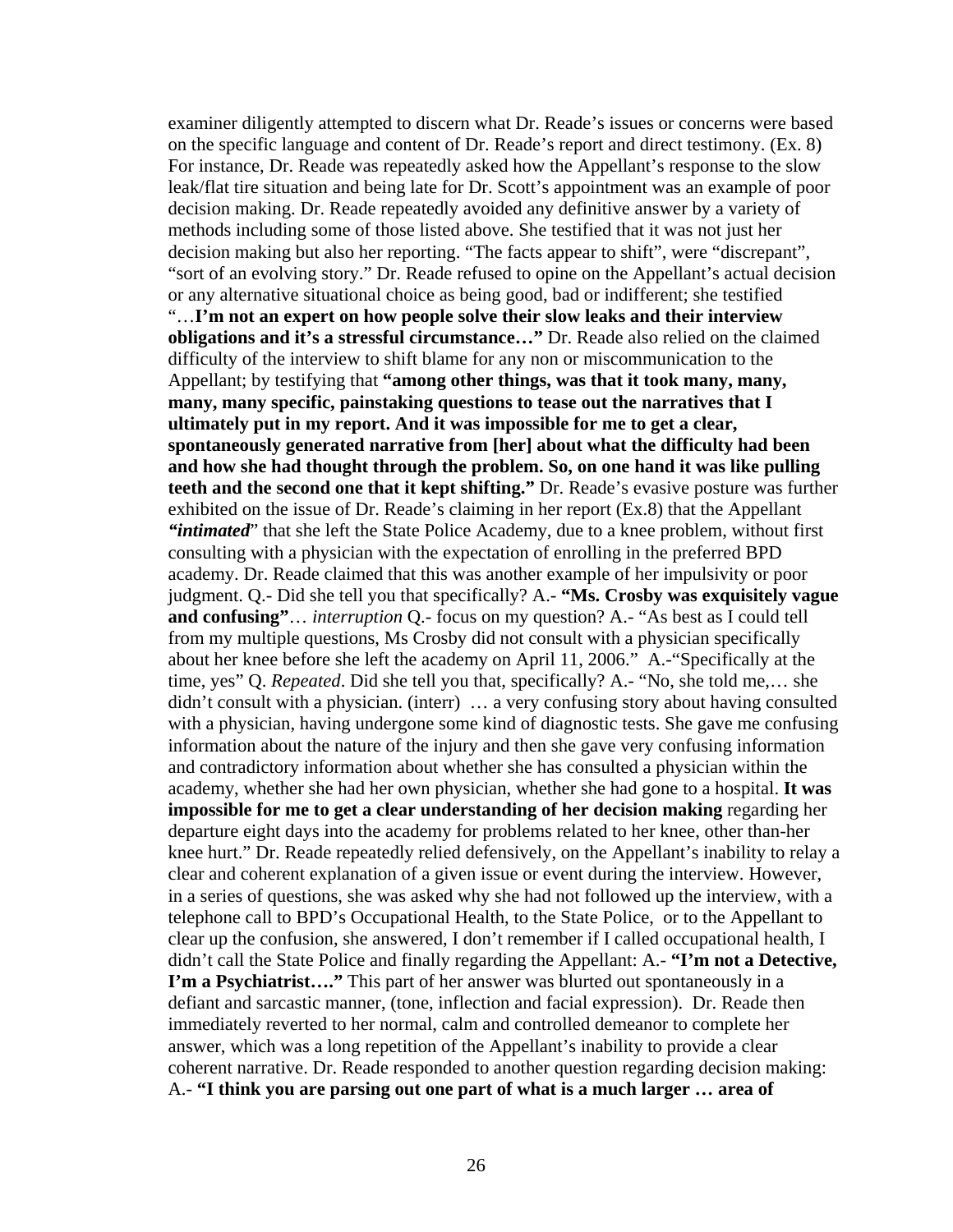**concern…"** Dr. Reade was asked a hypothetical question, on a change of her opinion if she had seen medical records documenting the injury and medical consultation prior to leaving the academy. She answered: A. **"…I would have to see those records before I could answer…"** At another point in her cross-examination she answered: A**.- "It's more complicated than that and I apologize for being so long-winded, but I really can't answer it as a yes-no question."** Dr. Reade was asked on cross-examination, regarding leaving the SP Academy, if she had considered the interpersonal dynamic or the way questions are asked, affecting the interviewee. The question was asked with the word reticent mistakenly used instead of cognizant. Dr. Reade and this hearing officer were instantly aware of this slip, as it is a commonly occurring event in hearings. Dr. Reade then had the choice of either ignoring the slip-up, or highlighting it in her answer. She chose to highlight it as follows: A.<sup>-"</sup>I'm not reticent of that, I'm cognizant of it." Dr. Reade considers cross-examination as a contest of control, at which she is very adept. I find Dr. Reade to be a resistant, if not an evasive witness. The rendition of testimony here is only part of Dr. Reade's testimony on cross-examination and intended as examples. (Dr. Reade, testimony and demeanor, Exhibits, reasonable inferences)

- 113. Dr. Reade's minimalization or complete omission of the Appellant's established considerable educational, employment and personal history as a foundation for her own opinion is inexplicable. Dr. Reade is obligated to substantiate a Category B Medical (psychiatric) condition by the showing of a "history of any psychiatric condition, behavior disorder or substance abuse problem." HRD regulations and its Model Plan, require that "such history shall be evaluated on that individual's history, current status, prognosis, and ability to respond to the stressors of the job…" Dr. Reade failed to even attempt to corroborate her assessment by contacting any of the numerous personal and other references she provided on her BPD application. She failed to contact BPD's Occupational Health or the Recruit Investigation Unit. She failed to contact the State Police Academy where the Appellant had passed all of the entrance requirements including the psychological screening. Dr. Reade could have also obtained records regarding the knee injury from the SP Academy. Dr. Reade's failure to make a reasonable inquiry or search for information to support her opinion of psychological unfitness is a dereliction, given the serious nature of the matter, a career being at stake. Dr. Reade's characterization and portrayal of the Appellant's behavior and statements during the interview, in her testimony and her reports appear to be incongruous, sometimes indefinite, subjective and/or misleading; certainly contrary to what the Appellant's background information, personal references and her presentation and demeanor at this hearing would support. (Exhibits, demeanor and testimony)
- 114. Dr. Reade's demeanor is that of a well practiced and experienced psychiatric professional. However, it is difficult to reconcile her alleged critical observations and her extremely negative characterizations of the Appellant's behavior and presentation during her interview; with the Appellant's calm and appropriate demeanor at this hearing. Dr. Reade chose to assess and interpret the Appellant's MMPI-2 and the PAI test results on her own, without the recommended assistance of a specially trained psychologist. Dr. Reade was aware that the Appellant is well educated, engaging and likable with a blemish-free background and employment history. Dr. Reade was also well aware that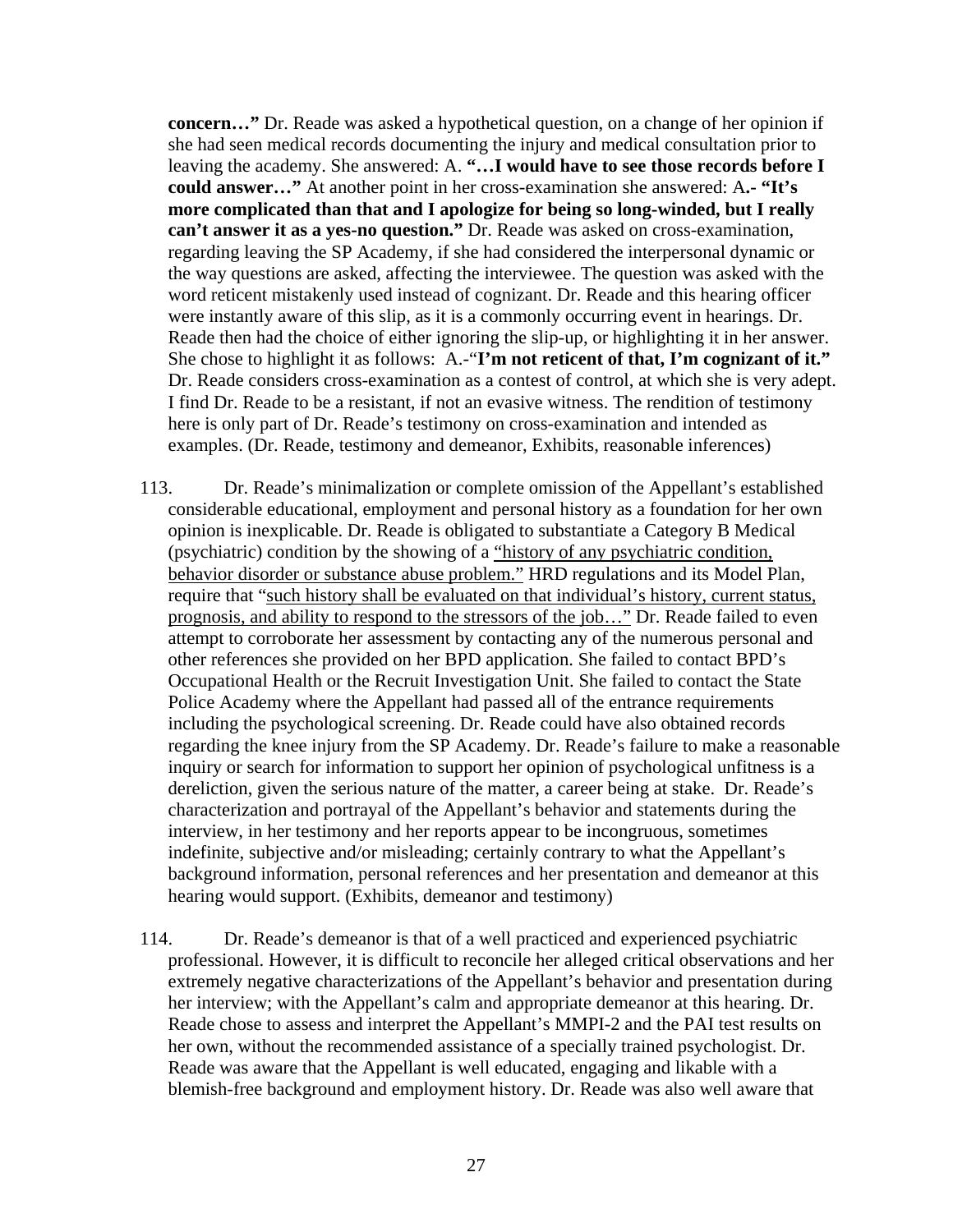her interviews cause anxiety in most candidates, as a career was on the line. Yet, Dr. Reade gave an opinion of unfitness at the conclusion of her psychological screening evaluation. Dr. Reade gave this opinion of unfitness primarily based on her interview/evaluations of the Appellant. It is inexplicable and unjustified for Dr. Reade to have formed this dire and incongruous opinion of the Appellant, without ever attempting to corroborate them, by contacting background references familiar with the Appellant and the other sources of data previously cited. Alternatively, Dr. Reade could easily have audio-video taped her interview with the Appellant, to corroborate her observations and opinions. The lack of an accurate interview record also denied the Appellant evidence to support her version of the interviews. The lack of an accurate record of the interviews also hampers the Commission's ability to independently determine facts related to it. Dr. Reade had an affirmative duty to specifically substantiate her opinion by reference to the Appellant's background history. This failure to corroborate was Dr. Reade's choice, since the Appellant had provided a volume of background documentation with accompanying releases and waivers, as required by the BPD. I do not find Dr. Reade to be a credible or reliable witness, especially regarding her subjective rendition of the interview. I found this finding partly on Dr. Reade's resistant testimonial style and repetitive omissions regarding any actual historical corroboration and substantiation of her grave and consequential opinion of unfitness. Dr. Reade's opinion and conclusions were substantially subjective determinations of the degree or intensity of the Appellant's alleged traits or behavior patterns, as exhibited during the interview. I find Dr. Reade's testimony and the opinions and documents she authored to be insufficiently factually supported by reliable and credible evidence in the record. (Exhibits and testimony, reasonable inferences, testimony and demeanor of Dr. Reade)

- 115. Subsequent to leaving the State Police Academy in April, 2006 on a medical deferment due to her knee, the Appellant did seek additional, medical diagnosis and treatment for it, including physical therapy received in the summer of 2006. She was then notified by the BPD that her application was being reconsidered for the 2006 class (second application). She completed and submitted her signed BPD Personal Data Questionnaire as directed, on August 12, 2006(Appellant, Ex. 4). She completed and signed her BPD Health History Questionnaire on August 2, 2006. (Ex. 31 impounded). She also completed and signed a detailed BPD Medical History check list form on the day of her BPD medical examination, August, 30, 2006. The attached BPD Medical Examination form was also completed and signed by the BPD medical staff person, on the day of the examination. (Ex. 31 impounded). The Appellant also signed on August 30, 2006 a BPD Medical Release of all information regarding her knee, addressed to her treating physician, Lars C. Richardson, M.D. (Ex. 27). Dr. Richardson responded by providing all of his and other providers' relevant medical records. (Ex. 28). Appellant did eventually receive surgery on her knee in February, 2007. (Appellant)
- 116. Dr. Beck and Dr. Schaeffer focused in their interviews with the Appellant on her explanation regarding why she **left** the Academy because that is what Dr. Reade criticized in her report. (Dr. Schaeffer.)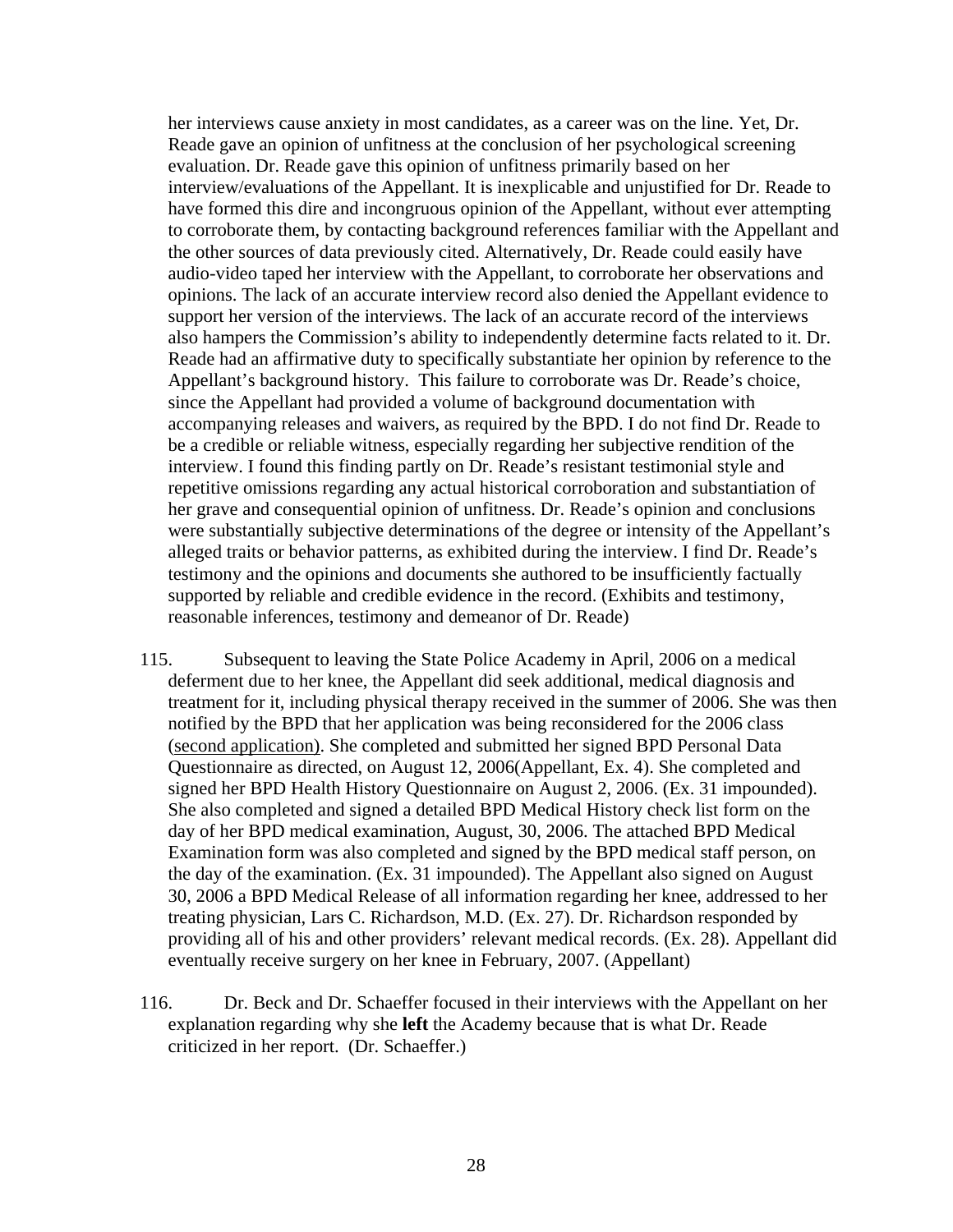- 117. Neither Dr. Beck nor Dr. Schaeffer had problems during their clinical interviews with Appellant understanding Appellant's explanation for leaving the State Police Academy in April of 2006. Appellant provided them with a "coherent" and "cut and dry" explanation which was supported by medical documentation which, at least, Dr. Schaeffer reviewed. (Dr. Beck and Schaeffer; Ex. 16, p. 7; Ex. 18, pp. 2-3, and 6.)
- 118. Dr. Schaeffer states in his report:"Dr. Reade, in her interview with Ms. Crosby, was concerned at Ms. Crosby's inability to clearly articulate both the circumstances under which she left the Academy, and whether Ms. Crosby had followed proper procedures in her request to leave (e.g. seeing a physician, establishing the nature of her injury.) In our interview, Ms. Crosby was quite clear as to why she left the Academy, and that the Academy did not feel that she violated procedure or behaved in an impulsive manner in her departure. If Ms. Crosby is not giving an accurate picture of her departure from the Academy, then this would be a source of concern raising questions about her ability to honestly accept responsibility as well as her maturity and judgment. If on the other hand, there is documentation that Ms. Crosby had an injury, sought appropriate medical care, and it was determined she could not complete the Academy at that time for medical reasons, then speculations as to what this incident suggested about her character would to appear to be unwarranted. It is my understanding that there is clear documentation corroborating her injury and the reason for her departure." (Ex. 18, p. 6.)

### **Appellant's Undergraduate Degree**

- 119. Dr. Reade states in her report: "Ms. Crosby also gave an oddly vague account of her college career, stating that it took her five years to complete her Bachelors Degree in 2001. When asked about this, Ms. Crosby stated, 'I think I got mono in my Sophomore year...Plus I went abroad and they didn't have all the classes I needed...I think I finished my classes in December.' She did not remember why she did not know what courses were offered in the foreign academic program ahead of time." (Ex. 8.)
- 120. Dr. Reade **never** reviewed or requested to review Appellant's college transcript. (Dr. Reade & Appellant.)
- 121. The Appellant took one additional semester of courses before completing her Bachelor's Degree in December of 2000 and receiving her diploma in spring of 2001. She got mono in the spring of her freshman year or fall of her sophomore year of college. Appellant reduced her course load from 5 classes to 4 classes per semester. She took 1 semester abroad in Spain. Appellant knew before registering for her semester abroad that several of the courses she needed to graduate were not being offered in Spain. Appellant, however, went to Spain for the experience. The Appellant was **not** asked nor did she report to Dr. Reade that she haphazardly went to Spain without knowing what courses were being offered in that program. Appellant and Dr. Reade apparently had a miscommunication during their interview regarding Appellant's semester abroad. Appellant understood Dr. Reade to be asking her why the university did not offer in Spain the courses she needed to graduate. Appellant, of course, answered that she did not why the university chose to offer the courses in Spain that it did. (Appellant.)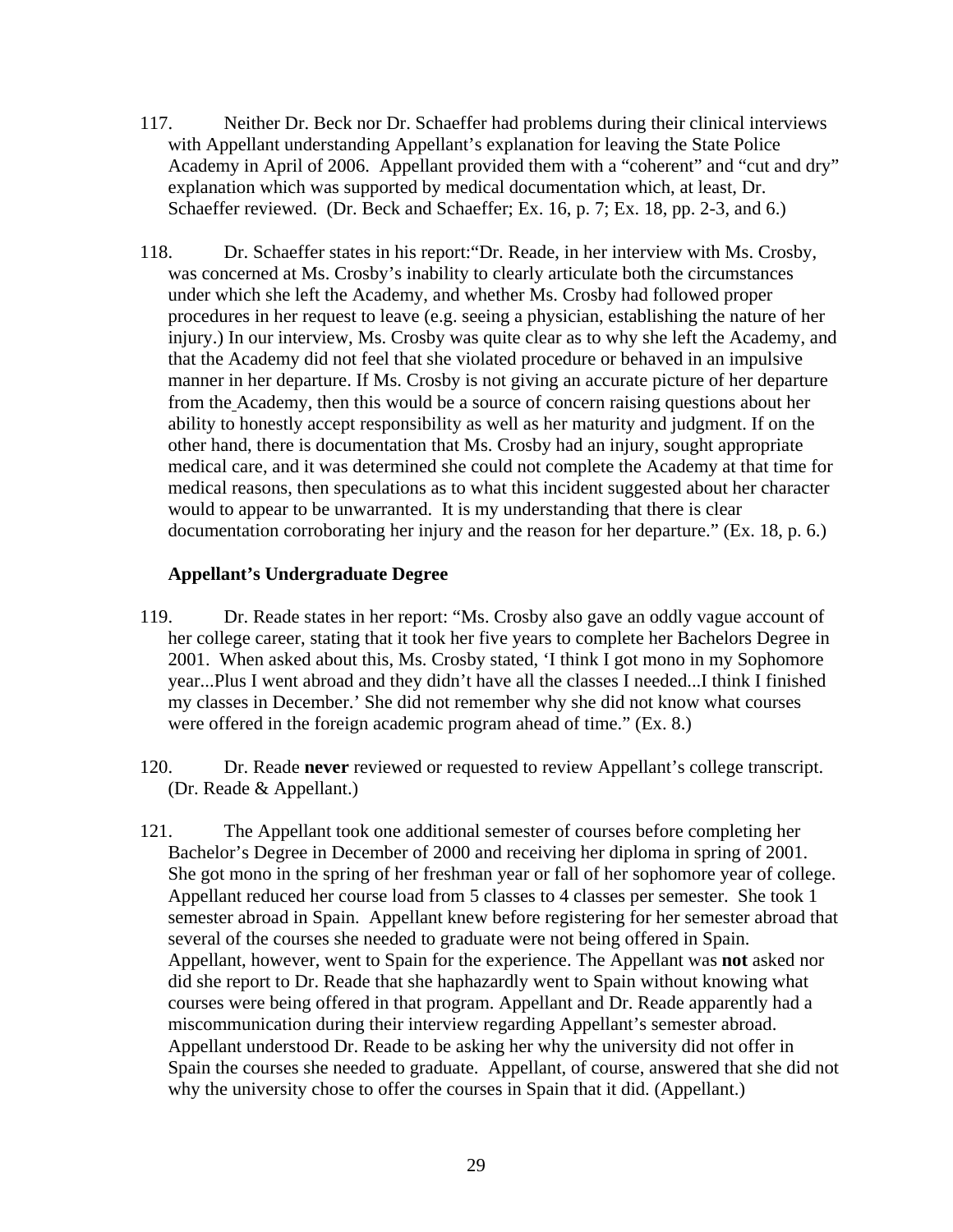122. Neither Dr. Beck nor Dr. Schaeffer had problems during their clinical interviews with Appellant understanding her academic background nor are either concerned from a clinical perspective that it took the Appellant 5 semesters instead of 4 semesters to receive her Bachelor's Degree. (Dr. Beck and Schaeffer.)

# **Appellant's Explanation for Her Arriving Late to Her Dr. Marcia Scott Interview**

- 123. Dr. Reade states in her report: "She stated that she expected to be bypassed by Dr. Scott because she had 'car trouble' and was twenty minutes late for their appointment. When asked specific questions about her car problems, Ms. Crosby first reported that she had had a flat tire. With further questioning, she stated that her tire had not been flat, but appeared to have a low leak, so she drove back to the police headquarters in a different car. She presented this as an imperative and out of her control. **When I pushed her**, she responded that her home 'wasn't that far away,' and then acknowledged that she had chosen to be late for her interview because she 'was afraid after the interview I'd have a complete flat when I came out. So instead I went home and switched cars."(Emphasis added) (Ex. 8.)
- 124. The Appellant was late for her interview with Dr. Scott. She left her house and shortly thereafter noticed that her steering wheel had become "tight." She checked her car and noticed her tire was low and near flat. Appellant turned around to switch cars because her house was closer than BPD headquarters. She did not want to risk breaking down on the side of the road or coming out from her interview to a flat tire at BPD headquarters. The Appellant after getting a new car hit unexpected traffic on Melnea Cass Blvd. and was 15 minutes late for her interview with Dr. Scott. She called Dr. Scott from the road to alert her that she was going to arrive to her interview late because of car troubles. (Appellant.)
- 125. Neither Dr. Beck nor Dr. Schaeffer had problems during their clinical interviews with Appellant and understanding her late arrival to Dr. Scott's interview nor are either concerned from a clinical perspective regarding Appellant's decision-making skills on that day. (Dr. Beck and Schaeffer.)
- 126. On cross-examination, Dr. Reade refused to opine whether Appellant's actions in turning around to get a different car and running late for Dr. Scott's interview exhibited good or poor judgment skills. She stated her clinical concern lye in Appellant's giving different stories regarding this event to Dr. Scott and Dr. Reade during her clinical interviews. (Dr. Reade.)

# **G. Facts Related to Dr. Scott, Her Interview Notes, and Her Failure to Testify**

127. BPD introduced as an exhibit Dr. Marcia Scott's purported notes from her interview with Appellant. These notes recount purported conversations which occurred between Appellant and Dr. Scott during their clinical interview. (Ex. 22.) The Commission accepted these notes de bene and subject to further argument regarding their admissibility.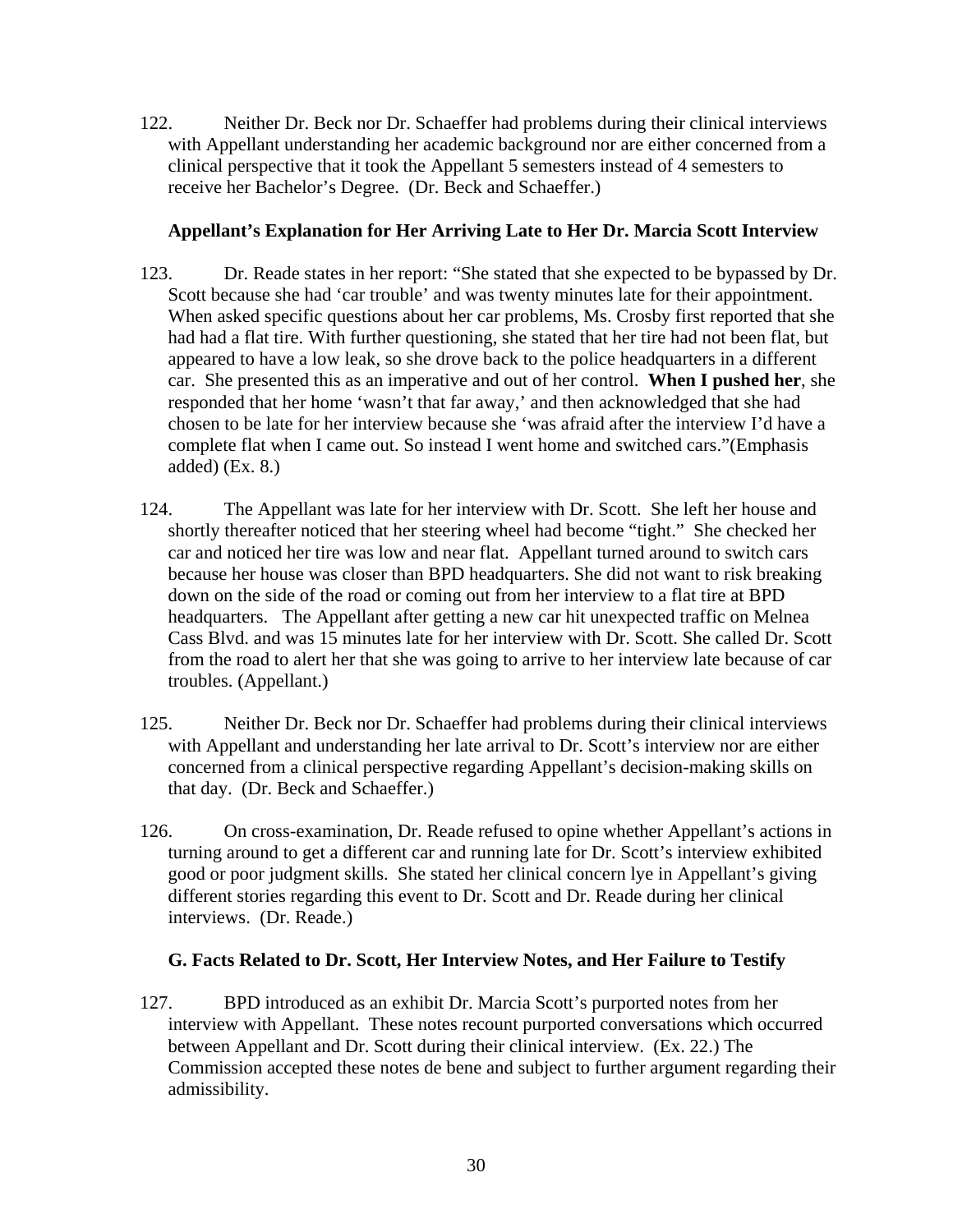- 128. **Dr. Reade's report states:** "Dr. Scott raised concerns that Ms. Crosby 'has difficultly facing criticism,' and that 'her responses and decisions, at times, reflect rule avoidance and poor judgment inconsistent with her age and achievements. When confronted with inconsistencies she cited memory problems and gave confusing, incomplete, sometimes in accurate reports." (Ex. 8.)
- 129. Dr. Scott's notes state: "[Appellant] said she was at the State Police Academy (for two weeks) last year but left because of knee surgery. She added that she hadn't been injured, it 'just came up, a little problem.' She said she did not return to the Academy because she was applying here... Asked why she hadn't returned to the State Police she said she prefers to work here and added, smiling tightly, 'they cut off all of your hair, shave it, so we're uniform, they're tough, they sit you down and yell and yell at you, I mean scream."(Ex. 22, de bene.)
- 130. Appellant denies making these statements to Dr. Scott during their clinical interview. Appellant told Dr. Scott that she left the State Police Academy two weeks in to it because of a knee injury. She never told Dr. Scott that she did not return to the Academy because she was applying at BPD. Dr. Scott asked Appellant why she was applying to BPD if she was on medical deferment from the State Police Academy. Appellant answered that she had wanted to be BPD police officer for as long as she could remember and would be happy with either job. She never told Dr. Scott that she did not want to return to the State Police Academy because they cut her hair and yelled at her. Dr. Scott asked Appellant why the State Police cut her hair. Appellant responded that the State Police wanted uniformity and there was no time to fuss with hair anyway. Appellant testified that getting a short haircut at the academy was actually a running family joke and light hearted, especially with her brother and father who had been through it. Dr. Scott made an off handed comment to Appellant about red heads going gray early, which Appellant assumed was an "ice-breaker" at the interview. Dr. Scott asked the Appellant what the State Police Academy was like and whether they yelled at recruits. Appellant responded that they yelled at recruits all day because they want to test recruits to see how they respond under stressful situations. (Appellant.)
- 131. Dr. Scott's notes state: "Concerning her delay for a flat tire, I asked her where her car was now. She said it was at home. I asked how she got there with a flat. She said calmly, with a smile, 'Well it was just a little flat.' Asked how she knew she had a tire problem she thought a few minutes and said it 'was wobbly.' Asked what she did when she noticed it she said she drove home and called AAA. I asked who was home to receive AAA. She said 'me.' Asked if they might have come and gone before she got home. She said she hadn't called them yet." (Ex. 22, de bene.)
- 132. Appellant denies making these statements to Dr. Scott during their clinical interview. Appellant told Dr. Scott that she had left her house and shortly thereafter noticed that her steering wheel had become "tight" and her tire was low and near flat. She never told Dr. Scott that her tire was "wobbly." The Appellant did not tell Dr. Scott that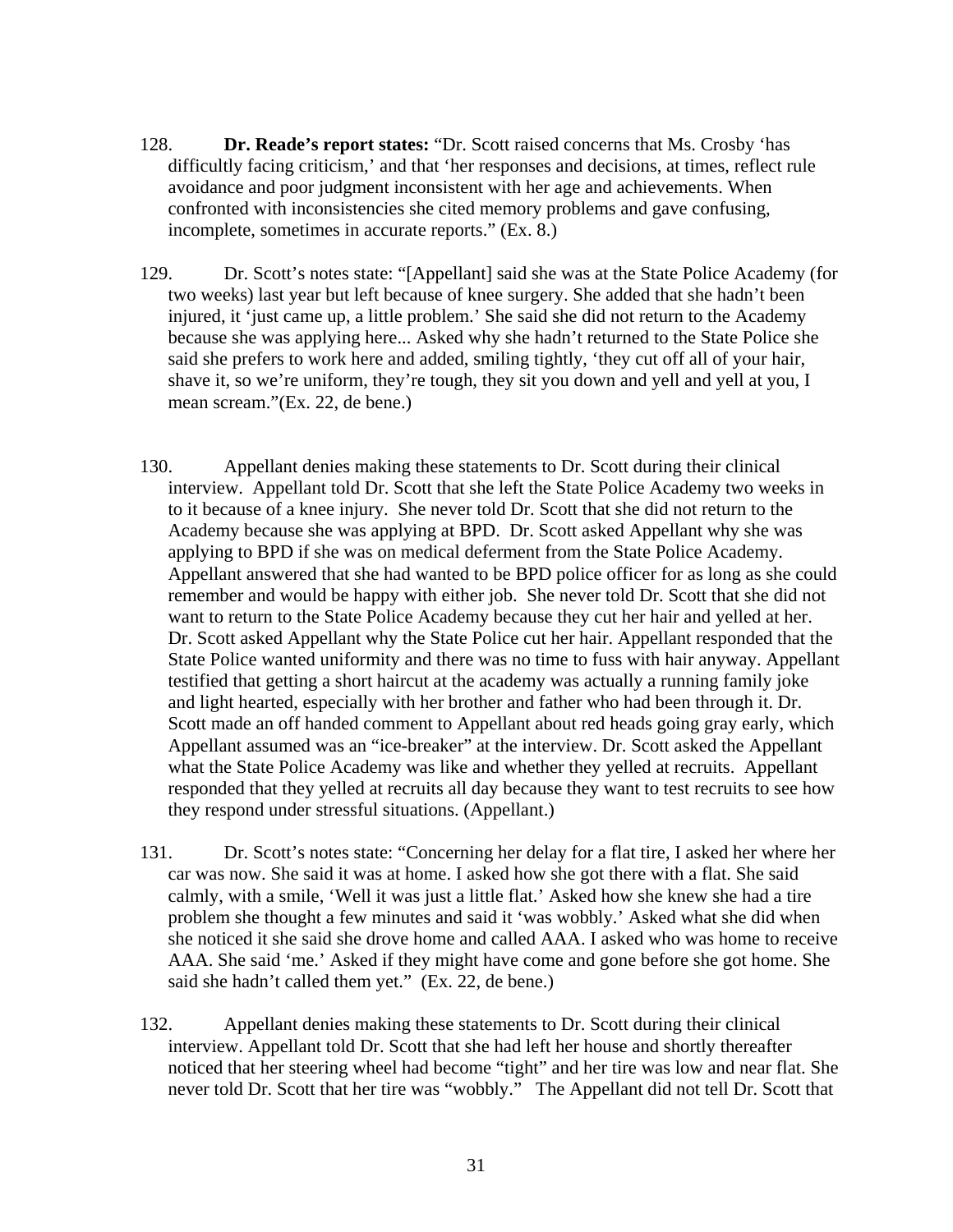she called AAA once she got to her house. Dr. Scott asked Appellant if she was going to call AAA when she completed their interview and returned home and, if so, who would be home to receive AAA. Appellant responded that she intended to call AAA once she got home from their interview and that she would be available to receive them. (Appellant.)

- 133. Dr. Scott's notes state: "Ms. Crosby said she had been bypassed by BPD for sick days she had taken while at the State Academy. She did not report the pattern of around 15 days a year for the past three years until I found it in the record. Asked about that she said 'she took time because a friend was shot. You don/t get family time for the wake and funeral.' Her letter in file, however, explains that she took it as sick time because she did not have the seniority to get the time off. I asked if she understood that taking sick time when not sick was a problem for others at work. She looked puzzled. Asked why those obligations had interfered with work since she works evenings she said, 'Well I wouldn't want to go to work crying.' I asked if she had been emotionally sick. She did not reply. I asked if she was aware how an unplanned day in the prison affects her co-workers. She smiled." (Ex. 22, de bene.)
- 134. Appellant denies making these statements to Dr. Scott during their clinical interview. When asked about her use of sick at the Sheriff's Department and her first bypass from BPD Appellant told Dr. Scott that she used sick time when she was sick and to fulfill family obligations including a wedding, funerals and to take care of sick family members. Dr. Scott asked her what she meant and Appellant replied that the Sheriff's Department permits corrections officers to use undocumented sick time to attend funerals and to care for sick family members. Dr. Scott asked Appellant who died. Appellant responded her grandmother, a friend and family friends. Dr. Scott asked Appellant how her friend died. Appellant replied that he had been stabbed outside a bar. Appellant never said her friend had been shot. When asked by Dr. Scott how an unplanned day in the prison affects her co-workers Appellant replied that coverage was always available. It is noted that the Appellant disclosed her sick leave use as required, in the BPD Student Officer Application. (Appellant.)
- 135. The Department did **not** produce Dr. Marcia Scott at hearing to testify. The Department did not offer any evidence of any subpoena or other request for of Dr. Scott's presence or for her unavailability to testify or any other excuse for her absence as a witness. I draw no adverse inference from these facts or Dr. Scott's failure to be called as a witness.
- 136. The Appellant objected to the admission of Dr. Scott's report into evidence, (Exhibit 22). The report was taken *de bene* subject to later written argument contained the parties proposed decisions. I admit the report as an exhibit for limited purposes. The report was a document that Dr. Reade reviewed and considered in forming her own opinion of the Appellant. However, since it is hearsay and Dr. Scott did not testify and subject herself to cross-examination, I am not considering the contents of the report for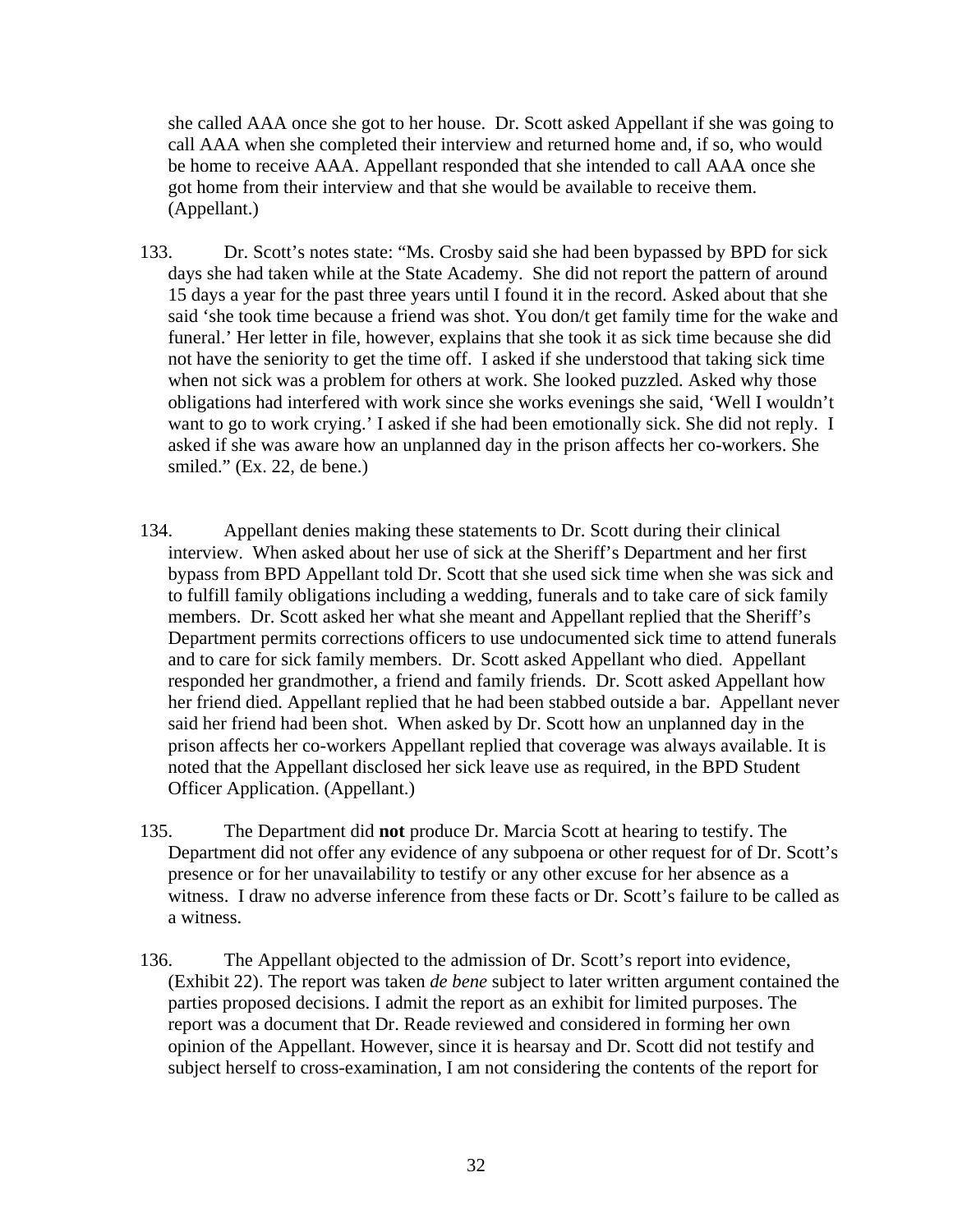its truth. Accordingly, I do not give her observations and conclusions any weight, except for facts supported by other credible evidence.

- 137. **The testimony and demeanor of Dr. Schaeffer**: I found Dr. Schaeffer to be a confident and very competent professional in his field who impressed me as an honest, credible and articulate expert witness. His ease of testimony reflects his many years of professional practice, impressive professional and academic credentials and numerous opportunities as an expert witness. (Ex. 19) He confidently and completely explained and justified his reported opinion of psychological fitness of the Appellant for the position of police officer. (Dr. Schaeffer, Ex. 18) He substantially corroborated the observations, findings and opinion of Dr. Beck. He was forthright, consistent and resolute under crossexamination. I find him to be a reliable and credible witness. (Testimony and demeanor of Dr. Schaeffer)
- 138. **The testimony and demeanor of Dr. Beck**: I also found Dr. Beck to be confident and very competent professional in his field, who impressed me as an honest, credible and articulate expert witness. Yet, Dr. Beck has even more years of professional experience and more opportunities as an expert witness. He has impressive professional and academic credentials, being extensively published. (Ex. 17) He confidently and completely explained and justified his reported opinion of psychological fitness of the Appellant for the position of police officer. (Ex. 16) He substantially corroborated the observations, findings and opinion of Dr. Schaeffer. He was forthright, consistent and resolute under cross-examination. I find him to be a reliable and credible witness. (Testimony and demeanor of Dr. Beck)

# **H. Facts Related to Appellant's Demeanor and Testimony at Hearing**

- 139. Appellant's testimony and demeanor clearly contrasted with the interview experience of Dr. Reade as relayed in her report: the appellant remained calm and poised throughout both days of hearing. Appellant's testimony was clear. Her responses on both direct and cross-examination where thoughtful and concise. Appellant exhibited little anxiety even under the pressures of cross-examination. The Appellant was not difficult to contain and she did not "speak in a headlong rush of works ... that made her difficult to follow." Her narratives were not confusing. The Appellant engaged in no "exuberant" or "spontaneous" outbursts and she never interrupted the attorneys asking her questions on direct or cross-examination or gave "long, confusing, excited answer[s]." (Testimony and demeanor of Appellant, Ex. 8.)
- 140. The Appellant, Alicia Crosby testified in a straight-forward, forthright manner. She was appropriate in dress and appearance including body language and facial expression. I did not notice any unusual behavior or nervousness during the two days of this hearing. She did not equivocate or try to explain her answers unless called on to do so. Her answers were clear, sufficiently detailed and easily understood. She described the stressful unpredictable nature of her work as a Correction Officer and gave several examples of her quick, good judgment to resolve spontaneous, dangerous situations that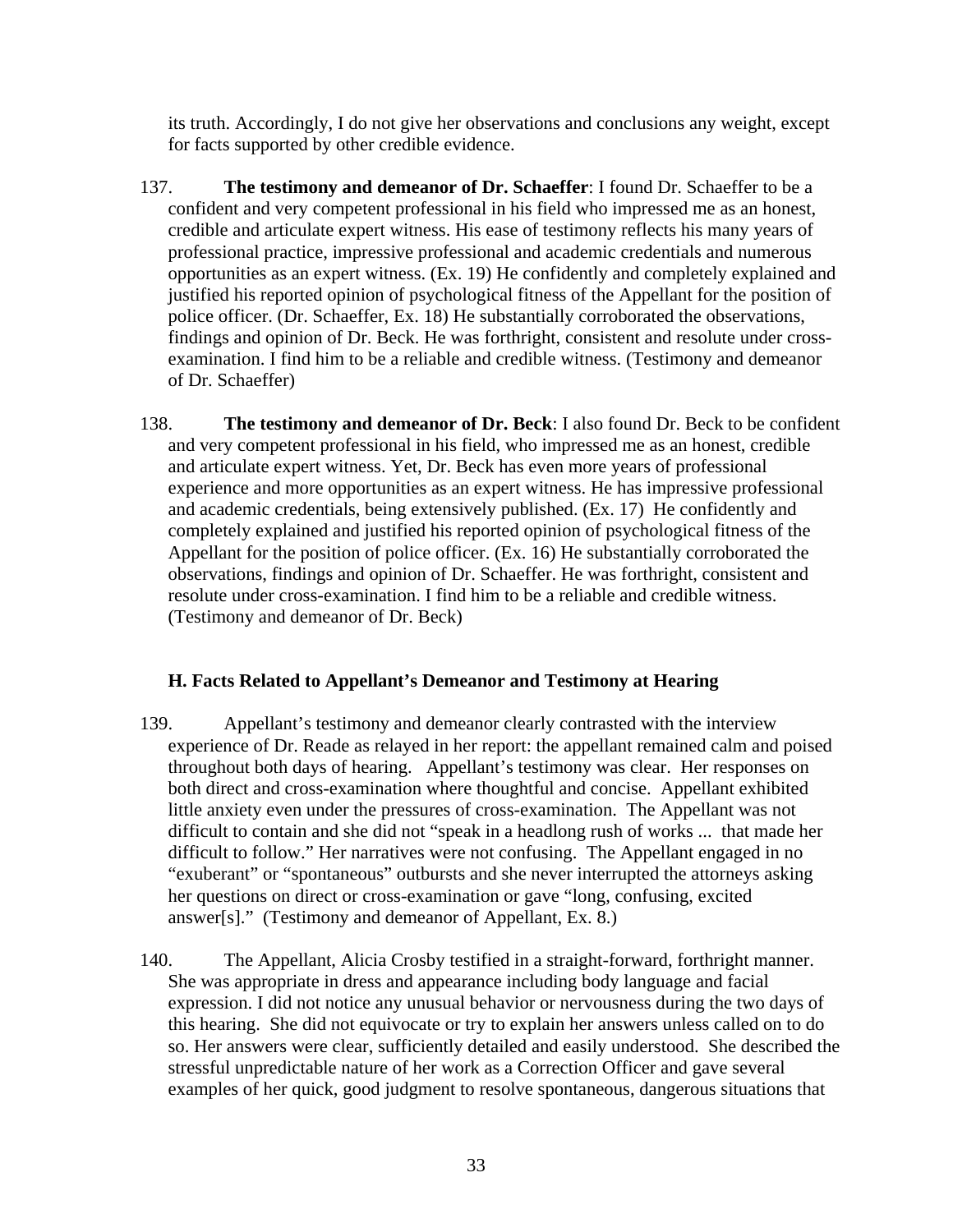occurred. She responded very well under cross-examination. She even responded well when she was surprised by the attempt at impeaching her credibility by the use of a document (Exhibit 31, impounded), with which she was not readily familiar, which purported to include a prior inconsistent statement by her. The use of this document was objected to by Appellant's Attorney; the objection was overruled and allowed to be used for that purpose. The Appellant described all of the detailed responses and information she provided to both Dr. Scott and to Dr. Reade in the interviews and admitted that she was "very nervous" during Dr. Reade's interview. I found the Appellant's testimony to ring true in her language, detail, tone and delivery. I found her to be honest and sincere. The Appellant looked directly into the eyes of Dr. Reade, sitting only 4 feet away, during Dr. Reade's entire testimony, which at points described the Appellant's interview negatively and was at odds with the Appellant's testimony. The Appellant only displayed signs of conviction and resolute confidence in her testimony while on the witness stand and off of it. I find her testimony to be accurate and reliable. I find her to be a very credible witness. (Exhibits, testimony, testimony and demeanor of Appellant)

- 141. There has been at least one prior appeal heard at the Commission in which it was concluded that Dr. Reade's evaluation of the candidate was tainted by some bias held by Dr. Reade against the candidate. The Commission concluded in that appeal that "... intervention is warranted in cases such as this where personal bias has tainted a hiring process." (administrative notice: See *Kerri Cawley v Boston Police Dept*., No. G1-06-95 decision page 18, *Allowed,* dated November 22, 2006.)
- 142. There have been a series of appeals heard at the Commission involving the bypass of the Appellants by the Boston Police Department for psychiatric reasons, based primarily on the opinions of Dr. Scott as the first level screener and Dr. Reade as the second level screener. The decisions in the following nine appeals were allowed with remedial orders issued precluding Dr. Reade and Dr. Scott from participating in any subsequent psychiatric screening of the Appellants. Those appeals are: Kerri Cawley v Boston Police Department, No. G1-06-95, allowed November 22, 2006. On appeal affirmed by superior court, Suffolk Civil Action No. 06-5331-C. Shawn Roberts v Boston Police Department, No. G1-06-321, allowed September 25, 2008. On appeal affirmed by superior court, Suffolk Superior Court, Civil Action No. 2008-4775-G, memorandum and order dated December 30, 2009. Jessica Boutin v Boston Police Department, No. G1-06- 139 & G1-07-317, allowed January 29, 2009, Daniel Moriarty v Boston Police Department, No. G1-05-442, allowed April 9, 2009, Kelley Coutts v Boston Police Department, No. G1-07-277, allowed May 7, 2009, Kevin O'Loughlin v Boston Police Department, No. G1-07-282, allowed on May 29, 2009 , Jill Kavaleski v. Boston Police Department, No. G1-07-299, allowed October 22, 2009, Richard Savickas v Boston Police Department, No. G1-07-51 allowed January 7, 2010, and Daniel Fitzgibbon v Boston Police Department, No. G1-07-224 allowed February 4, 2010 (administrative notice)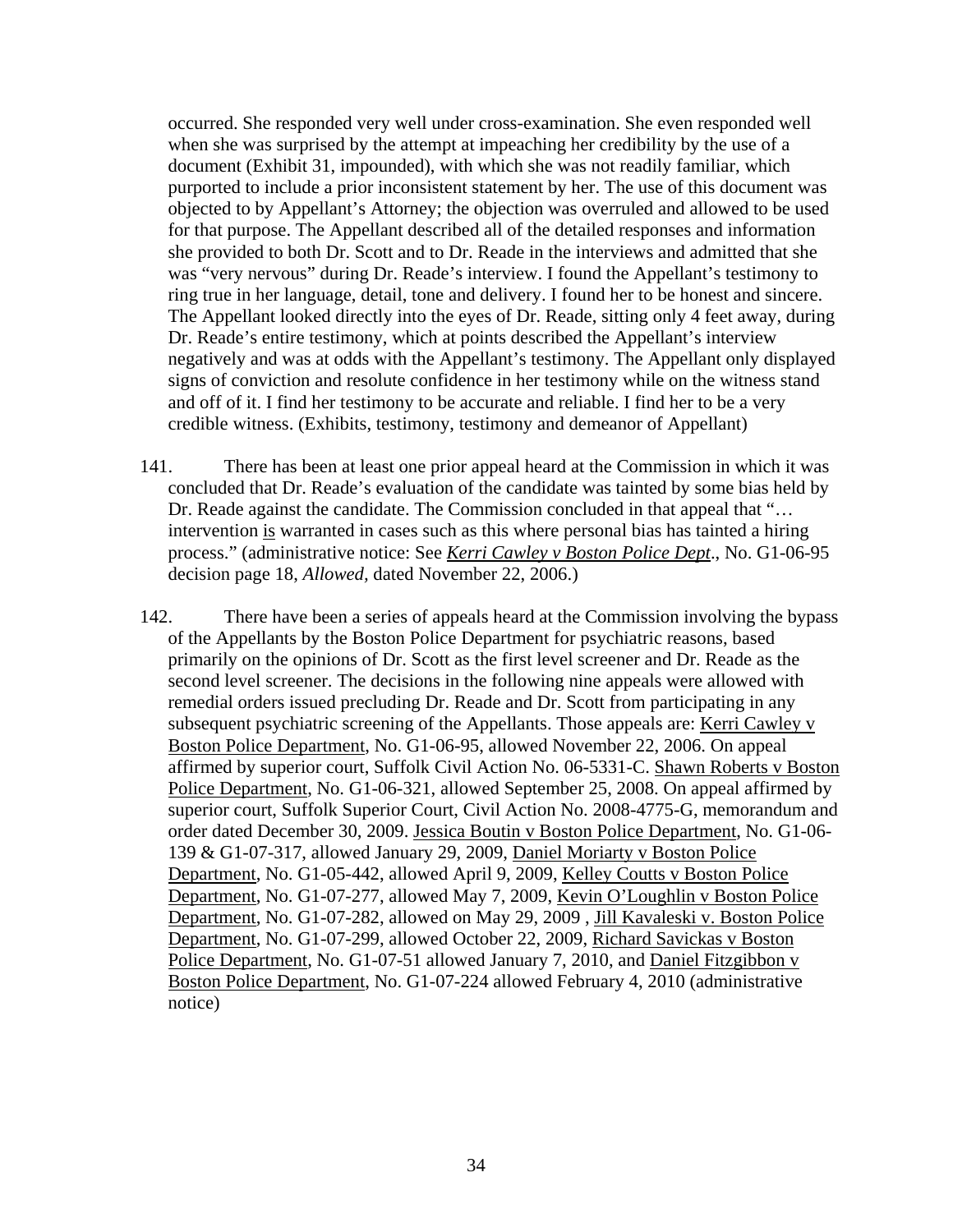#### **CONCLUSION OF THE MAJORITY (Bowman, Marquis and McDowell)**

 The majority of Commissioners adopt the findings of fact of Commissioner Henderson, who was the hearing officer regarding this appeal, but respectfully disagree with Commissioners Henderson and Stein regarding their conclusion, noted below as the conclusion of the minority.

 The instant appeal involves an original appointment to the position of police officer in the Boston Police Department. The Appellant was bypassed for appointment because she was deemed psychologically unfit for appointment as a Boston police officer.

 In the Summer of 2006, the Appellant was eligible for appointment to the Boston Police Department, subject to medical and psychological screening. The Appellant was administered two written psychological tests, the Minnesota Multiphasic Personality Inventory-2 (MMPI-2) and the Personality Assessment Inventory (PA1).

 The Appellant responded defensively to the MMPI-2, in an attempt "to minimize her problems and deny her faults, even minor ones." The results of the MMPI-2 also indicated that the Appellant "appears to have little psychological insight and is reluctant to engage in self disclosure or self-evaluation." (Exhibit 5)

 The PAI results indicated that the Appellant had a "moderate risk of job-related, integrity, anger management and substance abuse problems." The Appellant endorsed critical items relating to persecution, identity problems and loneliness. (Exhibit 6)

 The Appellant moved onto Phase II of the psychological screening and met with Dr. Marcia Scott, a Department psychiatrist, who conducted a first-level psychiatric examination, pursuant to the Department's psychological screening plan. Dr. Scott reviewed the MMPI and PAI test results and conducted a clinical interview. Dr. Scott observed that the Appellant had "difficulty discussing any details and deficiencies and was sometimes vague in her responses." She also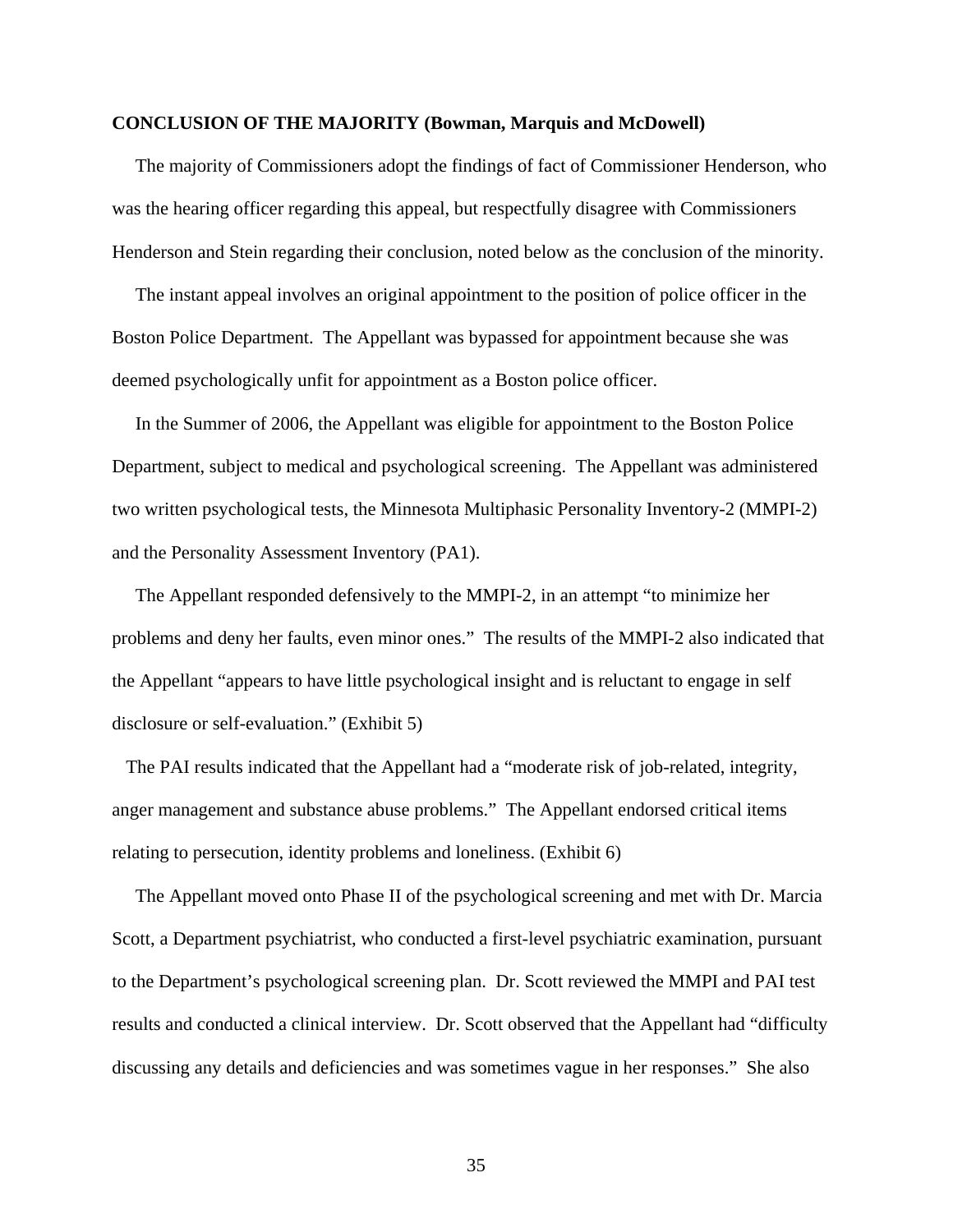noted that that the Appellant's responses and decisions "reflect rule avoidance and poor judgment." Based on her review of the written examinations and her clinical interview, Dr. Scott concluded that the Appellant had certain personality traits that would interfere with "her ability to communicate clearly and make effective judgments," which are critical traits necessary for an individual to perform the duties of an armed police officer. (Exhibit 22)

 As a result of Dr. Scott's finding, the Appellant was entitled to a second examination by another psychiatrist, Dr. Julia Reade. Dr. Reade is a Board Certified psychiatrist who has worked for the Department for 8-9 years conducting Second Level Psychiatric interviews for police officer recruits. She is Board Certified in General Psychiatry and Forensic Psychiatry and has extensive experience in Law and Psychiatry as well as Occupational Psychiatry. (Exhibit 7) Dr. Reade has overruled Dr. Scott approximately  $5 - 20\%$  of the time and has deemed these recruits psychologically fit to be Boston police officers. Although she reviews the results of the MMPI and PAI, Dr. Reade relies more heavily on the clinical interview.

 Dr. Reade noted that the Appellant was "engaging and likeable but difficult to contain during the interview." Dr. Reade explained that it was difficult to follow because she spoke with a "headlong rush of words," and often she would not let Dr. Reade complete her question before, "interrupting and giving long, confusing, exciting answers." (Exhibit 8 and Testimony of Dr. Reade)

 Dr. Reade testified that the Appellant gave conflicting answers about: 1) her use of sick time with a prior employer (a reason for a previous bypass); 2) her reasons for leaving the State Police Academy; and 3) her reasons for being late for her interview with Dr. Scott. Dr. Reade found that despite the Appellant's positive attributes, she had a history of impulsivity and poor

36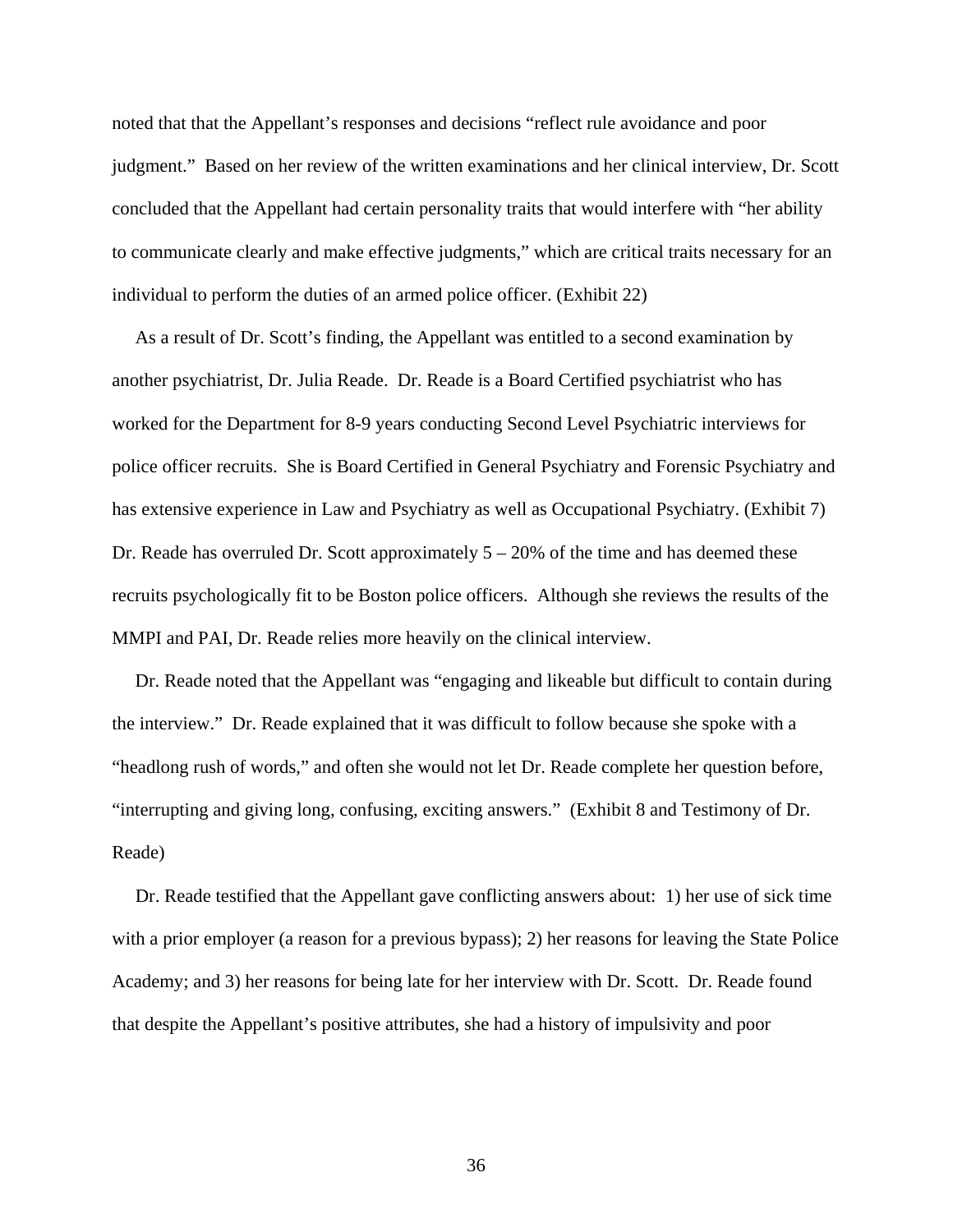judgment; was "mildly hypomanic" and concluded that this personality trait along with others would prevent the Appellant from functioning well as an armed police officer.

 At the Commission hearing, the Appellant offered opinion testimony from Dr. Mark Schaefer and Dr. James Beck to rebut the findings of Dr. Scott and Dr. Reade. Dr. Schaefer has done several hundred first-level screenings for various police and fire departments, but he has never done screenings for Boston. Dr. Schaefer rarely finds a candidate psychologically unfit for police work unless they have a mental diagnosis. He clears 97% of the screened candidates.

 Dr. Schaefer did not administer any separate tests of his own, but he did interview the Appellant for approximately 90 minutes in his office. He testified that the Appellant appeared flustered when she initially arrived for the interview because she was pulled over for speeding prior to the interview. Dr. Schaefer opined that the Appellant's work history and references were the best data to assess the Appellant's psychological fitness to be a police officer. He found that the Appellant did not have any Category A or Category B conditions as outlined in the state's medical standards guide. He concluded that the Appellant was working in "a variety of stressful and difficult situations as a corrections officer and her work performance appeared exemplary" and that she was acceptable to work for the Boston Police Department.

 Dr. Beck did not rely on the MMPI-2 or the PAI test results when he evaluated the Appellant. Rather, he relied primarily on the Appellant's life history and employment history. Dr. Beck concurred with Dr. Schaeffer that there was no evidence of a psychological condition which would interfere with the Appellant's performance of the essential functions and duties of a Boston police officer.

 The role of the Civil Service Commission is to determine "whether the Appointing Authority has sustained its burden of proving that there was reasonable justification for the action taken by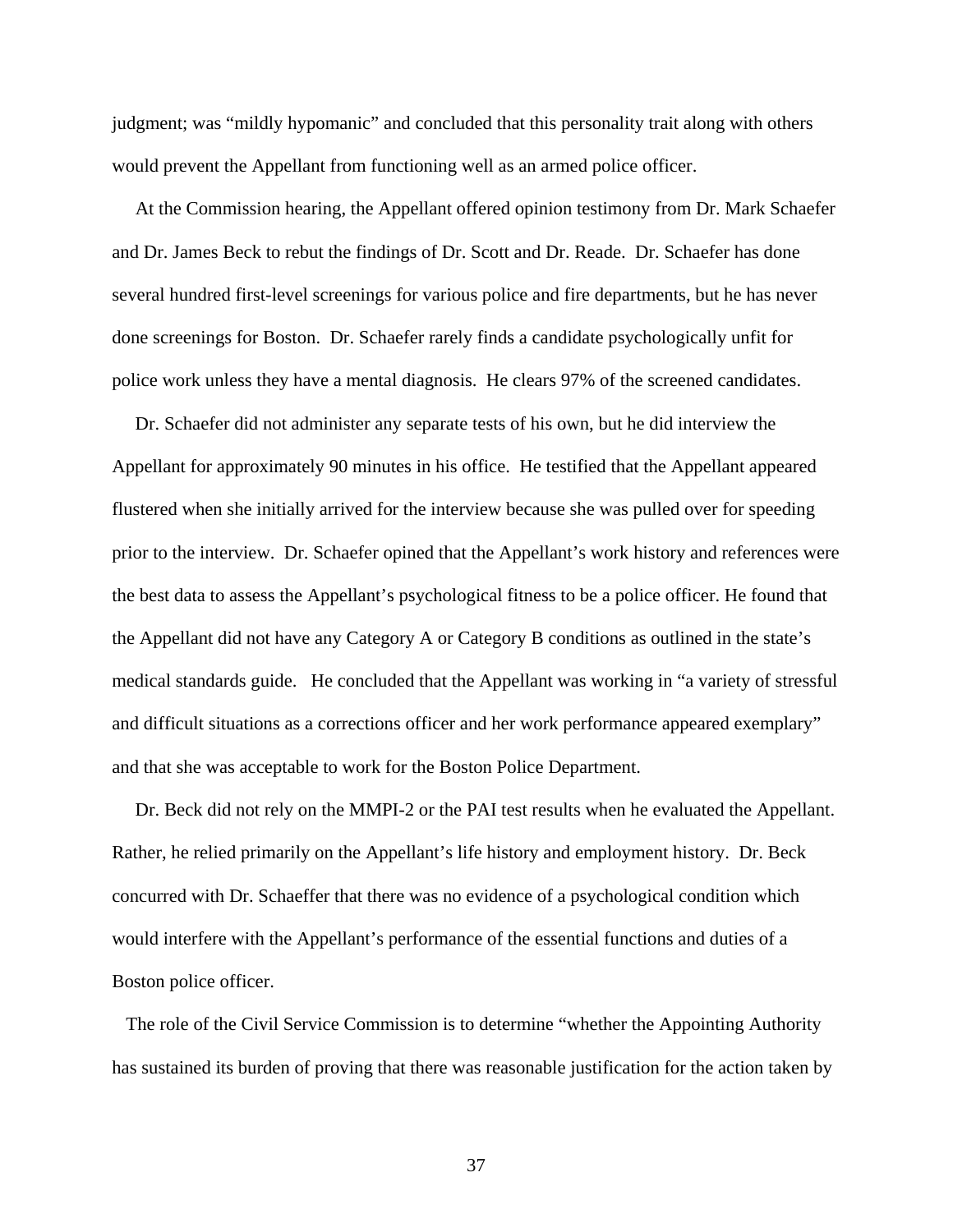the appointing authority." Cambridge v. Civil Service Comm'n, 43 Mass. App. Ct. 300, 304 (1997). Reasonable justification means the Appointing Authority's actions were based on adequate reasons supported by credible evidence, when weighed by an unprejudiced mind, guided by common sense and by correct rules of law. Selectmen of Wakefield v. Judge of First Dist. Ct. of E. Middlesex, 262 Mass. 477, 482 (1928). Commissioners of Civil Service v. Municipal Ct. of the City of Boston, 359 Mass. 214 (1971). G.L. c. 31, § 2(b) requires that bypass cases be determined by a preponderance of the evidence. A "preponderance of the evidence test requires the Commission to determine whether, on a basis of the evidence before it, the Appointing Authority has established that the reasons assigned for the bypass of an Appellant were more probably than not sound and sufficient." Mayor of Revere v. Civil Service Comm'n, 31 Mass. App. Ct. 315 (1991). G.L. c. 31, § 43.

 Appointing Authorities are rightfully granted wide discretion when choosing individuals from a certified list of eligible candidates on a civil service list. The issue for the Commission is "not whether it would have acted as the appointing authority had acted, but whether, on the facts found by the commission, there was reasonable justification for the action taken by the appointing authority in the circumstances found by the commission to have existed when the Appointing Authority made its decision." Watertown v. Arria, 16 Mass. App. Ct. 331, 332 (1983). See Commissioners of Civil Service v. Municipal Ct. of Boston, 369 Mass. 84, 86 (1975) and Leominster v. Stratton, 58 Mass. App. Ct. 726, 727-728 (2003).

 The instant appeal is strikingly similar to a recent appeal where a majority of the Commission (Commissioners Henderson, Stein and Taylor) overturned the BPD's decision to bypass the Appellant based on a psychological evaluation. The majority decision was later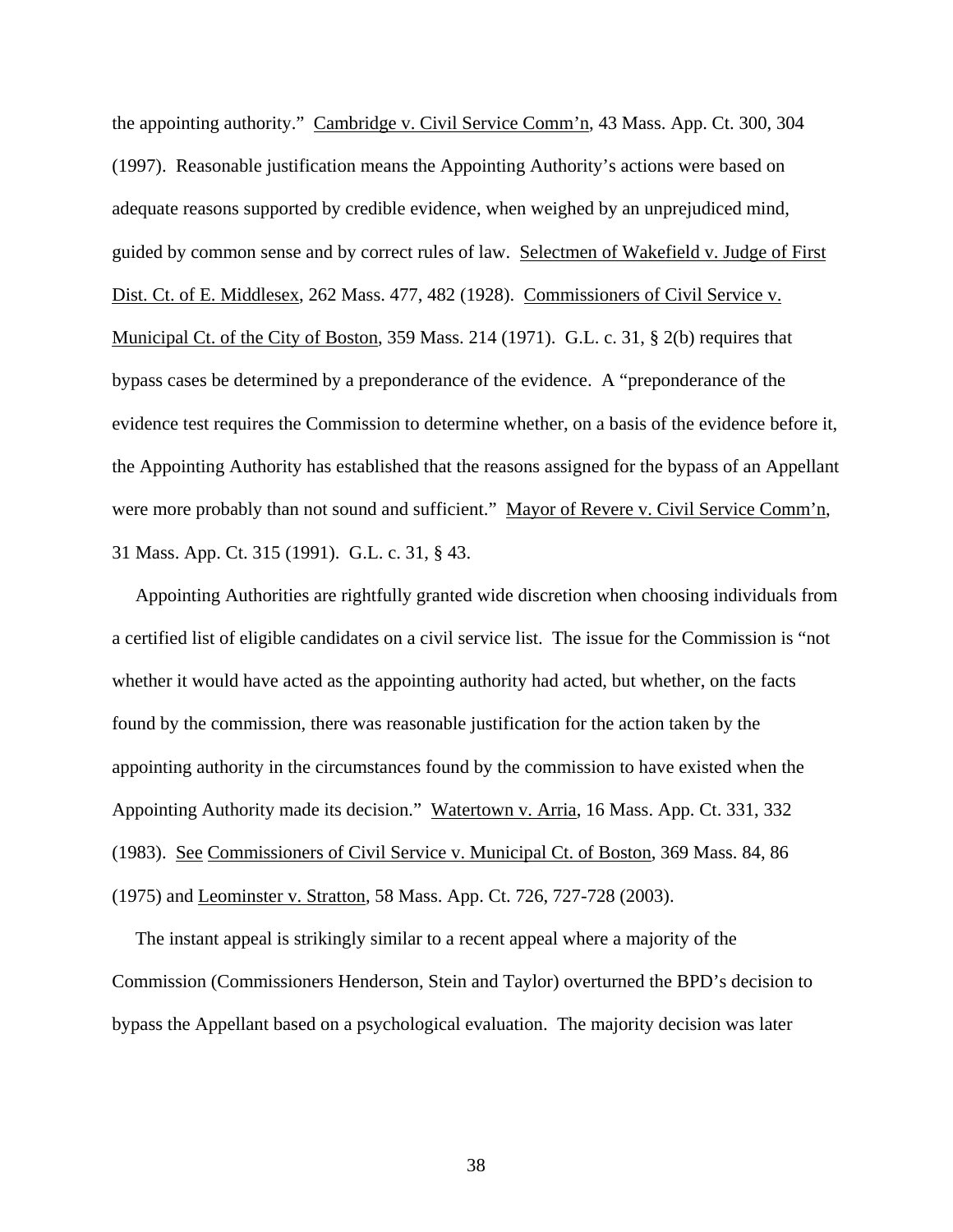reversed by the Superior Court. See Boston Police Dep't v. Daniel Moriarty and Massachusetts Civil Service Comm'n, No. 2009-1987-D, Suffolk Superior Court (2010).

 In Moriarty, the Appellant also relied on Dr. Beck's opinion testimony that he was psychologically fit for the position of Boston police officer. While the Appellant in the instant appeal also relied on testimony from Dr. Schaefer (who has testified in several other appeals before the Commission), neither Dr. Beck nor Dr. Schaefer conducted their own independent written examinations and both of them relied heavily on the Appellant's work record as proof of her fitness to be a Boston police officer.

 In Moriarty, the Court concluded that, "The issue is not whether [the Appellant] can come forward with evidence to show that he would succeed as a Boston police officer. Rather, the inquiry is whether the Department has justified its decision. The reasoning underlying the Department's decision is not undermined by Dr. Beck's opinion testimony. The Department's psychiatrists followed the HRD protocol, using approved psychological tests that Dr. Beck declined to administer … the Commission reaches too far in relying on Dr. Beck's nonconforming evaluation to invalidate the Department's retraction of its offer to Mr. Moriarty. In addition, Dr. Beck relied principally on Mr. Moriarty's work record as proof as his fitness to be a Boston police officer. If the work record were dispositive of the issue of Mr. Moriarty's fitness, no testing or clinical interview would be necessary. The work history, however stellar, cannot displace the results of the psychological testing and clinical interviews of Dr. Scott and Dr. Reade. The Commission erred in concluding otherwise."

Here, based on a strikingly similar fact pattern as Moriarty, the BPD has shown that it was justified in bypassing the Appellant based on Dr. Reade and Dr. Scott's conclusions that she was not psychologically fit to perform all of the duties and functions of a Boston police officer. Their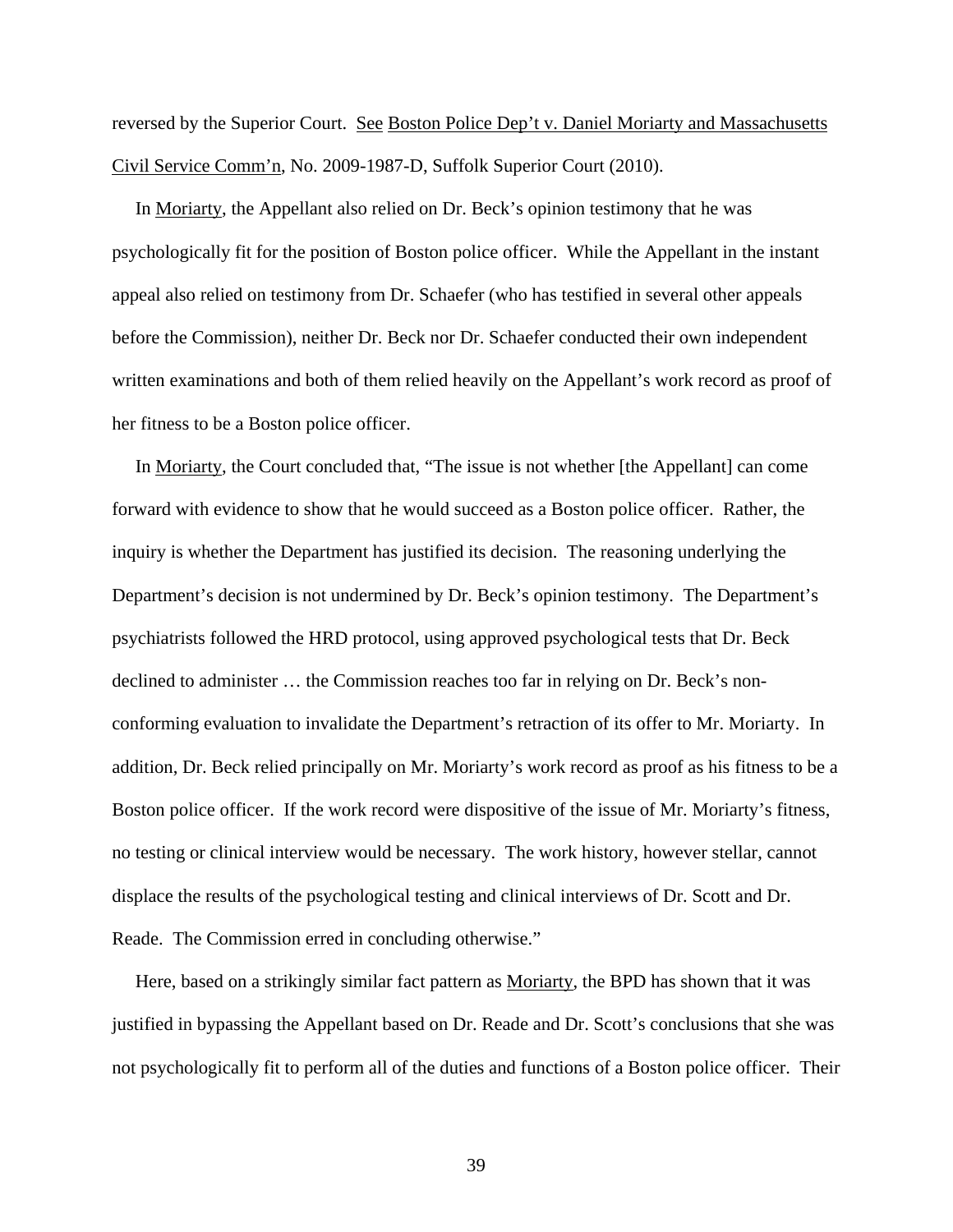conclusions were reached after conducting an approved evaluation that included the administration and review of the MMPI and PAI written tests and an independent clinical evaluation of the Appellant during separate interviews. The hearing officer errs by relying too heavily on the contrary opinions of Dr. Beck and Dr. Schaeffer and the Appellant's prior work history to second-guess BPD's decision to bypass the Appellant.

 Even if the Appellant's prior work history were to be considered, work in the Suffolk County Sheriff's Department can not be equated to that of a Boston police officer. Boston police officers are required to carry a firearm at all times while on duty. They make split-second decisions regarding the use of that firearm on overnight patrols in some of the most dangerous parts of the City. Similarly, the hearing officer's reference to a one-year probationary period as evidence that the Boston Police Commissioner is "not without recourse in redressing errors" is misplaced. The very purpose of a psychological evaluation is to *prevent* fatal errors from occurring by ensuring that new recruits are psychologically fit for the rigors of this stressful and dangerous job on day one. That is precisely what the BPD has sought to do here and they were reasonably justified in bypassing the Appellant when they concluded otherwise.

For the majority:

Christopher C. Bowman Chairman

\_\_\_\_\_\_\_\_\_\_\_\_\_\_\_\_\_\_\_\_\_\_\_\_\_\_\_\_\_\_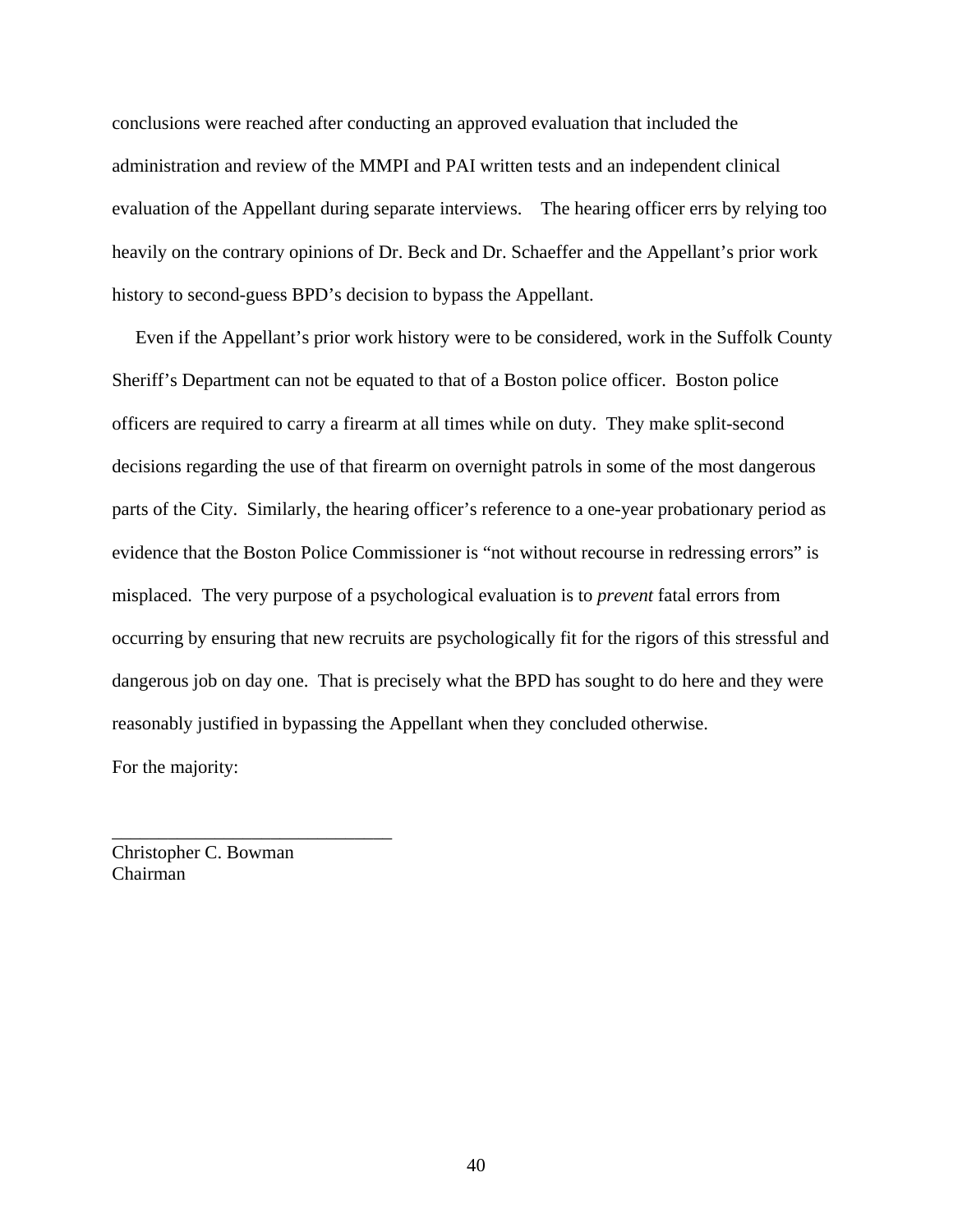#### **CONCLUSION OF THE MINORITY (Henderson, Stein):**

In a bypass appeal, the Commission must consider whether, based on a preponderance of the evidence before it, the Appointing Authority sustained its burden of proving there was "reasonable justification" for the bypass. E.g., City of Cambridge v. Civil Service Commission, 43 Mass.App.Ct. 300, 303-305, 682 N.E.2d 923, rev.den., 428 Mass. 1102, 687 N.E.2d 642 (1997) (Commission may not substitute its judgment for a "valid" exercise of appointing authority discretion, but the Civil Service Law "gives the Commission some scope to evaluate the legal basis of the appointing authority's action, even if based on a rational ground."). See Massachusetts Ass'n of Minority Law Enforcement Officers v. Abban, 434 Mass 256, 264-65, 748 N.E.2d 455, 461-62 (2001) ("The [Civil Service] commission properly placed the burden on the police department to establish a reasonable justification for the bypasses [citation] and properly weighed those justifications against the fundamental purpose of the civil service system [citation] to insure decision-making in accordance with basic merit principles . . . . the commission acted well within its discretion."); MacHenry v. Civil Service Comm'n 40 Mass.App.Ct. 632, 635, 666 N.E.2d 1029, 1031 (1995), rev.den., 423 Mass. 1106, 670 N.E.2d 996 (1996) (noting that personnel administrator [then, DPA, now HRD] (and Commission oversight thereof) in bypass cases is to "review, and not merely formally to receive bypass reasons" and evaluate them "in accordance with basic merit principles"); Mayor of Revere v. Civil Service Comm'n, 31 Mass.App.Ct. 315, 321n.11, 577 N.E.2d 325 (1991) ("presumptive good faith and honesty that attaches to discretionary acts of public officials . . . must yield to the statutory command that the mayor produce 'sound and sufficient' reasons to justify his action"). See also, Bielawksi v. Personnel Admin'r, 422 Mass. 459, 466, 663 N.E.2d 821, 827 (1996)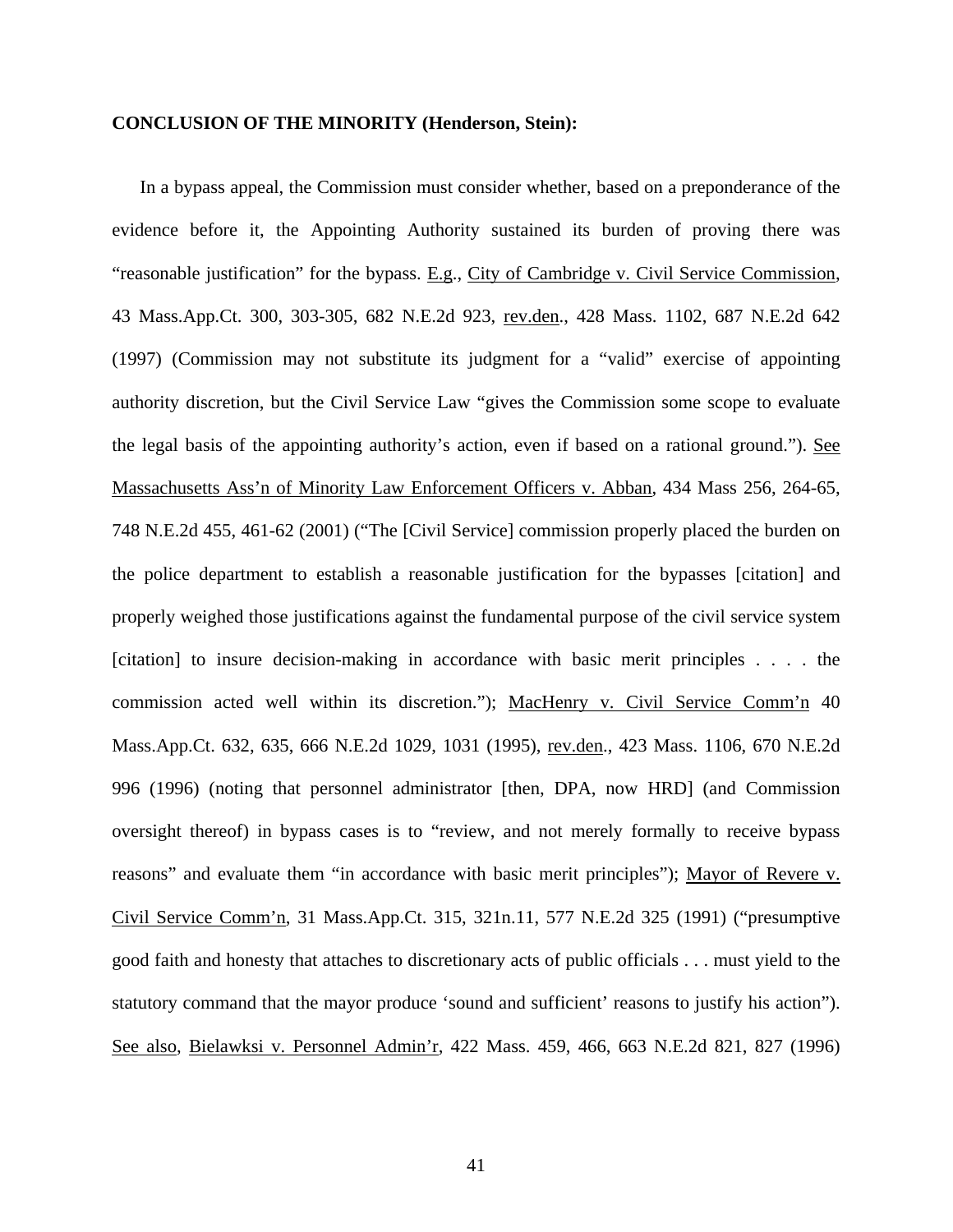(rejecting due process challenge to bypass, stating that the statutory scheme for approval by HRD and appeal to the Commission "sufficient to satisfy due process")

 It is well settled that reasonable justification requires that Appointing Authority actions be based on "sound and sufficient" reasons supported by credible evidence, when weighed by an unprejudiced mind guided by common sense and correct rules of law. See Commissioners of Civil Service v. Municipal Ct., 359 Mass. 211, 214, 268 N.E.2d 346, 348 (1971), *citing* Selectmen of Wakefield v. Judge of First Dist. Ct., 262 Mass. 477, 482, 451 N.E.2d 443, 430 (1928). All candidates must be adequately and fairly considered. The Commission has been clear that a bypass is not justified where "the reasons offered by the appointing authority were untrue, apply equally to the higher ranking, bypassed candidate, are incapable of substantiation, or are a pretext for other impermissible reasons." Borelli v. MBTA, 1 MCSR 6 (1988).

 A "preponderance of the evidence test requires the Commission to determine whether, on the basis of the evidence before it, the Appointing Authority has established that the reasons assigned for the bypass of an Appellant were more probably than not sound and sufficient." Mayor of Revere v. Civil Service Comm'n, 31 Mass. App. Ct. 315, 321, 577 N.E.2d 325, 329 (1991).

*The greater amount of credible evidence must*  $\cdots$  *be to the effect that such action 'was justified'*. . . . *{I]f [the factfinder's] mind is in an even balance or inclines to the view that such action was* --------------- - - -------- ------ --------------- not justified, then the decision under review must be reversed. The review must be conducted with<br>the underlying principle in mind that an executive action, presumably taken in the public interest. *the underlying principle in mind that an executive action, presumably taken in the public interest,*<br>the underlying principle in mind that an executive action, presumably taken in the public interest, *is being re-examined.* The present statute is different . . . from [other laws] where the court was in the present statute is different . . . from [other laws] where the court was and in previous on province of the removi and is required on review to affirm the decision of the removing officer or board, 'unless it shall appear that it was made without proper cause or in bad faith.'

Selectmen of Wakefield v. Judge of First Dist. Ct., 262 Mass. 477, 482, 160 N.E. 427, 430 (1928) (*emphasis added*)

Appointing Authorities are charged with the responsibility of exercising sound discretion with honesty and good faith when choosing individuals from a certified list of eligible candidates on a civil service list. "On a further issue we may now usefully state our views. The appointing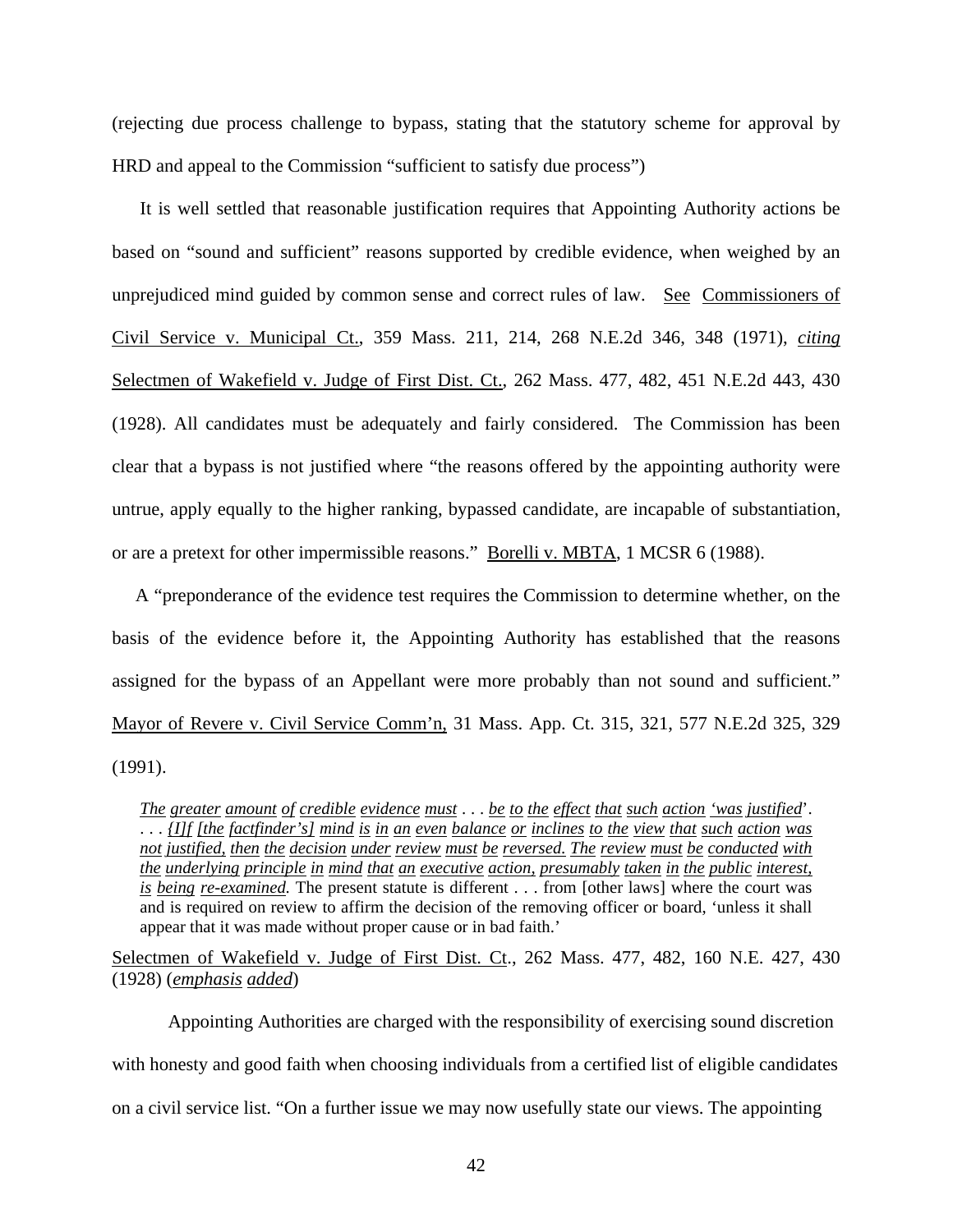authority, in circumstances such as those before us, may not be required to appoint any person to a vacant post. He may select, in the exercise of a sound discretion, among persons eligible for promotion or may decline to make any appointment. See the line of cases cited in Goldblatt vs. Corporation Counsel of Boston, 360 Mass 660, 666, and (1971): Commissioner of the Metropolitan Dist. Commn. v. Director of Civil Serv.348 Mass. 184, 187-193 (1964). See also Corliss v. Civil Serv. Commrs.242 Mass. 61, 65; (1922) Seskevich v. City Clerk of Worcester, 353 Mass. 354, 356 (1967); Starr v. Board of Health of Clinton, 356 Mass. 426, 430-431 (1969). Cf. Younie v. Director of Div. of Unemployment Compensation, 306 Mass. 567, 571-572 (1940). A judicial judgment should "not be substituted for that of . . . [a] public officer" who acts in good faith in the performance of a duty. See M. Doyle & Co. Inc. v. Commissioner of Pub. Works of Boston, 328 Mass. 269, 271-272."

The Commission must take account of all credible evidence in the entire administrative record, including whatever would fairly detract from the weight of any particular supporting evidence. See, e.g., Massachusetts Ass'n of Minority Law Enforcement Officers v. Abban, 434 Mass 256, 264-65, 748 N.E.2d 455, 462 (2001). "Abuse of discretion occurs . . . when a material factor deserving significant weight is ignored, when an improper factor is relied upon, or when all proper and improper factors are assessed but the [fact-finder] makes a serious mistake in weighing them." E.g., I.P. Lund Trading ApS v. Kohler Co., 163 F.3d 27, 33 (1<sup>st</sup> Cir.1998).

When an Appointing Authority relies on scientific evidence provided through expert witnesses to support the justification for a by-pass decision, the Commission is mindful of the responsibility to ensure: (a) the scientific principles and methodology on which an expert's opinion is based are grounded on an adequate foundation, either by establishing "general acceptance in the scientific community" or by showing that the evidence is "reliable or valid"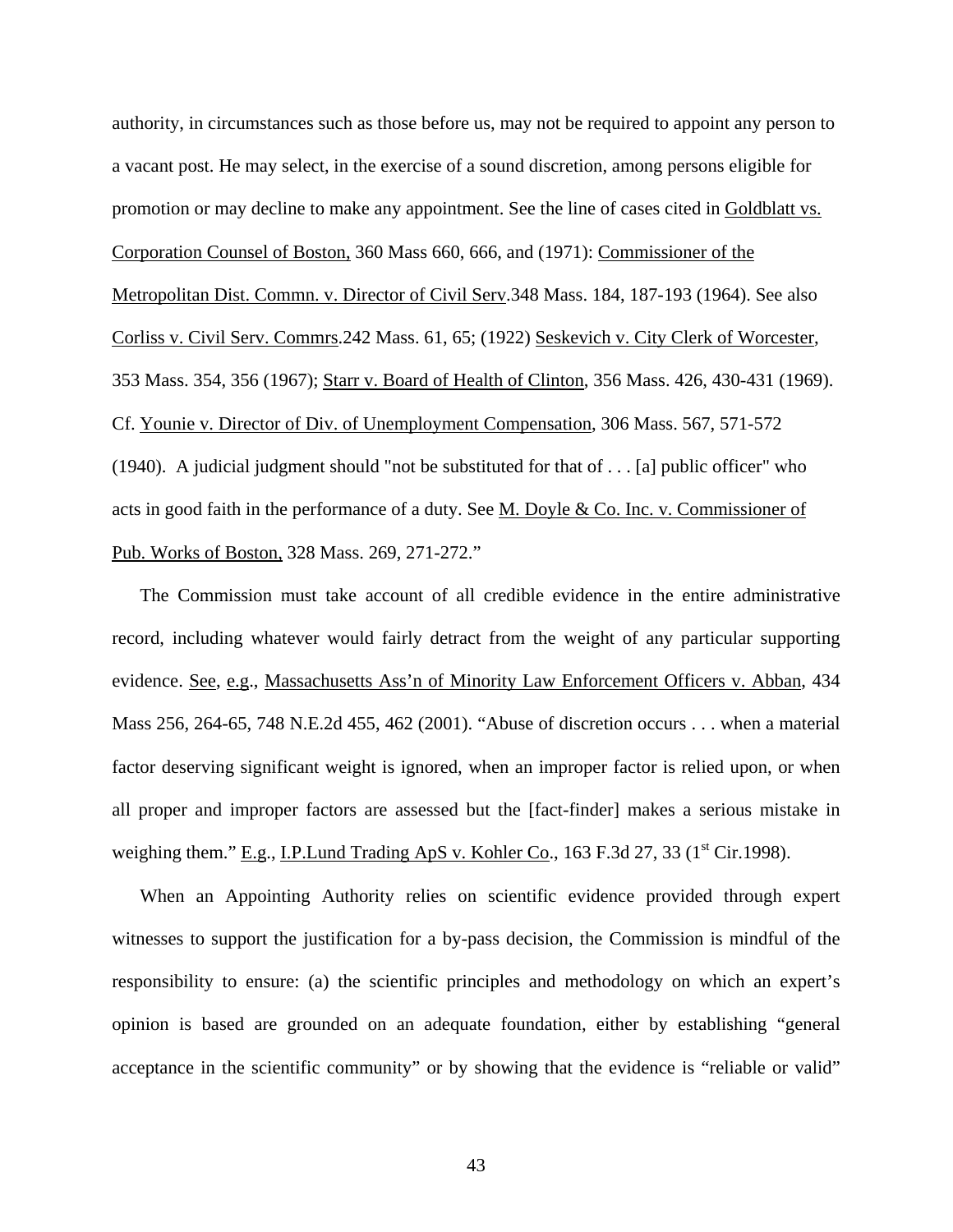through an alternative means, e.g., Canavan's Case, 432 Mass. 304, 311, 733 N.E.2d 1042, 1048 (2000) *citing* Commonwealth v. Lanigan, 419 Mass. 15, 641 N.E.2d 1342 (1994); (b) the witness is qualified by "education, training, experience and familiarity" with special knowledge bearing on the subject matter of the testimony, e.g., Letch v. Daniels, 401 Mass. 65, 69-69, 514 N.E.2d 675, 677 (1987); and (c) the witness has sufficient knowledge of the particular facts from personal observation or other evidence, e.g., Sacco v. Roupenian, 409 Mass. 25, 28-29, 564 N.E.23d 386, 388 (1990).<sup>[10](#page-43-0)</sup>

Experts' conclusions are not binding on the trier of fact, who may decline to adopt them in whole or in part. See, e.g., Turners Falls Ltd. Partnership v. Board of Assessors, 54 Mass.App.Ct. 732, 737-38, 767 N.E.2d 629, 634, rev. den., 437 Mass 1109, 747 N.E.2d 1099 (2002). As a corollary, when the fact-finder is presented with conflicting expert evidence, the fact-finder may accept or reject all or parts of the opinions offered. See, e.g., Ward v. Commonwealth, 407 Mass. 434, 438, 554 N.E.2d 25, 27 (1990); New Boston Garden Corp. v. Board of Assessors, 383 Mass. 456, 467-73, 420 n.E.2d 298, 305-308 (1891); Dewan v. Dewan, 30 Mass.App.Ct. 133, 135, 566 N.E.2d 1132, 1133, rev.den., 409 Mass. 1104, 569 N.E.2d 832 (1991).

No specific degree of certitude is required for expert testimony and it may be accepted if the opinion is "reasonable" and expressed with sufficient firmness and clarity. See, e.g., Commonwealth v. Rodriguez, 437 Mass. 554, 562-63, 773 N.E.2d 946, 954 (2002); Bailey v. Cataldo Ambulance Service, Inc., 64 Mass.App.Ct. 228, 235, 832 N.E.2d 12, 11-18 (2005); Resendes v. Boston Edison Co., 38 Mass.App.Ct. 344, 352, 648, N.E.2d 757, 763, rev.den., 420 Mass. 1106, 651 N.E.2d 410 (1995). So long as the expert's opinion is sufficiently grounded in

<span id="page-43-0"></span> $10$  As to the latter point, the Commission's notes that it is granted broader discretion in the admission of evidence than permitted in the Massachusetts courts. Compare G.L.c.30A, §11(2) with Department of Youth Services v. A Juvenile, 398 Mass. 516, 531, 499 N.E.2d 812, 821 (1986).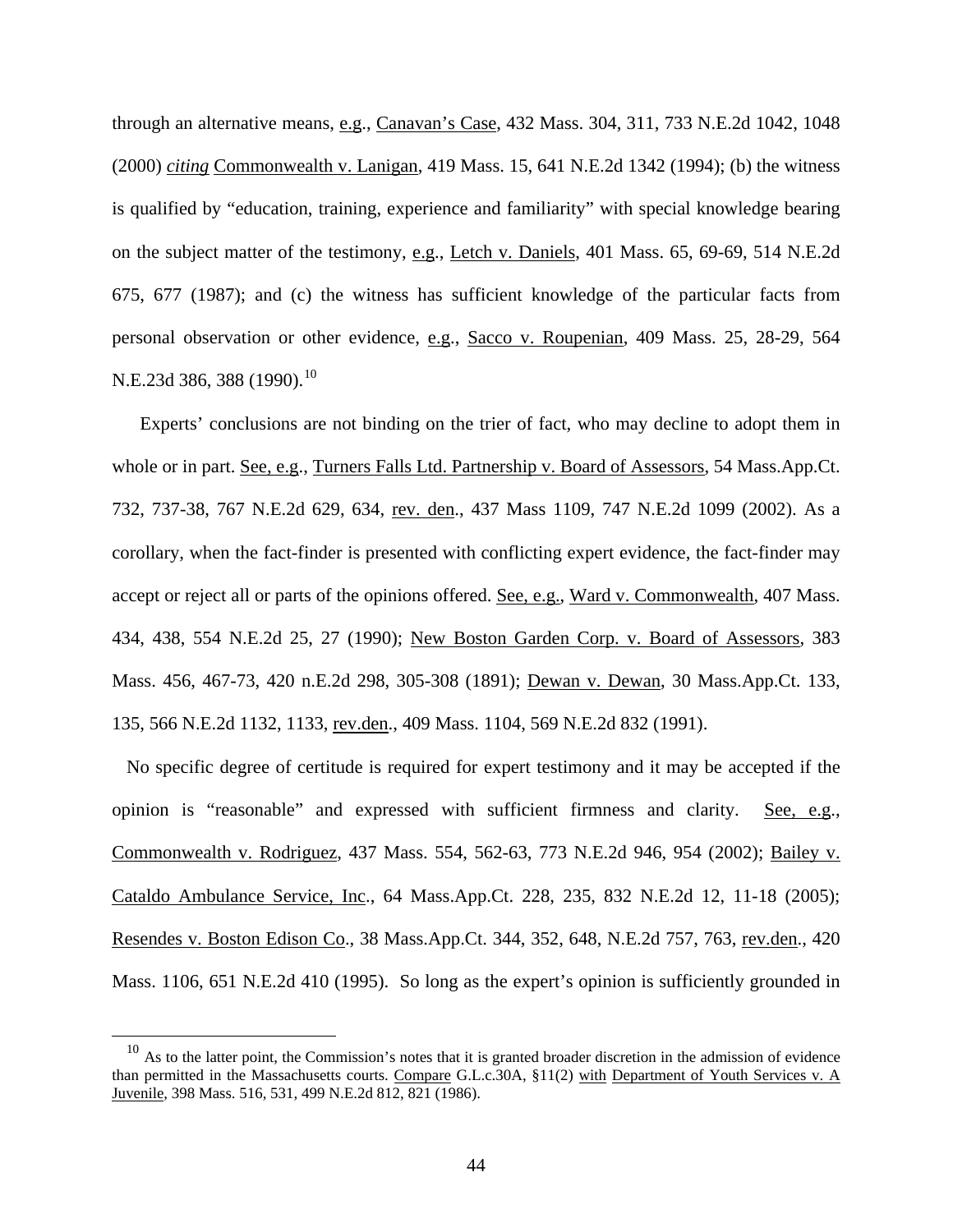the evidence, but certain facts were unknown or mistakes were made in some of the expert's assumptions, that generally goes to the weight of the evidence. Commonwealth v. DelValle, 443 Mass. 782, 792, 824 N.E.2d 830, 839 (2005); Sullivan v. First Mass. Fin. Corp., 409 Mass .783, 79-92, 569 N.E.2d 814, 819-20 (1991). However, "it is also a familiar principle that testimony may not rest wholly on conjecture, and that is no less the case when the conjecture flows from the mouth of an expert. [Citations] Qualification as an expert does not confer a license to spout nonsense." Fourth Street Pub, Inc. v. National Union Fire Ins. Co., 28 Mass.App.Ct. 157, 547 N.E.2d 935, 939 (1989) (Kass.J., dissenting), rev.den., 406 Mass. 1104, 550 N.E.2d 396 (1990). See also Board of Assessors v. Odgen Suffolk Downs, 398 Mass. 604, 606-607, 499 N.E.2d 1200, 1202-1203 (1986) (expert testimony stricken which blatantly overlooked critical facts). See also: (impartial medical examiner's opinion (IME) found in part to be unsupported by admissible evidence in the record of hearing at DIA), Thomas Brommage's Case 75 Mass. App. Ct. 825 (2009). This issue was also addressed by Justice Christine M. Roach in a recent Superior Court Memorandum and Order at page 6.- Boston Police Department v. Roberts, Superior Court Docket No. 2008-4775-G (December 30, 2009) "Stripped of these inappropriate foundations, BPD's expert opinions failed to establish reasonable justification for the bypass. Under these circumstances, the Commission reasonably decided BPD bypassed Roberts, based on the biased decision-making of its experts, rather than a fair application of the psychological standards set forth in G.L. c. 31, § 61A and its accompanying regulations. The Commission as fact finder was well within its discretion to credit Robert's experts' opinions in this regard. Commonwealth v. Hinds, 450 Mass. 1, 12, note 7 (definitive jury charge on assessment of expert opinion testimony). The court is aware of no authority to the contrary.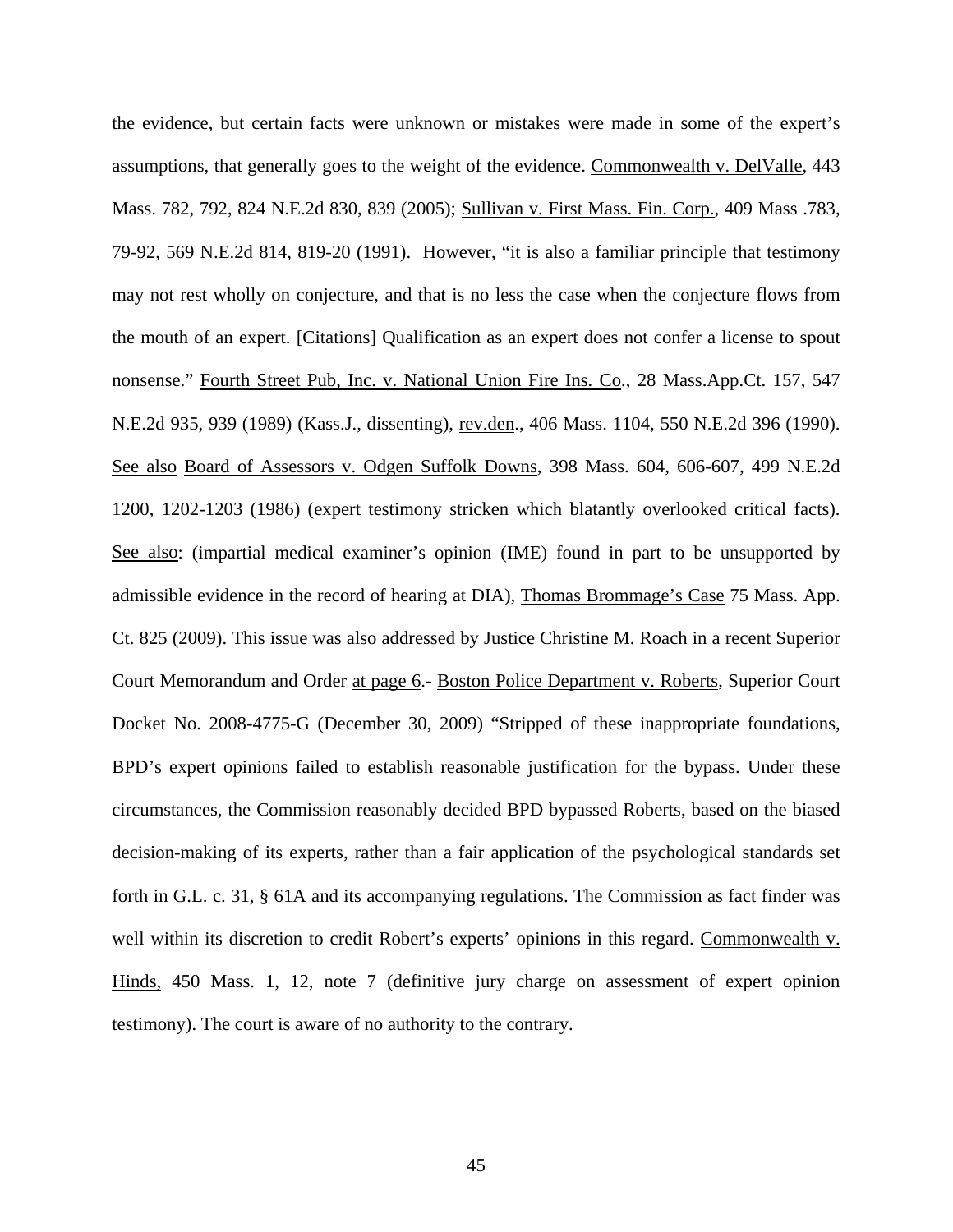In so doing, the Commission did not substitute its judgment for that of BPD, because it made no determination of its own as to Roberts psychological fitness as a police officer. Boston Police Dept. v. Cawley, Suffolk Civil No. 06-5331-C;…" Justice Roach further concluded "The problem on this record is that the clinicians' interview conclusions are not supported by substantial, reliable, psychiatric evidence." Memorandum and Order on Cross-Motions for Judgment on the Pleadings, dated December 30, 2009, at page 6, Suffolk Civil Action No. 2008- 4775-G Boston Police Department vs. Shawn Roberts and Massachusetts Civil Service Commission

Applying these applicable standards in the circumstances of the present case, the Commission concludes that the BPD's bypass of the Appellant for appointment to the position of Boston police officer did not comport with basic merit principles resulting in harm to her employment status through no fault of her own. **The Department's Psychological Bypass of the Appellant Lacked a Sound and Sufficient Reason Pursuant to M.G.L. c. 31, §1 Where the Appellant Does Not have a Mental Disorder as Defined by the HRD Regulations, or the DSM-IV**

The rules under which the BPD may justify a bypass for medical reasons, including psychiatric conditions, are spelled out by HRD's regulations for "Initial Medical and Physical Fitness Standards Tests for Municipal Public Safety Personnel" (the HRD Regulations) and incorporated into the BPD's Psychological Screening Plan (PSP). The standards for a "Category A" medical condition, which is an automatic disqualifying condition, requires proof that a police officer applicant carries a psychiatric diagnosis of certain specific psychiatric "disorders", as defined by the DSM-IV. [HRD Regulations,  $$10(6(0)(1)]$ . A "Category B" psychiatric medical condition includes (a) any "history" of a "psychiatric condition, behavior disorder, or substance abuse problem not covered by Category A", which "may or may not" be disqualifying depending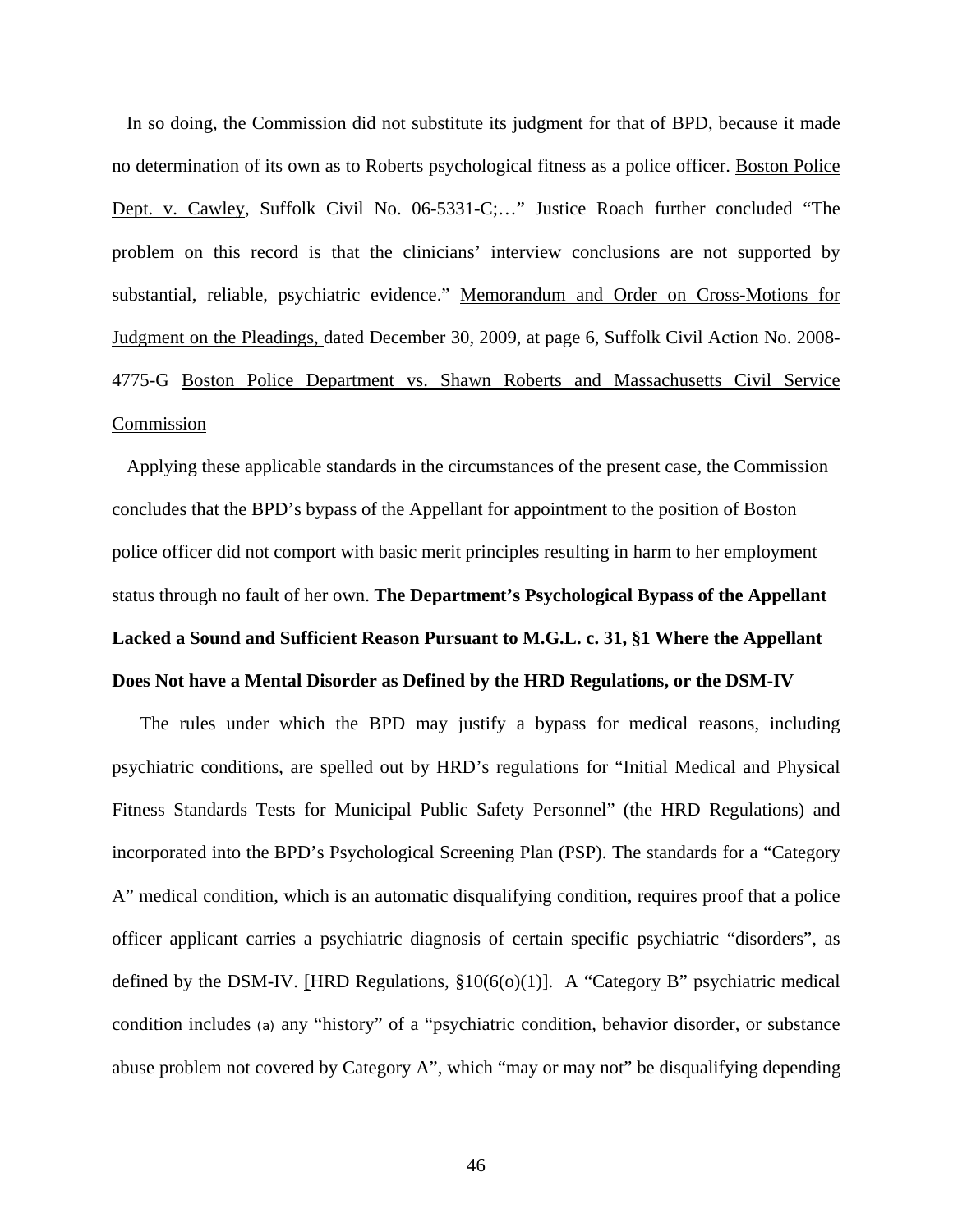on its "severity and degree", based on that individual's "current status, prognosis, and ability to respond to the stressors of the job" [HRD Regulations,  $\S10(6)(0)(2)(a)$ ] and (b) "any other psychiatric condition that results in an individual not being able to perform as a police officer." [HRD Regulations, §10(6)(o)(2)(b)].

The evidence here establishes that the Appellant does not carry, and has never been diagnosed with any "Category A" or "Category B" psychiatric or behavior disorder contained within the DSM-IV, has no history of any such disorders, and has no history of substance abuse problems within the meaning of the HRD Regulations. cf. Adesso v. City of New Bedford, 20 MCSR 426 (2007) (multiple hospitalizations and treatment for substance abuse and schizophrenia); Melchionno v. Sommerville Police Dep't, 20 MCSR 443 (2007) (diagnosis of Schizotypal Personality Disorder and repeated, bizarre job-related problems); Hart v. Boston Police Dep't, 19 MCSR 397 (2006) (history of substance abuse and prior treatment); Lerro v. Boston Police Dep't, 19 MCSR 402 (history of Obsessive Compulsive Disorder and treatment for Acute Stress Disorder); Mitchell v. Marblehead Fire Dep't, 19 MCSR 23 (history of bipolar disorder and substance abuse).

Thus, the justification for bypassing the Appellant turns on whether the evidence supports a conclusion that she fits one of the "Category B" definitions of a "psychiatric condition" of sufficient severity and degree to disqualify her to serve as a police officer.

A "psychiatric condition" would seem to be virtually synonymous with a mental or emotional "disorder". See, e.g., MERRIAM-WEBSTER'S MEDICAL DICTIONARY (2002) ("psychiatric" means "dealing with cases of mental disorders"); AMERICAN HERITAGE DICTIONARY (2006) ("psychiatry" means "the branch of medicine that deals with the diagnosis, treatment and prevention of mental and emotional disorders"). The experts who testified,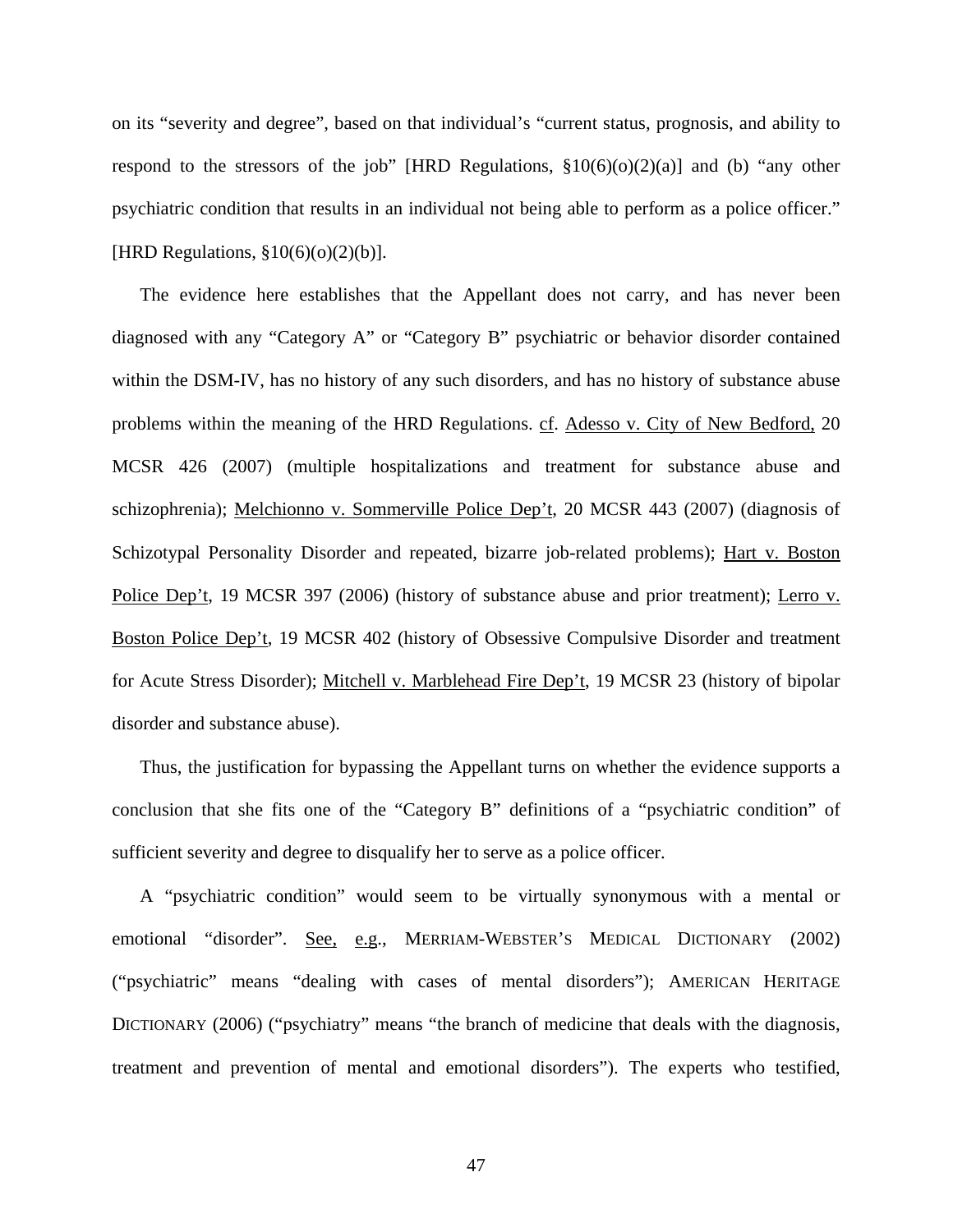however, all seem to use the term more broadly to encompass behavior that does not necessarily qualify as a "disorder". Dr. Beck defined a Category B disqualifying "psychiatric condition" to mean evidence of some aspect of a person's behavior or trait that appears over a range of circumstances or in a variety of situations, either in the historical past  $\left[\frac{810(6)(0)(2)(a)}{2}\right]$  and/or the historical present  $\lceil \frac{8}{9} \cdot 10(6)(0)(2)(b) \rceil$ .

The Commission accepts this premise. An applicant may be disqualified for having a Category B "psychiatric condition" so long as the applicant has a "psychiatric condition" which has manifested itself by a preponderance of scientifically reliable and credible proof of deficient mental health behavior, but not necessarily proof of a psychiatric "disorder" found within the DSM-IV.

The Appellant has a very impressive background history in all respects. However, both BPD screeners pay lip service to this important overt fact and concentrate on insignificant interview generated events instead. The first-level screening by Dr. Scott was improperly infected with a perfunctory, pre-disposition to disqualify the Appellant as indicated by the inordinate time and emphasis spent on the Appellant's 15 minute late arrival for the interview, due to "car trouble" and other relatively minor events. There is a strong indication that Dr. Reade takes the lead from Dr. Scott and focuses on those same minor events raised by Dr. Scott. The taint of Dr. Scott's ultimate negative determination and her other negative observations clearly contaminates Dr. Reade's evaluation, to the point of nearly predetermining the results. This is indicated by the one-sided statistical figures for these two Interviewers over a three year period and Dr. Reade's ready acceptance and affirmation of the ancillary events cited in Dr. Scott's negative first level report. However, the accuracy of the BPD's version of the interview events and observations are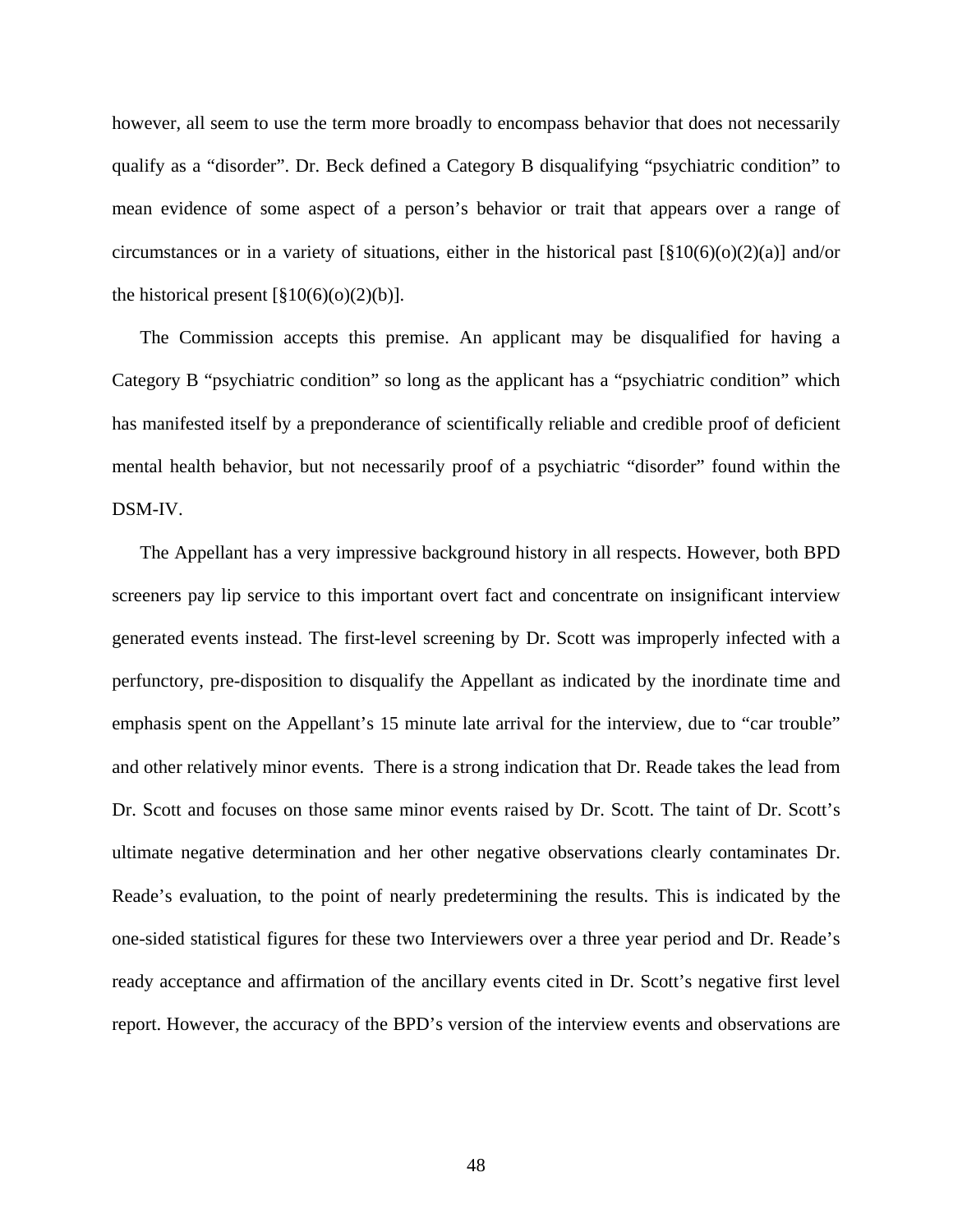not susceptible to independent verification, since neither Dr. Scott nor Dr. Reade audio or video record their evaluation interviews.

On the evidence presented here, the Commission is satisfied that the BPD clearly failed to carry its burden to justify bypassing the Appellant because of a disqualifying Category B "psychiatric condition". Therefore, The Department's Psychological Bypass of the Appellant Lacked a Sound and Sufficient Reason Pursuant to M.G.L. c. 31, §1 Where the Appointing Authority's Characterizations of the Appellant as Possessing Psychological Characteristics Which Impair Her Ability to Perform the Essential Functions of a Police Officer Lack Factual Support in the Appellant's Background.

Dr. Reade described her role, purpose and procedures in conducting her pre-employment psychological screenings for the BPD. Her aim is to do an evaluation that is tied to the characteristics and duties of the job being applied for. It is a "very job specific" evaluation. She was asked if she employed any guidelines for her screenings. She testified that she uses the **"POST" guidelines** promulgated by the State of California POST Commission or the "Peace Officer Standards & Training Commission". This Commission traces its lineage back to the 1950's for the establishment of hiring qualification standards, including psychological fitness, among other hiring requirements. The BPD offered Exhibit 21 into evidence, "California Commission on Peace Officer Standards and Training-Patrol Officer Psychological Screening Dimensions". Dr. Reade identified Exhibit 21 as a fair and accurate representation of what she uses, and testified that she "uses these dimensions as part of her guidelines in the screening process." The Appellant objected to the admission, on a variety of grounds and Exhibit 21 was admitted *de bene*, subject to latter written argument in the parties' post-hearing proposed decisions. After consideration, Exhibit 21 is admitted only for the limited purpose of being a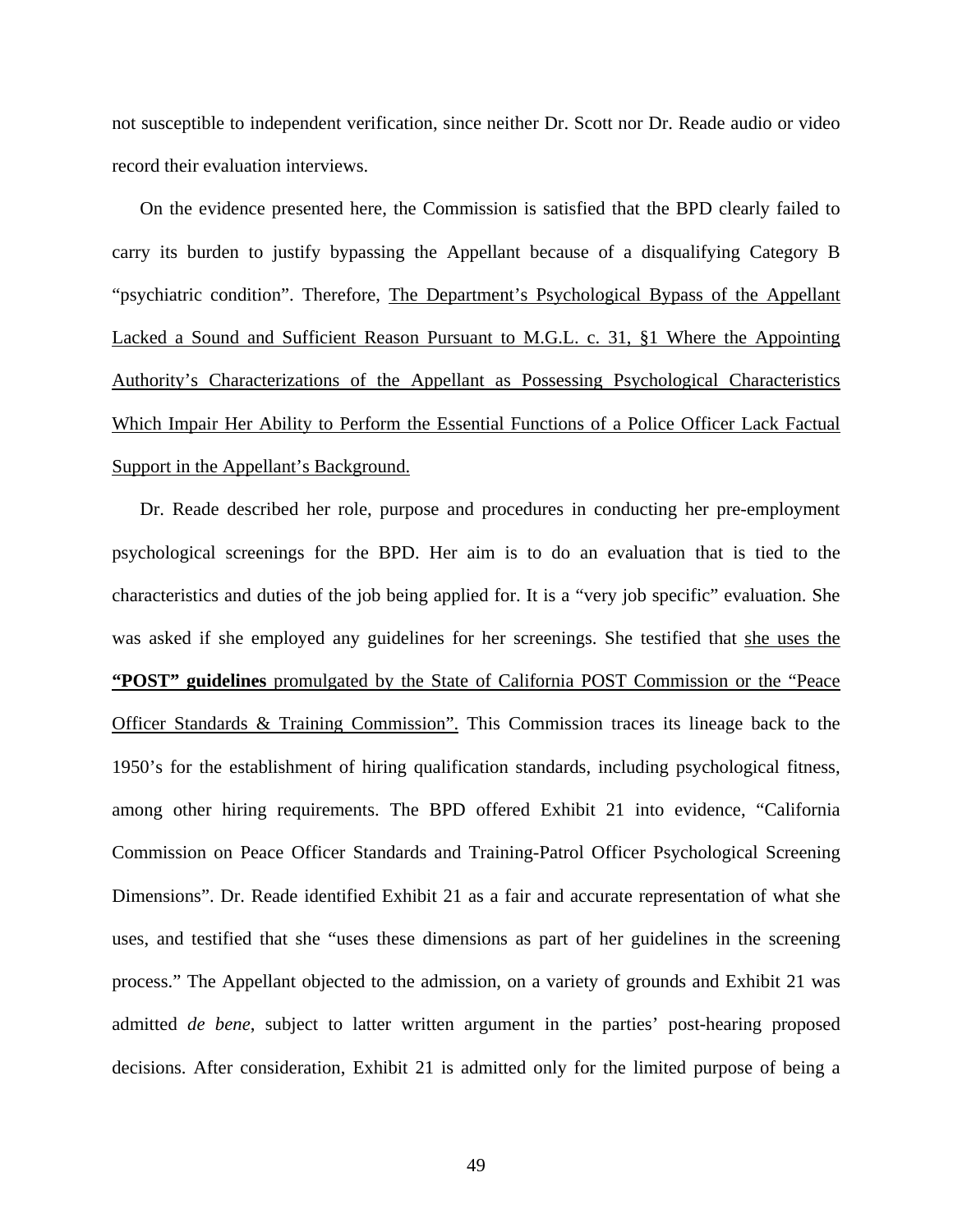document that Dr. Reade claimed to have employed as part of her guidelines for her screenings. However, it is not sufficiently authenticated for completeness, accuracy and application etc. In any event, it is a document related to the State of California POST Commission intended for statutory application only in the state of California, with possible inconsistency or conflict with the application of parts of the relevant Massachusetts laws, regulations, rules and standards. (Dr. Reade, Ex. 21, administrative notice). The BPD offered Exhibit 21 into evidence, "California Commission on Peace Officer Standards and Training-Patrol Officer Psychological Screening Dimensions". Dr. Reade identified Exhibit 21 as a fair and accurate representation of what she uses, and testified that she "uses these dimensions as part of her guidelines in the screening process." However, it is difficult for a lay person to envision that any Psychiatrist is capable of effectively addressing, measuring and evaluating all of these intricate and interrelated behaviors or traits outlined here in ten pages, in a single 1-hour clinical interview. In any event the injection of these California POST dimensions into the established Massachusetts process is unnecessary and potentially problematic. (Dr. Reade, Ex. 21, exhibits and testimony. reasonable inference)

 Where a candidate has no mental impairment, and otherwise has a very strong work record, the Civil Service Commission has refused to uphold a psychological bypass based upon mere speculation raised by a candidate's performance on his or her psychological testing including the clinical interview. Like a medical bypass, mere speculation with respect to a psychological or mental condition is not enough. There has to be significant evidence in the record that the candidate suffers from a psychological or mental condition, and that this condition will interfere with his or her ability to perform the essential functions of a job. Here, the Appointing Authority, relying upon Dr. Reade's second-level opinion, bypassed Appellant,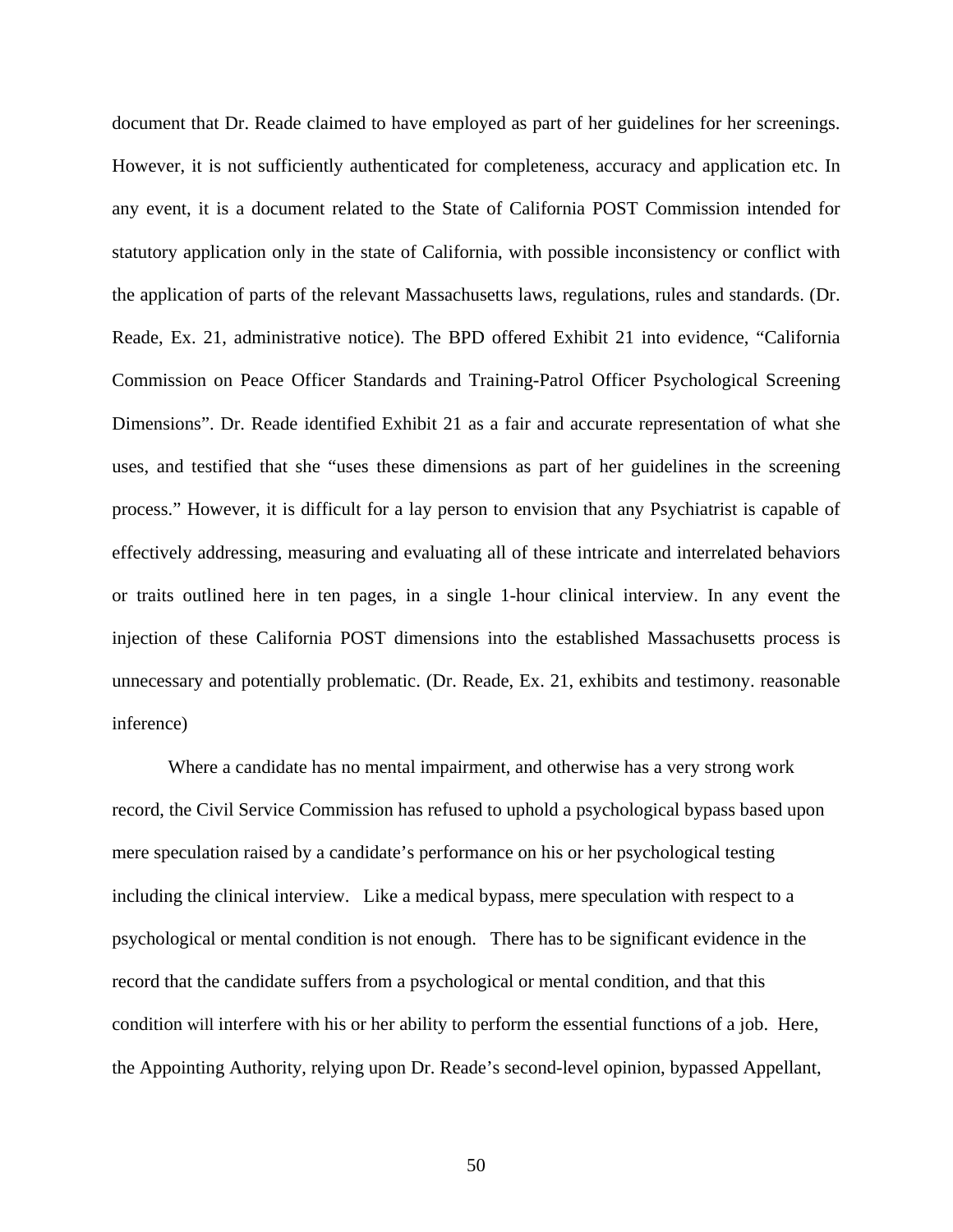Alicia Crosby, stating that she demonstrates a history of concerning impulsivity and poor judgment and she would have significant difficulties which would interfere with her "ability to adequately perform the essential functions of the public safety position." As detailed herein, however, in addition to the fact that the Appellant does not suffer from any specific conditions as described in the DSM-IV or the HRD regulations, Dr. Reade's conclusions with respect to the Appellant, as concurred to by Dr. Scott, lack factual support in the Appellant's background and in the record as a whole. Thus, the Appellant's bypass must be allowed.

Where an appointing authority has bypassed a candidate on the grounds that s/he did not pass its psychological examination, the Commission applies basic merit principles in determining whether the bypass was appropriate. *Gerakines v. Town of North Reading Police Department*, 12 MSCR 30 (1999); *citing* G.L. c. 31, s. 1; *Flynn v. Civil Service Commission*, 15 Mass. App. Ct. 206 (1983). The issue before the Commission in these cases then becomes whether on the evidence presented before it; the Appointing Authority has sustained its burden of proving there was sound and sufficient reason for disqualifying the Appellant for appointment on the grounds that s/he was psychologically unfit. *Id.; citing City of Cambridge v. Civil Service Commission*, 43 Mass. Ct. 300 (1997), *McIsaac v. Civil Service Commission*, 38 Mass.App.Ct. 473, 476 (1995), *Gloucester v. Civil Service Commission*, 408 Mass.App.Ct. 292, 297 (1990); *Mayor of Revere v. Civil Service Commission*, 31 Mass.App.315 (1991).

The Commission has consistently held that a candidate should not be psychologically bypassed unless there is psychological evidence showing that the applicant is actually unqualified for the position of police officer, rather than simply being potentially unqualified. *Michael Kilmartin v. Lowell Police Department*, 10 MCSR 89 (1997) (evidence and supportive testimony concerning appellant's proven record of disciplined behavior in what is considered a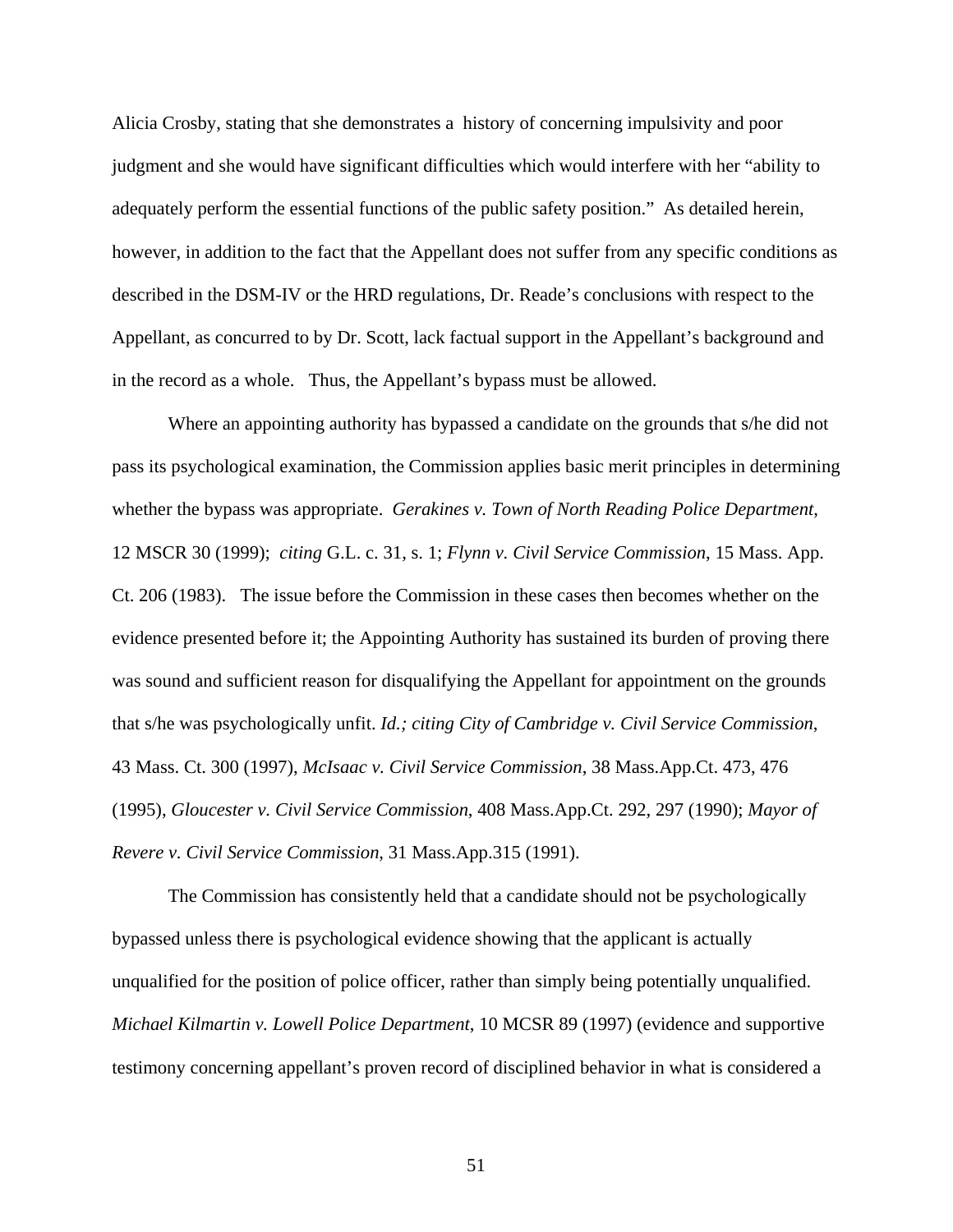stressed environment as a corrections officer cannot be disregarded.); *Frank J. Masiello Jr. v. Town of Framingham*, 15 MCSR 6 (2002); *Daniel Funaro v. Chelmsford Fire Department,* 8 MSCR 29 (1995) (Commission overturned bypass holding that a psychological bypass based on psychological testing and clinical observations obtained after a single interview will not stand up where there exists evidence in the appellant's background to the contrary); and *Thomas Whalen v. City of Quincy*, 7 MCSR 271 (1994).

Indeed, in the case of *Daniel Funaro v. Chelmsford Fire Department*, the Commission overturned a psychological bypass even though two (2) doctors for the Appointing Authority found the appellant unfit to perform the essential functions of a firefighter. In support of his case, the Appellant submitted to the Commission an independent psychological assessment as well as a letter from Steven Vellucci, his plant supervisor for six years in a job unrelated to firefighting, addressing areas of concern highlighted by the Appointing Authority doctors. The Commission found as follows:

> The Vellucci letter paints the Appellant as an exceptionally hard-working and reliable employee. The Appointing Authority has no basis for disrupting this portrait other than paper and pencil test results and the clinical observations of Drs. Barry and Gressitt, arrived after a single meeting with each. Dr. Barry's and Dr. Gressitt's characterizations lack factual support in the Appellant's background and fail to diagnose any specific disorder identified in the Diagnostic and Statistical Manual of Mental Disorders of the American Psychiatric Association. While the test results may highlight areas of concern regarding a candidate's background, they should not deny career opportunities to individuals who otherwise have blemish-free records.

Moreover, in the case of *Lucero v. City of Revere*, 8 MSCR 200 (1995), the Commission overturned a psychological bypass, even though the applicant had an elevated personality level based on an MMPI scale and "appears hyperactive with a tendency to drive himself excessively with periodic episodes of irritability, hostility, and aggressive outbursts." The Commission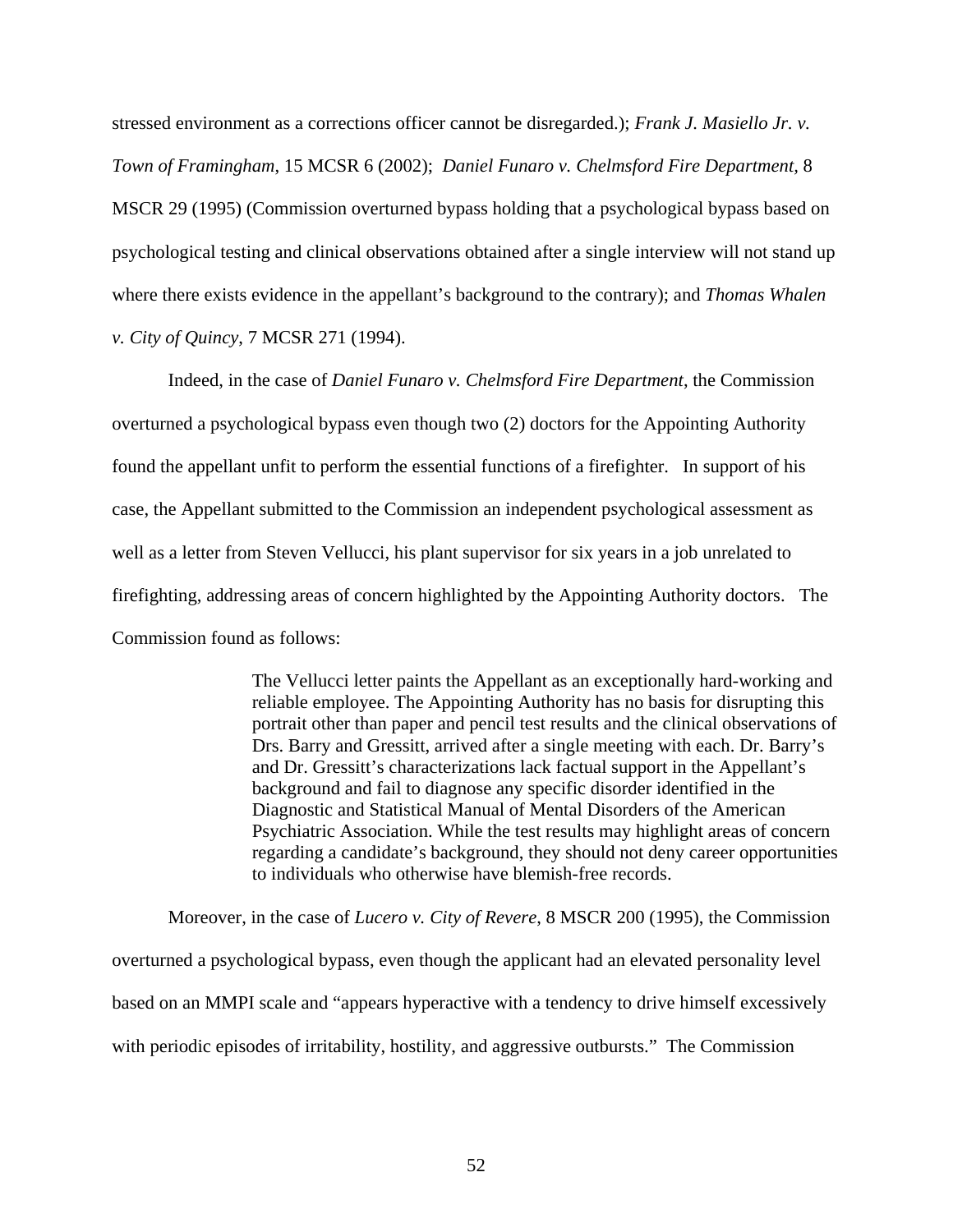found that because there was no evidence that the elevated scale had ever interfered with the appellant's ability to work, it could not justify his psychological disqualification. *Id.*

First, as detailed below, it was unrefuted at hearing that the Appellant does **not** suffer from a psychiatric condition as defined by the HRD regulations, or the DSM-4. Secondly, and most importantly, there is absolutely **no** evidence that Appellant has "history of concerning impulsivity and poor judgment in a variety of job-related and interpersonal situations" or that her purported vulnerability to "impulsive decision-making" and "questionable judgment" as cited to by Dr. Reade in her report has ever interfered with the Appellant's ability to function in an employment setting-even where such employment has been stressful in nature. *Id.* Dr. Beck and Dr. Schaeffer testified that a candidate's employment history is a critical factor used in assessing whether a candidate possesses a psychological condition which has interfered with or would interfere with the applicant's ability to function well in an employment setting. Indeed, as detailed above, the Commission itself has overturned psychological bypass appeals where there exists no evidence that the psychological condition cited to by the Appointing Authority has ever been problematic for the applicant in the employment context. *See Funaro and Lucero, supra.*

Here, it is compelling that the Appellant has been employed at the Suffolk County Sheriff's Department since 2002 holding an **unblemished record** and several **commendations**. Appellant provided BPD with several employment references and **none** of these references provide data to substantiate Dr. Reade's finding that Appellant has "history of concerning impulsivity and poor judgment in a variety of job-related and interpersonal situations" and is vulnerable to "impulsive decision-making and "questionable judgment" and thus could not handle the rigors of a BPD police officer position. (Ex. 8.)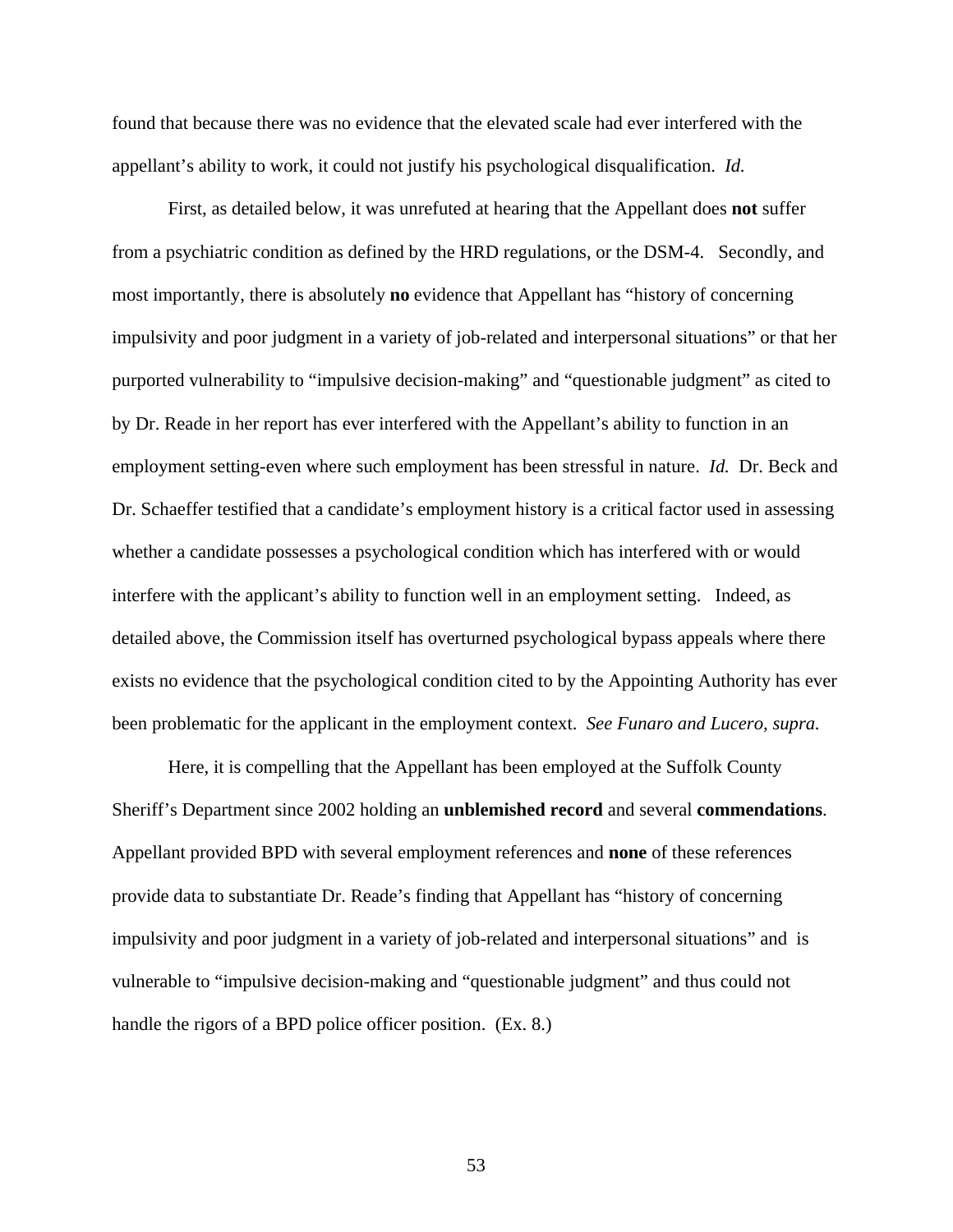To the contrary, Deputy Gerard Horgan of the Suffolk County Sheriff's Department, second in command to the Suffolk County Sheriff, states "**Officer Crosby has excellent verbal skills and is able to de-escalate situations...She is well spoken and always adheres to Department policies**." (Ex. 1.) (Emphasis added.) Lieutenant Melvin Reed of the Suffolk County Sheriff's Department Gang Unit states, "[**t]here has been many situations that officer Crosby has relied on her quick thinking and good judgment to de-escalate potentially violent incidents inside the correctional facility**...Officer Crosby in her duties as a Corrections Officer **routinely is encountered with high stress incidents in which her training and experience has assisted in the de-escalation of these potentially violent incidents**." (Ex. 1.) (Emphasis added.) Captain John F. Scaduto of the Suffolk County Sheriff's Department states, "Officer Crosby has **very good interpersonal skills in her interactions with a multitude of officers and federal agents from various agencies**...In her interaction with difficult/combative detainees she has on several occasions **deescalated confrontations with detainees, both male and female, by using her verbal skills** and explaining that their behavior is unacceptable and on how cooperate with the Suffolk and/or federal agents. This has occurred in my presence on many occasions." (Ex. 1.) (Emphasis added.) Lieutenant Thomas Gorman of the Suffolk County Sheriff's Department testified on behalf of the Appellant. He has supervised Appellant for several years. Lt. Gorman has **not** observed and is otherwise not aware of Appellant demonstrating any issues with judgment or decision-making: just the opposite," Appellant is a "**squared away officer**."

There is simply **no** evidence that the psychological issues cited by Dr. Reade, Appellant's "history of concerning impulsivity and poor judgment in a variety of job-related and interpersonal situations" and vulnerability to "impulsive decision-making and "questionable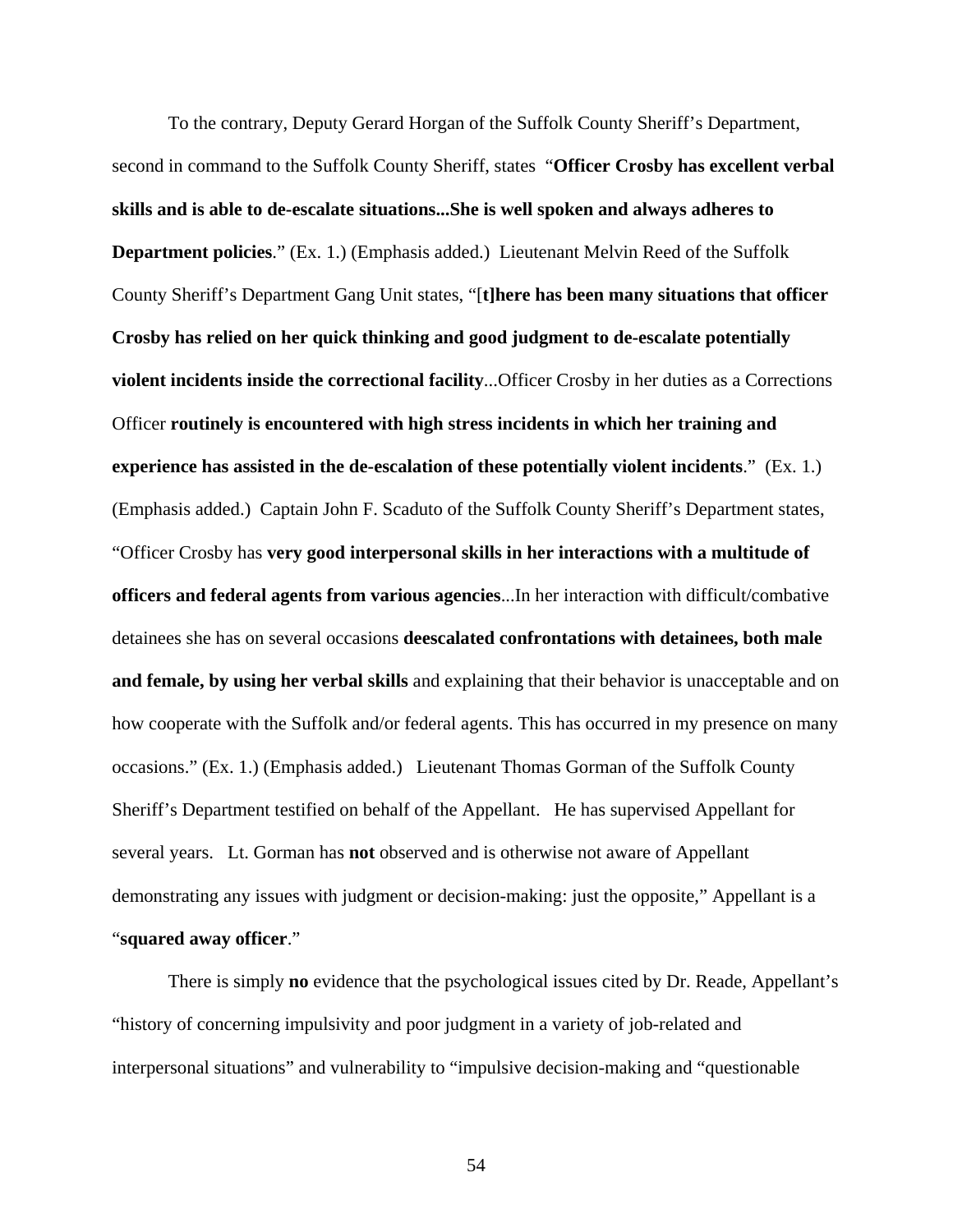judgment," have **ever** been problematic for her in the employment context or would even potentially be problematic in her future employment as a police officer. *See Funaro and Lucero, supra.* In fact, all of the evidence is to the contrary.  $^{11}$  $^{11}$  $^{11}$ 

Dr. Reade admits that there is absolutely **no** data in Appellant's history to support her findings that Appellant has a history of or a vulnerability to "impulsive decision-making" or "questionable judgment." Dr. Reade's findings related to Appellant's psychological issues, " history of concerning impulsivity and poor judgment in a variety of job-related and interpersonal situations" and a vulnerability to "impulsive decision-making" and "questionable judgment," are based upon what **she describes** as the Appellant's purported "failure to present a cognitive narrative" regarding several topics during the clinical interview. Such topics include: Appellant's use of sick leave at the Sheriff's Department; Appellant's decision to leave the State Police Academy in April of 2006; Appellant's undergraduate degree from Suffolk University; and Appellant's explanation for her arriving late to her interview with Dr. Marcia Scott. (Ex. 8.)

At the outset, it is striking that Dr. Reade appears to be the **only** person who has had difficulty with Appellant's communication skills making her concerns regarding their exchange at the clinical interview spurious, at best. Dr. Reade points to **unsigned** clinical interview notes which BPD purports to belong to Dr. Scott as evidence supporting Appellant's problems with presenting cognitive narratives. However, this Commission must give **no** consideration to Dr. Scott's purported **unsigned** clinical interview notes where Dr. Scott did not testify at this hearing

 $\overline{a}$ 

<span id="page-54-0"></span> $11$  The fact that the Appellant's employment at the Sheriff's Department is not identical to the functions of a BPD police officer does not change the impact of her experience. In a psychological bypass appeal, the Commission's test does **not** require that the Appellant's previous work history be identical in nature rather that the Appellant's previous work history is useful in determining whether the psychological concerns raised by the Appointing Authority have ever posed problems for the Appellant in the work setting. *See Fucero and Lucero, supra*. Here, the Appellant has dealt with high stress situations and has always exercised good judgment and decision-making skills. Notwithstanding the Department's assertions to the contrary, this previous work history is related to police work and in any event **is** useful where it directly addresses Dr. Reade's major concern with the Appellant's vulnerability to "impulsive decision-making" and "questionable judgment." (Ex. 8.)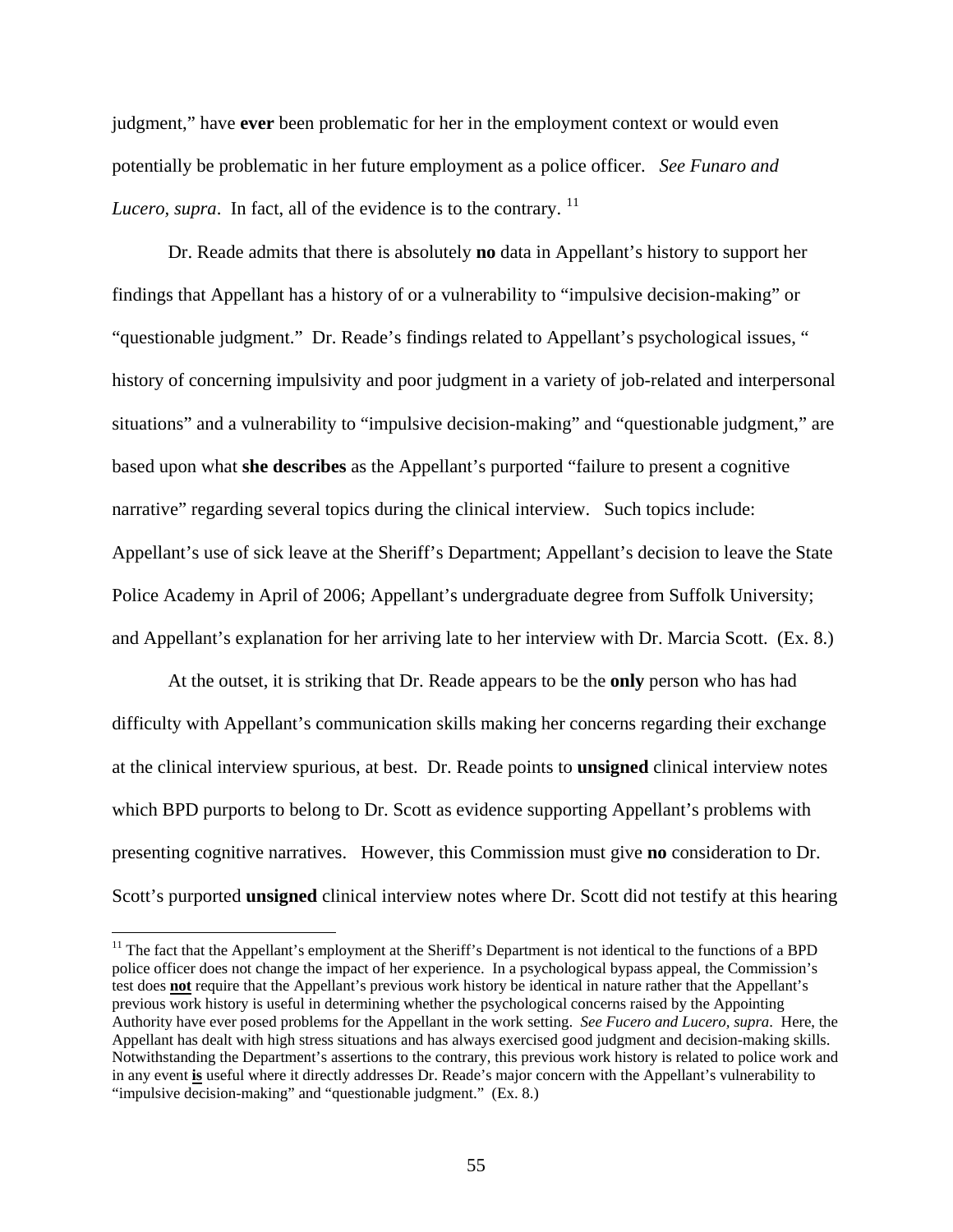to authenticate such notes and where Appellant successfully and credibly rebutted **every single** statement and observation made by Dr. Scott's notes. The Appellant's employment references praise her communication skills. Dr. Beck and Dr. Schaeffer had **no** problems with Appellant's communication skills during their clinical interviews. The Appellant testified before this hearing officer and she was forthright, clear and concise even under the rigors of a contentious and stressful cross-examination. She is found to be a reliable and credible witness. However, Dr. Reade's observations and opinion are tainted if not predetermined by Dr. Scott's earlier interview, and report of concerns or unfitness. Dr. Reade's difficulties in communicating with Appellant appear, at best, appear to be a function of Dr. Reade and her interview style which this Commission has found in the past questionable and often infused with subjectivity and personal bias. *See Cawley v. Boston Police Department,* G1-06-95 (2006 Bowman); *affirmed Cawley v. Boston Police Department*, Superior Court Case No. 06-5331-C (2007 Muse); *Roberts v. BPD*, G-06-321) (2008, Stein).  $^{12}$  $^{12}$  $^{12}$ 

 First, Appellant's use of sick leave while at the Suffolk County Sheriff's Department does **not** "demonstrate[] a history of concerning impulsivity and poor judgment in a ... jobrelated... situations" and does **not** support that Appellant is vulnerable to "impulsive decisionmaking and questionable judgment." (Ex. 8.) BPD initially bypassed Appellant for her sick leave usage in 2003, 2004 and 2005 at the Sheriff's Department. (Ex. 2, and 20.) Appellant's sick leave usage was high during those years because the Sheriff's Department permits corrections officers to use and the Appellant used sick days to tend to family obligations. Lt.

 $\overline{a}$ 

<span id="page-55-0"></span><sup>&</sup>lt;sup>12</sup> BPD appealed this decision to Superior Court. On Cross-Motions for Judgment on the Pleadings, Roberts' Motion was Allowed and BPD's Motion was Denied and the case was Dismissed With Prejudice. The court found that, "… BPD's experts failed to establish reasonable justification for the bypass. Under these circumstances, the Commission reasonably decided BPD bypassed Roberts, based on the biased decision-making of its experts, rather than a fair application of the psychological standards set forth in G.L. c. 31, § 61A and its accompanying regulations." *See Memorandum and Order BPD v. Civil Service Commission & Shawn Roberts*, Superior Court Action No. 08-4775-G, page 6 (Roach, December 30, 2009).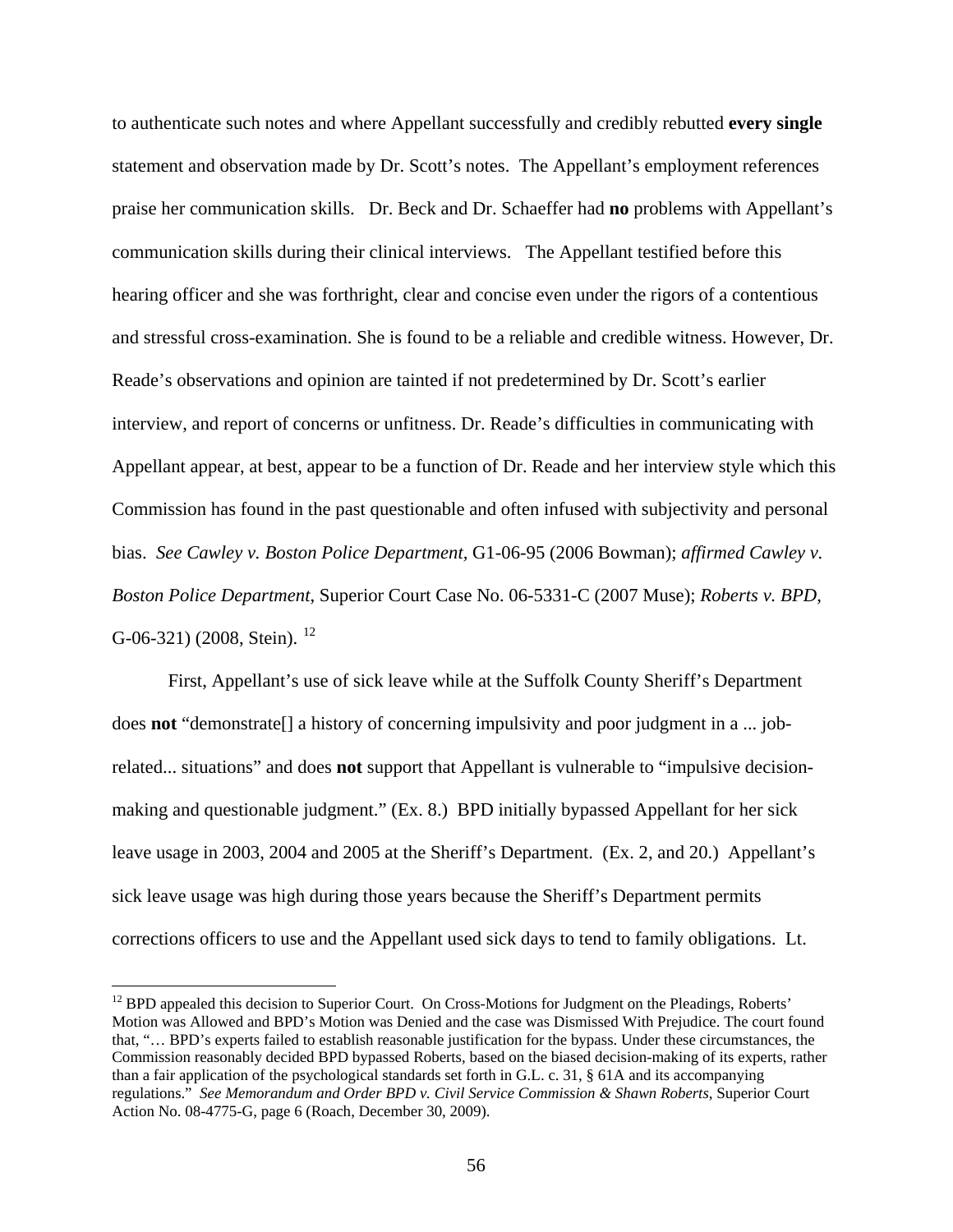Gorman from the Sheriff's Department testified about the Department's practice of permitting corrections officers to use sick days to tend to family obligations where because of their fixed weekend work schedules and bidding system disfavoring junior officers these employees would not otherwise be able to tend to such important matters. Appellant was never counseled or disciplined for her sick leave usage.

 Appellant's sick leave usage is a **not** a problem for the Sheriff's Department. Importantly, **Appellant's sick leave usage is no longer an issue for BPD.** Appellant understood from her first bypass from BPD that her sick leave usage at the Sheriff's Department was not kosher for BPD and she accordingly changed her habits and ceased to use sick leave for family obligations. **BPD passed Appellant during her background check conducted in connection with her second application to BPD (subject of this appeal) stating that her sick leave usage at the Sheriff's Department was no longer an issue for BPD**. (Ex. 2.)

 Notwithstanding that Dr. Reade saw in Appellant's file a letter authored by the Appellant clearly describing the circumstances surrounding Appellant's use of sick leave at the Sheriff's Department, (Ex. 23), **and notwithstanding that BPD passed Appellant on her background check and expressly stated that her sick leave usage at the Sheriff's Department is no longer an issue for BPD**, (Ex. 2) Dr. Reade attempts to resurrect Appellant's sick leave usage as a purported psychological issue under the ruse that Appellant can't relate an intelligible narrative relative to such usage. BPD had **no** problems understanding Appellant's explanation of the circumstances surrounding her sick leave usage at the Sheriff's Department during this second hiring round. Dr. Beck and Dr. Schaeffer had **no** problems understanding the Appellant's explanation of the circumstances surrounding her sick leave usage at the Sheriff's Department. Appellant gave forthright, clear and concise testimony regarding her sick leave usage at the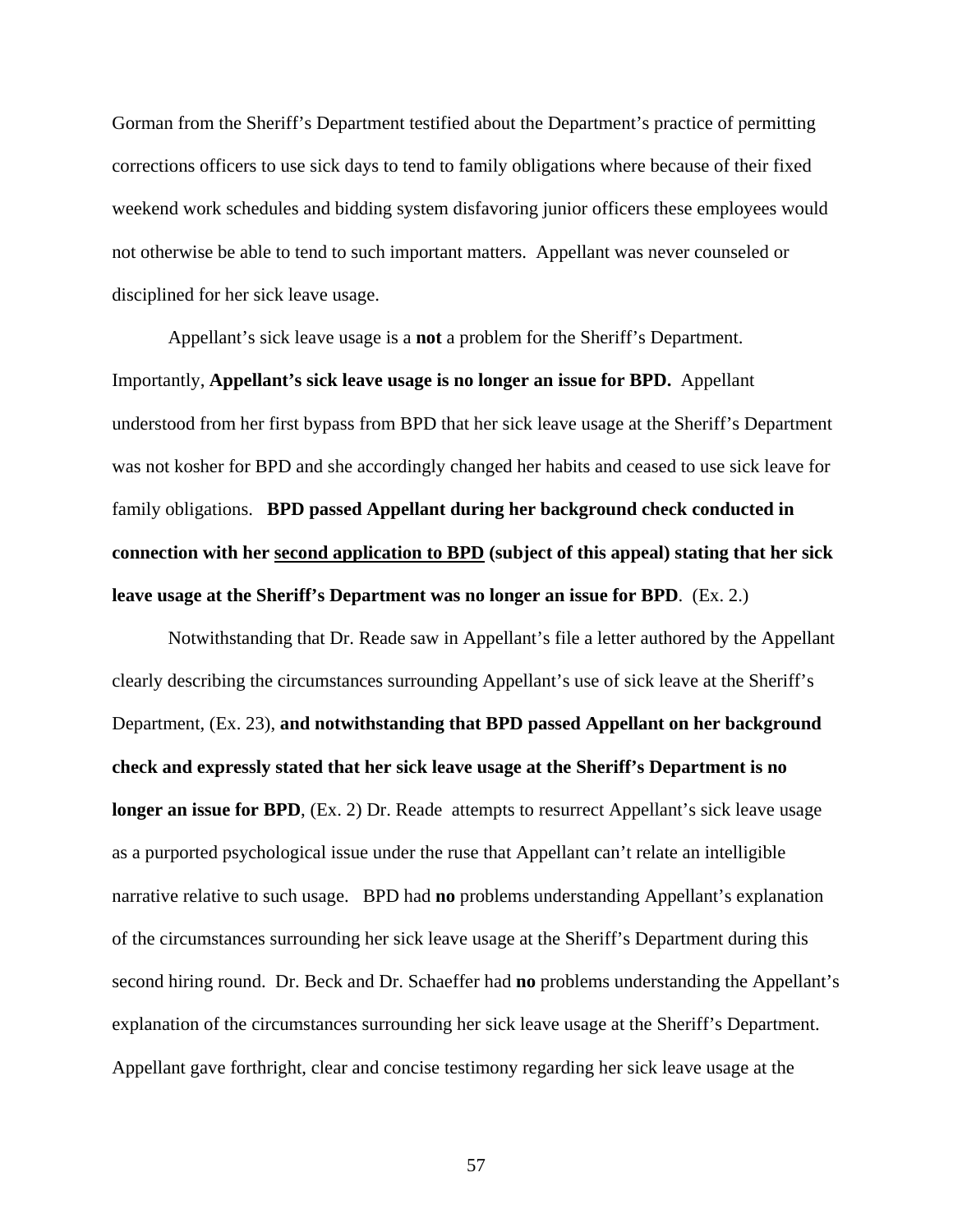Sheriff's Department. Dr. Reade's testimony that Appellant was "confusing" or "extremely confusing" as to this topic during their interview is not credible.

 Dr. Reade's confusion relative to Appellant's use of sick leave at the Sheriff's Department may be a function of Dr. Reade's ignorance as to operations of the corrections department and her utter failure to do anything outside of her interview with Appellant to discover the sick leave polices and practices of the Sheriff's Department. Additionally, Dr. Reade's confusion relative to Appellant's use of sick leave is a function of her bias and her opinion as demonstrated at hearing that the Appellant should not use sick leave when she is not sick under any circumstances and the fact that she did evinces "questionable judgment." However, as Dr. Beck explained, there is **nothing** wrong with Appellant's character where she was using sick leave in accordance with the Sheriff's Department's practice. This Commission believes that by following an employer allowed practice, without suffering any discipline or counseling for it; the Appellant should not be subject to later sanction, in a pre-employment screening. This is not an issue to be used to sustain Appellant's bypass or disqualification based on what Dr. Reade purports to be a confusing account of past history despite that fact that there is accurate and unrefuted evidence that Appellant's past history is not problematic from any perspective including a psychological perspective.

 Secondly, Appellant's departure from the State Police Academy in April of 2006 does **not** "demonstrate" a history of concerning impulsivity and poor judgment in a ... job-related ... situation[]" and does not demonstrate that she is vulnerable to "impulsive decision-making and questionable judgment." (Ex. 8.) Dr. Reade accuses Appellant of "impulsively [leaving] the Academy without consulting a physician about her knee." (Ex. 8.) The evidence shows that Appellant did **not** leave the State Police Academy impulsively and without first consulting a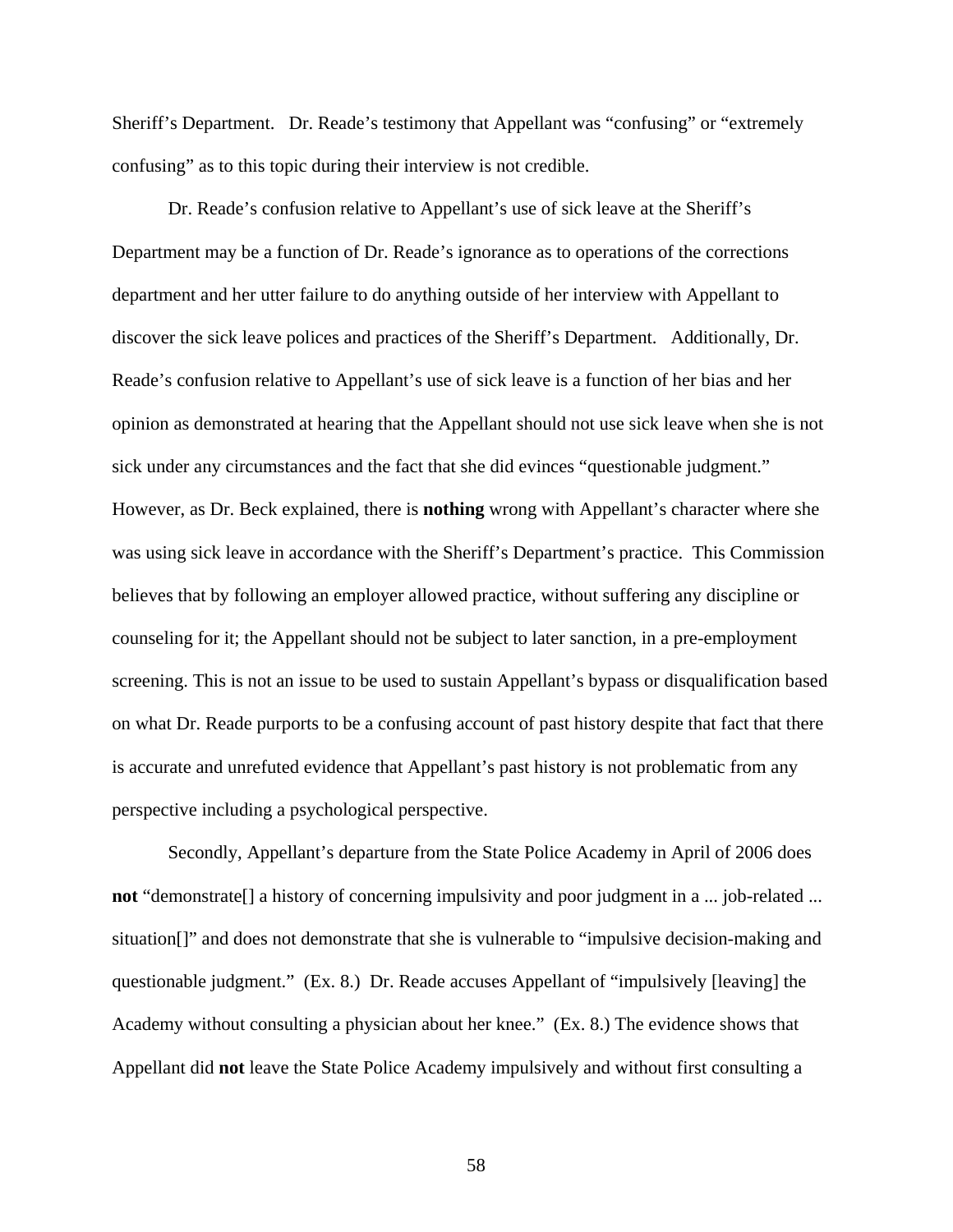physician. Appellant exhibited sound throughout the process, proceeding with caution, assisted by professional advice in her decision-making. She also thoroughly documented the entire process for her own protection and subsequent verification. Appellant entered the Police Academy with a pre-existing right knee injury which was well documented prior to and subsequent to the State Police Academy. (Ex. 28.) The Appellant left the State Police Academy two weeks in because her right knee was swollen and she could not run. Appellant consulted with State Police physicians and her surgeon prior to leaving the Academy. Indeed, Appellant had to see a State Police physician prior to receiving a medical deferment which she ultimately was granted. (Ex. 26.) The Academy did not feel that she violated procedure or behaved in an impulsive manner in her departure and has assured her that she will be given "full consideration" for their next academy. (Exs. 26, and 28.)

 In connection with her reconsideration or second application to BPD (the subject of this appeal) Appellant disclosed her knee injury, her departure from the State Police Academy, and provided BPD with **all** of her surgeon's medical notes related to her right knee. (Exs. 27 and 28.) BPD's Medical Unit did **not** question Appellant's right knee injury or the circumstances surrounding her departure from the State Police Academy. Neither Dr. Beck nor Dr. Schaeffer had any problems during their clinical interviews understanding Appellant's knee injury or her reason for leaving the State Police Academy. The Appellant presented clear, concise and detailed testimony at this hearing regarding **why** she left the State Police Academy in April of 2006 and what medical opinions she sought and received prior to her departure.

 If Dr. Reade was left with uncertainty after her interview with Appellant regarding **why** Appellant left the State Police Academy in April of 2006 and whether Appellant truly suffered from a right knee injury Dr. Reade could have picked up the phone and contacted BPD Recruit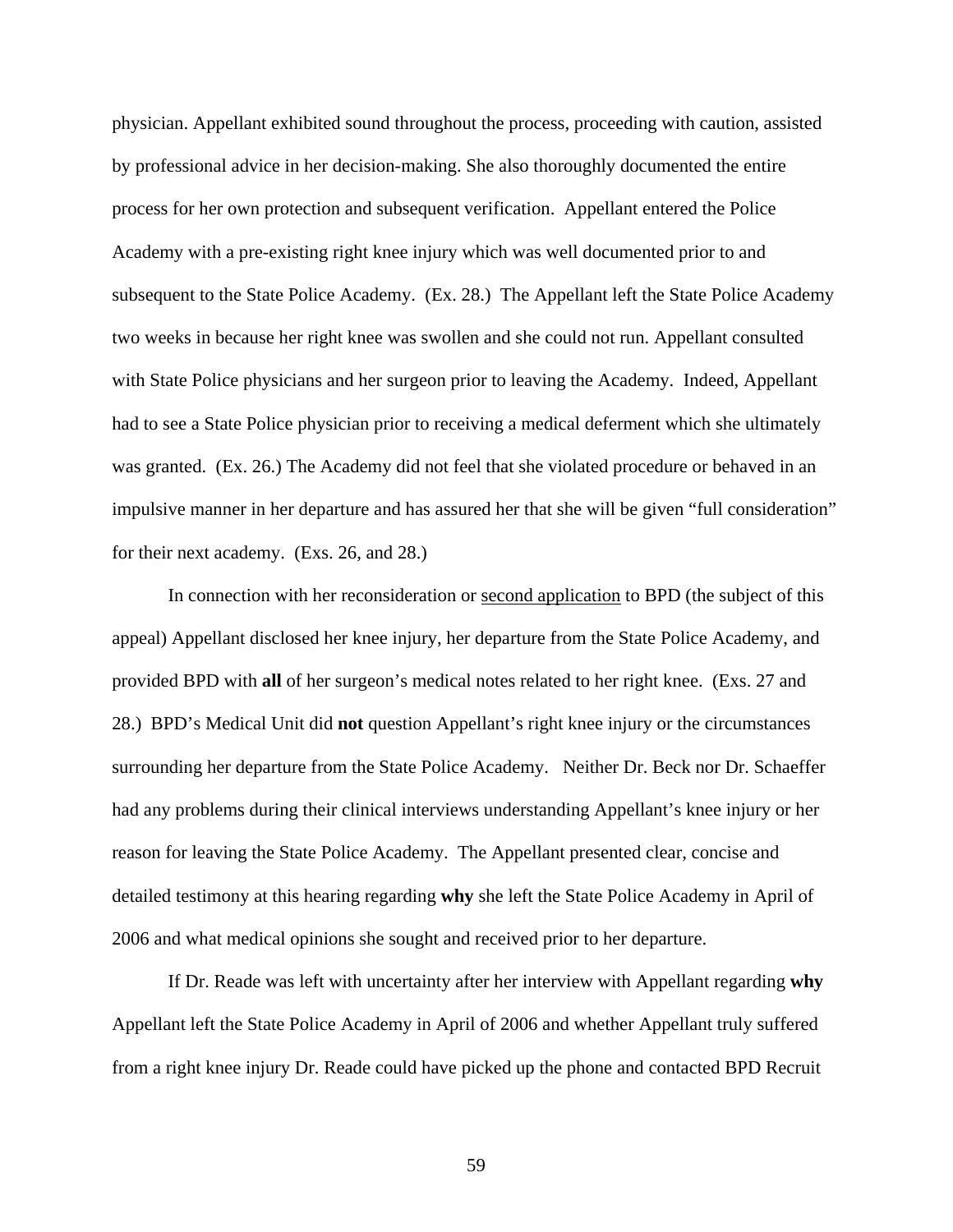Investigations or BPD Medical Unit or the State Police Academy or the Appellant, to get some answers. Dr. Reade admits that Appellant **never** told her that she left the State Police Academy without first consulting a physician. BPD Medical Unit at that time had **all** of Appellant's medical records related to her right knee and struggles up to and at the State Police Academy. BPD Recruit Investigations was well aware of Appellant's departure from the State Police Academy in April of 2006, (Ex. 2), and if the circumstances surrounding **why** she left were suspicious in any way then Recruit Investigations presumably would have investigated such prior to passing her on the background investigation. It is noted that Dr. Reade did not contact the BPD's Occupational Health Unit for information prior to rendering an opinion in this case. However, she did contact the Unit sometime between the two Commission hearing dates in this matter; both on which Dr. Reade testified. It seems that Dr. Reade should also have been interested in the **State Police psychological screening results and documentation, since she was found to be psychologically fit,** as she had entered the State Police Academy. Dr. Reade had all of the signed releases and waivers necessary to obtain that information.

 At hearing, Dr. Reade changed gears in the face of credible evidence refuting her meritless concerns and allegations in her report. Dr. Reade apparently, now wants the Commission to believe that her real psychological concerns rest in Appellant's lying about her knee injury and why she left the State Police Academy. Although, it is admittedly unclear exactly what inference Dr. Reade intended by her testimony and report. Dr. Reade contends that Appellant "intimated" to her during their clinical interview that the real reason she left the State Police Academy was "because she hoped she would be accepted by Boston, and the screening process for Boston overlapped with the timeframe that required her to be in the State Police Academy." (Ex. 8.) Appellant testified credibly that she made **no** such intimation. Indeed,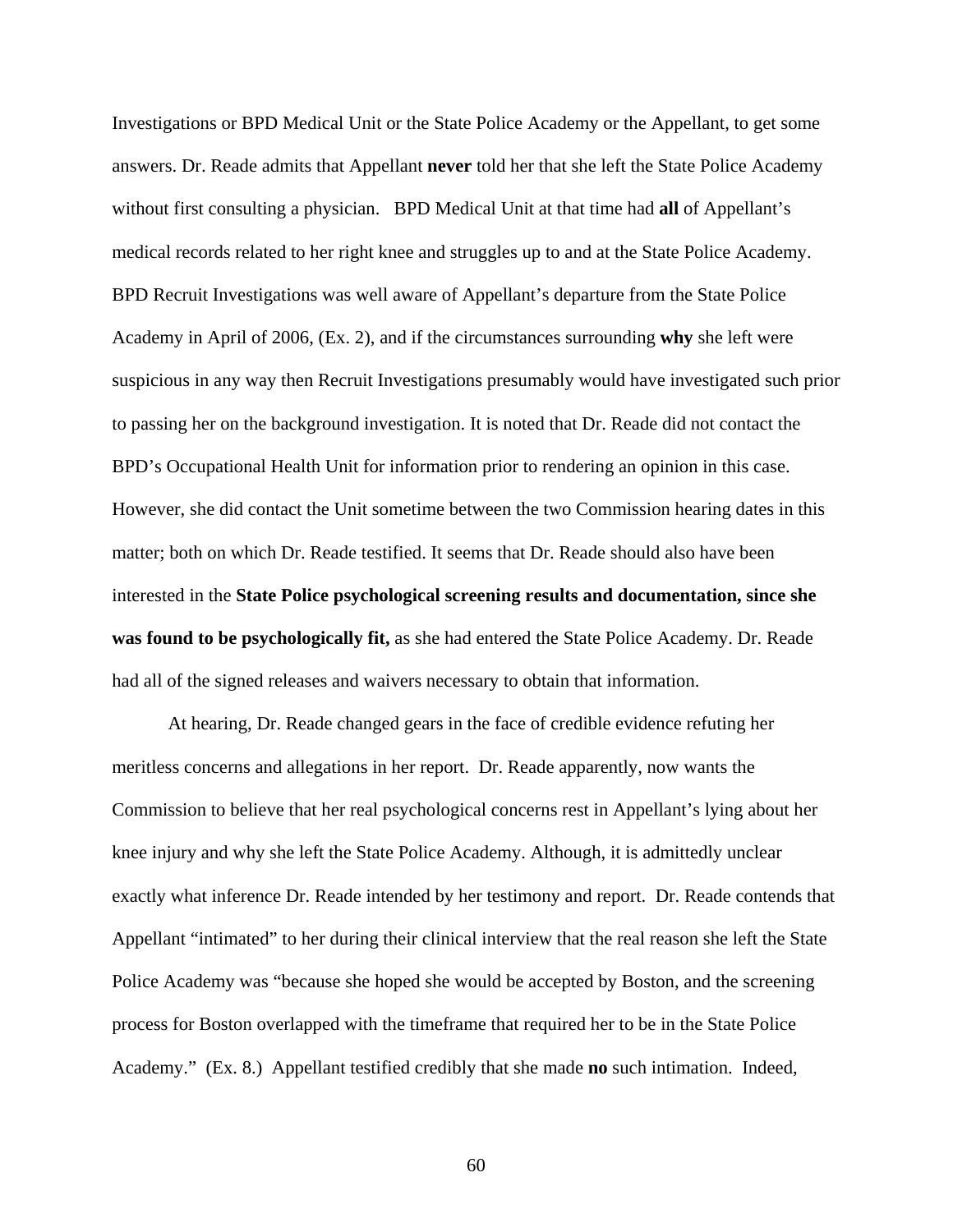BPD's 2006 spring police academy concluding their screening process began simultaneously with the State Police Academy, on the same day April 3, 2006. BPD bypassed the Appellant for that class. BPD did not begin a new hiring round and screening process until summer of 2006. Thus, there were **no** overlapping BPD and State Police screening processes in April of 2006. Dr. Reade's new theory falls down like a house of cards. <sup>[13](#page-60-0)</sup> BPD and Dr. Reade again want this Commission to sustain Dr. Reade's unfitness opinion-bypass decision based on what she purports to be a confusing account of past history despite that fact that there is accurate and unrefuted evidence that Appellant's past history is not problematic from any perspective including a psychological perspective. Dr. Reade's testimony was confused regarding the substance, detail and chronology of the problematic events she cited in her report. She attempted to blame the Appellant for this confusion. However, the Appellant testified to the events in clear, concise detail in contradiction of Dr. Reade's version of the interview. The Appellant also supported her testimony with a documented chronology that refuted Dr. Reade's testimony

 Lastly, Appellant's taking of an extra semester to complete her undergraduate degree and her decision in the face of a nearly flat tire to return home and switch cars thus making her 15 minutes late for her interview with Dr. Scott do **not** "demonstrate [] a history of concerning impulsivity and poor judgment in a ... job-related... situations" and do **not** support that Appellant is vulnerable to "impulsive decision-making and questionable judgment." (Ex. 8.) It appears that

 $\overline{a}$ 

<span id="page-60-0"></span><sup>&</sup>lt;sup>13</sup> At hearing, Dr. Reade also pointed to Appellant's Personal Data Questionnaire dated August 12, 2006 where she refers to her departure from the State Police Academy in April of 2006 as due to a "possible medical reason []" as further evidence that Appellant was being dishonest about her knee injury and **why** she really left the Academy. (Ex. 4.) Dr. Reade appears to argue that since Appellant had seen her surgeon on June 9, 2006, and he had confirmed that her knee problems were a continuation of her pre-existing knee injury, bursitis, (Ex. 28), Appellant knew in August of 2006 when she filed out her Questionnaire what was wrong with her knee when she left the State Police Academy in April of 2006 and should have written that down instead of writing "possible medical reasons." Appellant credibly explained at hearing that her use of the word "possible" relates to her state of mind of the time she left the State Police Academy in April of 2006. The Appellant knew that her knee was swollen and that she could not run, however, the Appellant was not certain at that time whether her injury was new or was a continuation of her pre-existing knee injury. All of this, however, is moot in light of the fact that notwithstanding what Appellant wrote on her Questionnaire BPD had all of Appellant's medical records and was well aware of her right knee injury and her struggles with such injury both before and after the April of 2006 State Police Academy. (Ex. 28.)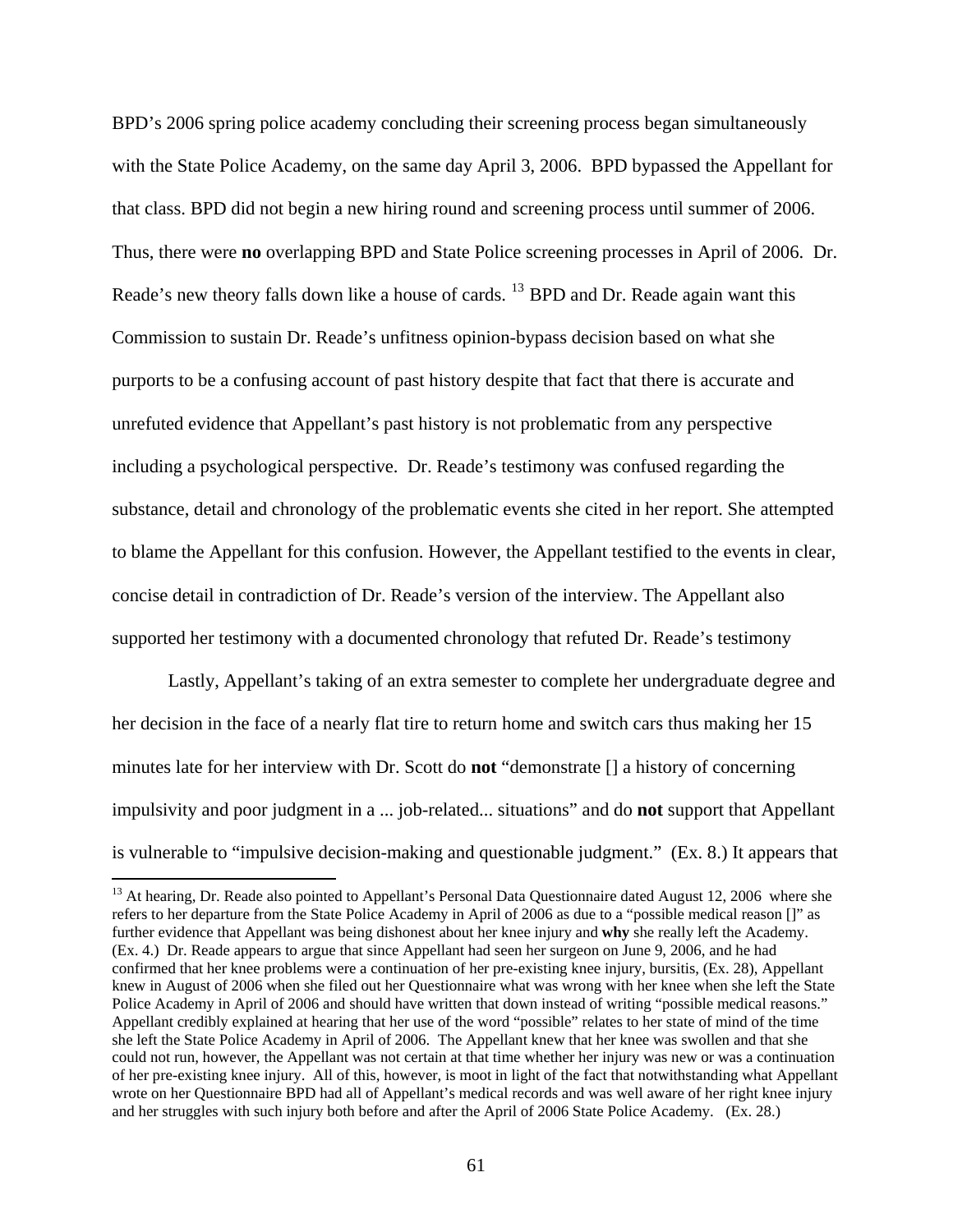Dr. Scott held a grudge over the Appellant's tardiness for the interview. This grudge tainted or slanted Dr. Scott's report or notes, against the Appellant. Dr. Reade followed the lead of Dr. Scott's negative report and affirmed her focus and conclusions. Dr. Reade's ultimate conclusion of unfitness was strongly influenced, if not predetermined by Dr. Scott's negative report. Dr. Reade agrees that it is not these events themselves that cause her psychological concerns. Rather, Dr. Reade's psychological concerns stem from the Appellant's purported inability to clearly discuss these events during their clinical interview. Again, Dr. Beck and Dr. Schaeffer had no problems understanding Appellant's discussion of these events during their clinical interviews and the Appellant gave forthright, clear and concise testimony regarding these events at hearing. An audio-video recording of the interview would have been the simplest solution to this asserted confusion or conflict regarding the interview circumstances.

Simply, Appellant took an extra semester to complete her undergraduate degree because she had mono one semester and because she went abroad to Spain for one semester and classes she needed to graduate were not offered in Spain. Appellant reported this very information to Dr. Reade and she incorporated such into her report. (Ex. 8.) It is difficult to understand Dr. Reade's confusion regarding Appellant's clear explanation. An audio-video recording of the interview would have been the simplest solution to this asserted confusion or conflict regarding the interview circumstances.

 At hearing, Dr. Reade suggested that Appellant "impulsively" went to Spain and did not find out until she got there that the courses Appellant needed to graduate were not being offered. The Appellant, however, testified credibly, that she was **not** asked nor did she report to Dr. Reade that she "impulsively" went to Spain without knowing what courses were being offered in that program. The evidence shows that Dr. Reade was either not articulating clear questions or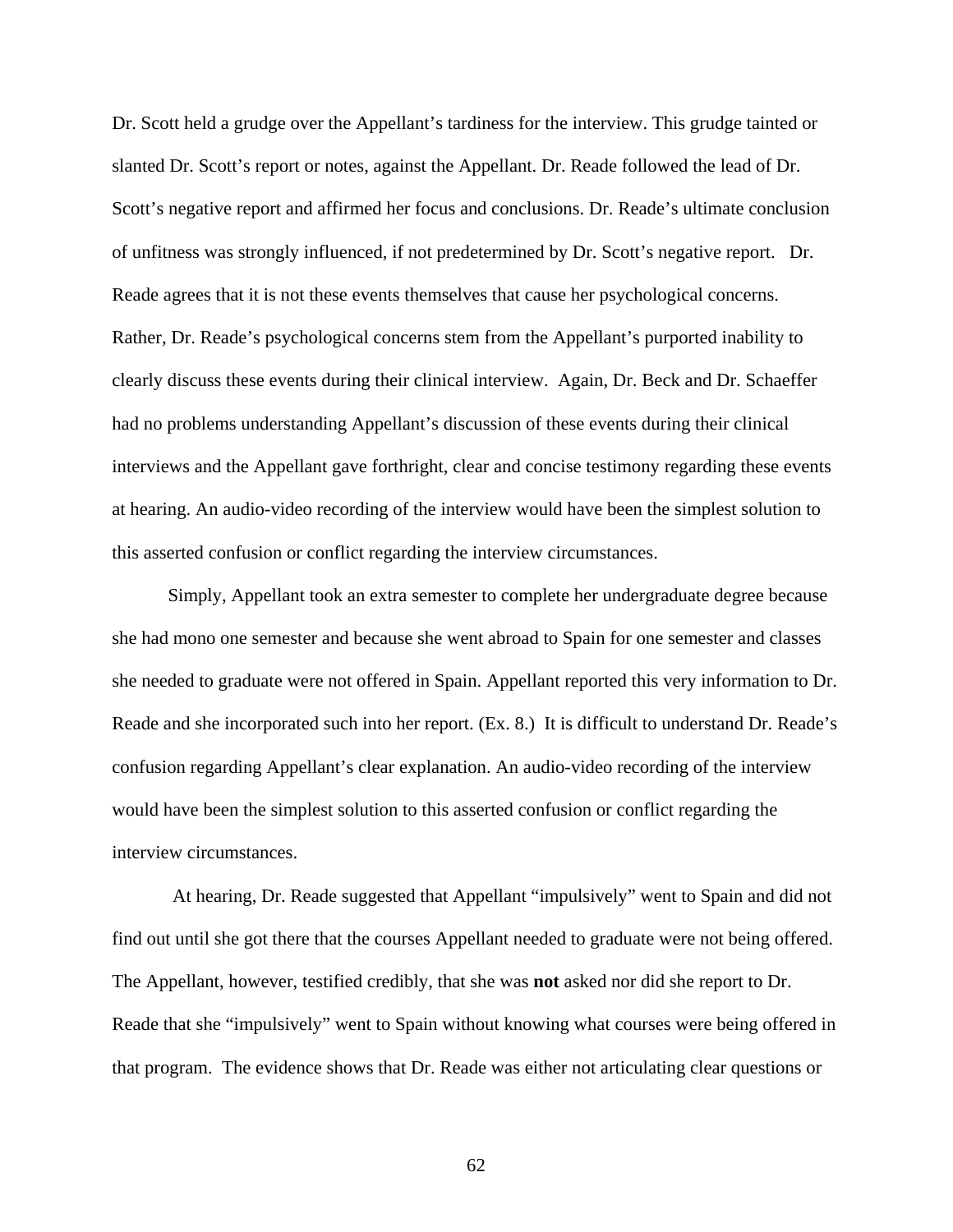not accurately recalling the responses relative to Appellant's undergraduate degree during their interview. According to Dr. Reade in response to the question 'why she did not know ahead of time what courses were being offered by Spain' the Appellant stated 'I don't know.' Appellant, however, testified credibly that she understood Dr. Reade to be asking her why the university did not offer in Spain the courses she needed to graduate. Appellant, of course, answered that she did not why the university chose to offer the courses in Spain that it did. Dr. Reade appears to be unable to look at herself as the source of the problem between her and the Appellant during their clinical interview. This Commission cannot sustain Dr. Reade's bald assertions that Appellant has a history of "impulsivity" and "poor judgment" when such assertions are based upon Appellant's answers to Dr. Reade's poorly articulated questions or inaccurately recorded during the clinical interview.

Dr. Reade's concern with Appellant's decision-making on the day of her interview with Dr. Scott is completely unclear from her report and her testimony at hearing shed no further light. Dr. Reade in a very matter of fact manner recounts her discussion with Appellant relative to Appellant's car troubles on the day of her interview with Dr. Scott and her decision to turn around and get a new car which resulted in her tardiness to their interview. (Ex. 8.) Dr. Reade **refused** at hearing to opine as to whether Appellant's actions that day were "impulsive" or showed "questionable judgment." She evaded a definitive answer by testifying: "…**I'm not an expert on how people solve their slow leaks and their interview obligations and it's a stressful circumstance…"** Dr. Reade's took a different tact and stated her concern was the Appellant's purported actions in telling different stories regarding her car troubles during her clinical interviews with Dr. Scott and Dr. Reade as evidenced by **Dr. Scott's unsigned and unauthenticated** clinical interview notes. (Ex. 22, de bene.) BPD, however, did not produce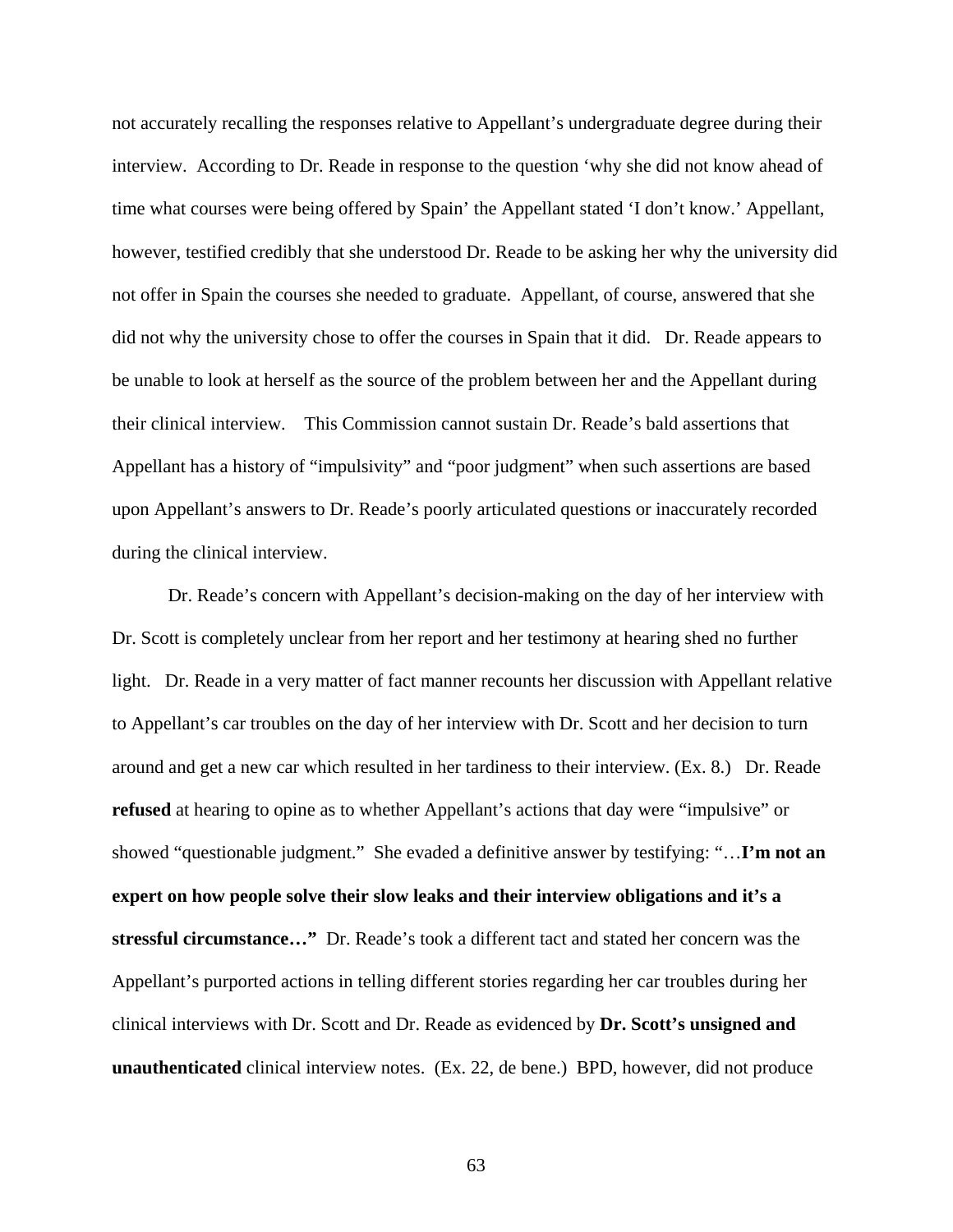Dr. Scott to testify at hearing and the Appellant rebutted every single aspect of Dr. Scott's notes as they relate to this incident. This Commission must thus disregard Dr. Reade's concerns and testimony on this topic where such was grounded in unsubstantiated hearsay statements in **Dr. Scott's unsigned and unauthenticated** clinical interview notes. (Ex. 22, de bene.)

For these reasons, where the Appointing Authority's psychological bypass of the Appellant lacks factual support in the Appellant's background, particularly her employment history, and in the record of this proceeding as a whole, the bypass appeal must be allowed.

First, as detailed below, it was unrefuted at hearing that the Appellant does not suffer from a psychiatric condition as defined by the HRD regulations, or the DSM-IV. Second, there is absolutely no evidence that the impulsivity and poor judgment cited to by Dr. Reade in her report has ever interfered with the Appellant's ability to function in an employment setting-even where such employment has been stressful and dangerous in nature. Dr. Reade also exhibited her bias by failing to give the Appellant due credit for this successful employment history. Id. Both Dr. Beck and Dr. Schaeffer testified that an Appellant's employment history is a critical factor used in assessing whether a candidate possesses a psychological condition which has interfered with the applicant's ability to function well in an employment setting, and whether the candidate can in fact handle the rigors of the position for which s/he has applied. Indeed, as detailed above, the Commission itself has overturned psychological bypass appeals where there exists no evidence that the psychological condition cited to by the Appointing Authority has ever been problematic for the applicant in the employment context. *See Funaro, supra.*

Here, it is compelling that the Appellant has had highly relevant and challenging employment experience and training with the Suffolk County Sheriff's Department as a corrections officer.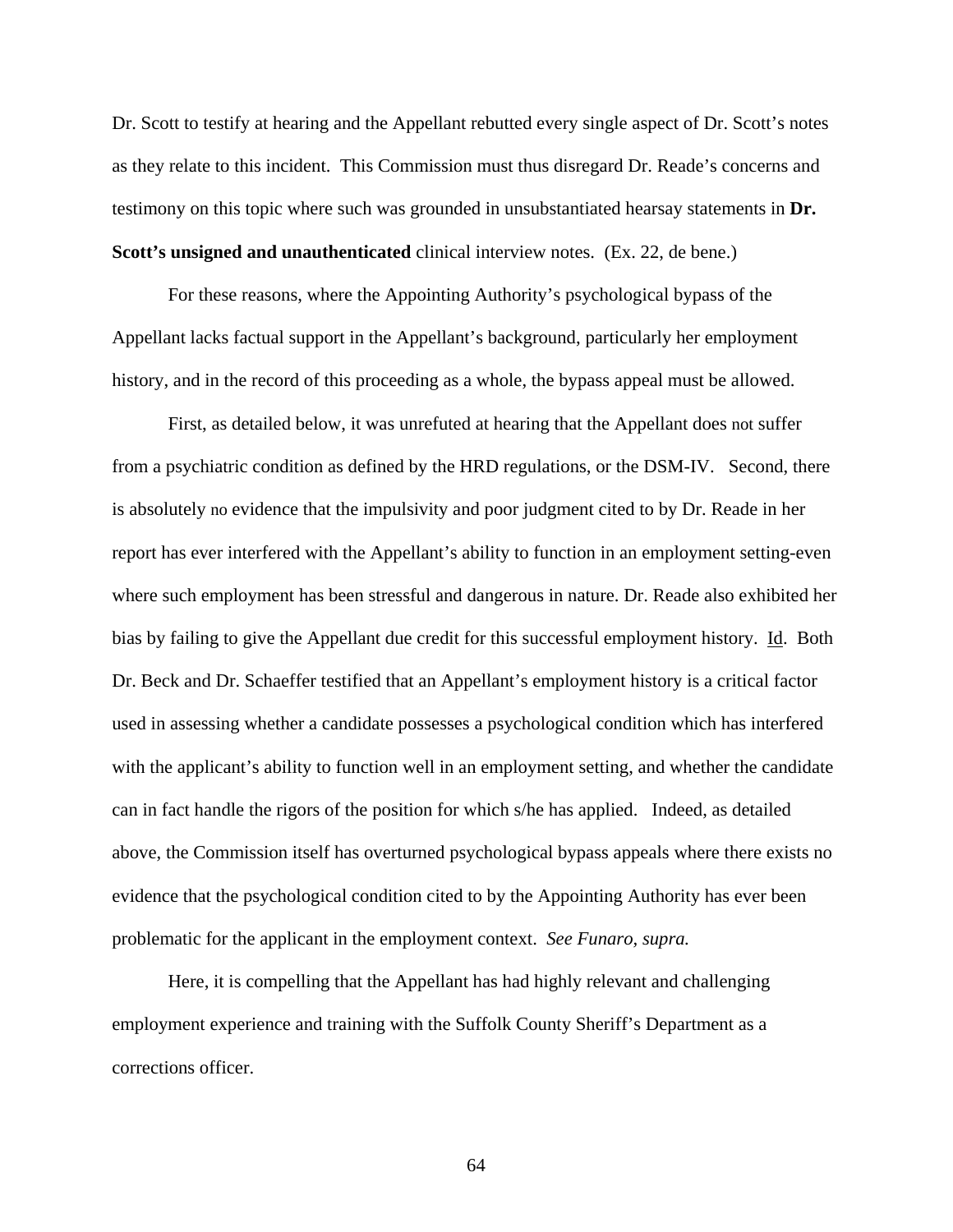Appellant has worked for the Suffolk County Sheriff's Department since approximately October, 2002. She has an extremely good work history, having received all positive recommendations from her superiors at the jail. She is well respected by her superiors, peers and inmates. She is described by Sheriff's Dept. Lt. Melvin Reed by many approbative terms, such as: hard-working, responsible, professional, and **"highly energetic and motivated".** She has never been disciplined. As a correctional officer, the Appellant is responsible, in a variety of assignments, for overseeing the safety and well-being of the inmates incarcerated at the facility as well as the safety and well of her fellow correctional officers. She has received firearms training as a correctional officer. The Appellant was appointed to be a member of the Sheriff's Emergency Response Team, where her supervisor, Lieutenant Melvin Reed personally witnessed her in many situations exercise "quick thinking and good judgment to de-escalate potentially violent incidents inside the correctional facility." He has also observed her using "verbal skills" to deescalate confrontations between both male and female detainees and in other "high stress incidents". The Appellant has also routinely assisted the Sheriff's Gang Unit.

There is simply no evidence that the psychological issues cited by Dr. Reade, including impulsivity and poor judgment have ever been problematic for her in the employment context or would even potentially be problematic in her future employment as a police officer. *See Funaro, supra*. In fact, all of the evidence is to the contrary.

Dr. Reade supported her finding that Appellant suffers from a "vulnerability to impulsive decision-making and questionable judgment" by ignoring her successful past history and pointing to and focusing instead on details of those few minor and tangential incidents, and the Appellant's alleged interview explanation of them. Neither Dr. Scott nor Dr. Reade could point to any real world substantive event, which could be objectively corroborated. The Appellant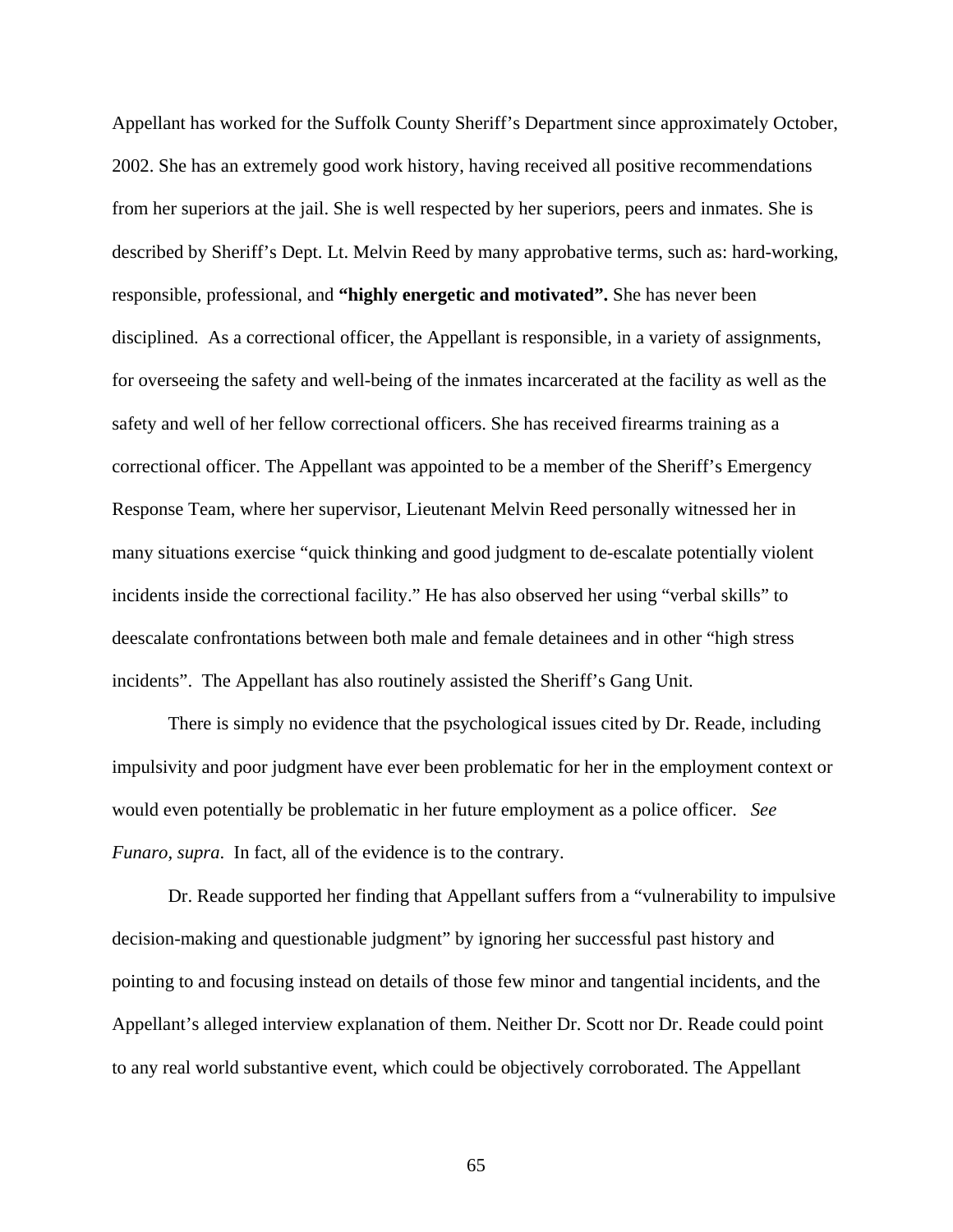denied and effectively refuted both Dr. Scott and Reade's interview versions. The Appellant also corroborated and substantiated her testimony of the interview transpirations and her psychological fitness, by: documentation, other witnesses' testimony, references, expert testimony and opinion, and a substantial high quality background history. Dr. Scott emphasized some details of those few minor and tangential incidents; which Dr. Reade then took that lead and determined that these incidents to be reliable indicators of enduring negative traits. I find Dr. Reade's inordinate focus and repeated reference to negatives in Dr. Scott's report, to be highly suspect, and did have a prejudicial effect on the interview. It is an indication of a predisposition, predetermination or bias, as these two Psychiatrists are familiar, having worked together for many years, and the predisposition has been statistically borne out. Moreover, at the hearing, the Appellant gave her version of the interviews, which refuted the reported versions. She also gave a perfectly logical and coherent explanation for each minor incident and described how each incident was raised and addressed during the interviews.

Dr. Reade admitted at hearing that she had no real first hand work related experience or knowledge regarding either the Suffolk County Sheriff's Department or the Boston Police Department officers. Her information and views are derived from secondary sources such as publications and hearsay sources. She did nothing, prior to stating her opinion of unfitness, to ascertain whether her understanding was accurate. Moreover, Dr. Reade admitted to never looking at Appellant's supervisor references. Finally, since Dr. Reade has never actually worked in a police department or spent time "on the beat" she would have no basis to compare the work Appellant performed as a corrections officer with the work performed by a full-time police officer with the Boston Police Department. As it turns out, the Appellant's work history shows that as a Corrections Officer with the Sheriff's Department she performs some similar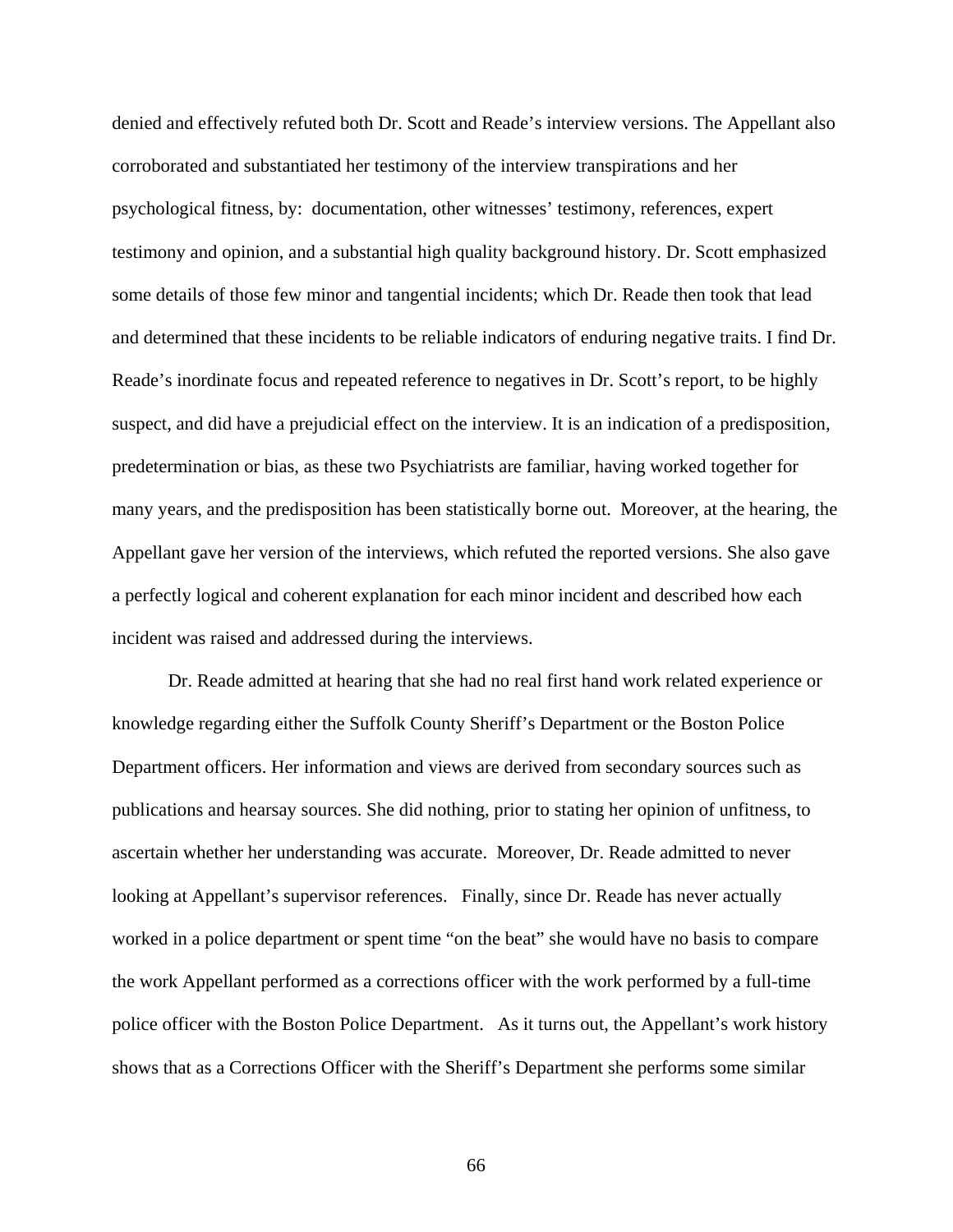duties in a dangerous, stressful environment which would help prepare her and prove her qualifications for employment as a Boston Police Officer.

For these reasons, where the Appointing Authority's psychological bypass of the Appellant lacks factual support in the Appellant's background, particularly her employment history, and in the record of this proceeding as a whole, the bypass appeal must be allowed.

# **The Department's Psychological Bypass of the Appellant Lacked a Sound and Sufficient Reason Pursuant to M.G.L. c. 31, §1 Where the Department Doctor's Own Psychological Testing Methods Were Inaccurate.**

In psychological bypass appeal cases, the Commission does far more than simply look to make sure that impermissible reasons are not being asserted, rather, it will require that the Appointing Authority show its doctors' psychological screening methodology is accurate and defensible. *See Michael Doran of Norwood*, 11 MCSR 121 (1998).

Here, Dr. Schaeffer and Dr. Beck, both experts in their fields, testified that the BPD doctors' psychological testing methods were flawed in that they gave too much weight to the Appellant's paper and pencil psychological testing results and his performance during clinical interviews and gave virtually no weight to the Appellant's background history and adult life functioning. (Testimonies of Dr. Schaeffer and Dr. Beck.). In coming to her conclusion with respect to the Appellant, Dr. Reade, by her own admission, relied in large part upon the information that she had obtained through the Appellant's paper and pencil tests, the Appellant's performance during her clinical interview, and Dr. Scott's first-level interview notes based upon the same.

 Dr. Reade testified that in fact she did nothing to ascertain whether her concerns with respect to the Appellant having psychological issues had been issues for the Appellant before. She never interviewed any of his supervisors at the jail. Indeed, Dr. Reade appeared to give little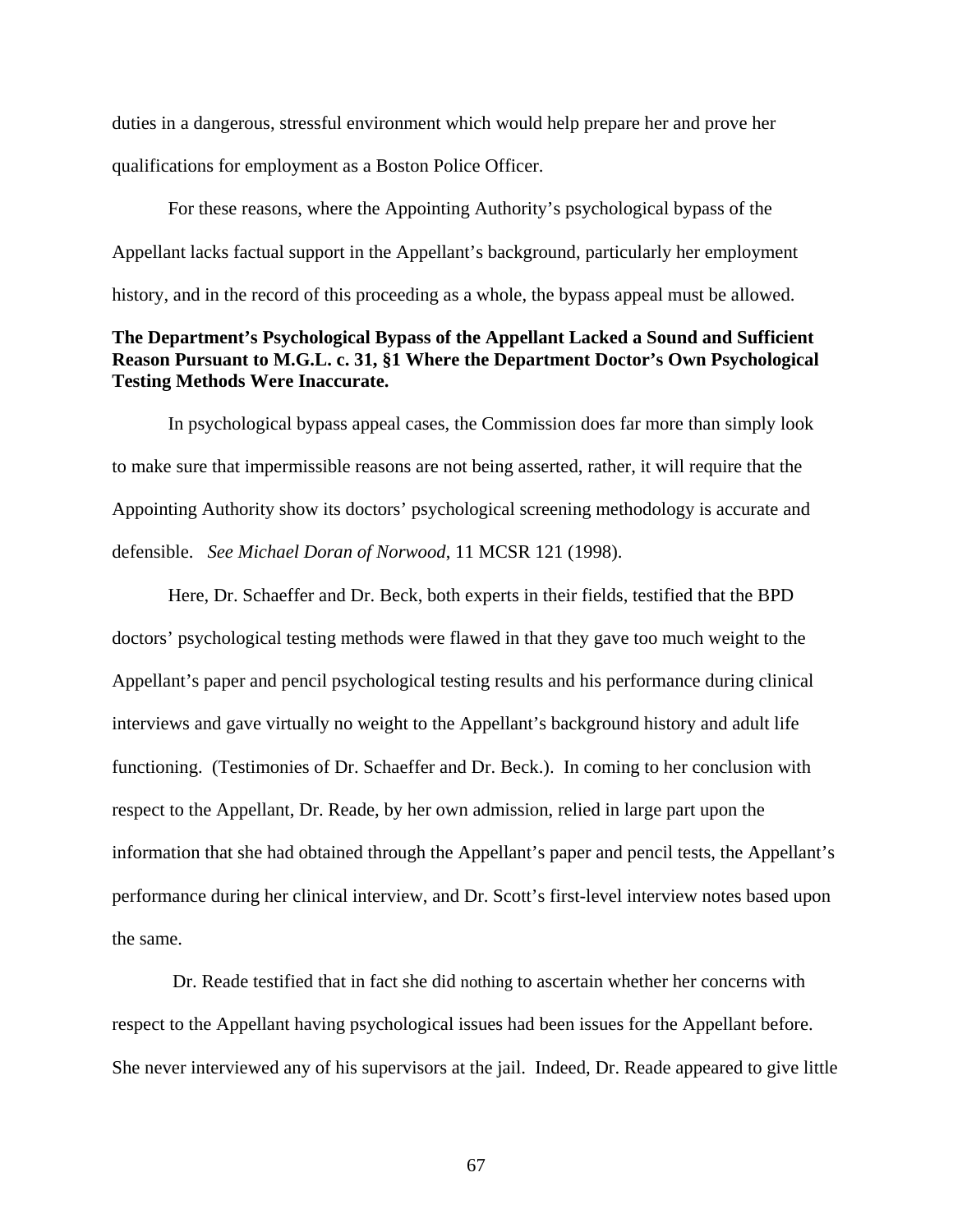or no weight to the Appellant's five years of employment at Suffolk County Corrections based on her presumption that the Appellant's work there was "structured" and had no parallels in actual police work.

According to Dr. Beck and Dr. Schaeffer, a sound psychological testing methodology consists of the clinician taking any questionable test results, as well as any red flags raised during the clinical interview, and determining whether these issues have ever impacted that Applicant's ability to live or work in such a way that it would suggest them incapable of performing the job for which they have applied, *i.e.,* a police officer. *Id.* This determination is made through a thorough investigation and understanding of the Appellant's background and history of adult life functioning. *Id.* If the issues raised by the testing and the interview are not supported by background data, then a disqualification and bypass is not justified. *Id.*

In his report, Dr. Beck states that:

I saw no evidence that the PAI was invalid. The test results appeared to show a low risk for job-related difficulties consistent with that of other successful applicants. . . . This is a man with a solid life story. There is no evidence for mental disorder and no history of a behavioral condition that would interfere with his ability to perform the duties of a police officer. He grew up in a stable home. He has strong family relations. He appears to be a loving uncle who spends considerable time caring for his niece. . . .

He has worked successfully as a corrections officer for five years. He had one episode in which his supervisor strenuously disagreed with his judgment, upon administrative review the organization did not find his behavior worthy of sanction.

Against this life-long evidence, Dr. Reade opposes her concerns based on psychological testing and on the psychiatric interviews conducted by herself and Dr. Scott. As I have written in previous reports, rejection on these grounds represents in my view a fundamental misunderstanding of the weight to be given to interview and test data in comparison with life history.

(Jt. Ex. 11.) Dr. Beck and Dr. Schaeffer's psychological testing model is indeed consistent with

Commission caselaw in that it necessitates psychological evidence. *See Funaro, supra*.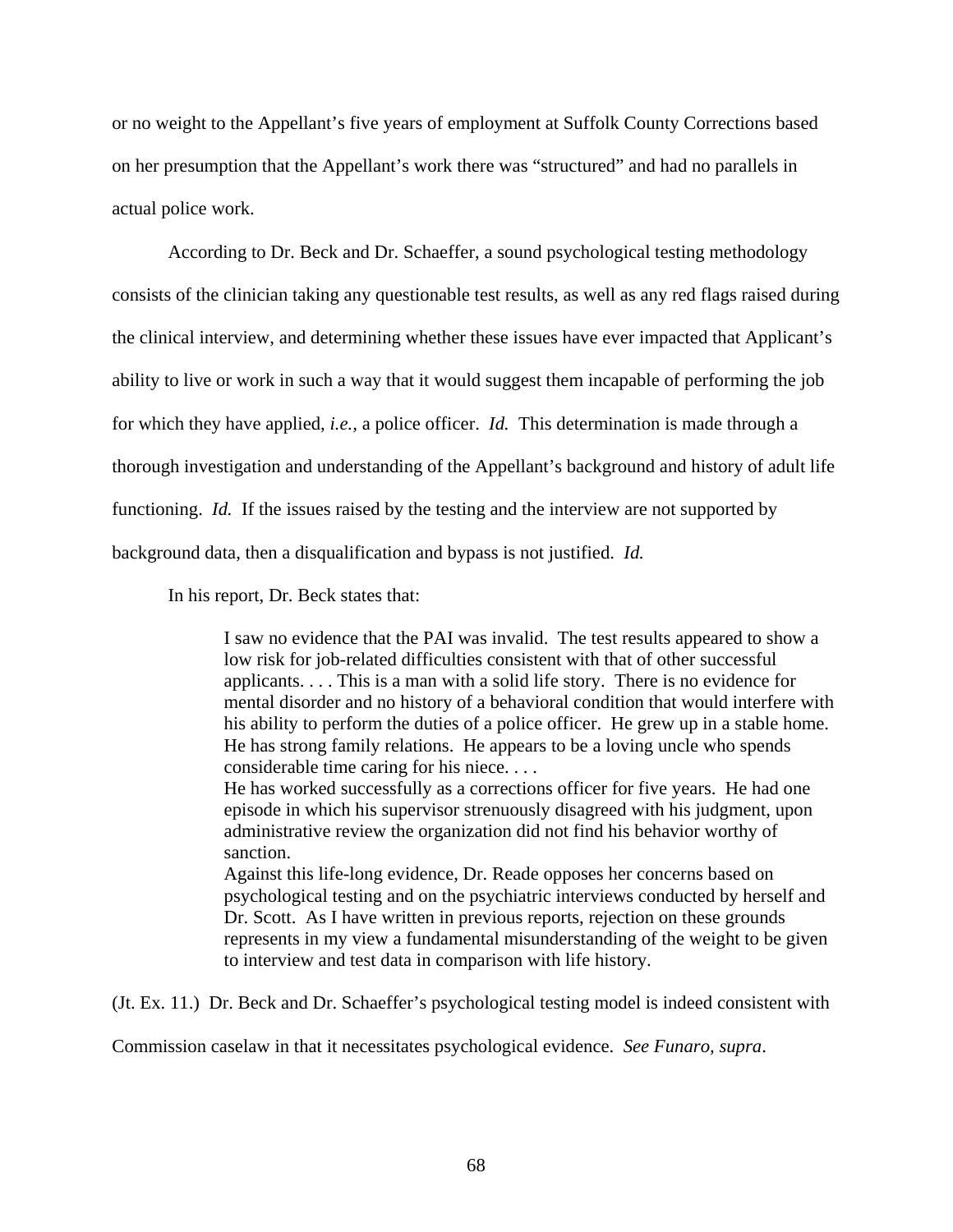Furthermore, Dr. Reade over-relied on the Appellant's performance during her clinical interview -- which is an unnatural setting. Since candidates are seeking employment, they come into the interview wary that their job is on the line and wanting to impress the clinician. Many of the candidates have never in their lives been before a mental health professional and therefore are justifiably nervous.

The fact that somebody appears nervous and defensive during this clinical interview is therefore natural and should be taken within the context of the situation. Dr. Schaeffer gives some weight to a candidate's performance in his own psychological pre-screening interviews, however, he is cautious not to draw too much from something small or insignificant. (Testimony of Dr. Schaeffer.)

# **C. The Department's Psychological Bypass of the Appellant Lacked a Sound and Sufficient Reason Pursuant to M.G.L. c. 31, §1 Where the Appellant Does Not have a Mental Disorder as Defined by the HRD Regulations, or the DSM-4.**

In the case at hand, the Department gave the Appellant a conditional offer of employment contingent upon her passing a medical examination and the psychological screening component of the medical examination. (Ex. 3.) A conditional offer of employment is a legal term of art developed under the Massachusetts anti-discrimination laws, Massachusetts General Laws. c. 151B, as well as the Americans with Disabilities Act. Specifically, under these statutes, an employer may not require that an applicant undergo a medical examination prior to making that individual a conditional offer of employment. Most relevant, G.L. c. 151B provides as follows:

> An employer may not make pre-employment inquiry of an applicant as to whether the applicant is a handicapped individual or as to the nature or severity of the handicap, except that **an employer may condition an offer of employment on the results of a medical examination conducted solely for the purpose of determining whether the employee, with reasonable accommodation, is capable of performing the essential functions of the job**…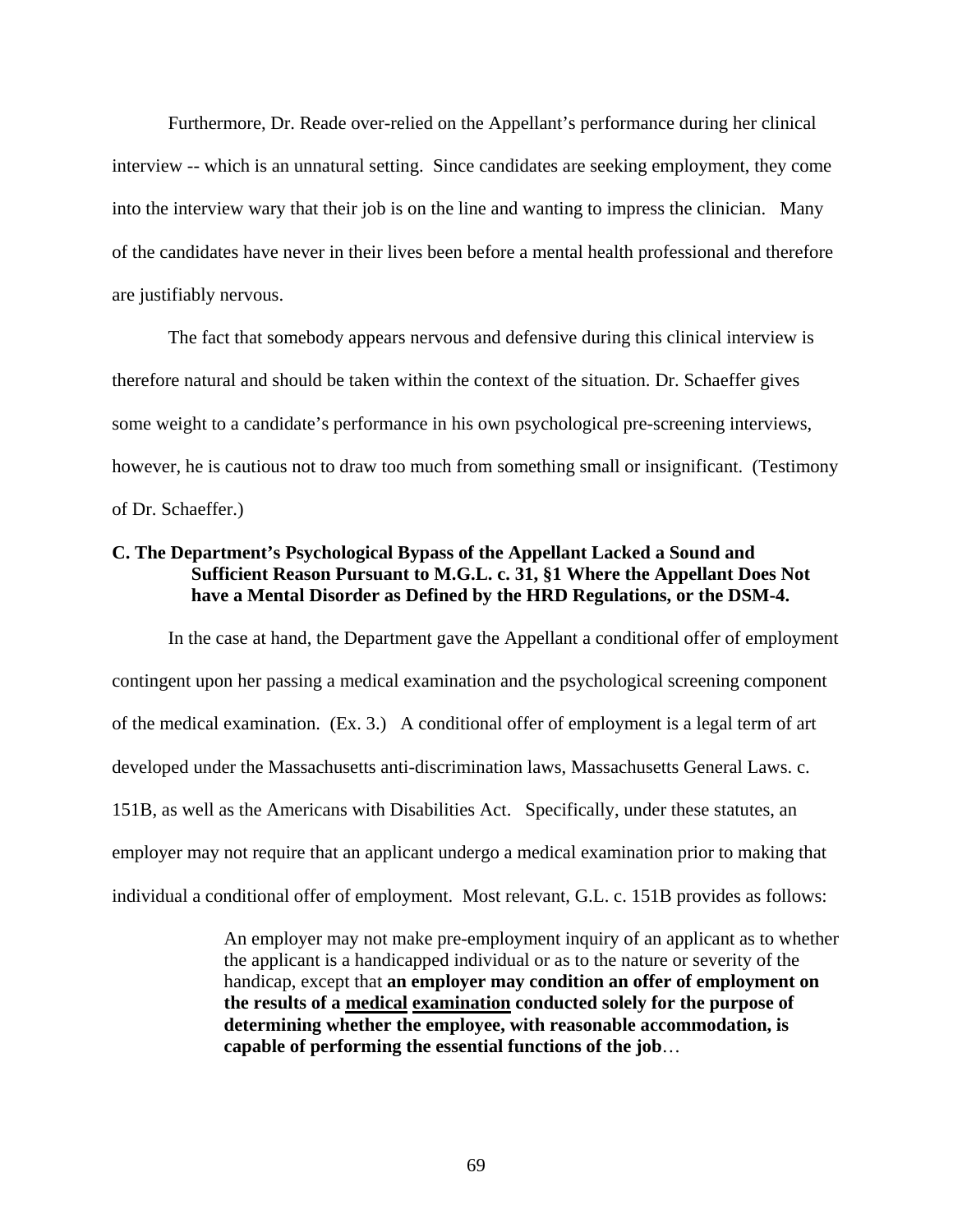M.G.L. c. 151B, s. 4 (16) (emphasis added). Thus, an offer of employment is conditional under those statutes when the only condition for appointment is the passing of a medical examination that is directly related to the performance of the position to be filled. *Id.* It follows therefore that a candidate's conditional offer of employment can only be rescinded based upon the type of information that can be obtained from a "medical examination." *Id.* These requirements have created a system where individuals receive appointments off Civil Service lists but are still required to undergo physical, medical and psychological screenings for certain jobs (mainly public safety positions).

 In the Boston Police Department, a candidate receiving a conditional offer of employment from the Department must undergo a medical examination which includes a psychological screening component. (Ex 3, and 13.) This is consistent with G.L. c. 151B and its requirement that a conditional offer of employment can only be made conditional subject to a further medical examination. The Department administers the psychological screening component of the medical examination pursuant to it psychological screening plan, which has been approved by HRD. (Ex. 13.) According to the first sentence of the Department's psychological screening plan, the goal of the psychological screening process is to "identify candidates who may exhibit any evidence of a mental disorder as described in the Regulations for Initial Medical and Physical Fitness Standards Tests for Municipal Public Safety Personnel." ("HRD Regulations") The HRD Regulations referenced in the Department's psychological screening plan were promulgated by HRD pursuant to its authority under the Massachusetts Civil Service Laws, G.L. c. 31, section 61A, which provides that a candidate appointed to a municipal police department **must** undergo an initial medical evaluation and shall have met the initial standards prior to performing the duties of that position. (Ex. 14,  $\&$  15.)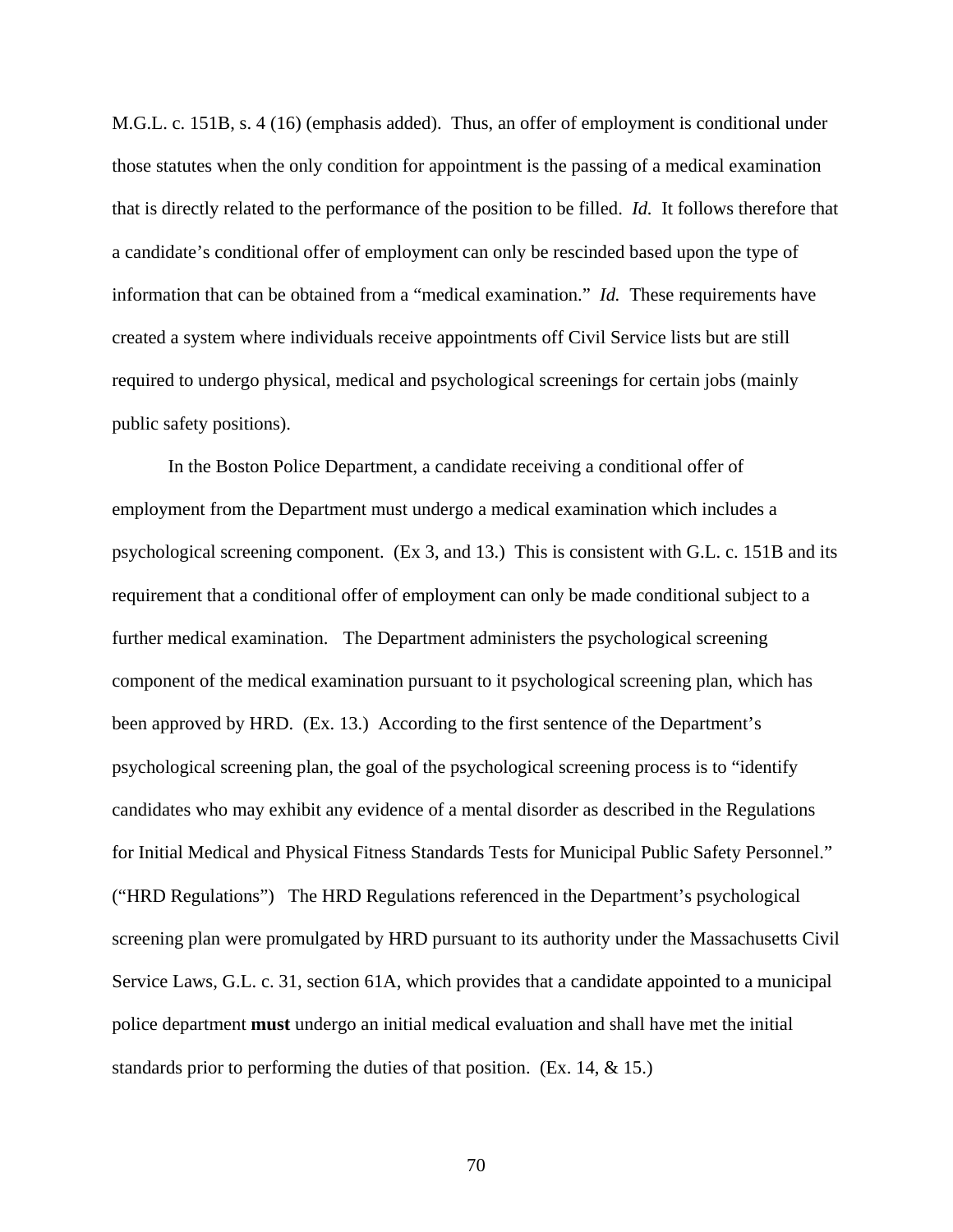The HRD Regulations spell out the pre-placement medical evaluation standards for police officers as well as the medical conditions for which a candidate can be disqualified from employment. These medical conditions are broken down into two (2) categories, Category A and Category B medical conditions, and are described previously in detail. (Ex. 15) Most relevant to this case, the Regulations

include the **psychiatric conditions for which a police candidate can be disqualified** from employment. Specifically, Section 10(5)(o) provides as follows:

### (o)Psychiatric

- 1. Category A medical conditions shall include:
	- disorders of behavior
	- anxiety disorders
	- disorders of thought; disorders of mood
	- disorders of personality
- 2. Category B medical conditions shall include:
	- a. a history of any psychiatric condition, behavior disorder, or substance abuse problem not covered in Category A. Such history shall be evaluated based on that individual's history, current status, prognosis, and ability to respond to the stressors of the job,
	- b. any other psychiatric condition that results in an individual not being able to perform as a police officer.

#### (Ex. 15, pp. 37-38.)

 In this case, the Appellant was granted a conditional offer of employment and underwent the psychological screening component of the medical examination. The Appellant "failed" the psychological screening component and was bypassed on those grounds. Notwithstanding this bypass, however, it was unrefuted at hearing that the Appellant does **not** suffer from any medical condition or psychiatric condition as defined by the HRD regulations and was not bypassed on those grounds. Moreover, it was unrefuted at hearing that the Appellant does not suffer from any mental health condition as described by the Diagnostic and Statistical Manual of Mental Disorders of the American Psychiatric Association ("DSM-IV"), which is a manual listing symptoms for disorders used by psychiatrists and other mental health professionals in diagnosing patients with mental health conditions nationwide. It follows therefore that where the Appellant simply has **no** identifiable medical or psychiatric condition under the HRD Regulations or the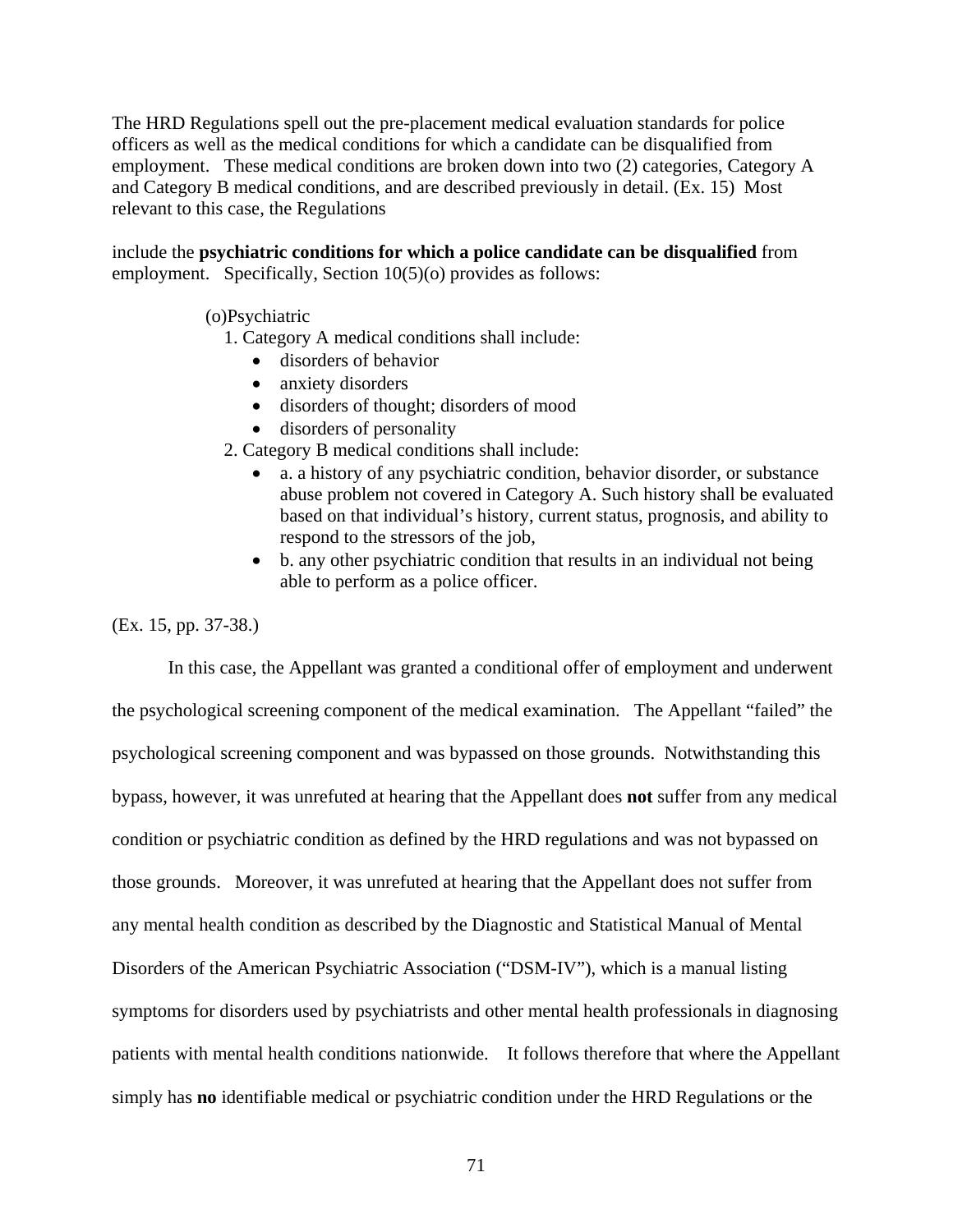DSM-4, the Department had no medical grounds under the Civil Service Laws, or even its own psychological screening plan, to disqualify her and revoke her conditional offer of employment. In effect, the Department reneged on the Appellant's conditional offer of employment on the basis of what can only be described as "non-medical" information which flies in the face of the very premise and legal protections afforded by G.L. c. 151B to a candidate given a conditional offer of employment.

Dr. Reade goes beyond the parameters and purpose of the established proper psychological screening process. The BPD offered Exhibit 21 into evidence, "California Commission on Peace Officer Standards and Training-Patrol Officer Psychological Screening Dimensions". Dr. Reade identified Exhibit 21 as a fair and accurate representation of what she uses, and testified that she "uses these dimensions as part of her guidelines in the screening process." However, it is difficult for a layperson to envision that any Psychiatrist is capable of effectively addressing, measuring and evaluating all of the intricate and interrelated behaviors or traits outlined here in ten pages, in a single 1-hour clinical interview. (Dr. Reade, Ex. 21, reasonable inference) However, these dimensions are an unnecessary addition to the process since they are not sufficiently authenticated for completeness, accuracy and application etc. In any event, it is a document related to the State of California POST Commission intended for statutory application only in the state of California, with possible inconsistency or conflict, in application, with parts of the relevant Massachusetts laws, regulations, rules and standards (Dr. Reade, Ex. 21)

Dr. Reade is not intent on just determining whether a candidate suffers from a disqualifying psychological condition. She also attempts to subjectively determine the candidate's potential for successfully completing the Police Academy and eventual successful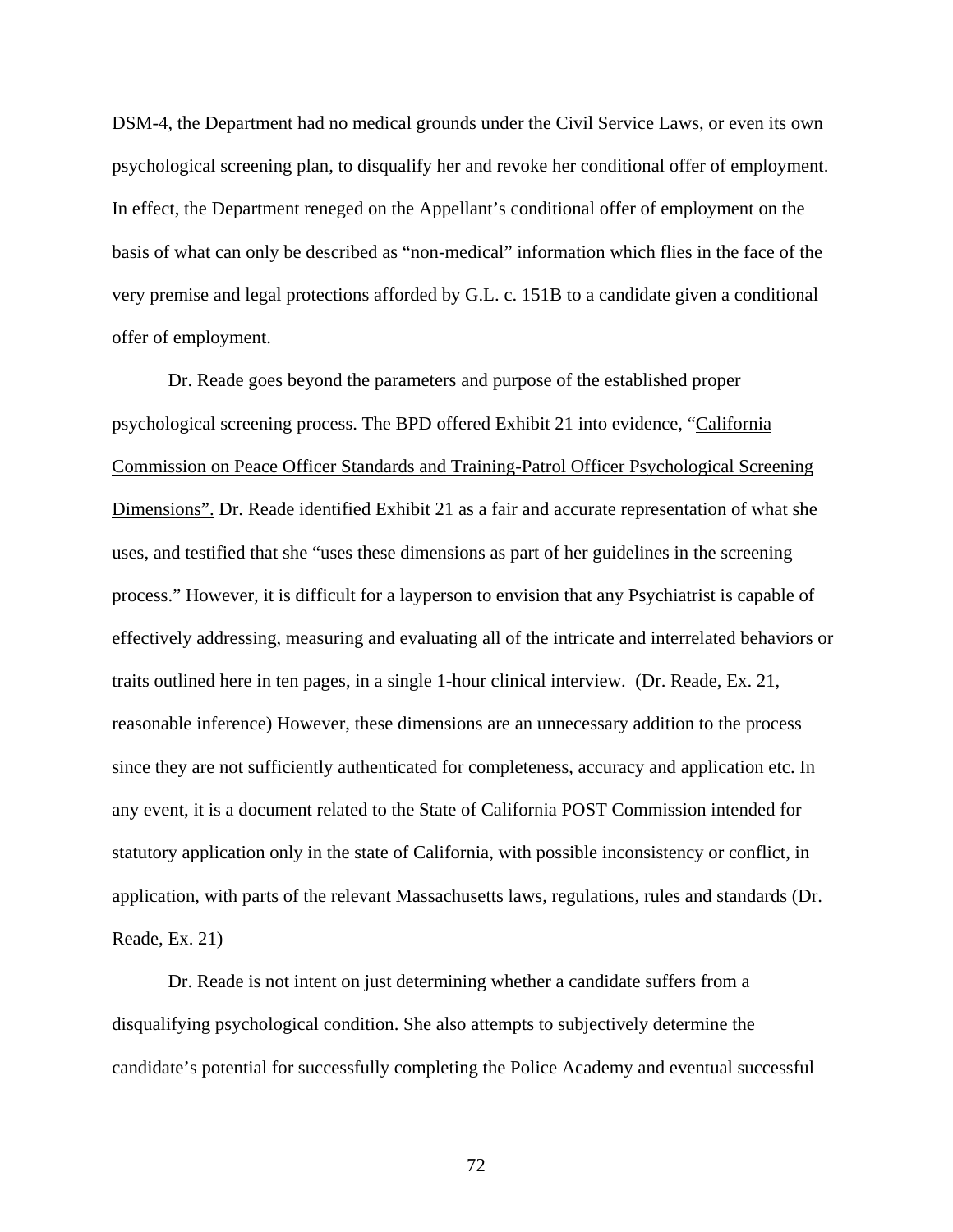performance as a police officer. Dr. Reade previously testified in the *Boutin* appeal to the following regarding her purpose in psychological screening. She phrased her mission not in terms of identifying disqualifying conditions but instead: "to make sure candidates who are being sent to the Academy have the requisite psychological skills and resilience and the traits that would make them most likely to be successful and constructive police officers." She also described her mission and purpose in similar language in the *Coutts* appeal. (See. Jessica Boutin v Boston Police Department, No. G1-06-139 & G1-07-317, page 25, allowed January 29, 2009, and Kelley Coutts v Boston Police Department, No. G1-07-277, allowed May 7, 2009. (administrative notice)

## **BPD's Noncompliance with "Americans with Disabilities Act of 1990". Americans with Disabilities Act of 1990, § 2 et seq., 42 U.S.C.A. § 12101 et seq., G.L. c. 151B §4(16), G.L. c. 31 § 61A and other Relevant Laws and Rules:**

The Boston Police Department did not produce any evidence regarding its exploration of or offer of or attempt to provide any "reasonable accommodations" to the Appellant, due to her alleged "disability" or mental limitation, so that she could perform the duties of a Boston Police Officer. This could be considered an act of employment discrimination or the denial of an employment opportunity to a job applicant who is an otherwise qualified individual with an alleged disability. This appears to possibly be a violation of the so called "Americans with Disabilities Act of 1990". (Administrative notice Americans with Disabilities Act of 1990, § 2 et seq., 42 U.S.C.A. § 12101 et seq., Exhibit 7, exhibits and testimony).

Under the ADA, a disability is: (A) a physical or mental impairment that substantially limits one or more of the major life activities . . . (B) a record of such an impairment; or (C)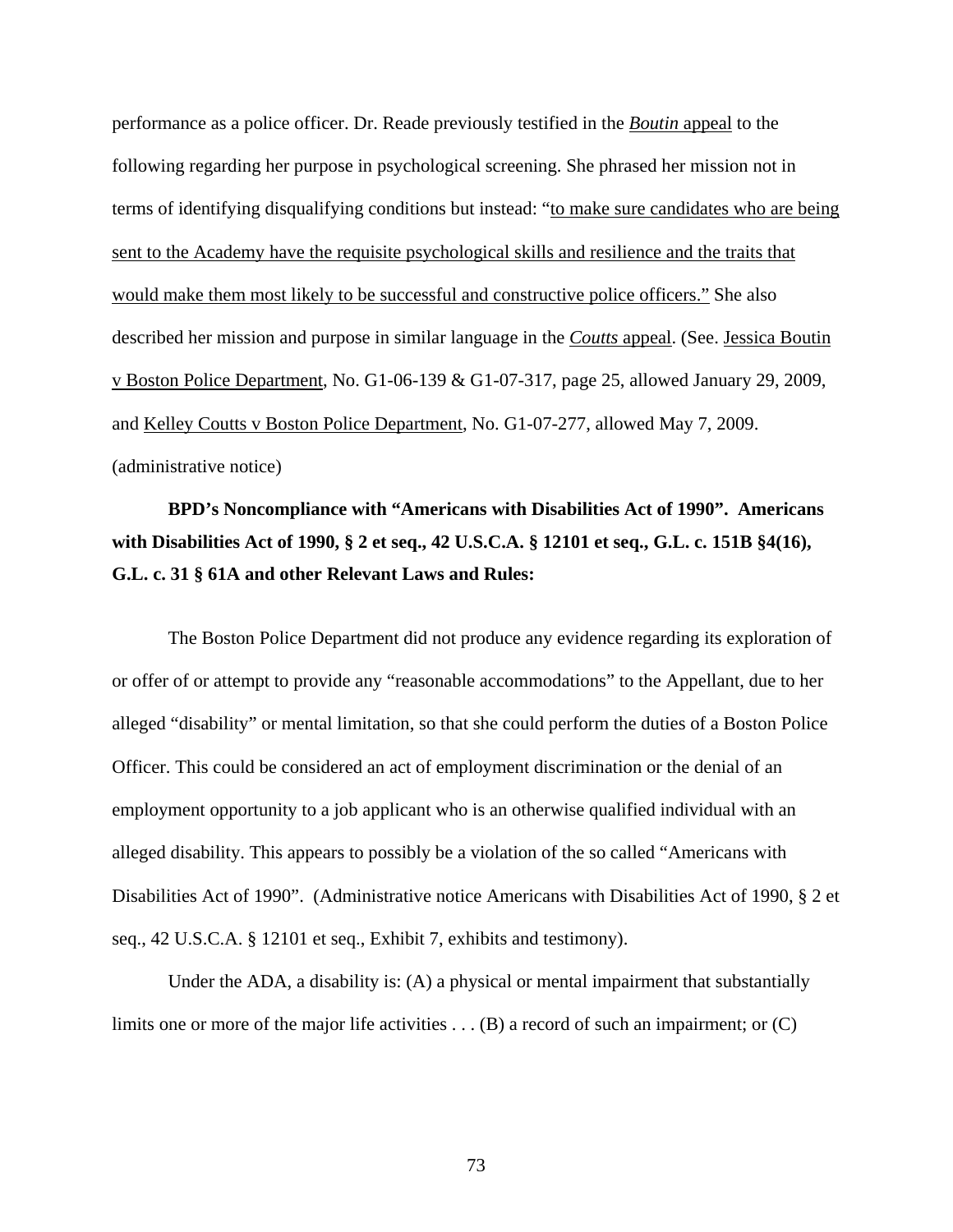being regarded as having such an impairment., 42 U.S.C. §§ 12102(2)(A) and Krocka v. City of Chicago, 203 F.3d 507 (7th Cir., 2000) (Administrative notice)

The effect of ADA, "Americans with Disabilities Act of 1990" has been explicitly expanded by at least one recent Circuit Court decision to include all employees or job applicants not just those with disabilities. See John Harrison vs. Benchmark Electronics, Huntsville, Inc. No. 08-16656, The Unites States Court of Appeals for the Eleventh Circuit, Decision dated January 11, 2010. This decision reversed and remanded an appeal from the United States District Court for the Northern District of Alabama, D.C. Docket No. 07-00815-CV-5-IPJ. The Circuit Courts decision states at page 13: "In enacting § 12112(d), Congress sought to prevent employers from using pre-employment medical inquiries "to exclude applicants with disabilitiesparticularly those with so-called hidden disabilities such as epilepsy, diabetes, *emotional illness*, heart disease, and cancer-before their ability to perform the job was even evaluated."(Emphasis added) H.R. Rep. No 101-485, pt. 2, at 1. The legislative history of § 12112(d)(2) indicates that "Congress wished to curtail all questioning that would serve to identify and exclude persons with disabilities from consideration for employment by drafting [§ 12112(d)]." Griffin v. Steeltek, 160 F.3d at 594,  $(10^{th}$  Cir. 1998). Allowing non-disabled applicants to sue will enhance and enforce Congress's prohibition." (Administrative notice)

A conditional offer of employment is a legal term of art developed under the Massachusetts anti-discrimination laws, M.G.L. c. 151B, as well as the federal Americans with Disabilities Act (ADA). Specifically, under these statutes, an employer may not require that an applicant undergo a medical examination prior to making that individual a conditional offer of employment. Most relevantly, G.L. c. 151B provides: "An employer may not make preemployment inquiry of an applicant as to whether the applicant is a handicapped individual or as

74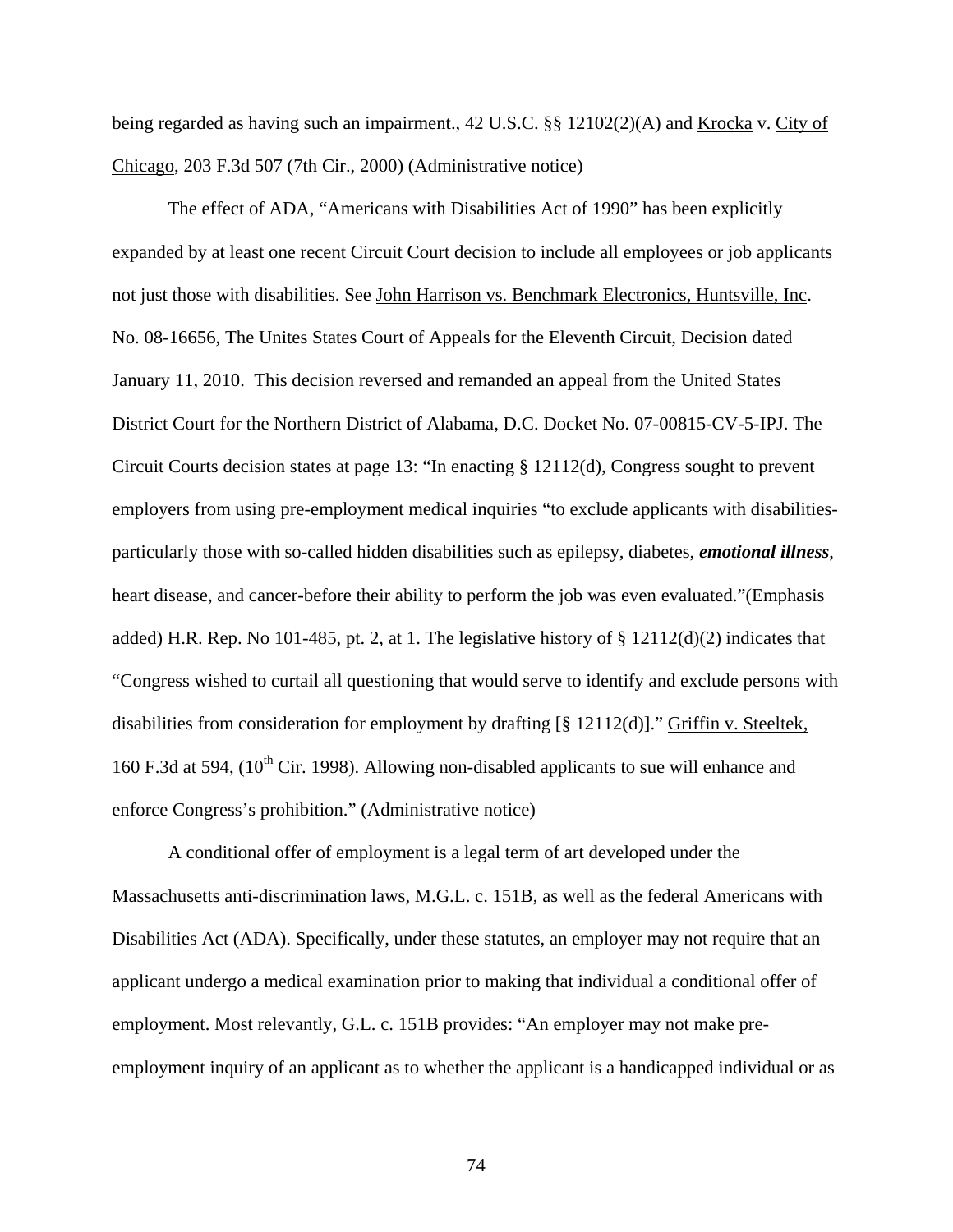to the nature or severity of the handicap, except that **an employer may condition an offer of employment on the results of a medical examination conducted solely for the purpose of determining whether the employee, with reasonable accommodation, is capable of performing the essential functions of the job...**" G.L. c. 151B §4(16) (emphasis added, administrative notice)

In a letter dated November 22, 2006, from the Boston Police Department Human Resources Director, Robin W. Hunt, the Appellant was informed, "that the results of your psychological screening indicate that you cannot adequately perform the essential functions of the public safety position for which you applied and **a reasonable accommodation is not possible**." The letter further provided "therefore you will not be appointed as a Boston Police Officer." Where Appellant was being bypassed she was also notified of her appeal rights to the Civil Service Commission. (Emphasis added) (Statement of Stipulated Facts, # 8, Exhibit 9) The BPD raised and addressed the issue of reasonable accommodation in its bypass letter regarding the Appellant. The conclusory language in the letter: "that the results of your psychological screening indicate that you cannot adequately perform the essential functions of the public safety position for which you applied and **a reasonable accommodation is not possible**."; implies that the BPD did attempt to specifically determine what essential functions of the position she could not perform, why, and what specific reasonable accommodation might be implemented by the BPD. I believe that the BPD is legally obligated by Massachusetts General Laws, HRD rules and Federal law to perform these specific acts and determinations, in good faith. The BPD failed to meet or even attempt in good faith to meet its obligations under these enumerated and other relevant laws and rules. The BPD's failure to comply with the requirements of the ADA by meaningfully addressing the issue of reasonable accommodation

75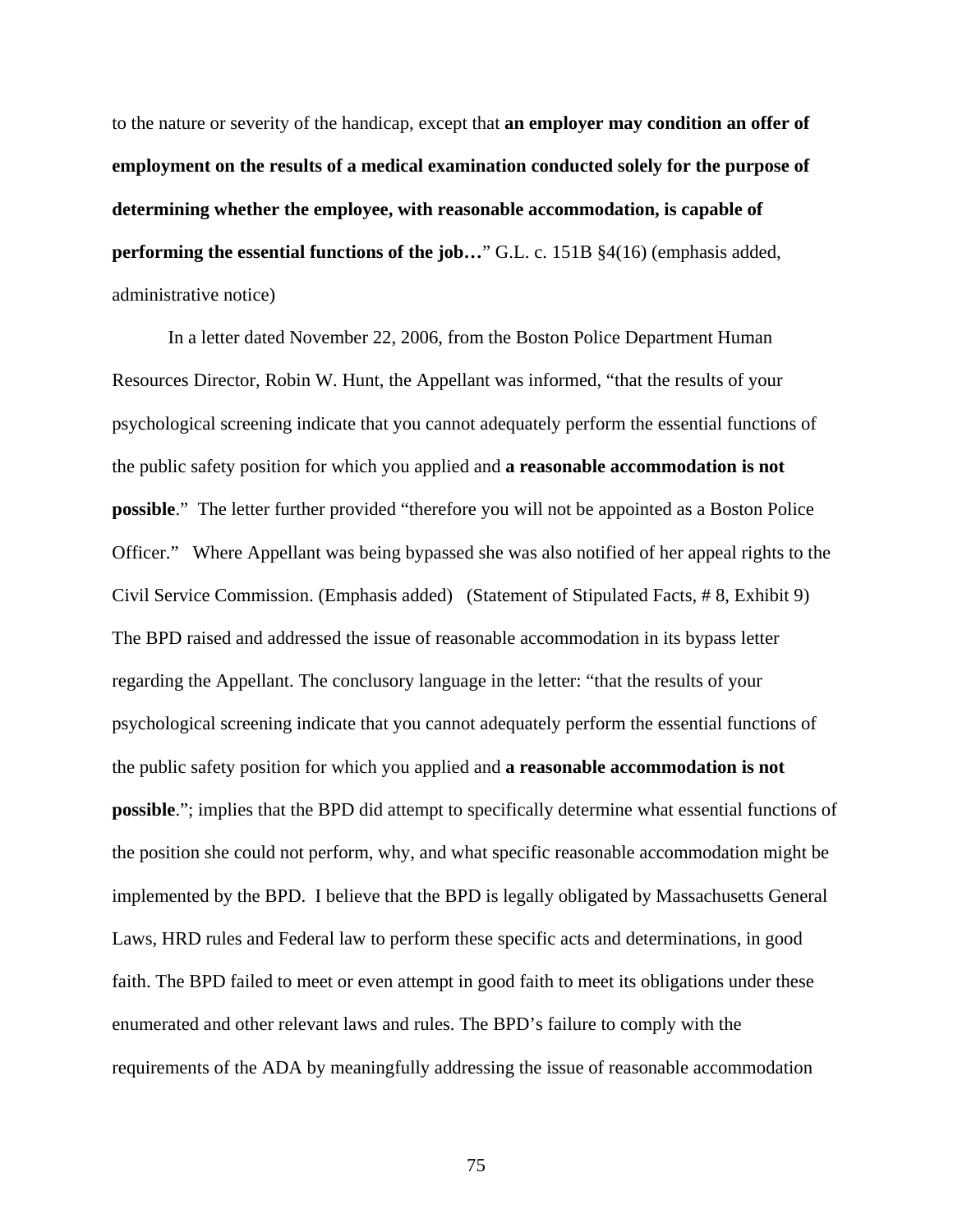might be considered by some to be a separate and secondary issue. However, I feel that it is a substantive issue which Dr. Reade and the BPD should have addressed. That failure is serious. However, I would reach the same result and conclusion in this decision exclusive of any evidence or weight attributed to it or reasonable inferences drawn from or any other consideration of this entire ADA issue.

Dr. Reade's testimony here and in the *O'Loughlin appeal* that she gives extra time and consideration for a *reasonable accommodation,* to candidates who have been previously diagnosed and treated for a psychiatric condition is remarkable. This is a bald admission of preference and therefore of bias against any candidate not previously diagnosed and treated. This testimony taken together with the other cited indications of bias in this appeal-decision supports a conclusion that the psychological screening process here was tainted, so that the Appellant did not receive fair and impartial consideration for the position of Boston Police Officer.

In summation; If the Appellant's background history had suggested that impulsivity, poor judgment and other cited traits or conditions had been a recurring issue for her and that it had interfered in the employment context, then Dr. Reade's observations that the Appellant was impulsive and prone to questionable judgment during her clinical interview, and her reliance on this observation in coming to her conclusion, might have some credibility. But, as described above, the Appellant's five year work record with the Sheriff's Department and commendations with respect to her ability to handle the danger, stress and the rigors of corrections work suggests otherwise.

At worst, this is an Appellant who did not live up to the subjective expectations of the clinical interviewer and this, substantially served as the basis for the Appellants' disqualification. According to Dr. Beck and Dr. Schaeffer, this psychological testing method of over reliance on

76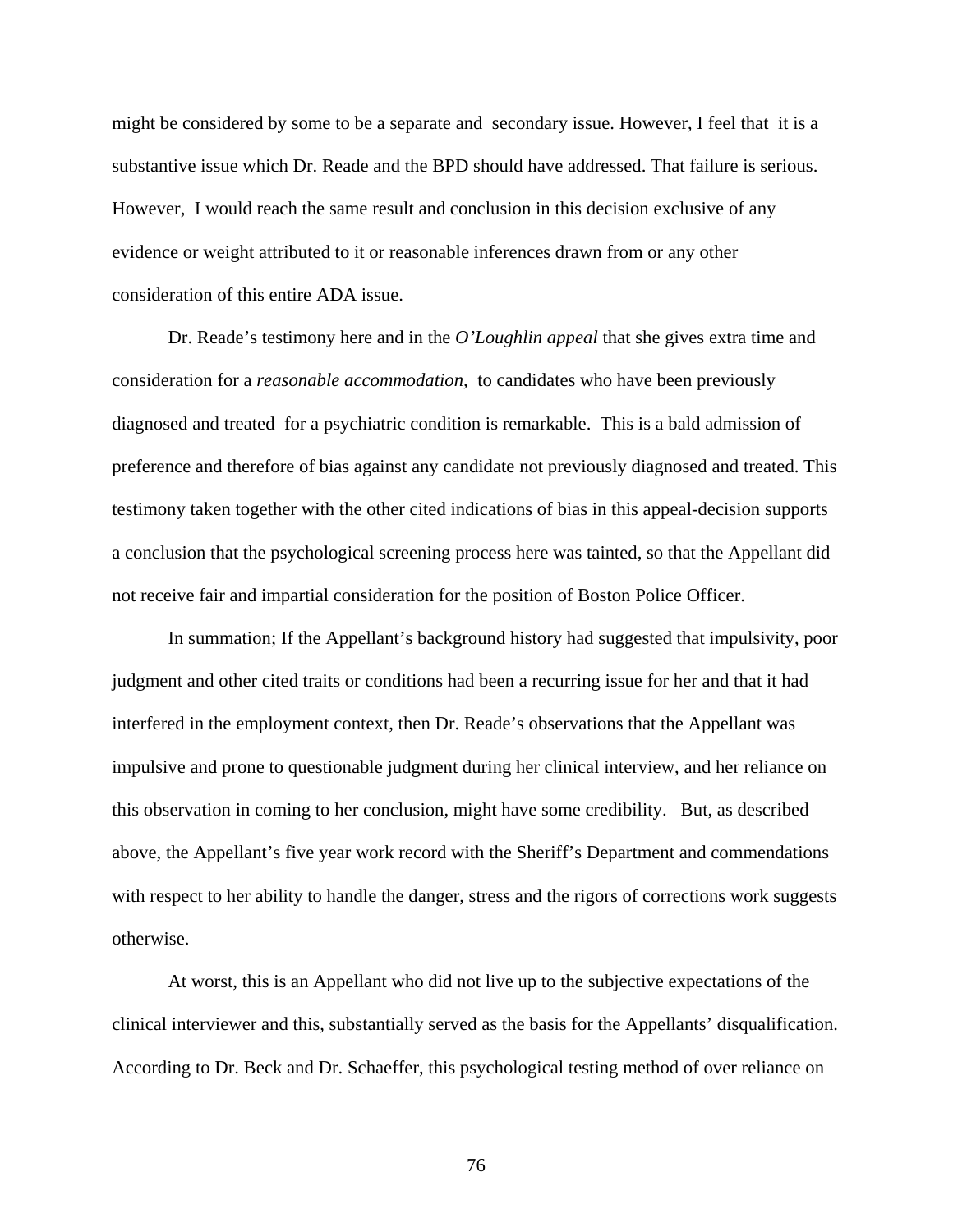interview performance without a corroborating history is simply inadequate and unacceptable. (Testimonies of Dr. Schaeffer and Dr. Beck.)

Dr. Beck and Dr. Schaeffer credibly and reliably testified in substantive support of their opinions as contained in their respective reports. They found that the Appellant did not suffer from any disqualifying psychological condition and on the contrary that she had exhibited and demonstrated over her life history to be able and qualified in all respects, including psychologically, to be a police officer.

The Appointing Authority is not without recourse in redressing errors with respect to the appointment of candidates, since the legislators of this Commonwealth in their wisdom provide a one year trial period for such public safety personnel, during which time such employees can be removed from employment without recourse to this Commission. (G.L. c. 31§ 61) *See Kilmartin, supra.* This lengthy probation period should provide the Appointing Authority with ample opportunity to evaluate the performance of the Appellant under stress, and if a problem arises, to sever her employment. *See Lucero, supra*.

For these reasons, we conclude that the Appellant's bypass appeal should be allowed and that the Appellant's name should be placed at the top of the eligibility list for original appointment to the position of Police Officer so that her name appears at the top of any current certification and list and/or the next certification and list from which the next original appointment to the position of Police Officer in the Boston Police Department shall be made, so that she shall receive at least one opportunity for consideration from the next certification for appointment as a BPD police officer. We further conclude that if Alicia Crosby should be selected for appointment and commences employment as a BPD police officer, her civil service records should be retroactively adjusted to show, for seniority purposes, as her starting date, the earliest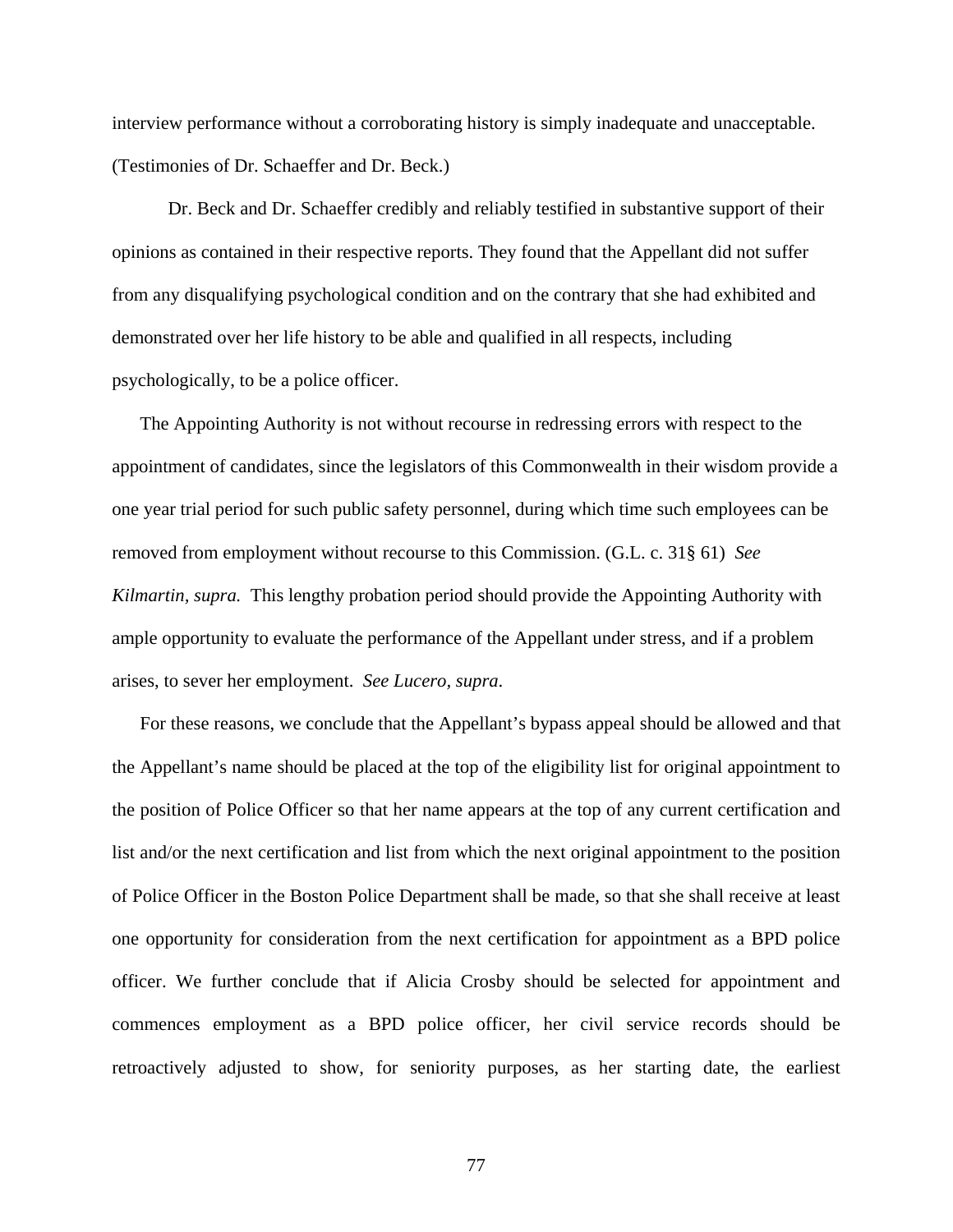Employment Date of the other persons employed from Certification #260618. Finally, the conclude that the BPD should be allowed to elect to require Alicia Crosby to submit to an appropriate psychiatric medical screening in accordance with current BPD policy either (1) in the ordinary course of the medical examination process or (2) immediately upon receipt of a certification in which her name appears, as a condition to further processing of his application for appointment. In either case, such screening should be performed, de novo, by qualified professional(s) other than Dr. Scott or Dr. Reade. We also suggest that any subsequent psychological screening interview be audio-video recorded.

For the minority,

Daniel M. Henderson, Commissioner

\_\_\_\_\_\_\_\_\_\_\_\_\_\_\_\_\_\_\_\_\_\_\_\_\_\_\_\_\_\_\_\_\_\_\_\_\_\_\_

\_\_\_\_\_\_\_\_\_\_\_\_\_\_\_\_\_\_\_\_\_\_\_\_\_\_\_\_\_\_\_\_\_\_\_\_\_\_\_

For all the reasons stated in the Opinion of the Majority, the Appellant's appeal is hereby *dismissed.*

By a 3-2 vote of the Civil Service Commission (Bowman, Chairman – Yes; McDowell, Commissioner – Yes; Marquis, Commissioner – Yes; Henderson, Commissioner – No; Stein, Commissioner – No) on June 3, 2010.

A True Record. Attest:

## Commissioner

Under the provisions of G.L c. 31, § 44, any party aggrieved by a final decision or order of the Commission may initiate proceedings for judicial review under G.L. c. 30A, § 14 in the superior court within thirty (30) days after

Either party may file a motion for reconsideration within ten days of the receipt of this decision. Under the pertinent provisions of the Code of Mass. Regulations, 801 CMR 1.01(7)(l), the motion must identify a clerical or mechanical error in the decision or a significant factor the Agency or the Presiding Officer may have overlooked in deciding the case. A motion for reconsideration shall be deemed a motion for rehearing in accordance with G.L. c. 30A, § 14(1) for the purpose of tolling the time for appeal.